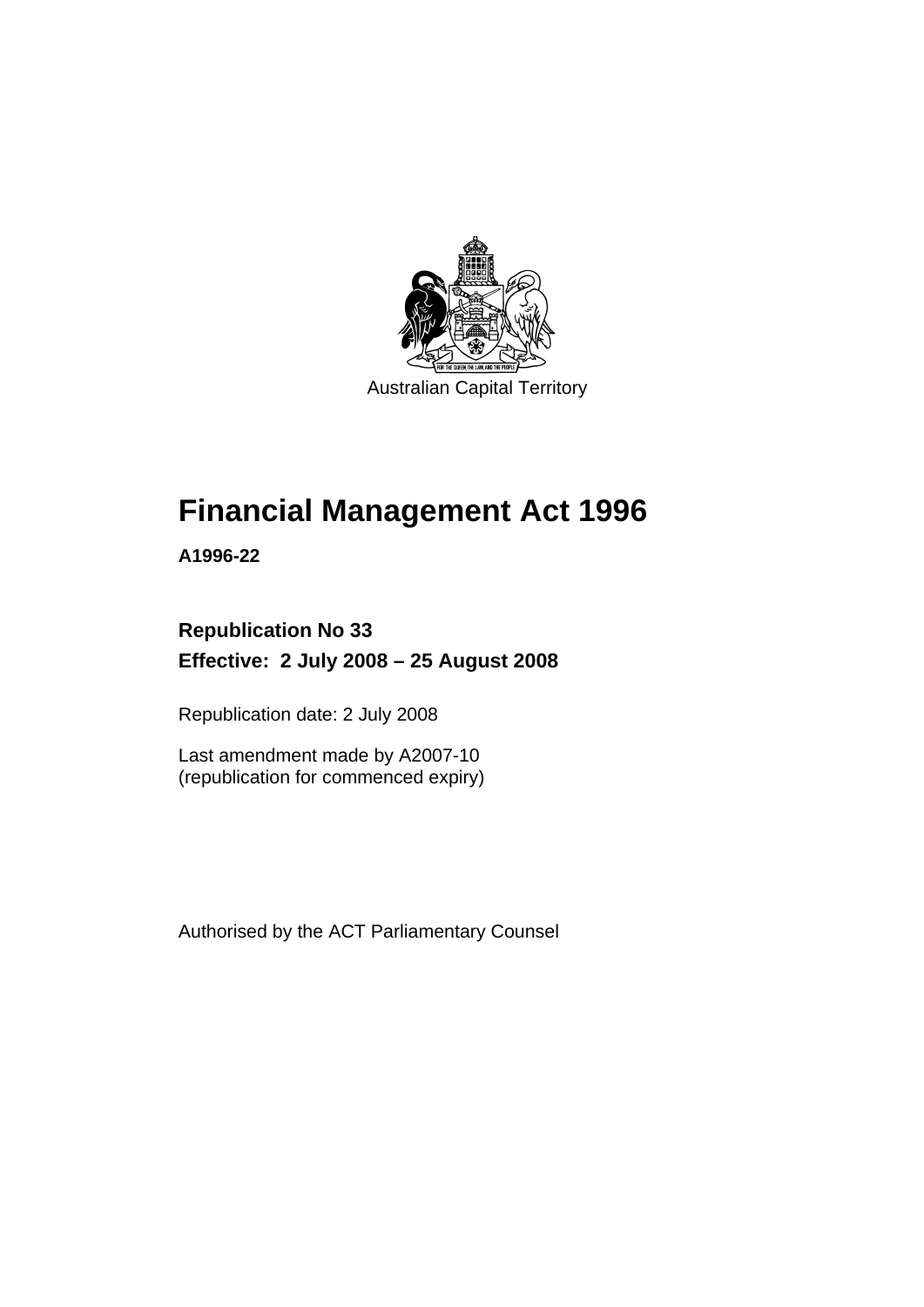#### **About this republication**

#### **The republished law**

This is a republication of the *Financial Management Act 1996* (including any amendment made under the *Legislation Act 2001*, part 11.3 (Editorial changes)) as in force on 2 July 2008*.* It also includes any amendment, repeal or expiry affecting the republished law to 2 July 2008.

The legislation history and amendment history of the republished law are set out in endnotes 3 and 4.

#### **Kinds of republications**

The Parliamentary Counsel's Office prepares 2 kinds of republications of ACT laws (see the ACT legislation register at www.legislation.act.gov.au):

- authorised republications to which the *Legislation Act 2001* applies
- unauthorised republications.

The status of this republication appears on the bottom of each page.

#### **Editorial changes**

The *Legislation Act 2001*, part 11.3 authorises the Parliamentary Counsel to make editorial amendments and other changes of a formal nature when preparing a law for republication. Editorial changes do not change the effect of the law, but have effect as if they had been made by an Act commencing on the republication date (see *Legislation Act 2001*, s 115 and s 117). The changes are made if the Parliamentary Counsel considers they are desirable to bring the law into line, or more closely into line, with current legislative drafting practice.

This republication does not include amendments made under part 11.3 (see endnote 1).

#### **Uncommenced provisions and amendments**

If a provision of the republished law has not commenced or is affected by an uncommenced amendment, the symbol  $\mathbf{U}$  appears immediately before the provision heading. The text of the uncommenced provision or amendment appears only in the last endnote.

#### **Modifications**

If a provision of the republished law is affected by a current modification, the symbol  $\mathbf{M}$ appears immediately before the provision heading. The text of the modifying provision appears in the endnotes. For the legal status of modifications, see *Legislation Act 2001*, section 95.

#### **Penalties**

The value of a penalty unit for an offence against this republished law at the republication date is—

- (a) if the person charged is an individual—\$100; or
- (b) if the person charged is a corporation—\$500.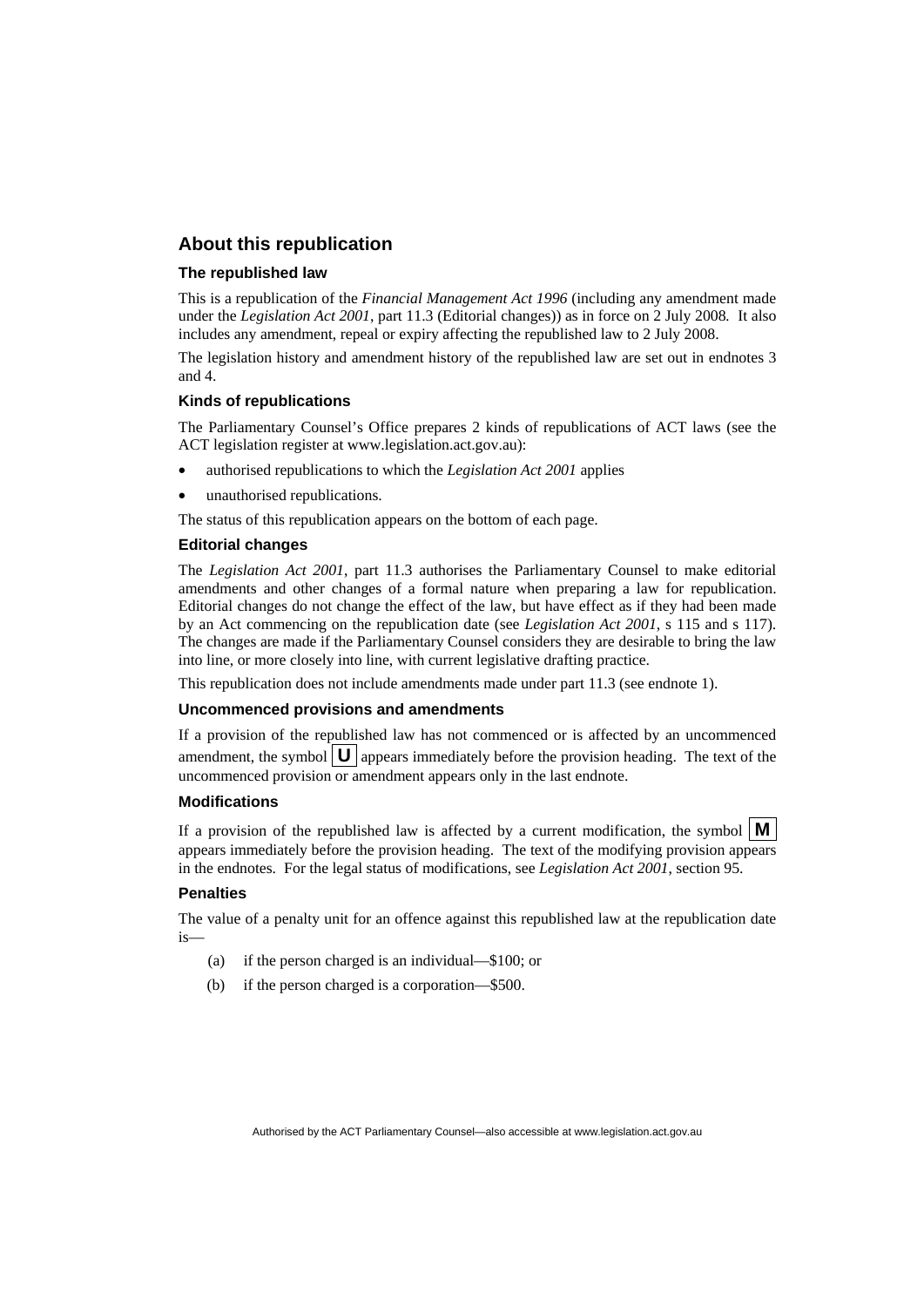

# **[Financial Management Act 1996](#page-10-0)**

# **Contents**

|                     |                                                                        | Page           |  |
|---------------------|------------------------------------------------------------------------|----------------|--|
| Part 1              | <b>Preliminary</b>                                                     |                |  |
| 1                   | Name of Act                                                            | 2              |  |
| 2                   | Act subject to Territory Superannuation Provision Protection Act       | 2              |  |
| 3                   | Dictionary                                                             |                |  |
| 3A                  | <b>Notes</b>                                                           | $\overline{2}$ |  |
| 3B                  | Declaration that certain bodies are not territory authorities for Act  | 3              |  |
| 4                   | Application of pt 2, pt 3 and pt 5 to Legislative Assembly secretariat | 3              |  |
| Part 2              | <b>Budget management</b>                                               |                |  |
| <b>Division 2.1</b> | <b>Appropriations and budgets</b>                                      |                |  |
| 5                   | Timing of first Appropriation Bill for financial year                  | 4              |  |
| 6                   | Necessity for appropriation                                            | 4              |  |
| $\overline{7}$      | Payments authorised on lapse of appropriation                          | 4              |  |
| 8                   | Form of appropriations                                                 | 5              |  |
| R <sub>33</sub>     | Financial Management Act 1996                                          | contents 1     |  |
| 02/07/08            | Effective: 02/07/08-25/08/08                                           |                |  |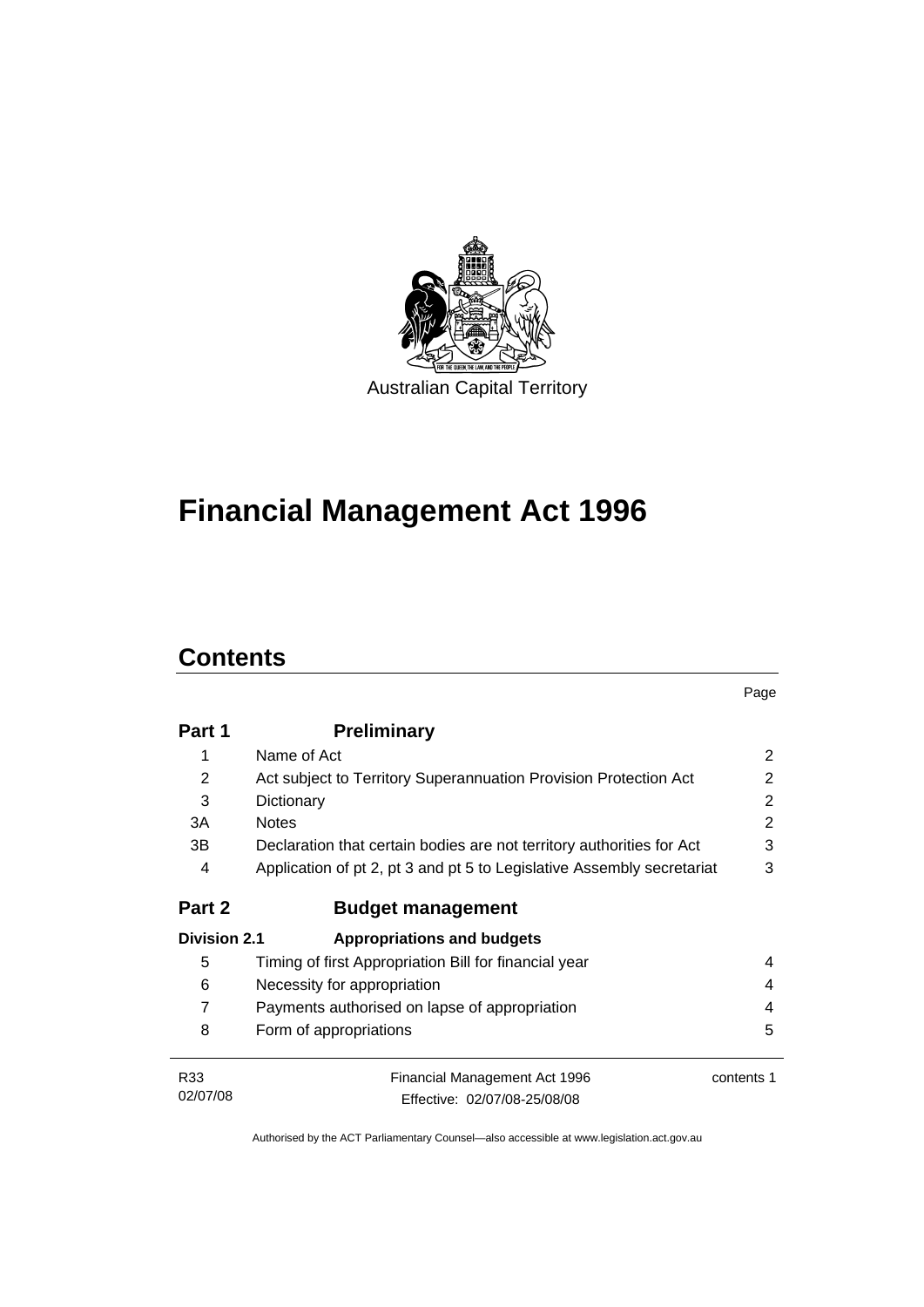#### **Contents**

|                     |                                                                                | Page           |
|---------------------|--------------------------------------------------------------------------------|----------------|
| 9                   | Net appropriations for outputs                                                 | 5.<br>6        |
| 9Α                  | Net appropriations for capital injections                                      |                |
| 9B                  | Appropriations for payments on behalf of Territory to be net<br>appropriations |                |
| 10                  | <b>Budget papers</b>                                                           | 6<br>6         |
| 11                  | <b>Territory budgets</b>                                                       | $\overline{7}$ |
| 11A                 | Financial policy objectives and strategies statement                           | 10             |
| 12                  | Departmental budgets                                                           | 11             |
| 12A                 | Territory authority and territory-owned corporation budgets                    | 12             |
| 13                  | Supplementary budget papers                                                    | 13             |
| 13A                 | Amendment of budgets for supplementary appropriation                           | 14             |
| 14                  | Transfer of funds between appropriations                                       | 15             |
| 15                  | Transfer of funds within appropriations                                        | 15             |
| 15A                 | Reclassification of certain appropriations                                     | 16             |
| 16                  | Transfer of functions after Appropriation Act passed                           | 16             |
| 16A                 | Appropriation for accrued employee entitlements                                | 17             |
| 16B                 | Rollover of undispersed appropriation                                          | 18             |
| 17                  | Variation of appropriations for Commonwealth grants                            | 19             |
| <b>17A</b>          | Variations of appropriations for certain payments to Commonwealth              | 19             |
| 18                  | Treasurer's advance                                                            | 20             |
| <b>18A</b>          | Assembly to be told about treasurer's advance                                  | 21             |
| 19                  | Refunds of payments made without liability                                     | 22             |
| 19A                 | Payments for Territory GST liabilities                                         | 23             |
| 19B                 | Authorisation of expenditure of certain Commonwealth grants                    | 23             |
| 19C                 | Amendment of capital injection conditions                                      | 23             |
| 19D                 | Amendment of performance criteria                                              | 24             |
| 20                  | <b>Budgets for Legislative Assembly secretariat</b>                            | 25             |
| <b>Division 2.2</b> | <b>Budget reviews and pre-election updates</b>                                 |                |
| 20A                 | <b>Budget review</b>                                                           | 26             |
| 20B                 | Purpose and contents of budget review                                          | 26             |
| 20C                 | Pre-election budget update                                                     | 27             |
| 20 <sub>D</sub>     | Purpose and contents of pre-election budget update                             | 28             |
|                     |                                                                                |                |

contents 2 Financial Management Act 1996 Effective: 02/07/08-25/08/08

R33 02/07/08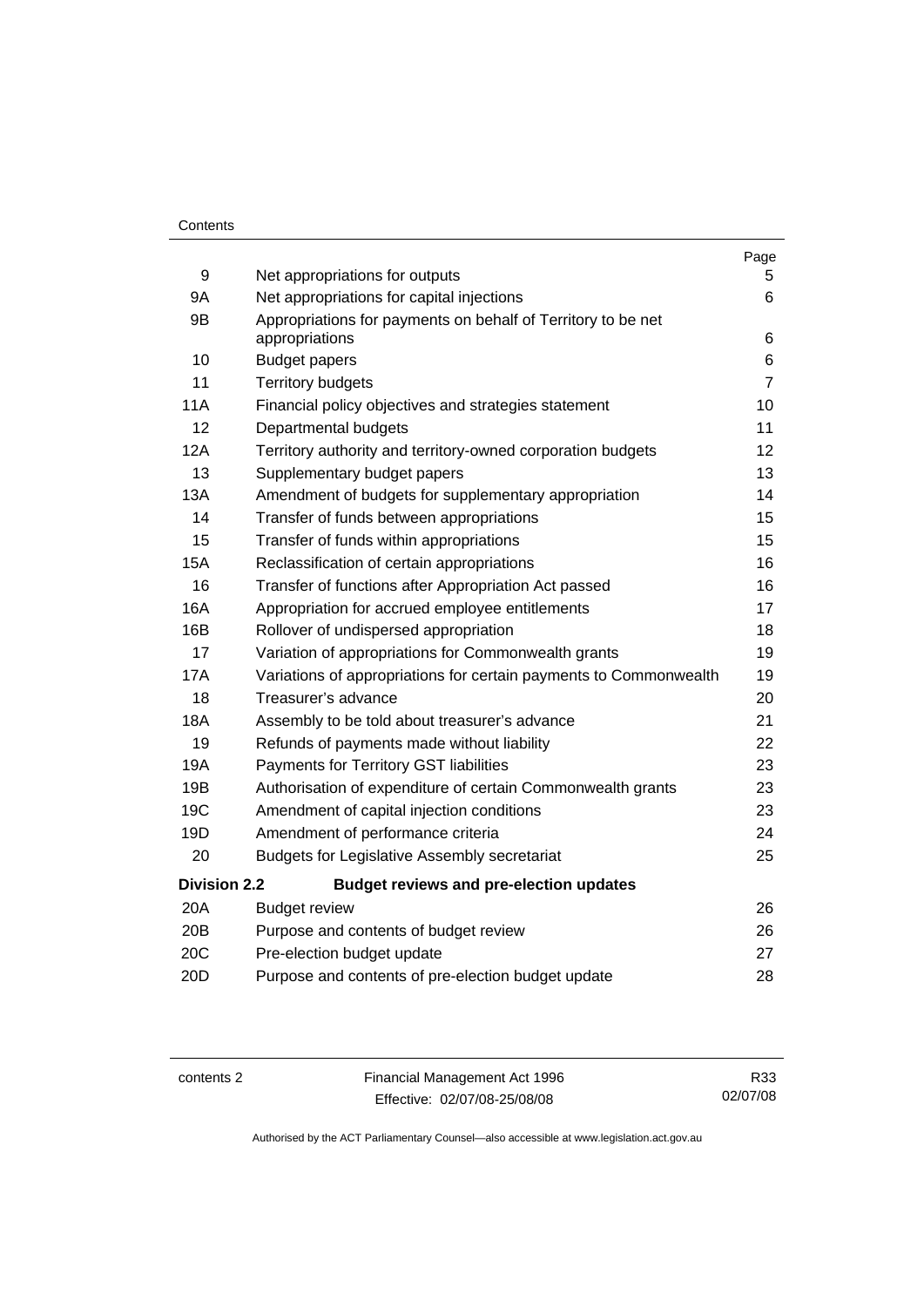| Contents |
|----------|
|----------|

|                     |                                                                                  | Page       |
|---------------------|----------------------------------------------------------------------------------|------------|
| Part 3              | <b>Financial reports</b>                                                         |            |
| <b>Division 3.1</b> | <b>Financial reports of the Territory</b>                                        |            |
| 21                  | Meaning of the Territory in div 3.1                                              | 30         |
| 22                  | Annual financial statements of the Territory                                     | 30         |
| 23                  | Responsibility for annual financial statements                                   |            |
| 24                  | Audit of annual financial statements                                             |            |
| 25                  | Presentation of annual financial statements to Legislative Assembly              |            |
| 26                  | Periodic financial statements                                                    |            |
| <b>Division 3.2</b> | Financial reports and performance statements of<br>departments                   |            |
| 27                  | Annual financial statements of departments                                       | 33         |
| 28                  | Responsibility for annual financial statements of departments                    | 34         |
| 29                  | Audit of financial statements of departments                                     | 34         |
| 30                  | Departmental annual financial statements to be included in annual<br>reports etc |            |
| 30A                 | Statements of performance of departments                                         | 35         |
| 30 <sub>B</sub>     | Responsibility for departmental statements of performance                        | 35         |
| 30 <sub>C</sub>     | Scrutiny of departmental statements of performance                               | 36         |
| 30 <sub>D</sub>     | Departmental statements of performance to be included in annual<br>reports etc   |            |
| 30E                 | Half-yearly departmental performance reports                                     | 36         |
| Part 4              | Financial management responsibilities of<br>chief executives of departments      |            |
| 31                  | Responsibilities of chief executives of departments                              | 38         |
| Part 5              | <b>Banking and investment</b>                                                    |            |
| 32                  | Agreement for the conduct of banking for Territory                               | 40         |
| 33                  | Territory banking account                                                        | 40         |
| 34                  | Departmental banking accounts                                                    | 40         |
| 34A                 | Transfer of departmental banking account                                         | 41         |
| 34B                 | End of year balances of departmental banking accounts                            | 42         |
| 35                  | Payments into banking accounts                                                   |            |
| 36                  | Transfer following change in departmental responsibilities                       | 43         |
| R33<br>02/07/08     | Financial Management Act 1996<br>Effective: 02/07/08-25/08/08                    | contents 3 |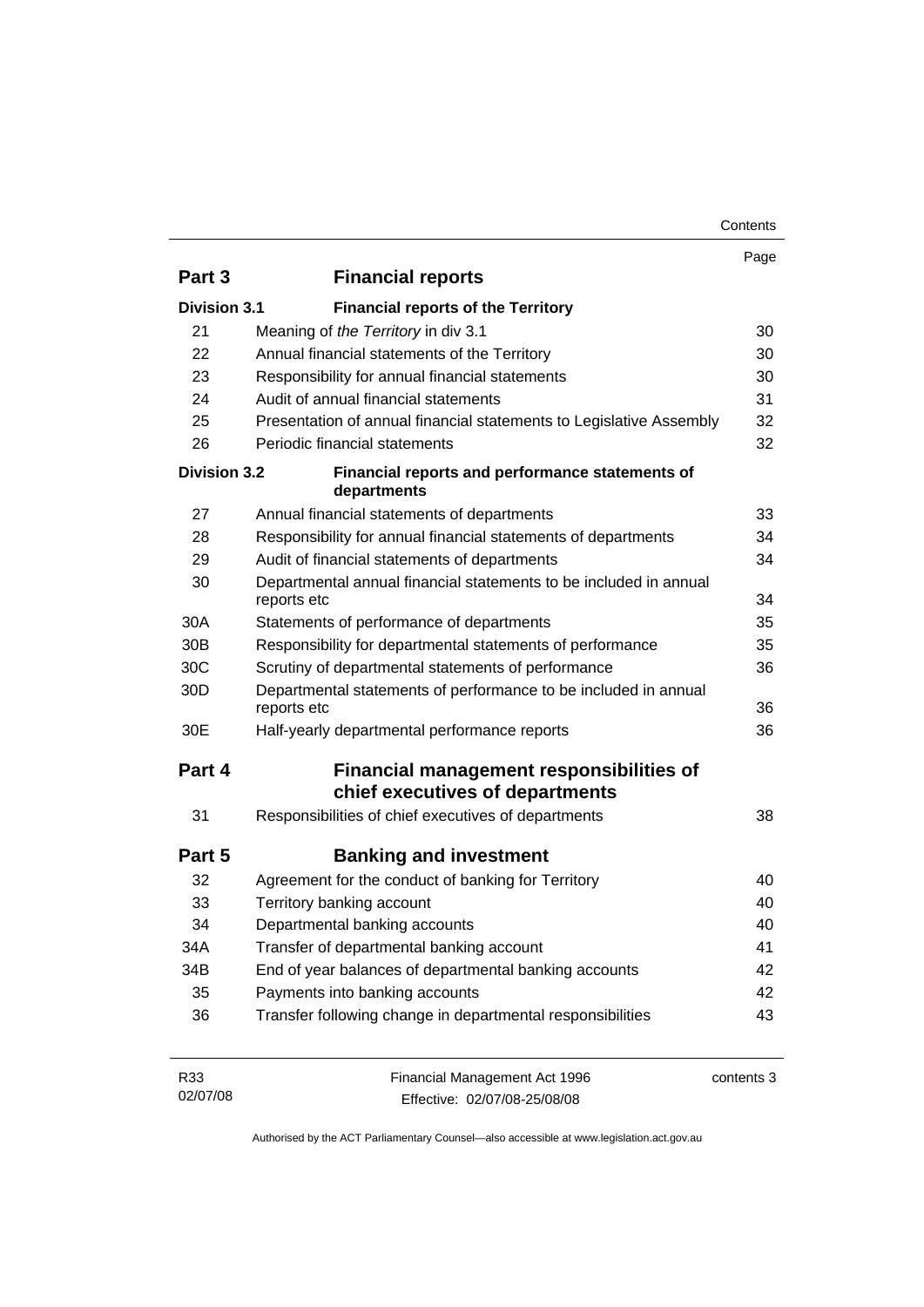| Contents   |                                                                                      |      |
|------------|--------------------------------------------------------------------------------------|------|
|            |                                                                                      | Page |
| 36A        | Transfers from departmental banking accounts to territory banking<br>account         | 43   |
| 37         | Payments from territory banking account                                              | 43   |
| 38         | Investment of certain public money                                                   | 44   |
| Part 6     | Borrowing and guarantees                                                             |      |
| 39         | Power of Territory to borrow                                                         | 46   |
| 40         | Treasurer may borrow on behalf of Territory                                          | 46   |
| 41         | Power of territory authorities to borrow                                             | 46   |
| 42         | Borrowings by territory authorities to be approved                                   | 46   |
| 43         | Territory authorities may give security                                              | 47   |
| 44         | Power to approve borrowings not delegable                                            | 47   |
| 45         | Loans to be paid into territory banking account                                      | 47   |
| 46         | Payments by Treasurer                                                                | 47   |
| 47         | <b>Guarantees by Territory</b>                                                       | 47   |
| Part 7     | <b>Trust money</b>                                                                   |      |
| 49         | Identity of trust money                                                              | 49   |
| 50         | Administration of trust money                                                        | 49   |
| 51         | Departmental trust banking accounts                                                  | 49   |
| 51A        | Transfer of departmental trust banking accounts                                      | 50   |
| 51B        | Transfers between trust banking accounts—changes in departmental<br>responsibilities | 50   |
| 51C        | Transfers between trust banking accounts-investment                                  | 51   |
| 52         | Transfers between trust banking account and territory banking account                | 51   |
| 53         | Investment of trust money                                                            | 51   |
| 53A        | Unclaimed trust money                                                                | 51   |
| 53B        | Review of decisions                                                                  | 53   |
| 53C        | Notification of decisions                                                            | 53   |
| Part 8     | <b>Financial provisions for territory authorities</b>                                |      |
| 54         | Application-pt 8                                                                     | 54   |
| 55         | Responsibilities of chief executive officers of territory authorities                | 54   |
| 56         | Responsibilities of governing boards of territory authorities                        | 56   |
| 57         | Banking accounts of territory authorities                                            | 57   |
| contents 4 | Financial Management Act 1996                                                        | R33  |

Effective: 02/07/08-25/08/08

02/07/08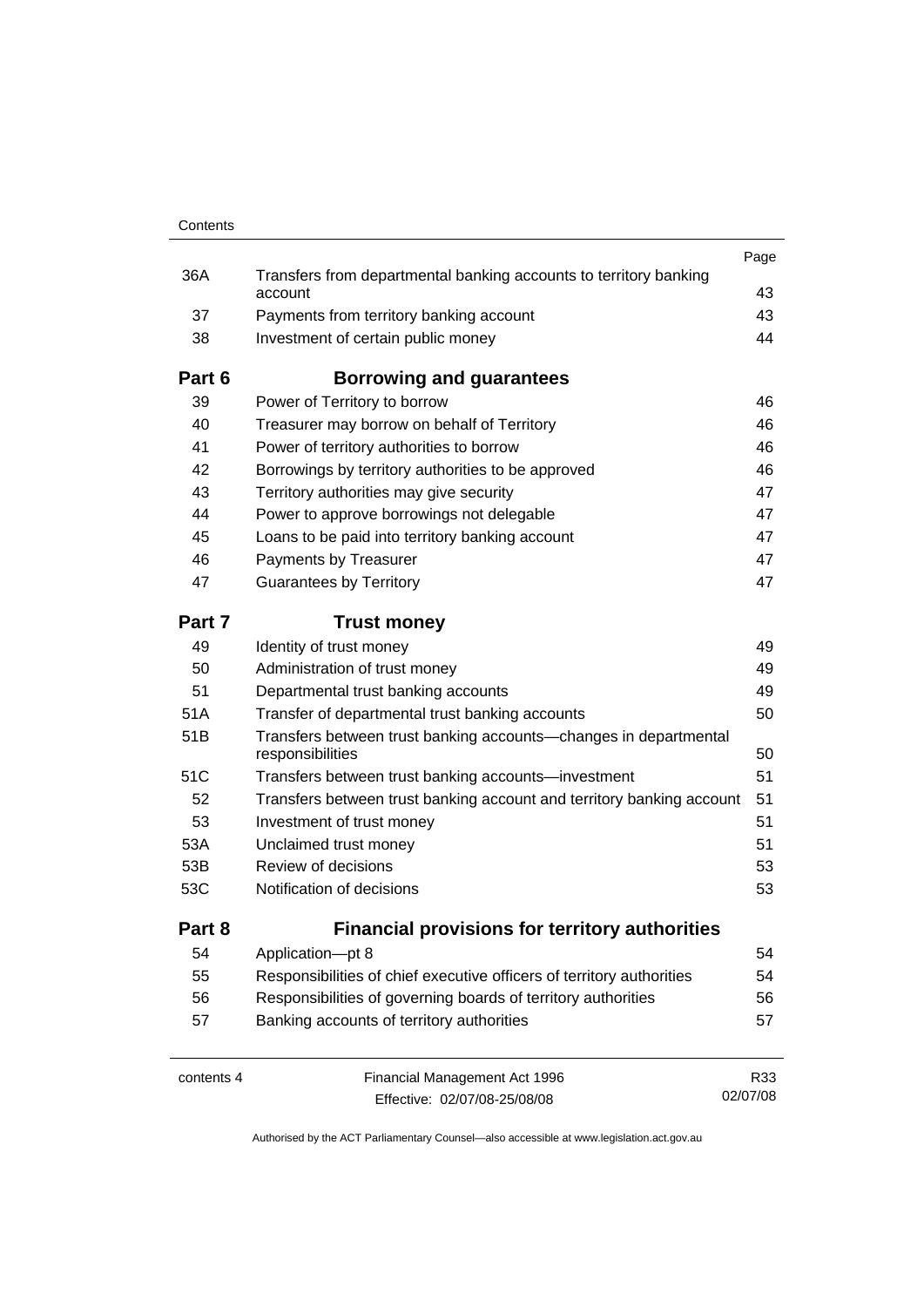| Contents |
|----------|
|----------|

|                     |                                                                                                     | Page<br>58 |  |          |
|---------------------|-----------------------------------------------------------------------------------------------------|------------|--|----------|
| 58                  | Investment by territory authorities                                                                 |            |  |          |
| 59                  | Borrowing by territory authorities                                                                  |            |  |          |
| 60                  | Guarantees by territory authorities                                                                 |            |  |          |
| 61                  | Territory authority statements of intent                                                            |            |  |          |
| 62                  | Presentation of statements of intent of territory authorities                                       |            |  |          |
| 63                  | Annual financial statements of territory authorities                                                |            |  |          |
| 64                  | Responsibility for annual financial statements of territory authorities                             |            |  | 63<br>63 |
| 65                  | Audit of annual financial statements of territory authorities                                       |            |  |          |
| 66                  | Annual financial statements of territory authorities to be included in<br>annual reports etc        |            |  |          |
| 67                  | Treasurer may require interim financial statements etc for territory<br>authorities                 |            |  |          |
| 68                  | Statements of performance of territory authorities                                                  | 65         |  |          |
| 69                  | Responsibility for territory authority statements of performance                                    | 65         |  |          |
| 70                  | Scrutiny of territory authority statements of performance                                           | 66         |  |          |
| 71                  | Territory authority statements of performance to be included in annual<br>reports etc               |            |  |          |
| Part 9              | <b>Governance of territory authorities</b>                                                          |            |  |          |
| <b>Division 9.1</b> | Definitions and important concepts                                                                  |            |  |          |
| 72                  | Definitions-pt 9                                                                                    | 68         |  |          |
| 73                  | Nature of relevant territory authorities                                                            | 69         |  |          |
| 74                  | Powers of territory authorities generally                                                           |            |  |          |
| 75                  | Execution of documents and assumptions people dealing with relevant<br>territory authority may make | 71         |  |          |
| 76                  | Governing board of territory authority                                                              | 72         |  |          |
| 77                  | Role of governing board                                                                             | 72         |  |          |
| <b>Division 9.2</b> | Governing board member appointments                                                                 |            |  |          |
| 78                  | Appointment of governing board members generally                                                    | 73         |  |          |
| 79                  | Appointment of chair and deputy chair                                                               | 74         |  |          |
| 80                  | Appointment of CEO of authority with governing board                                                |            |  |          |
| 81                  | Ending board member appointments                                                                    | 75         |  |          |
| <b>Division 9.3</b> | <b>Functions of governing board members</b>                                                         |            |  |          |
| 82                  | Chair's functions                                                                                   | 77         |  |          |
| R33<br>02/07/08     | Financial Management Act 1996<br>Effective: 02/07/08-25/08/08                                       | contents 5 |  |          |

Effective: 02/07/08-25/08/08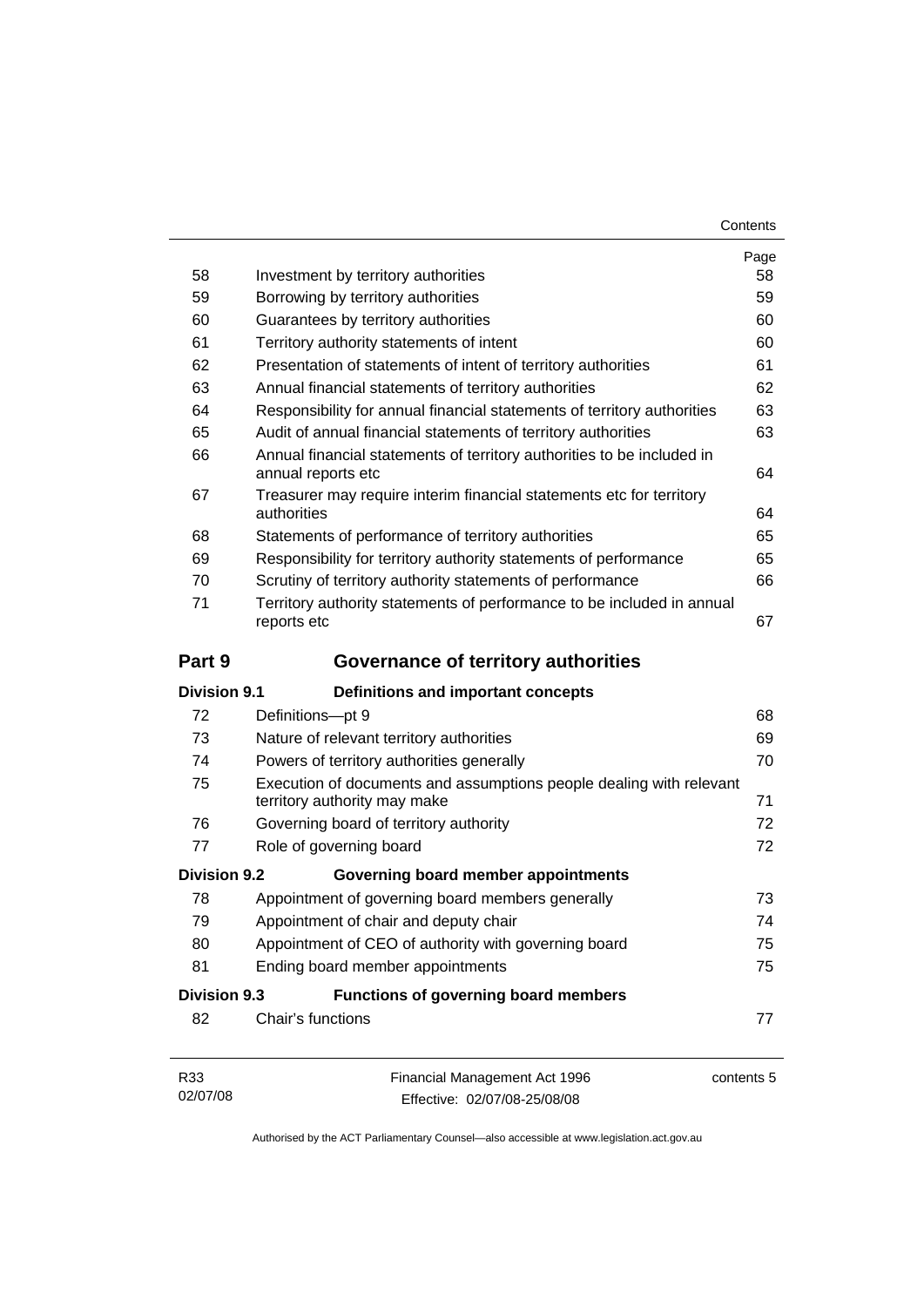#### **Contents**

| 83                  | Deputy chair's functions                                                             | Page<br>77 |  |  |
|---------------------|--------------------------------------------------------------------------------------|------------|--|--|
| 84                  | CEO's functions                                                                      |            |  |  |
| 85                  | Honesty, care and diligence of governing board members                               |            |  |  |
| 86                  | Conflicts of interest by governing board members                                     |            |  |  |
| 87                  | Agenda to require disclosure of interest item                                        |            |  |  |
| 88                  | Disclosure of interests by governing board members                                   |            |  |  |
| 89                  | Reporting of disclosed governing board interests to Minister                         |            |  |  |
| 90                  | Protection of governing board members from liability                                 |            |  |  |
| 91                  | Indemnification and exemption of governing board members                             |            |  |  |
| 92                  | Compensation for exercise of functions etc                                           |            |  |  |
| <b>Division 9.4</b> | <b>Governing board meetings</b>                                                      |            |  |  |
| 93                  | Time and place of governing board meetings                                           | 84         |  |  |
| 94                  | Presiding member at governing board meetings                                         | 85         |  |  |
| 95                  | Quorum at governing board meetings                                                   | 85         |  |  |
| 96                  | Voting at governing board meetings                                                   | 85         |  |  |
| 97                  | Conduct of governing board meetings etc                                              | 85         |  |  |
| <b>Division 9.5</b> | Requirements and obligations for territory authorities                               |            |  |  |
| 98                  | Limitations on authorities forming corporations etc                                  | 86         |  |  |
| 99                  | Limitations on authorities taking part in joint ventures and trusts                  | 87         |  |  |
| 100                 | Corporations, joint ventures and trusts in which authority has interest              |            |  |  |
| 101                 | Obligation of authorities to tell Minister about significant events                  | 89         |  |  |
| 102                 | Ministerial directions to authorities about financial etc statements                 |            |  |  |
| 103                 | Application of government policies to authorities                                    |            |  |  |
| <b>Division 9.6</b> | <b>Restructuring of territory authorities</b>                                        |            |  |  |
| 104                 | Purpose of div 9.6                                                                   | 91         |  |  |
| 105                 | What territory authorities does div 9.6 apply to?                                    |            |  |  |
| 106                 | Responsible Minister may direct div 9.6 authority to sell or transfer<br>assets      |            |  |  |
| 107                 | Transfer of assets by declaration-div 9.6 authorities                                | 92         |  |  |
| 108                 | Transfer of contractual rights and liabilities by declaration-div 9.6<br>authorities |            |  |  |
| 109                 | Transfer of liabilities by declaration-div 9.6 authorities                           |            |  |  |
| 110                 | Assistance given by authorities for div 9.6                                          |            |  |  |
| 111                 | Assistance given by governing board members for div 9.6                              |            |  |  |
| contents 6          | Financial Management Act 1996                                                        | R33        |  |  |
|                     | Effective: 02/07/08-25/08/08                                                         | 02/07/08   |  |  |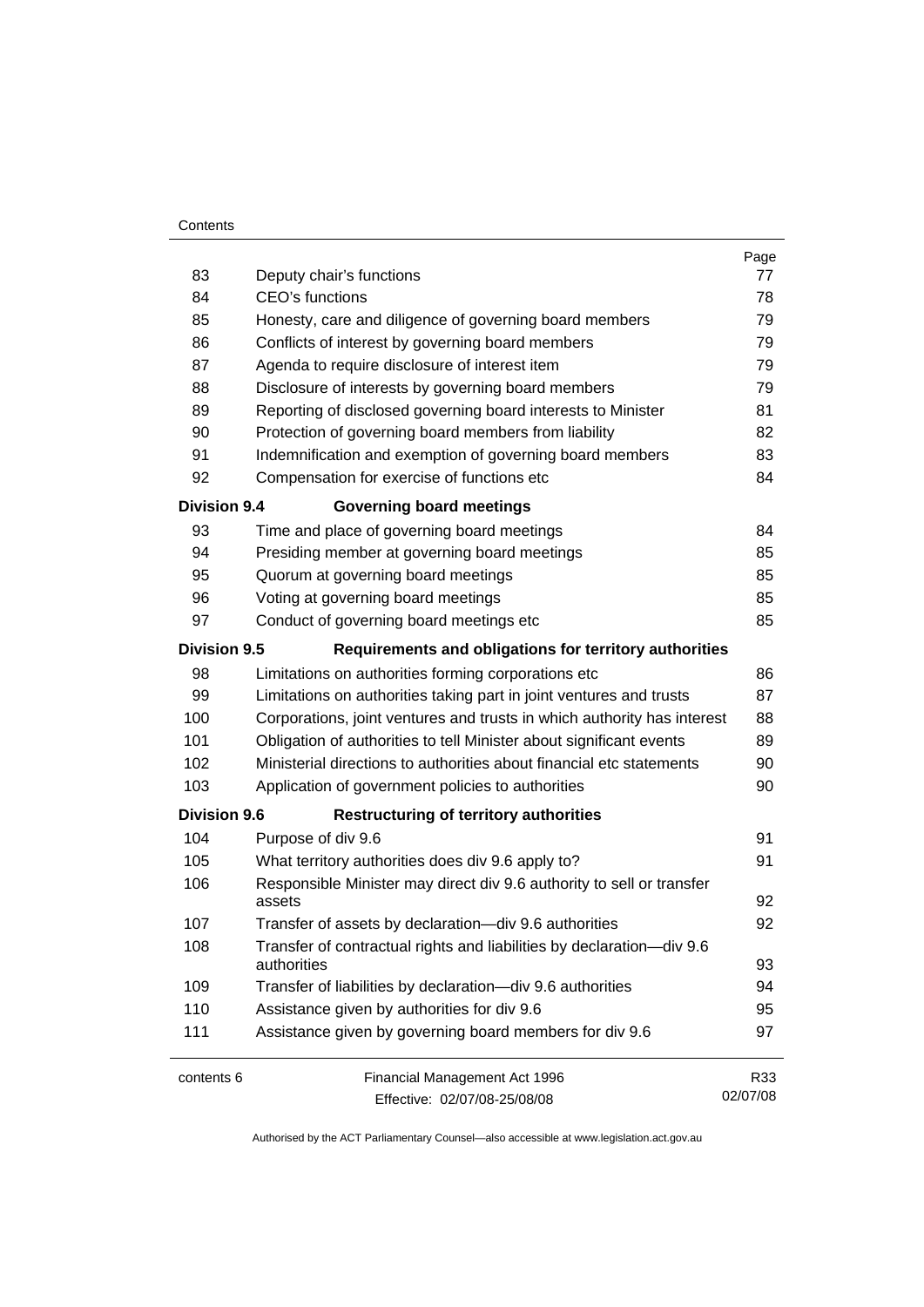| 112                          |                                                                                                   | Page<br>98 |  |  |
|------------------------------|---------------------------------------------------------------------------------------------------|------------|--|--|
| 113                          | Use of information by Territory and div 9.6 authorities                                           |            |  |  |
|                              | Contracts relating to the protection of information-responsible<br>Minister for div 9.6 authority |            |  |  |
| 114                          | Contracts relating to the protection of information-div 9.6 authority                             |            |  |  |
| 115                          | Transfer of pending proceedings-div 9.6 authorities                                               |            |  |  |
| 116                          | Proceedings and evidence-div 9.6 authorities                                                      |            |  |  |
| 117                          | 101<br>Operation of div 9.6 not breach of contract etc                                            |            |  |  |
| 118                          | Transfer of assets etc not otherwise disposed of-div 9.6 authorities                              |            |  |  |
| 119                          | Annual reports etc for div 9.6 authorities                                                        |            |  |  |
| <b>Division 9.7</b>          | Additional provisions for restructuring of certain<br>territory authorities                       |            |  |  |
| 120                          | What territory authorities does div 9.7 apply to?                                                 | 105        |  |  |
| 121                          | Definitions-div 9.7                                                                               | 105        |  |  |
| 122                          | Vesting of assets, rights and liabilities-div 9.7 authorities                                     | 105        |  |  |
| 123                          | Proceedings and evidence-div 9.7 authorities                                                      | 106        |  |  |
| 124                          | Annual reports and financial statements for div 9.7 authorities                                   | 107        |  |  |
| 125                          | References to div 9.7 authority<br>108                                                            |            |  |  |
|                              |                                                                                                   |            |  |  |
| Part 10                      | <b>Miscellaneous</b>                                                                              |            |  |  |
| 130                          | Act of grace payments                                                                             | 109        |  |  |
| 131                          | Waiver of debts etc                                                                               | 110        |  |  |
| 132                          | Payments in relation to deceased estates                                                          | 111        |  |  |
| 133                          | Guideline-making power                                                                            | 112        |  |  |
| 134                          | Regulation-making power                                                                           | 112        |  |  |
|                              |                                                                                                   |            |  |  |
| <b>Dictionary</b>            |                                                                                                   | 113        |  |  |
|                              |                                                                                                   |            |  |  |
| <b>Endnotes</b>              |                                                                                                   |            |  |  |
| $\overline{1}$               | About the endnotes                                                                                | 120        |  |  |
| $\overline{2}$               | Abbreviation key                                                                                  | 120        |  |  |
| 3                            | Legislation history                                                                               | 121        |  |  |
| $\overline{\mathbf{4}}$<br>5 | Amendment history<br>Earlier republications                                                       | 126<br>143 |  |  |

| R33      | Financial Management Act 1996 | contents 7 |
|----------|-------------------------------|------------|
| 02/07/08 | Effective: 02/07/08-25/08/08  |            |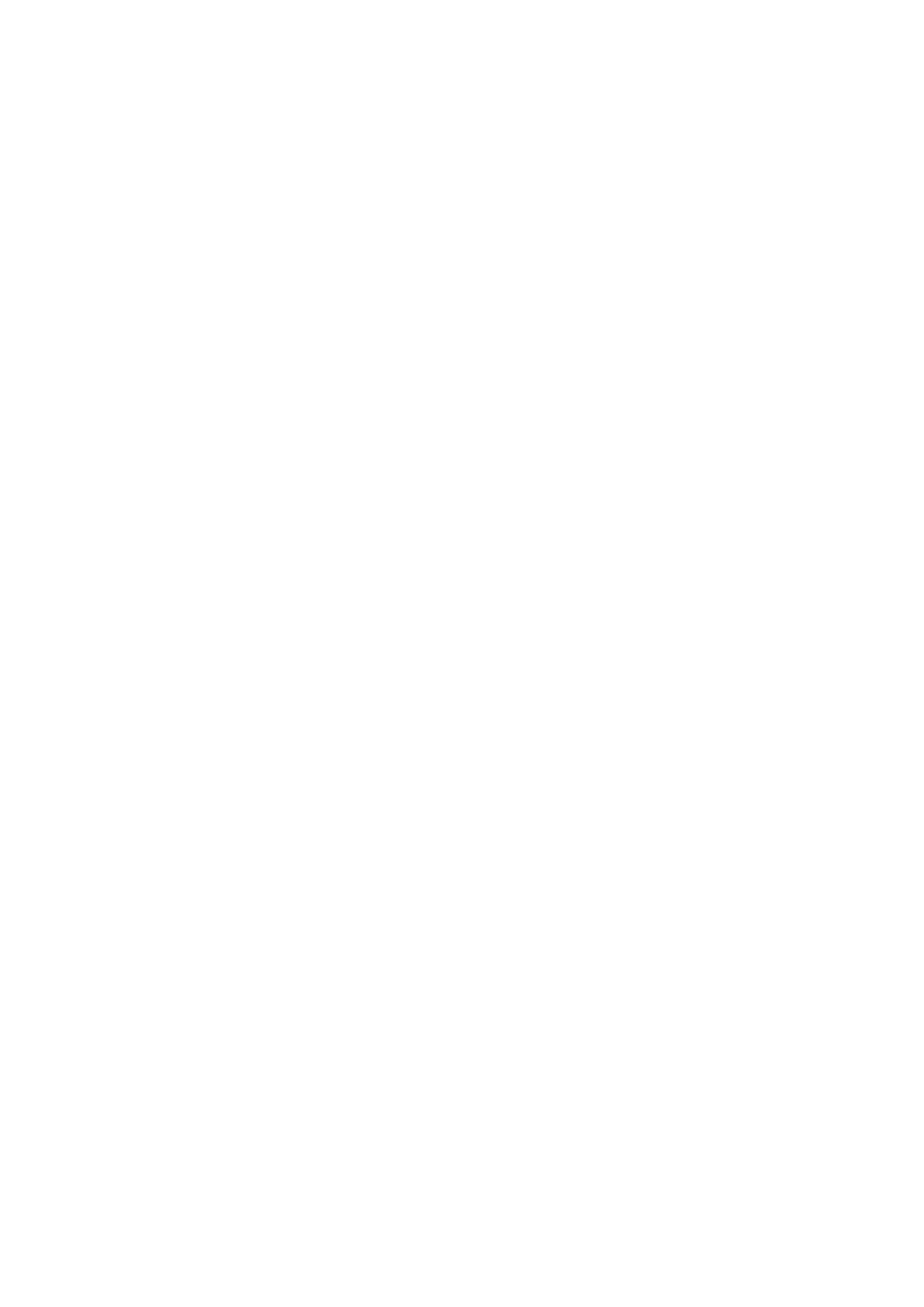<span id="page-10-0"></span>

# **Financial Management Act 1996**

An Act to provide for the financial management of the government of the Territory, to provide for the scrutiny of that management by the Legislative Assembly, to specify financial reporting requirements for the government of the Territory, and for related purposes

R33 02/07/08

I

Financial Management Act 1996 Effective: 02/07/08-25/08/08

page 1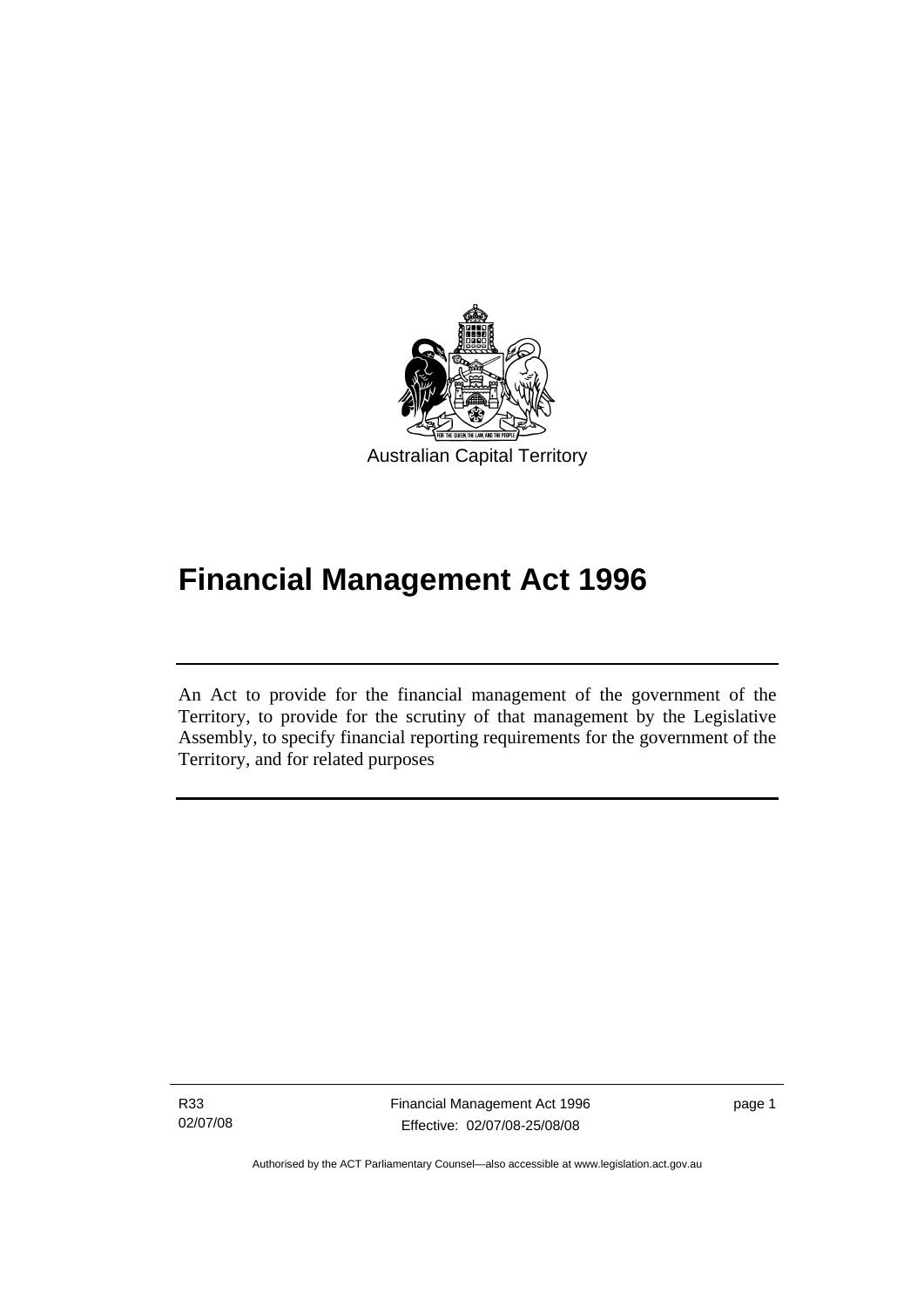#### <span id="page-11-0"></span>Part 1 **Preliminary**

Section 1

# **Part 1** Preliminary

#### **1 Name of Act**

This Act is the *Financial Management Act 1996*.

#### **2 Act subject to Territory Superannuation Provision Protection Act**

This Act is subject to the *Territory Superannuation Provision Protection Act 2000*.

#### **3 Dictionary**

The dictionary at the end of this Act is part of this Act.

*Note 1* The dictionary at the end of this Act defines certain terms used in the Act, and includes references (*signpost definitions*) to other terms defined elsewhere in this Act or in other legislation.

> For example, the signpost definition '*superannuation appropriation* see the *Territory Superannuation Provision Protection Act 2000*, dictionary.' means that the term 'superannuation appropriation' is defined in that dictionary and the definition applies to this Act.

*Note 2* A definition in the dictionary (including a signpost definition) applies to the entire Act unless the definition, or another provision of the Act, provides otherwise or the contrary intention otherwise appears (see Legislation Act, s 155 and s 156).

#### **3A Notes**

A note included in this Act is explanatory and is not part of the Act.

*Note* See the Legislation Act, s 127 (1), (4) and (5) for the legal status of notes.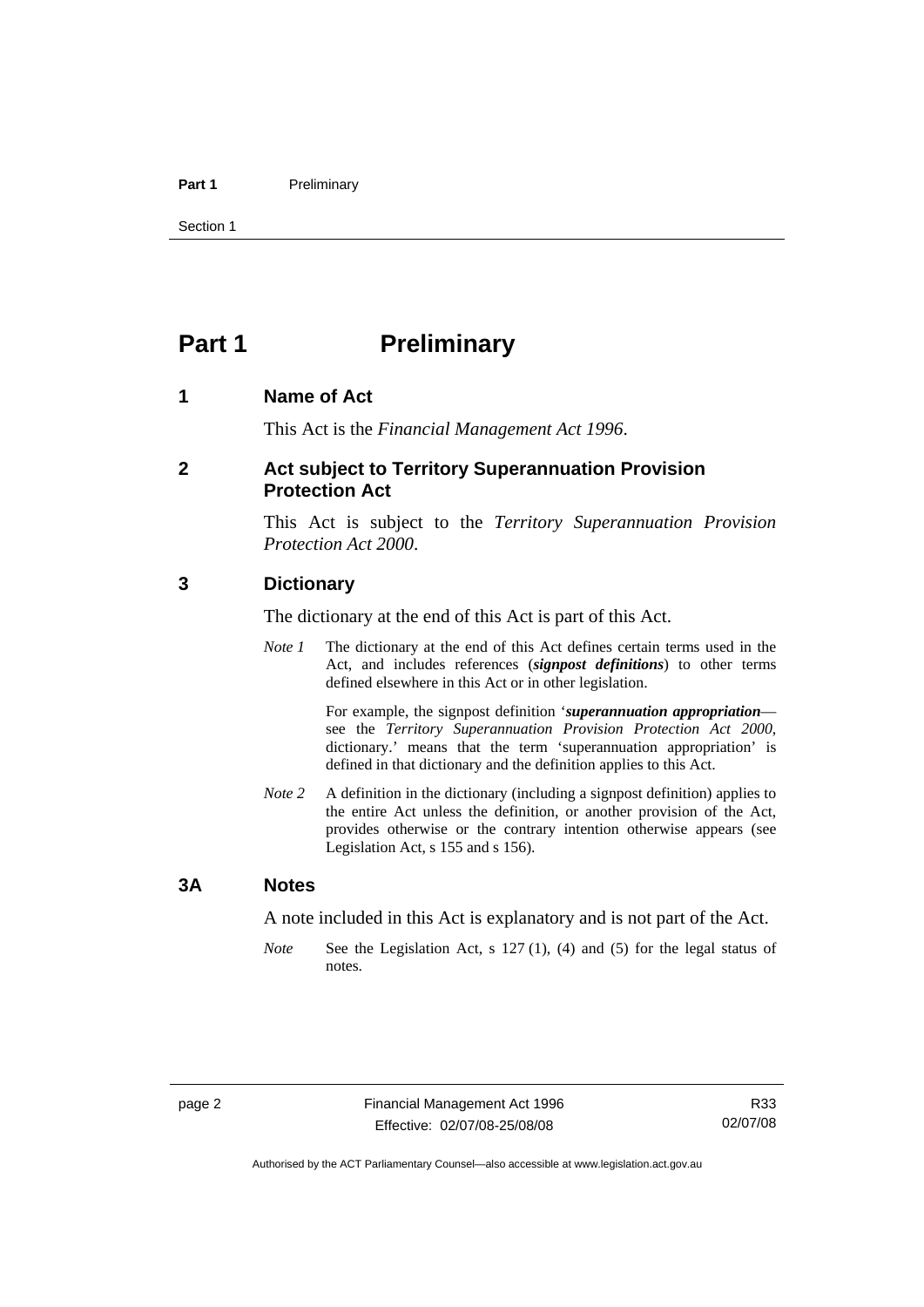#### <span id="page-12-0"></span>**3B Declaration that certain bodies are not territory authorities for Act**

- (1) The Treasurer may declare that a stated body (other than a body mentioned in section 54 (1)) is not a territory authority for this Act or a stated provision of this Act.
- (2) The Treasurer may declare that a stated body mentioned in section 54 (1) is not a territory authority for a stated provision of this Act (other than section 73 (1)).
	- *Note* Section 73 gives territory authorities to which pt 9 (Governance of territory authorities) applies corporate status.
- (3) A declaration is a notifiable instrument.

*Note* A notifiable instrument must be notified under the Legislation Act.

#### **4 Application of pt 2, pt 3 and pt 5 to Legislative Assembly secretariat**

Unless the contrary intention appears, the provisions of part 2, part 3 and part 5 apply to the Legislative Assembly secretariat as if—

- (a) a reference in those provisions to a department included a reference to the Legislative Assembly secretariat; and
- (b) a reference in those provisions to the responsible Minister of a department were a reference to the Speaker of the Legislative Assembly; and
- (c) a reference in those provisions to the responsible chief executive of a department included a reference to the clerk of the Legislative Assembly.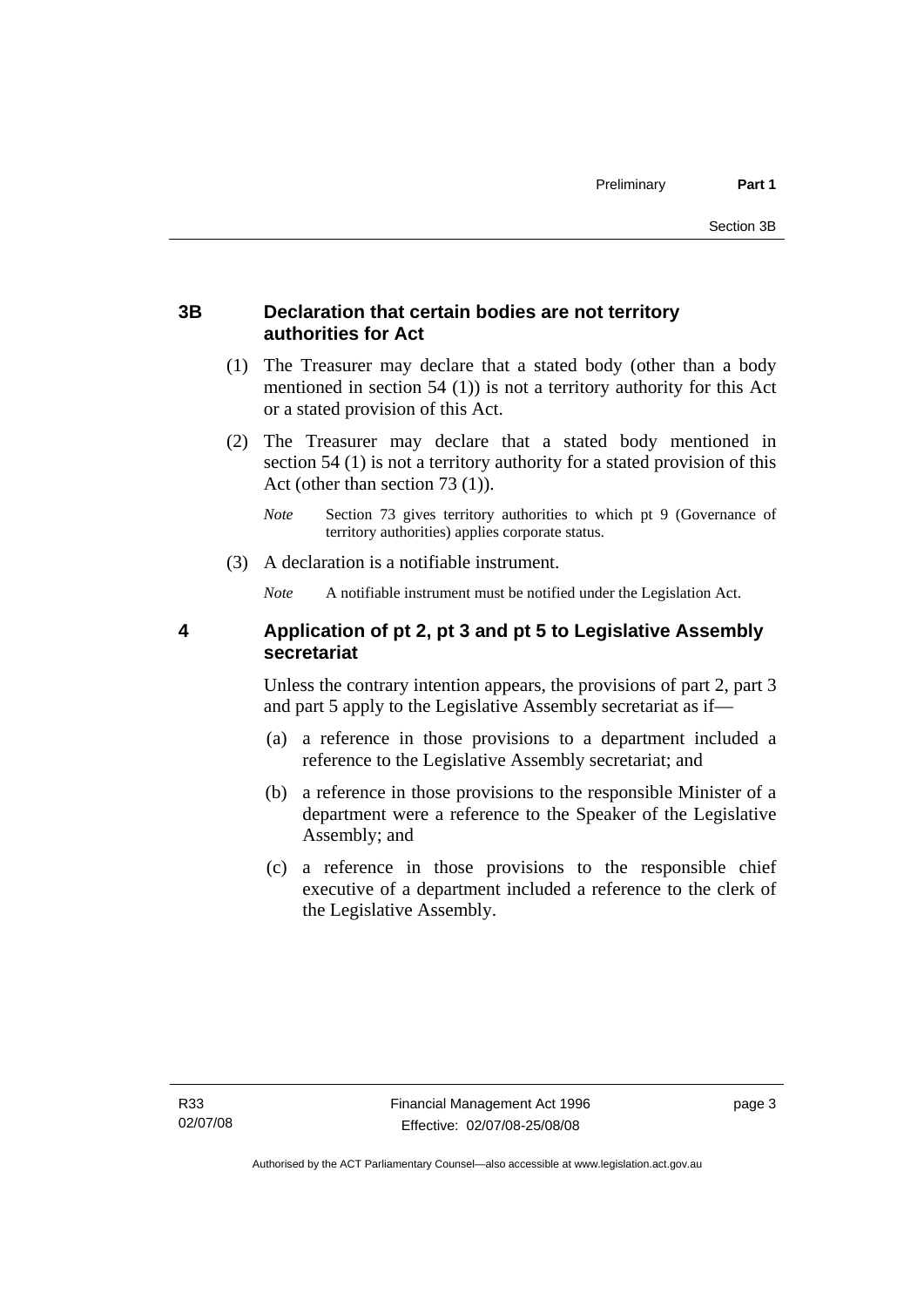# <span id="page-13-0"></span>**Part 2 Budget management**

# **Division 2.1 Appropriations and budgets**

#### **5 Timing of first Appropriation Bill for financial year**

Except as otherwise provided by a resolution of the Legislative Assembly, the first Appropriation Bill relating to a financial year must be introduced into the Legislative Assembly not later than 3 months after the beginning of the financial year.

#### **6 Necessity for appropriation**

No payment of public money must be made otherwise than in accordance with an appropriation.

#### **7 Payments authorised on lapse of appropriation**

If, before the end of a financial year, no Act other than this Act has been passed appropriating public money to meet the requirements of the next financial year, the Treasurer may pay the amounts necessary to meet those requirements subject to the following provisions:

- (a) the authority of the Treasurer under this section ceases on the commencement of the first Appropriation Act for the next financial year;
- (b) on that commencement all payments made under this section for the next financial year are taken for all purposes to have been paid out of money appropriated by that Act;
- (c) the payments made under this section for any purpose must not exceed, in total,  $\frac{1}{2}$  of the amount appropriated by Appropriation Acts for the immediately previous financial year for that purpose.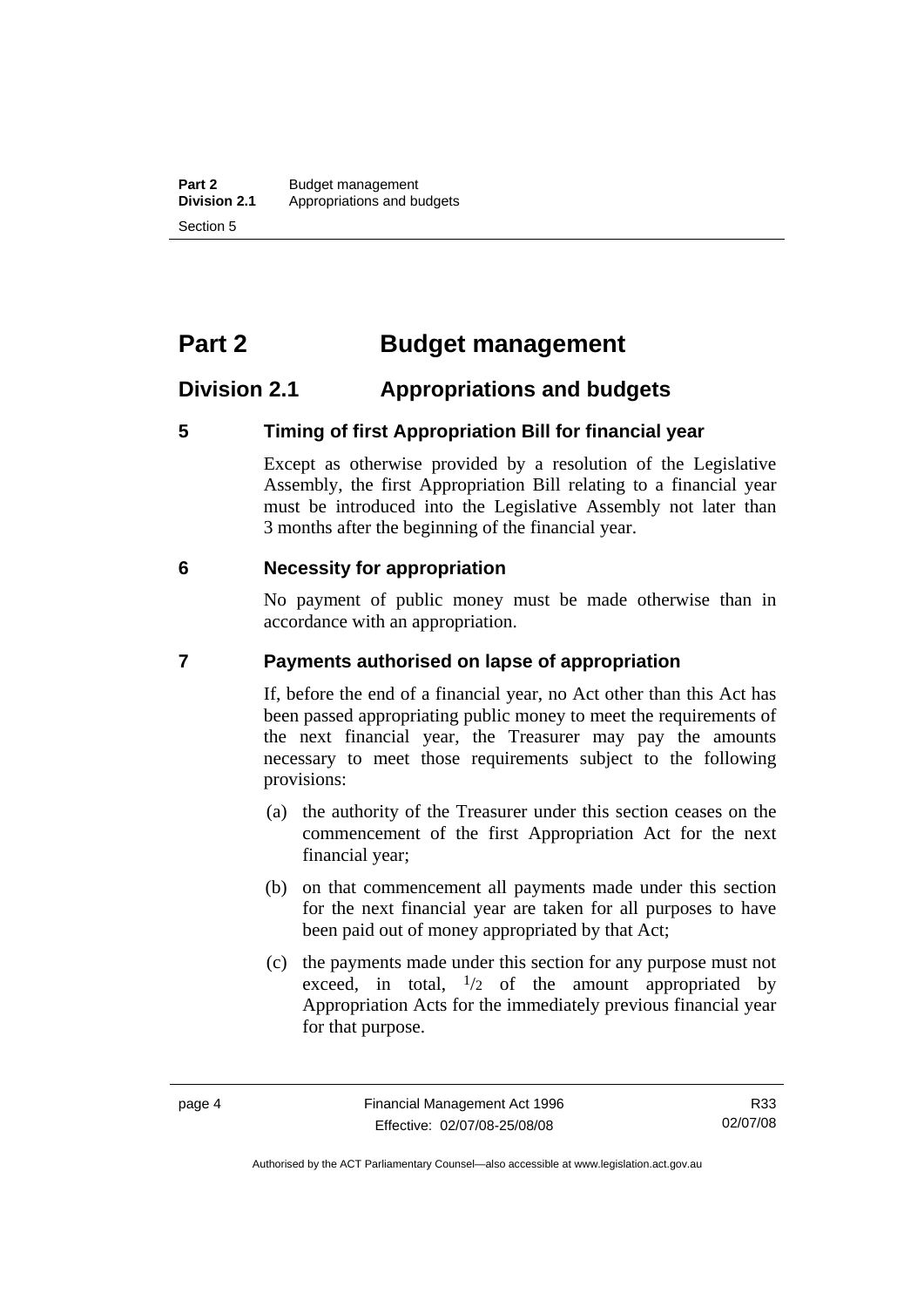#### <span id="page-14-0"></span>**8 Form of appropriations**

- (1) An Appropriation Act may make separate appropriations in relation to each department for—
	- (a) the provision of outputs by the department; and
	- (b) any capital injection to be provided to the department; and
	- (c) any payments to be made by the department on behalf of the Territory.
- (2) An Appropriation Act may make separate appropriations in relation to a territory authority or territory-owned corporation for—
	- (a) the provision of outputs by the authority or corporation; and
	- (b) any capital injection to be provided to the authority or corporation.

#### **9 Net appropriations for outputs**

- (1) An appropriation for the provision of outputs may be expressed to be made for the net cost of providing the outputs.
- (2) Despite section 6, if an appropriation for a department is stated to be made for the net cost of providing outputs, the department may apply the following in paying the expenses and liabilities of the department in providing the outputs:
	- (a) the payments it is entitled to receive otherwise than under an Appropriation Act for providing the outputs;
	- (b) the value of the input tax credits to which it is entitled for taxable supplies in relation to providing the outputs.
- (3) To remove any doubt, it is declared that, if the appropriations made by an Appropriation Act for a department do not state an amount, or state an '0' appropriation, for the provision of outputs by the department, the appropriations have effect as if they included an

page 5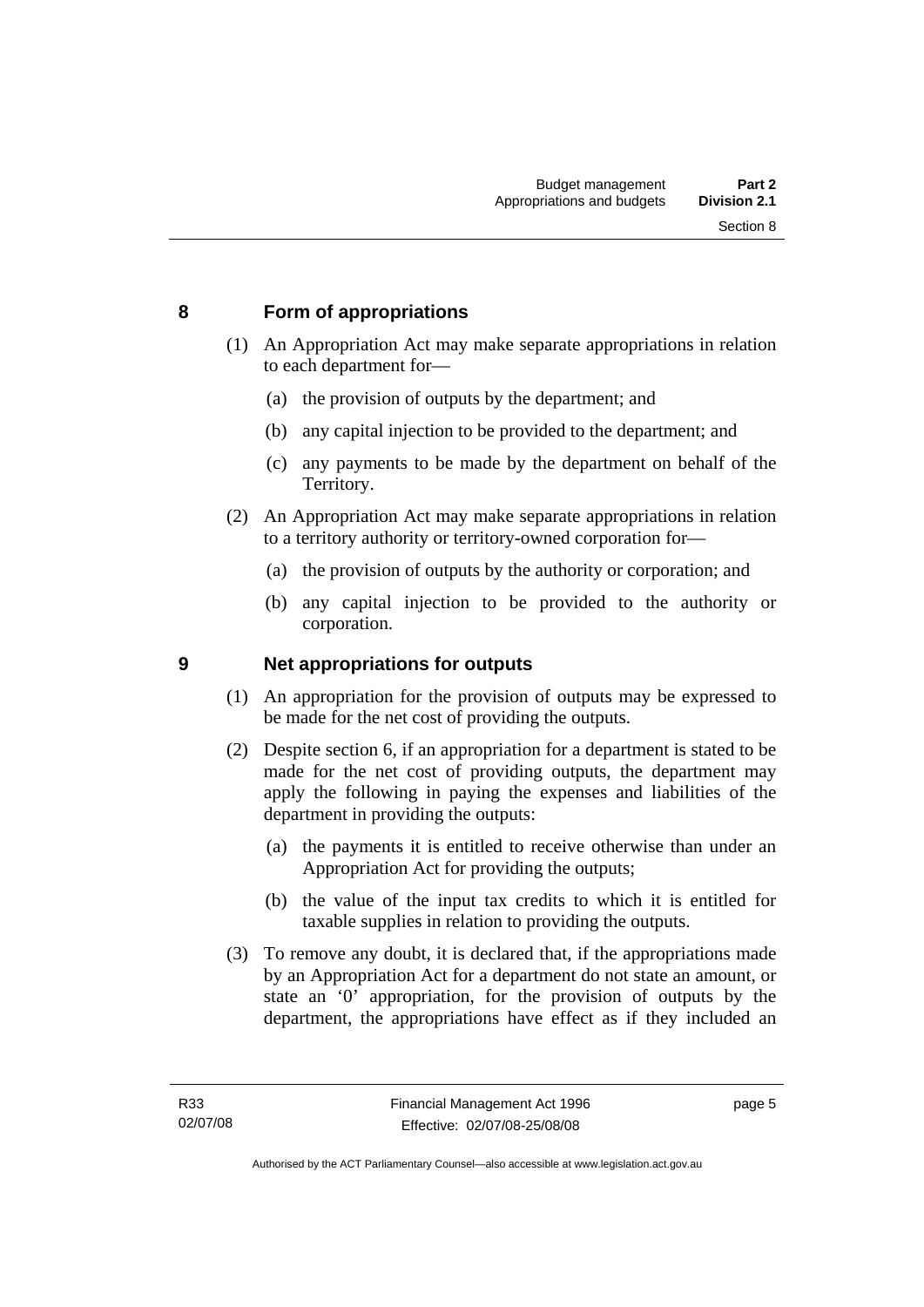<span id="page-15-0"></span>appropriation stated to be made for the provision of outputs by the department at no net cost to the Territory.

#### **9A Net appropriations for capital injections**

- (1) An appropriation for a capital injection may be stated to be made for, or partly for, the net cost of purchasing or developing assets.
- (2) Despite section 6, if an appropriation is stated to be made for, or partly for, the net cost of purchasing or developing assets, the value of the input tax credits to which the relevant entity is entitled for taxable supplies in relation to purchasing or developing the assets may be applied by the entity in paying the expenses and liabilities of the entity in purchasing or developing the assets.
- (3) In this section:

*relevant entity*, in relation to an appropriation for a capital injection, means the department, authority or corporation that is to undertake the purchasing or developing of assets for which the appropriation is made.

#### **9B Appropriations for payments on behalf of Territory to be net appropriations**

Despite section 6 (Necessity for appropriations), if an appropriation for a department is made for payments to be made on behalf of the Territory, the department may apply input tax credits to which the Territory is entitled for taxable supplies for which the payments are made towards the payments under the appropriation.

#### **10 Budget papers**

The Treasurer must, for each financial year, immediately after the presentation of the bill for the first Appropriation Act relating to the year, present to the Legislative Assembly—

- (a) the proposed budget for the Territory for the year; and
- (b) the proposed budget for each department for the year; and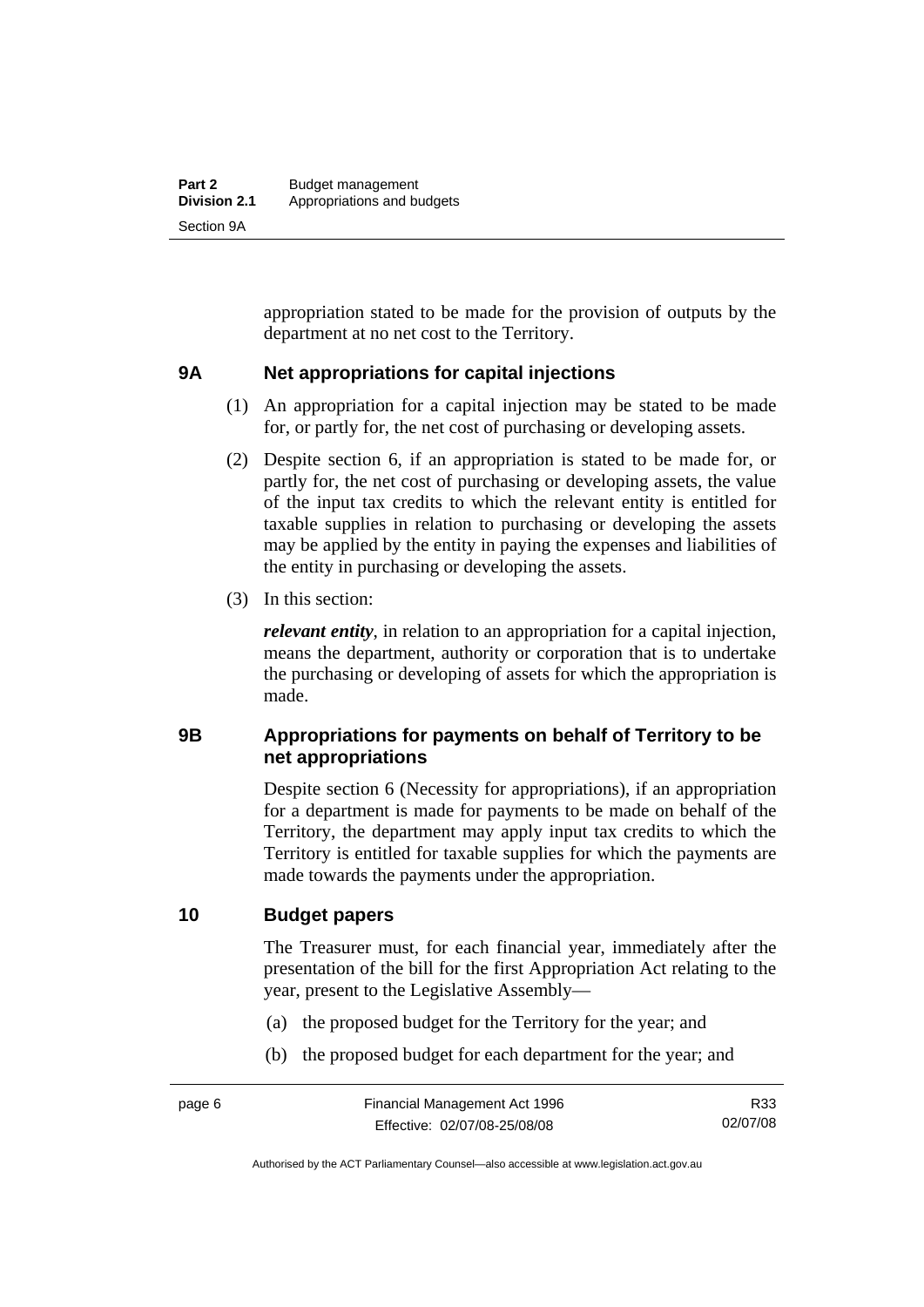- <span id="page-16-0"></span> (c) the proposed budget for each territory authority and territory-owned corporation for the year; and
- (d) a consolidated financial management statement in relation to—
	- (i) the general government sector; and
	- (ii) the public trading enterprise sector.

### **11 Territory budgets**

- (1) The proposed budget for the Territory for a financial year presented to the Legislative Assembly under section 10 (a) must include—
	- (a) a financial policy objectives and strategies statement under section 11A for the financial year; and
	- (b) a statement of the economic or other assumptions used to make the budget estimates; and
	- (c) a statement about the sensitivity of the budget estimates to changes in the economic or other assumptions; and
	- (d) a statement of the risks, quantified if possible, that may affect the budget estimates, including contingent liabilities; and
	- (e) the financial statements required under the financial management guidelines.
- (2) The proposed budget must be prepared in a form that assists a comparison, for each appropriation unit, between the budget for the Territory for the previous financial year and the proposed budget.
- (3) The financial statements included in the proposed budget under subsection (1) (e) must include budget estimates, for each appropriation unit, for each of the next 3 financial years.
- (4) The proposed budget must be prepared taking into account—
	- (a) the principles of responsible fiscal management;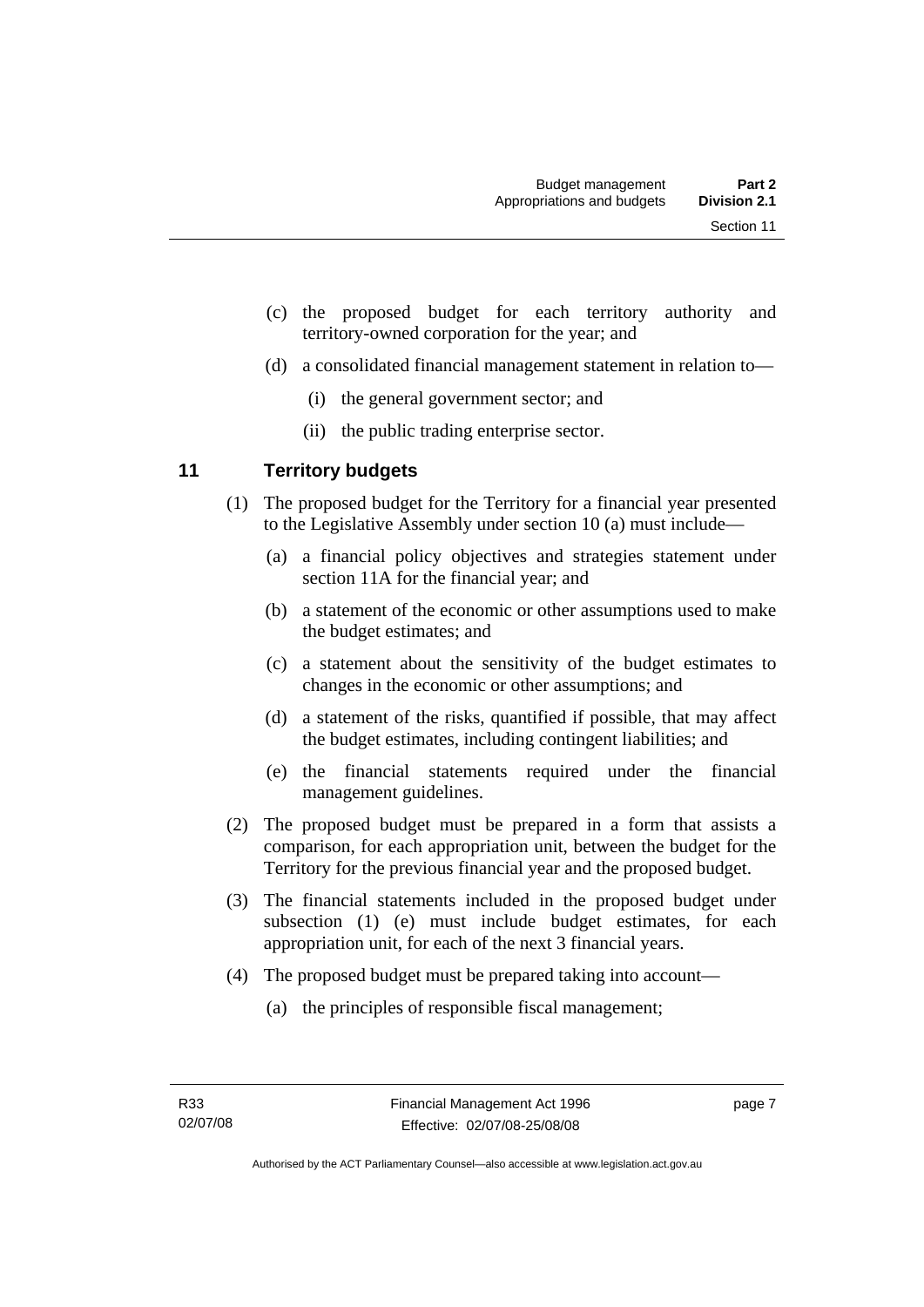- (b) the object of providing a basis for sustainable social and economic services and infrastructure fairly to all ACT residents; and
- (c) the object of ecologically sustainable development.
- (5) The proposed budget may depart from the principles of responsible fiscal management, but if it does depart—
	- (a) any departure must be temporary; and
	- (b) the Treasurer must present to the Legislative Assembly, when the first Appropriation Bill for the financial year is presented to the Legislative Assembly, a statement setting out—
		- (i) the reasons for the departure; and
		- (ii) the approach intended to be taken to return to the principles; and
		- (iii) when the principles are expected to be returned to.
- (6) In this section:

*ecologically sustainable development* means the effective integration of economic and environmental considerations in decision-making processes achievable through implementation of the following principles:

- (a) the precautionary principle;
- (b) the inter-generational equity principle;
- (c) conservation of biological diversity and ecological integrity;
- (d) improved valuation and pricing of environmental resources.

*fiscal risks* include the following:

 (a) risks from the level of the Territory's general government sector debt;

R33 02/07/08

Authorised by the ACT Parliamentary Counsel—also accessible at www.legislation.act.gov.au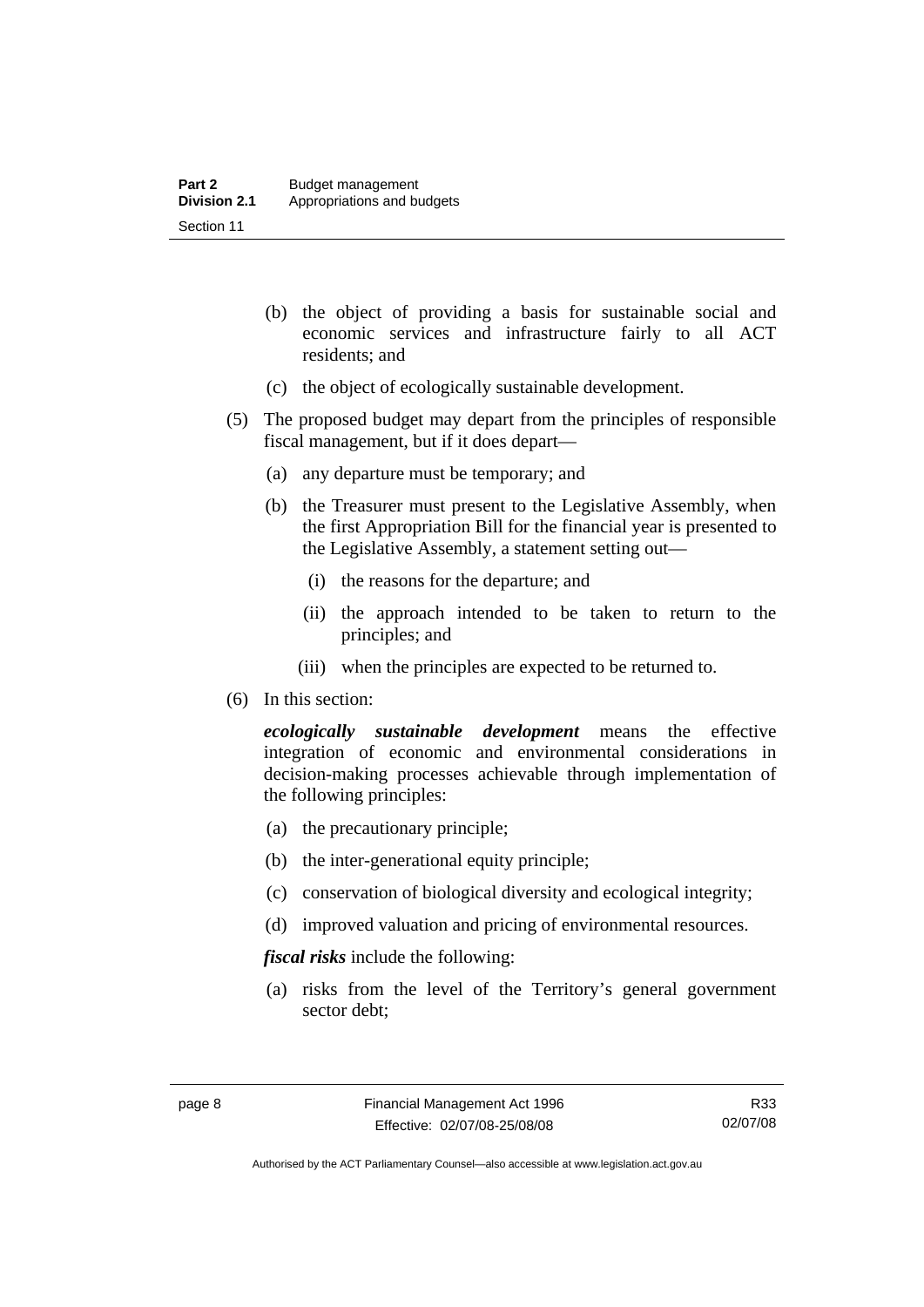- (b) commercial risks from ownership of corporations and public enterprises;
- (c) risks from changes in the structure of the Territory's tax base;
- (d) risks from management of the Territory's assets and liabilities.

*inter-generational equity principle* means that the present generation should ensure that the health, diversity and productivity of the environment is maintained or enhanced for the benefit of future generations.

*precautionary principle* means that, if there is a threat of serious or irreversible environmental damage, a lack of full scientific certainty should not be used as a reason for postponing measures to prevent environmental degradation.

*principles of responsible fiscal management* means the following principles:

- (a) ensuring that the total liabilities of the Territory are at prudent levels to provide a buffer against factors that may impact adversely on the level of total Territory liabilities in the future, and ensuring that, until prudent levels have been achieved, the total operating expenses of the Territory in each financial year are less than its operating income levels in the same financial year;
- (b) when prudent levels of total Territory liabilities have been achieved, maintaining the levels by ensuring that, on average, over a reasonable period of time, the total operating expenses of the Territory do not exceed its operating income levels;
- (c) achieving and maintaining levels of Territory net worth to provide a buffer against factors that may impact adversely on levels of Territory net worth in the future;
- (d) managing prudently the fiscal risks of the Territory;

page 9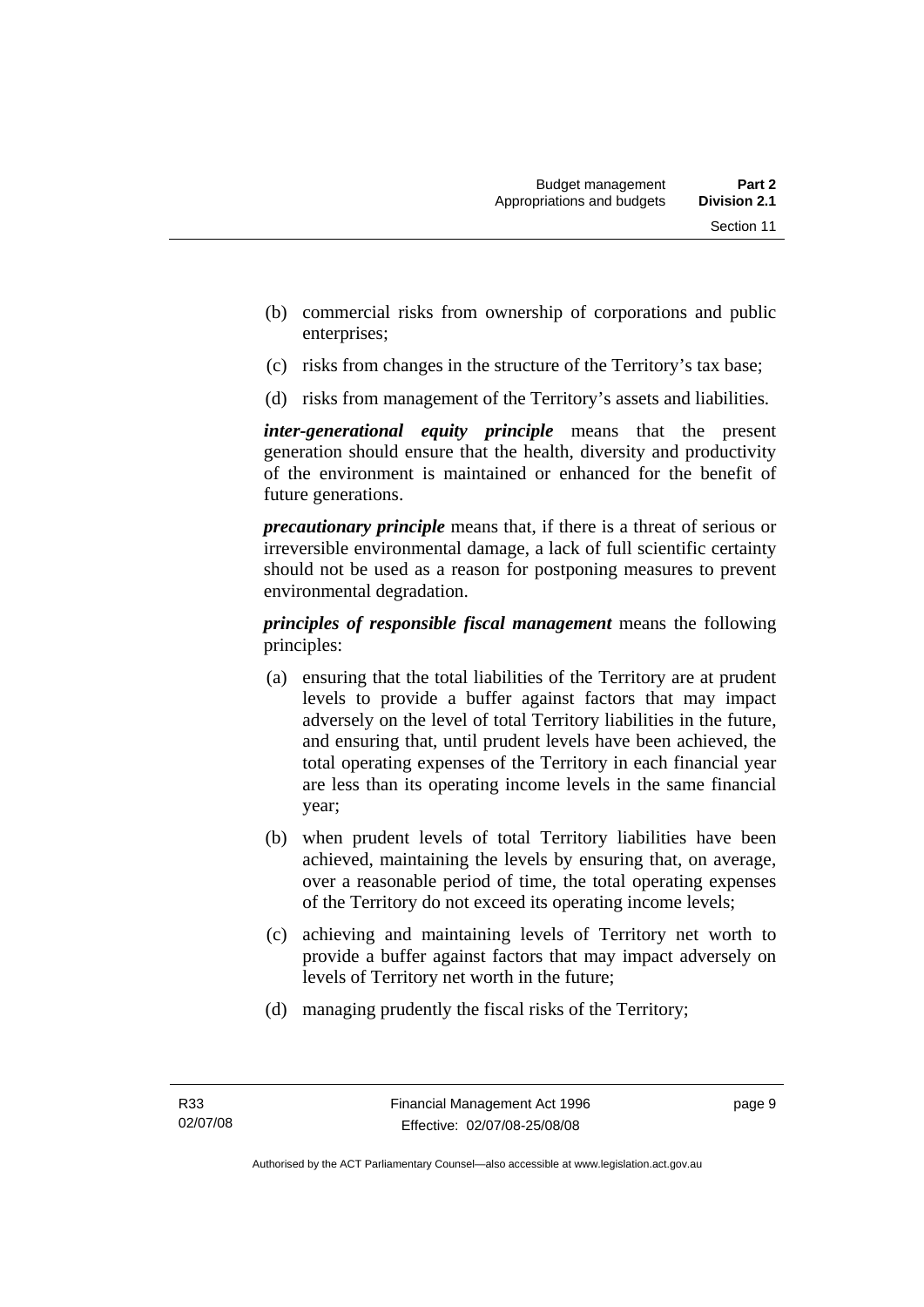- <span id="page-19-0"></span> (e) pursuing spending and taxing policies that are consistent with a reasonable degree of stability and predictability in the level of the tax burden;
- (f) giving full, accurate and timely disclosure of financial information about the activities of the government and its agencies.

#### **11A Financial policy objectives and strategies statement**

- (1) The purposes of a financial policy objectives and strategies statement included in a proposed budget under section 11 (1) (a) are—
	- (a) to make transparent the government's financial strategies; and
	- (b) to establish a benchmark for evaluating the government's conduct of financial policy.
- (2) The statement must be based on the principles of responsible fiscal management.
- (3) The statement must—
	- (a) state the government's long-term financial objectives within which financial policy for the financial year and the next 3 financial years will be framed; and
	- (b) explain the broad strategic priorities on which the budget is based; and
	- (c) state the key financial measures that the government has identified as being important and against which financial policy will be set and assessed; and
	- (d) state, for the financial year and the next 3 financial years—
		- (i) the government's short-term financial objectives; and
		- (ii) the targets for each stated key financial measure; and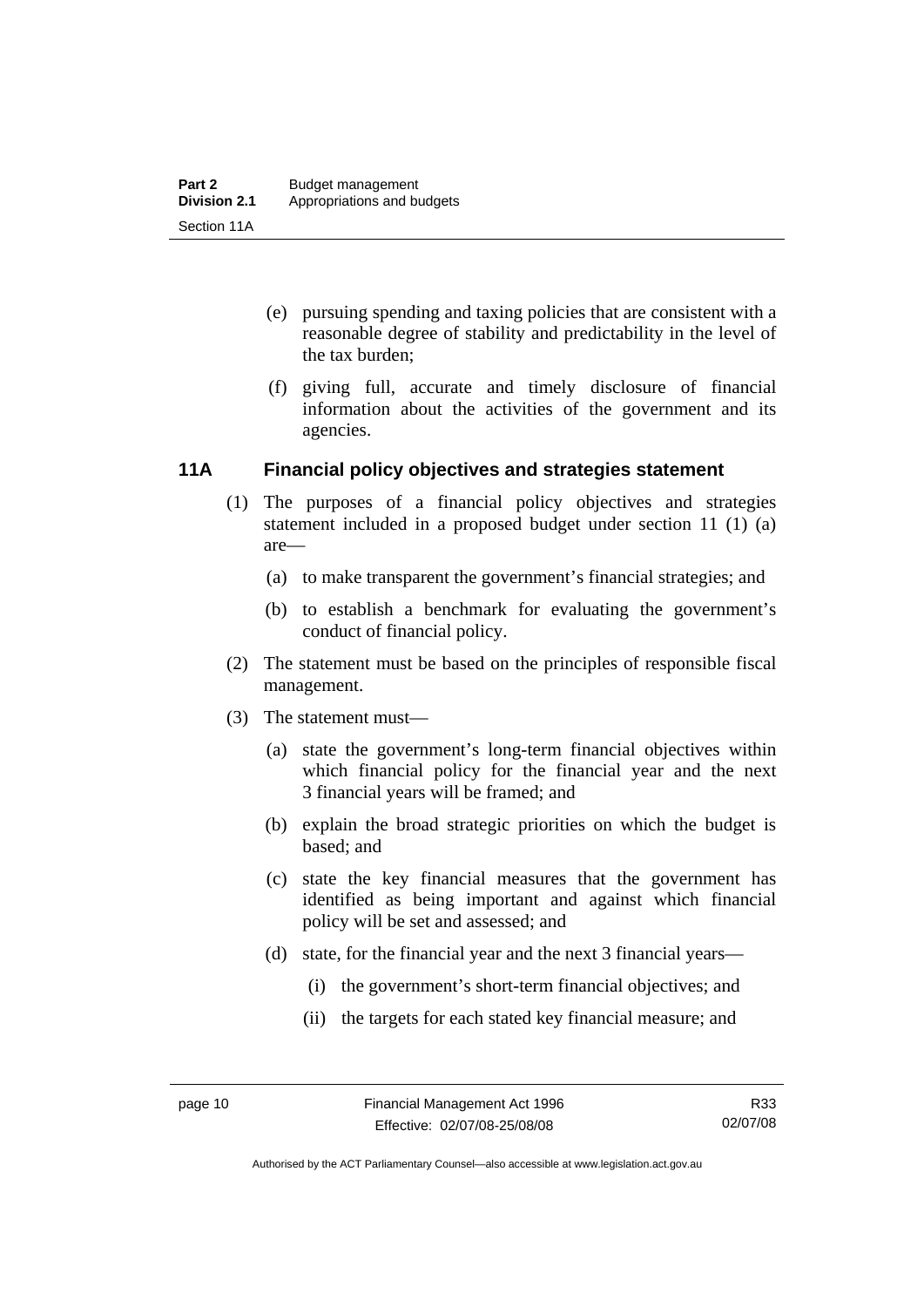- <span id="page-20-0"></span> (e) explain how the financial objectives and strategic priorities mentioned in paragraphs (a), (b) and (d) relate to the principles of responsible fiscal management; and
- (f) state the reasons for any changes from the previous financial policy objectives and strategies statement.
- (4) In this section:

*principles of responsible fiscal management*—see section 11 (6).

# **12 Departmental budgets**

- (1) A proposed budget for a department for a financial year presented to the Legislative Assembly under section 10 (b) must include—
	- (a) the financial statements required under the financial management guidelines; and
	- (b) a statement that sets out the outputs and classes of outputs it is proposed the department should provide during the year and the performance criteria to be met by the department in providing the outputs; and
	- (c) if, during the year, the department is to be given a capital injection that must be repaid—a statement that—
		- (i) states that the capital injection is a capital injection; and
		- (ii) sets out the conditions under which the injection is to be given, including the requirements about the time within which it must be repaid.
- (2) Subsection (1) (b) does not apply to the Legislative Assembly secretariat.
- (3) A proposed budget must be in a form that facilitates a comparison between—
	- (a) the proposed budget for the department; and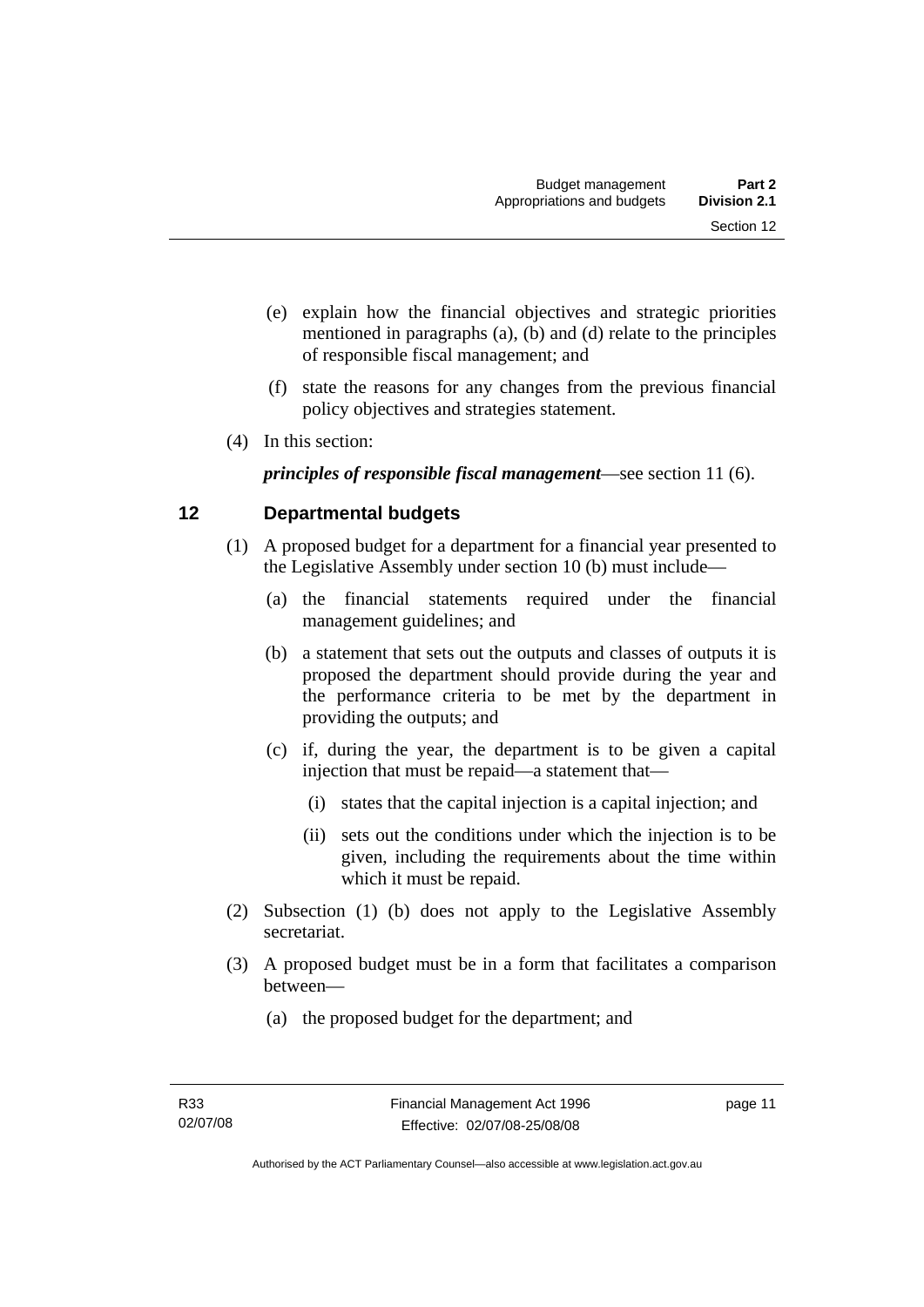- <span id="page-21-0"></span> (b) the budget for the department for the previous financial year; and
- (c) the estimated results for the department for the previous financial year.
- (4) A proposed budget must also include, for the financial statements mentioned in subsection (1) (a), budget estimates for each of the next 3 financial years.

#### **12A Territory authority and territory-owned corporation budgets**

- (1) A proposed budget presented to the Legislative Assembly under section 10 (c) for a territory authority or territory-owned corporation for a financial year must include—
	- (a) the financial statements required under the financial management guidelines; and
	- (b) for a prescribed territory authority or prescribed territory-owned corporation—a statement that sets out the outputs and classes of outputs it is proposed that the authority or corporation should provide during the year and the performance criteria to be met by the authority in providing the outputs; and
	- (c) for a territory authority or territory-owned corporation that, during the year, is to be given a capital injection that must be repaid—a statement that—
		- (i) states that the capital injection is an injection that must be repaid; and
		- (ii) sets out the conditions under which the injection is to be given, including the requirements about the time within which it must be repaid.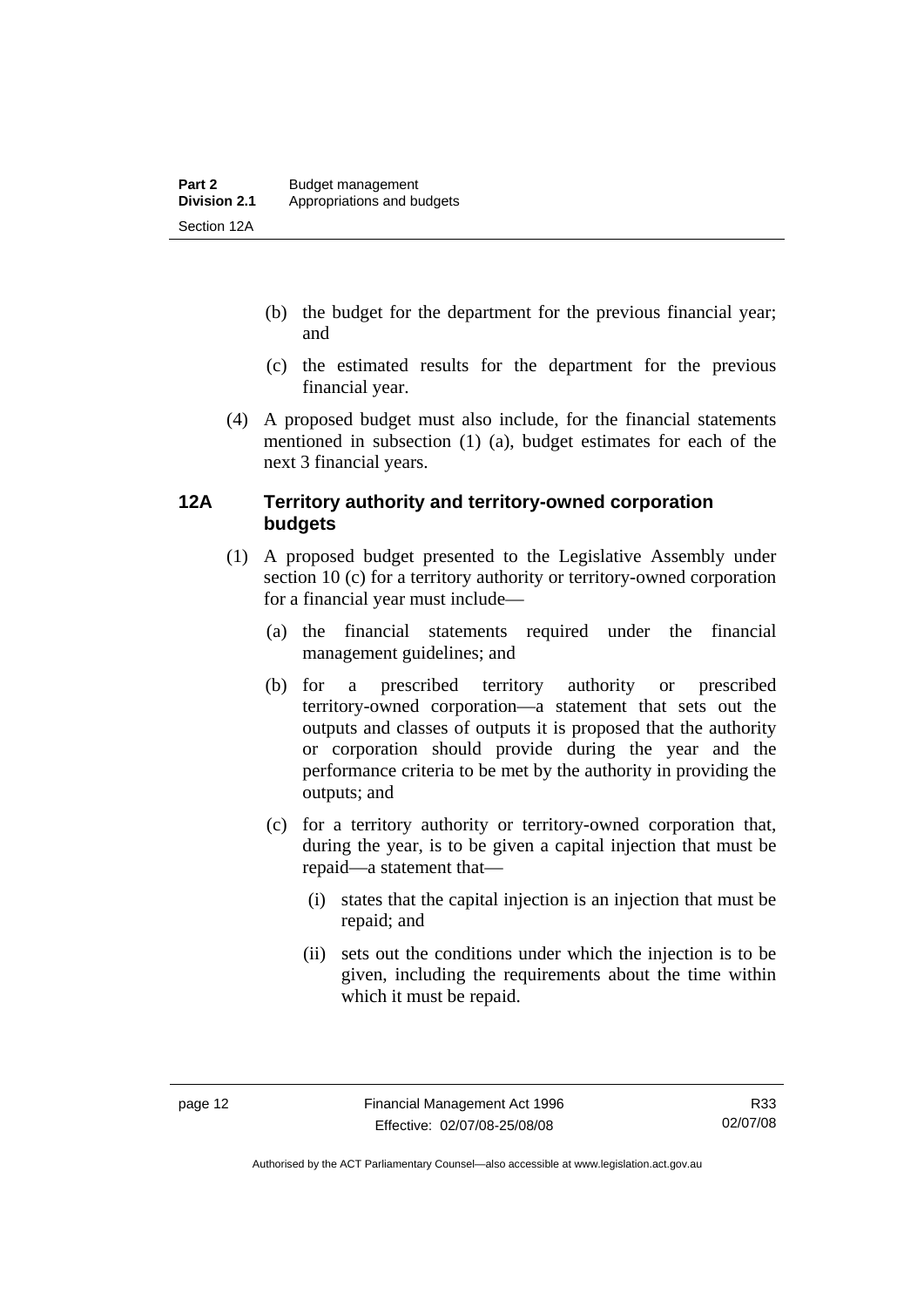- <span id="page-22-0"></span> (2) A proposed budget must be in a form that facilitates a comparison between—
	- (a) the proposed budget for the authority or corporation; and
	- (b) the budget for the authority or corporation for the previous financial year; and
	- (c) the estimated results for the authority or corporation for the previous financial year.
- (3) A proposed budget must also include, for the financial statements mentioned in subsection (1) (a), budget estimates for each of the next 3 financial years.

#### **13 Supplementary budget papers**

- (1) The Treasurer must, on the presentation of a bill for an Appropriation Act other than the first Appropriation Act relating to a financial year, present to the Legislative Assembly supplementary budget papers.
- (2) The supplementary budget papers must, for each department, territory authority and territory-owned corporation for which an appropriation is provided by the bill (an *affected entity*)—
	- (a) state, for each purpose mentioned in section 8 that applies to the affected entity—
		- (i) the amount of the appropriation provided in the first Appropriation Act; and
		- (ii) the variations (if any) previously made to the appropriation under this Act; and
		- (iii) the amount of the appropriation provided by the bill; and
		- (iv) the total amount appropriated for the entity for the financial year; and
	- (b) indicate the impact of the proposed variation.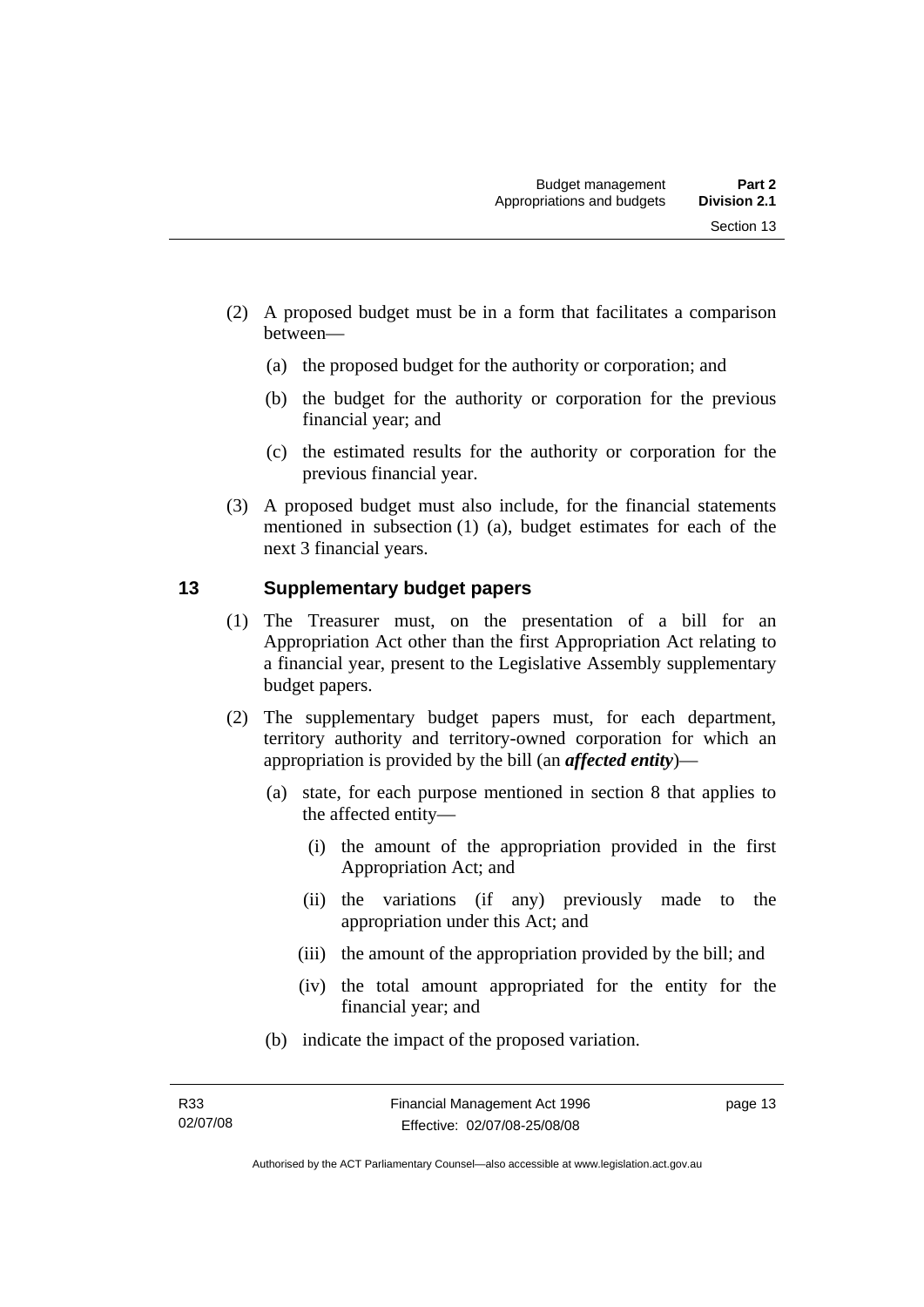- <span id="page-23-0"></span> (3) For subsection (2) (b), the supplementary budget papers need not include an original or final budgeted financial statement (a *budgeted statement*) for an affected entity.
- (4) If the supplementary budget papers do not include a budgeted statement for an affected entity—
	- (a) the supplementary budget papers must state the reasons why the budgeted statement for the entity is not included; and
	- (b) the Treasurer must present the budgeted statement for the entity to the Legislative Assembly as soon as practicable after the passing of the bill.
- (5) A budgeted statement for an affected entity—
	- (a) must include details of the impact on the budget of the entity of all variations to the appropriation that happened in the financial year before the passing of the bill; and
	- (b) may show the impact of variations other than variations resulting from additional appropriations.

#### **Example for par (b)**

the impact of revised economic forecasts

*Note* An example is part of the Act, is not exhaustive and may extend, but does not limit, the meaning of the provision in which it appears (see Legislation Act, s 126 and s 132).

#### **13A Amendment of budgets for supplementary appropriation**

- (1) If an appropriation is made for a department, territory authority or territory-owned corporation by an Appropriation Act other than the first Appropriation Act for a financial year, the budget for the department, authority or corporation is amended in accordance with—
	- (a) the supplementary budget papers presented to the Legislative Assembly under section 13 (1) in relation to the bill for the Act by which the appropriation was made; and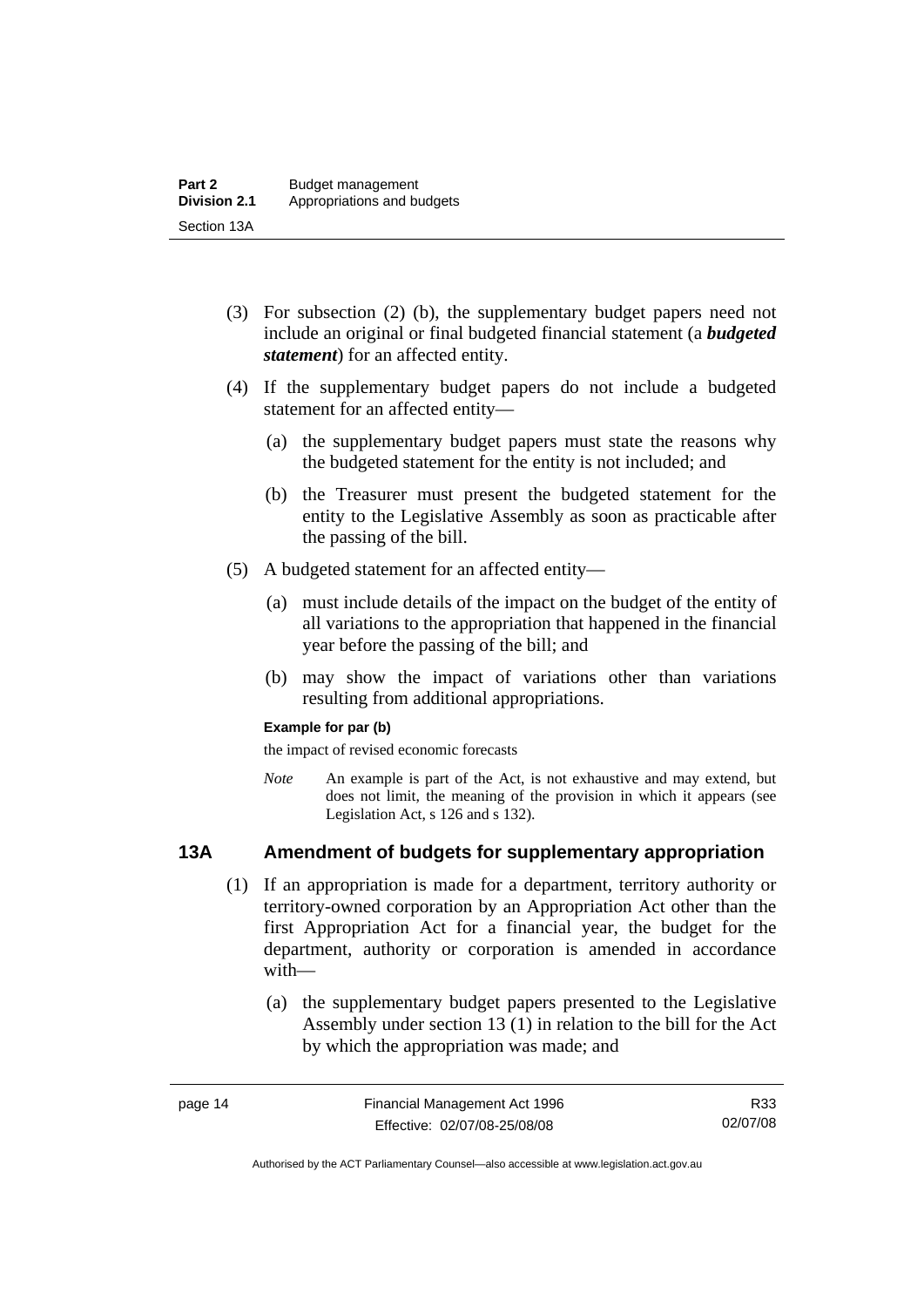- <span id="page-24-0"></span> (b) any statement presented to the Legislative Assembly under section 13 (4) (b) in relation to the bill.
- (2) In this section:

*budget*, for the department, territory authority or territory-owned corporation, means the budget for the department, authority or corporation for the financial year presented to the Legislative Assembly under section 10 (b) or (c) (Budget papers) and, if the budget has been amended under this Act, the budget as amended.

### **14 Transfer of funds between appropriations**

- (1) Despite section 6, the Executive may, in writing, direct that appropriations made by an Appropriation Act be varied by transfers of funds between the appropriations.
- (3) A transfer of funds between appropriations under this section must not cause an appropriation from which funds are transferred to be reduced by more than 3%.
- (4) If the Executive gives a direction under subsection (1), the Treasurer must present the following to the Legislative Assembly within 3 sitting days after the direction is given:
	- (a) a copy of the direction;
	- (b) a statement of the reasons for giving it.
- (5) Subsection (1) does not apply to a superannuation appropriation.

### **15 Transfer of funds within appropriations**

- (1) The Executive may, in writing, direct that funds within the same appropriation that are allocated for the provision of different classes of outputs be reallocated in relation to those classes of outputs.
- (2) If a reallocation of funds under subsection (1) involves an amount larger than 3% of the appropriation within which the reallocation is made or \$150 000 (whichever is the larger), the Treasurer must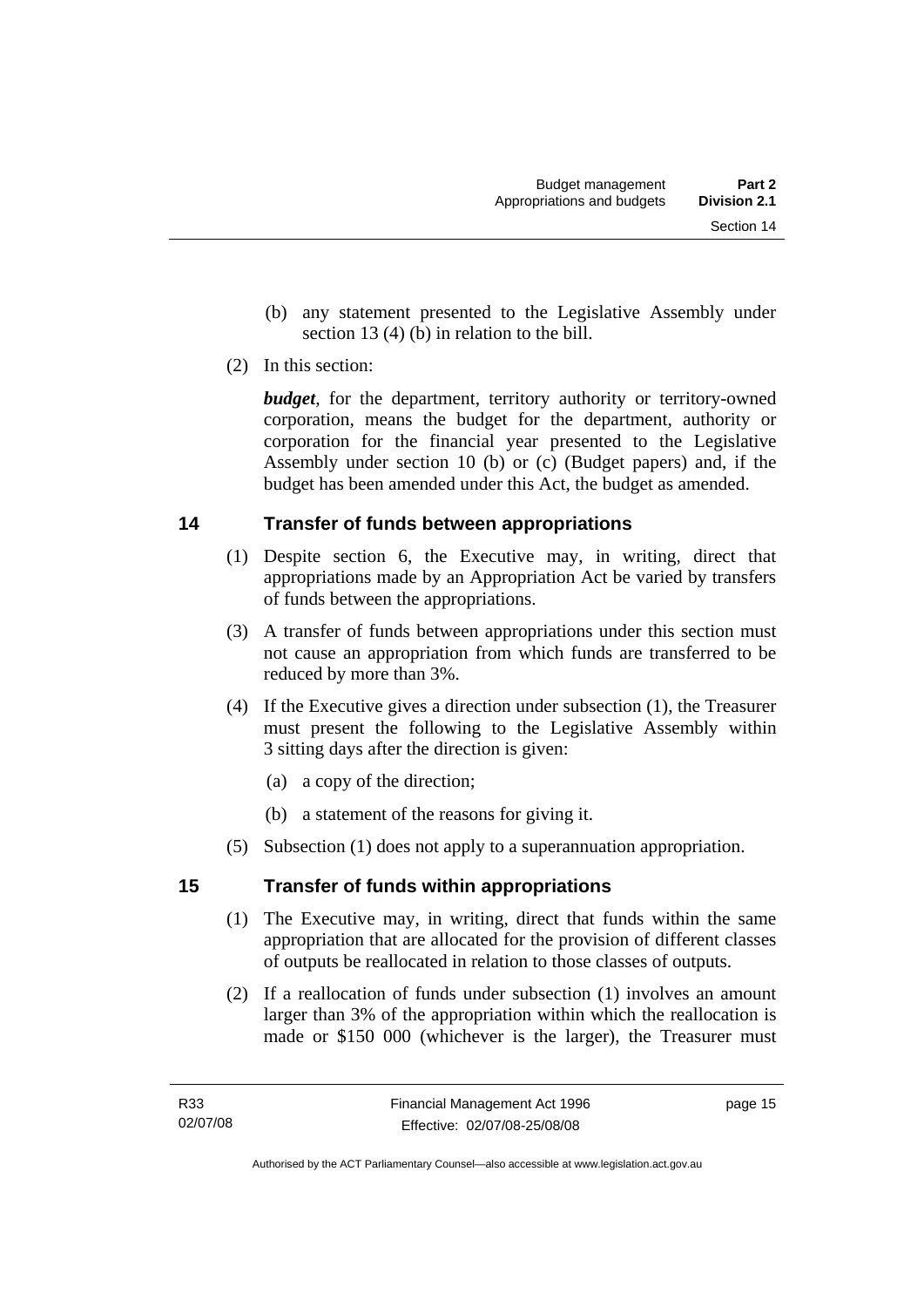<span id="page-25-0"></span>present the following to the Legislative Assembly within 3 sitting days after a direction is given:

- (a) a copy of the direction;
- (b) a statement of the reasons for the reallocation.

#### **15A Reclassification of certain appropriations**

- (1) If an appropriation has been classified by the Act by which it was made as an appropriation for payments to be made by a department on behalf of the Territory, the Treasurer may, if the Treasurer is satisfied that the appropriation should be classified as an appropriation for the provision of outputs by the department, in writing, direct that the classification of the appropriation be changed accordingly.
- (2) If an appropriation has been classified by the Act by which it was made as an appropriation for the provision of outputs by a department, the Treasurer may, if the Treasurer is satisfied that the appropriation should be classified as an appropriation for payments to be made by the department on behalf of the Territory, in writing, direct that the classification of the appropriation be changed accordingly.
- (3) If the Treasurer gives a direction under subsection (1) or (2), the Treasurer must present a copy of the direction to the Legislative Assembly within 3 sitting days after the direction is given.

#### **16 Transfer of functions after Appropriation Act passed**

- (1) This section applies if, after an Appropriation Act for a financial year is passed, the responsibility for a service or function for which an appropriation is made in the Act is transferred from the entity to which the appropriation is made to another entity.
- (2) The Treasurer may, in writing, direct that the appropriation does not lapse but may, in accordance with the direction, be issued to, or applied by, the other entity for the service or function.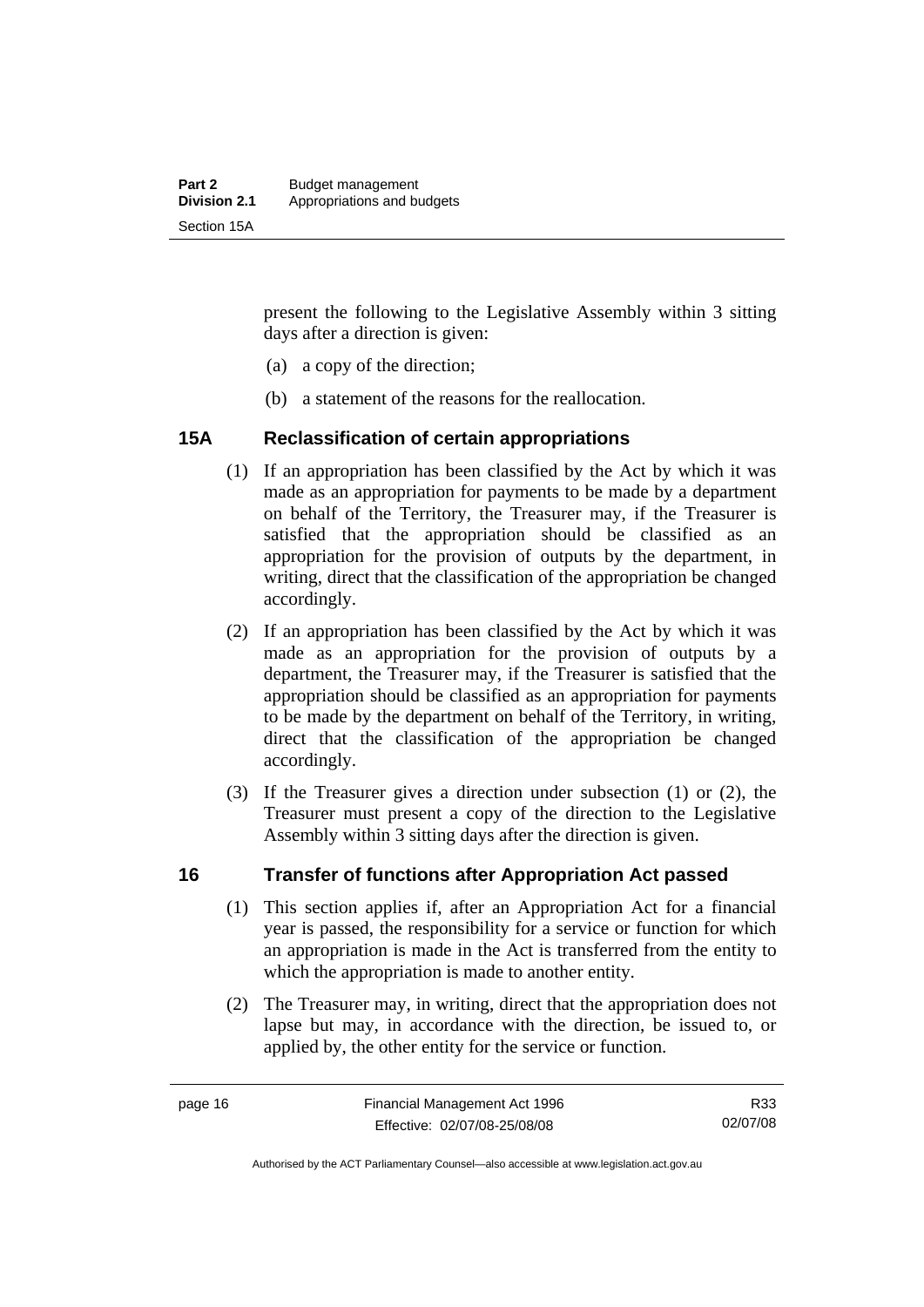- <span id="page-26-0"></span> (3) If the Treasurer gives a direction under subsection (2), the Treasurer must present a copy of the direction to the Legislative Assembly within 3 sitting days after the day it is given.
- (4) This section does not apply to a superannuation appropriation.
- (5) In this section:

*entity* means a department, territory authority or territory-owned corporation.

#### **16A Appropriation for accrued employee entitlements**

- (1) This section applies if—
	- (a) an employee entitlement exists in relation to an entity in a financial year; and
	- (b) the total amount of employee entitlements paid, or required to be paid, by the entity in the financial year exceeds the amount appropriated for the entity in relation to employee entitlements for the financial year.
- (2) The Treasurer may, in writing, authorise an appropriation for the entity for the amount that the total amount paid, or required to be paid, in the financial year exceeds the amount appropriated for the entity for the financial year.
- (3) If the Treasurer authorises an appropriation under this section, the Treasurer must present a copy of the authorisation to the Legislative Assembly within 3 sitting days after the day the appropriation is authorised.
- (4) In this section:

*entity* means a department, territory authority or territory-owned corporation.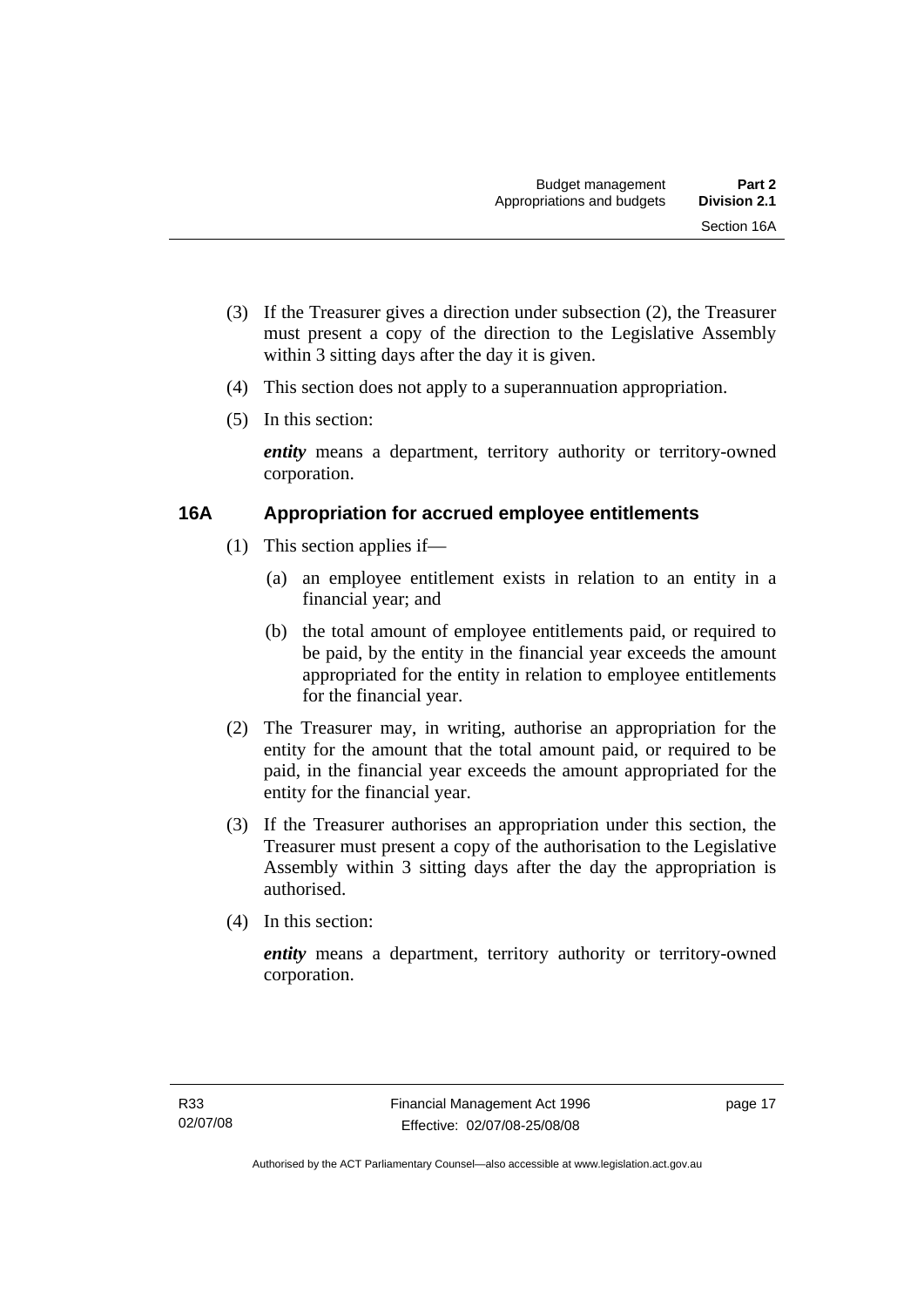#### <span id="page-27-0"></span>**16B Rollover of undispersed appropriation**

- (1) This section applies to an amount of appropriation if, at the end of the financial year in which the appropriation is made, the amount is not dispersed to the entity to which it is appropriated.
- (2) The Treasurer may, in writing, authorise the amount to be dispersed to the entity in the following financial year.
- (3) The Treasurer may give the authorisation in the financial year in which the appropriation is made, or in the following financial year.
- (4) The authorisation must identify—
	- (a) the entity to which the amount is to be dispersed; and
	- (b) the appropriation type; and
	- (c) the amount authorised to be dispersed; and
	- (d) the purpose for which the amount may be dispersed.
- (5) If the Treasurer authorises an amount to be dispersed under this section—
	- (a) the amount is taken to be an amount of appropriation for the financial year in which the amount is authorised to be dispersed; and
	- (b) the amount is in addition to the appropriation to the entity for that financial year.
- (6) If the Treasurer authorises an amount to be dispersed under this section, the Treasurer must present a copy of the authorisation to the Legislative Assembly within 3 sitting days after the day the appropriation is authorised.
- (7) In this section:

*entity*—see section 16A (4).

Authorised by the ACT Parliamentary Counsel—also accessible at www.legislation.act.gov.au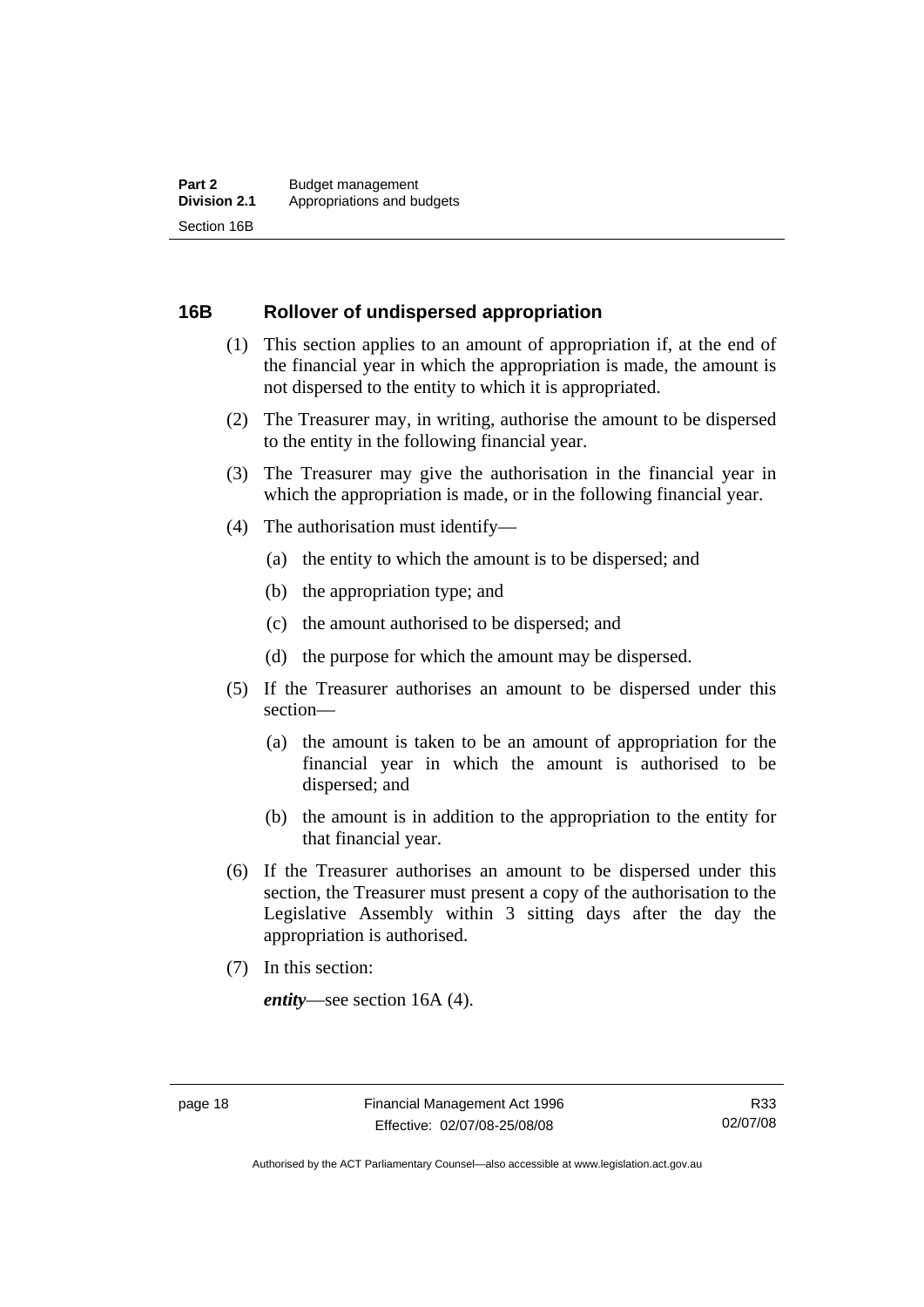#### <span id="page-28-0"></span>**17 Variation of appropriations for Commonwealth grants**

- (1) This section applies to an appropriation that is declared by the Act by which it is made to be an appropriation to which this section applies.
- $(2)$  If—
	- (a) an appropriation to which this section applies is to be funded in whole or in part by a payment made to the Territory by the Commonwealth for a nominated purpose; and
	- (b) an estimate of the level of the funding to be provided to the Territory by the Commonwealth for that purpose is contained in the budget papers presented to the Legislative Assembly in conjunction with the bill for the Act by which the appropriation was made; and
	- (c) the level of funding provided to the Territory by the Commonwealth for that purpose for the financial year for which the appropriation was made is greater than the level of funding specified in those budget papers;

the Treasurer may, in writing, direct that the appropriation be increased by an amount not exceeding the difference between the level of funding specified in the budget papers and the level of funding provided by the Commonwealth.

 (3) If the Treasurer gives a direction under subsection (2), the Treasurer must present a copy of the direction to the Legislative Assembly within 3 sitting days after it is given.

#### **17A Variations of appropriations for certain payments to Commonwealth**

 (1) This section applies to an appropriation that is declared by the Act by which it is made to be an appropriation to which the section applies.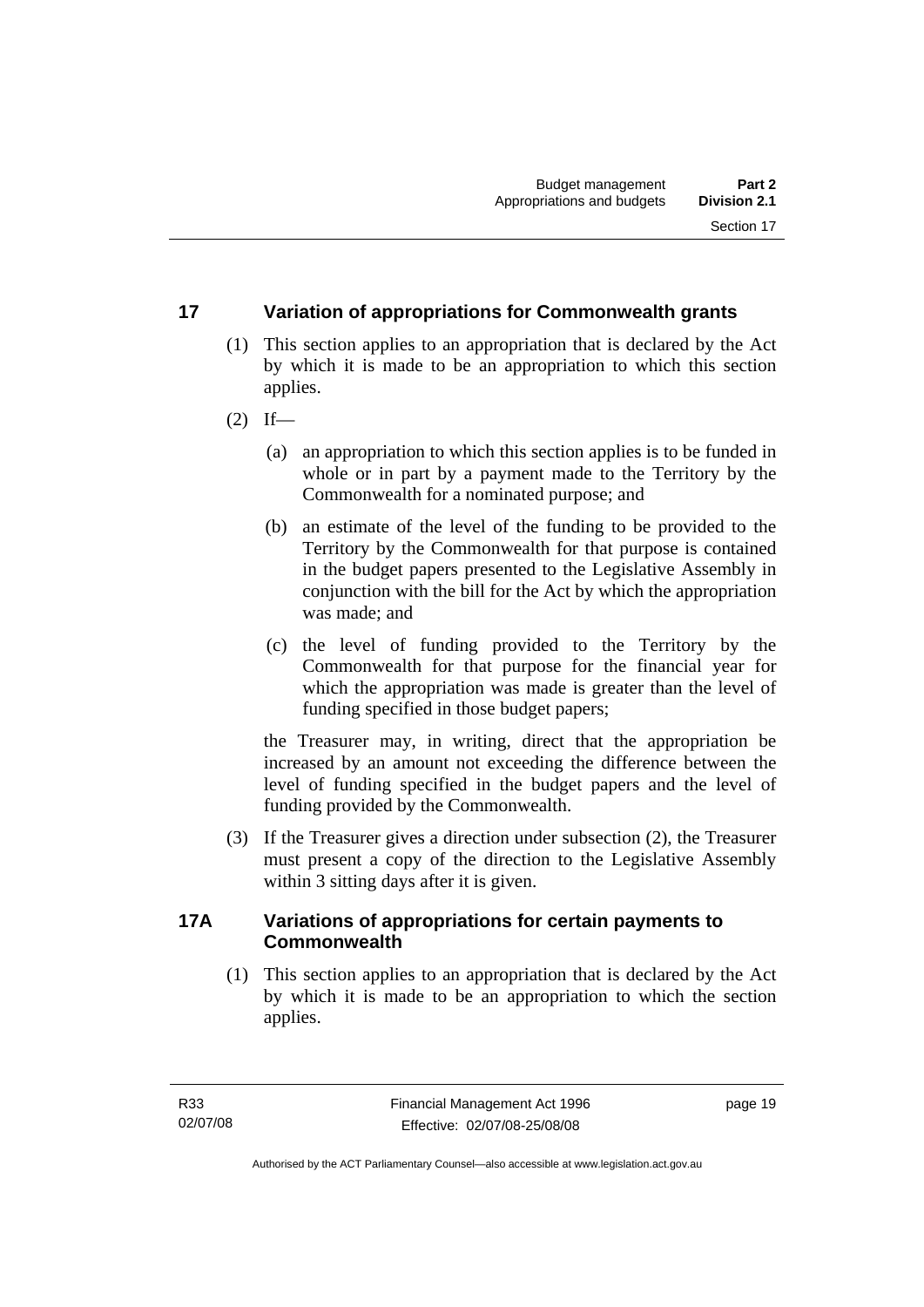#### <span id="page-29-0"></span> $(2)$  If—

- (a) an appropriation to which this section applies is made completely or partially for a payment required to be made to the Commonwealth for the provision of a service; and
- (b) an estimate of the amount of the payment is contained in the budget papers presented to the Legislative Assembly in conjunction with the bill for the Act by which the appropriation is made; and
- (c) the amount of the payment exceeds the amount of the estimate;

the Treasurer may, in writing, direct that the appropriation be increased by an amount not more than the difference between the amount of the estimate and the amount of the payment.

 (3) If the Treasurer gives a direction under subsection (2), the Treasurer must present a copy of the direction to the Legislative Assembly within 3 sitting days after it is given.

#### **18 Treasurer's advance**

- (1) This section applies to expenditure that is—
	- (a) in excess of the amount specifically appropriated for expenditure of that kind; or
	- (b) not provided for by an appropriation.
- (2) The Treasurer may, in writing, authorise the appropriation if—
	- (a) the Treasurer is satisfied that—
		- (i) there is an urgent need for the expenditure; and
		- (ii) the expenditure is not provided for, or is insufficiently provided for, because of a prescribed circumstance; and
	- (b) the total expenditure authorised under this subsection in any financial year does not exceed the amount appropriated for that year for this section.

Authorised by the ACT Parliamentary Counsel—also accessible at www.legislation.act.gov.au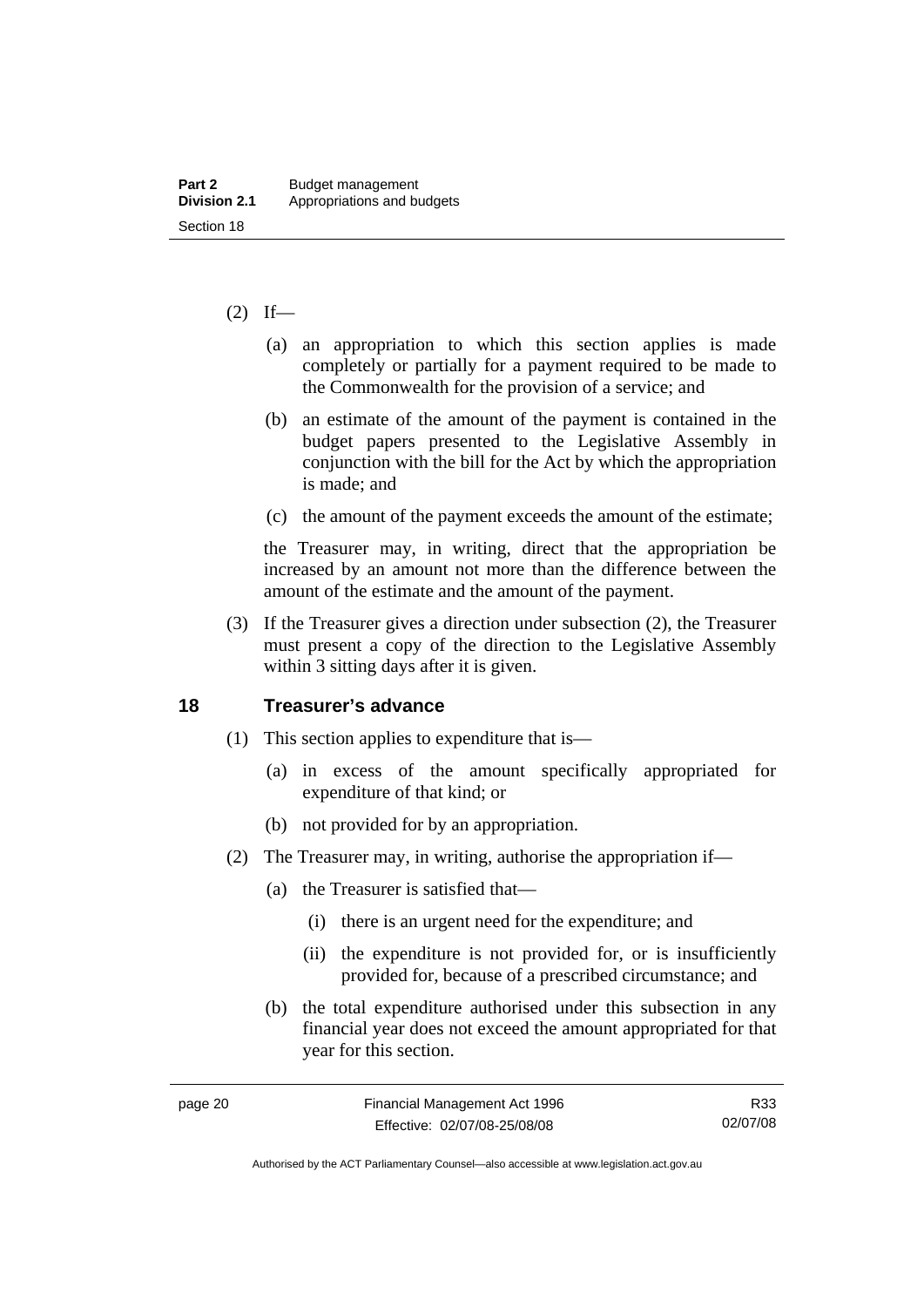- <span id="page-30-0"></span> (3) The amount appropriated for this section for a financial year must not exceed 1% of the total amount appropriated by all Appropriation Acts for that year.
- (4) The financial management guidelines may prescribe when there is an *urgent need for expenditure* for subsection (2) (a) (i).
- (5) In this section:

#### *expenditure* means—

- (a) a payment for, or entering into a contract to make a payment for, an output delivery, including a payment for goods, services or grants; or
- (b) a payment on behalf of the Territory, or entering into a contract to make a payment on behalf of the Territory, including a payment for goods, services or grants; or
- (c) a payment from, or entering into a contract to make a payment from, a capital injection.

*prescribed circumstance*—each of the following is a *prescribed circumstance* in relation to expenditure:

- (a) there was an erroneous omission or understatement in an appropriation;
- (b) the expenditure was unforeseen until after the last day when it was practicable to provide for it in the relevant Appropriation Bill before the bill was introduced into the Legislative Assembly.

*relevant Appropriation Bill*, for expenditure, means the 1st Appropriation Bill for the financial year when the expenditure is to happen.

#### **18A Assembly to be told about treasurer's advance**

 (1) This section applies if the Treasurer authorises expenditure under section 18 for a financial year.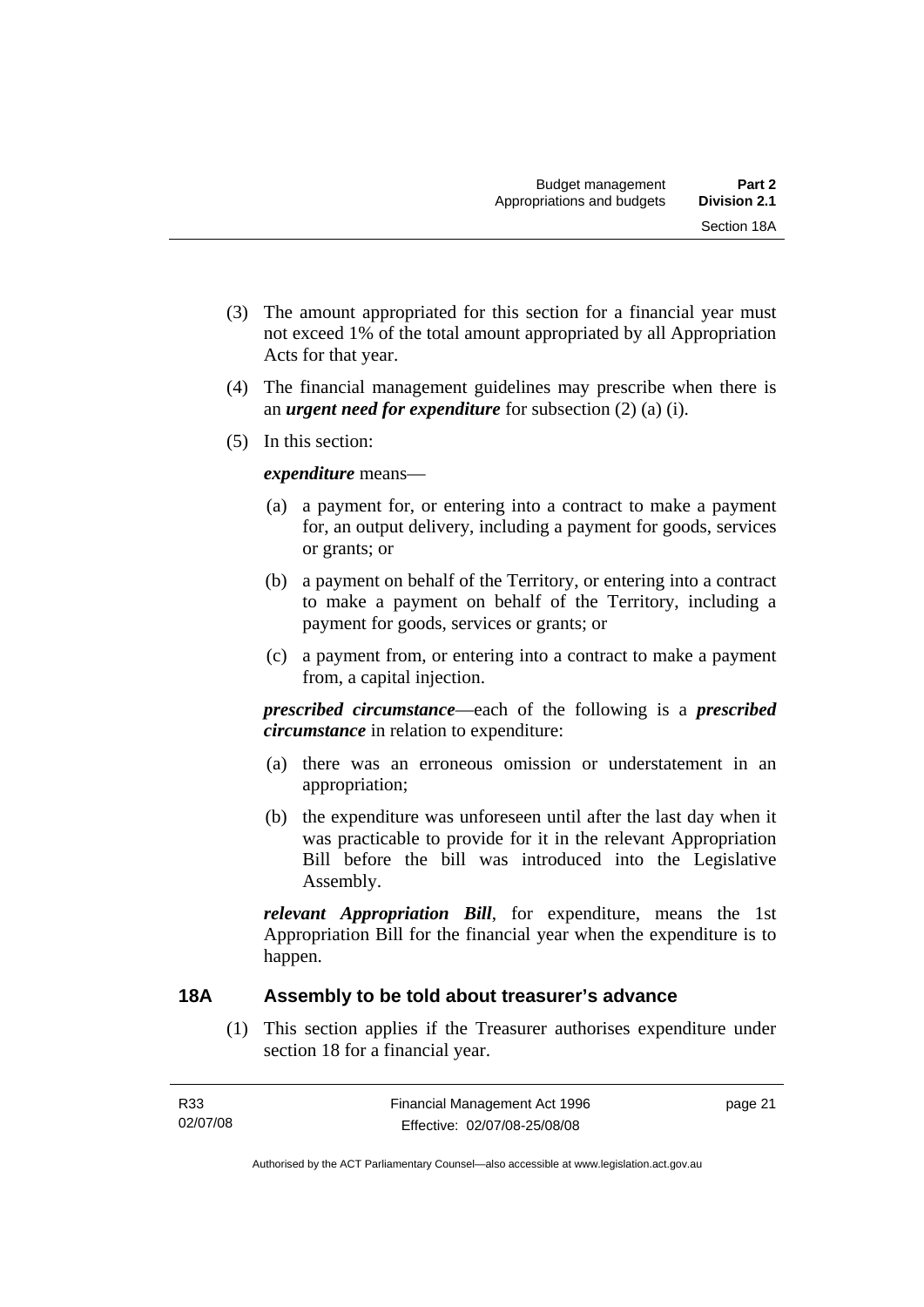- <span id="page-31-0"></span> (2) Within 3 sitting days after the day when the authorisation is given, the Treasurer must present to the Legislative Assembly—
	- (a) a copy of the authorisation; and
	- (b) a statement of the reasons for giving it; and
	- (c) a summary of the total expenditure authorised under section 18 for the financial year to date.
- (3) Within 3 sitting days after the end of the financial year, the Treasurer must present to the Legislative Assembly a summary of the total expenditure authorised.

#### **19 Refunds of payments made without liability**

- (1) If a payment is made to the Territory in purported discharge of a liability that does not exist, the amount paid may be refunded to the person by whom the payment was made whether or not there is an appropriation available for that purpose.
- (2) If a payment made to the Territory to discharge a liability exceeds the amount of the liability, the amount by which the payment exceeds the liability may be refunded to the person by whom the payment was made whether or not there is an appropriation available for that purpose.
- $(3)$  If—
	- (a) a person has paid an amount to the Territory for tax claimed by the Territory to be owing from the person; and
	- (b) a court or tribunal of competent jurisdiction subsequently finds that the person was not liable for that tax or was liable for an amount of tax less than the amount paid;

the amount paid, or the amount by which the payment exceeds the liability, may be refunded to the person who made the payment whether or not there is an appropriation available for that purpose.

Authorised by the ACT Parliamentary Counsel—also accessible at www.legislation.act.gov.au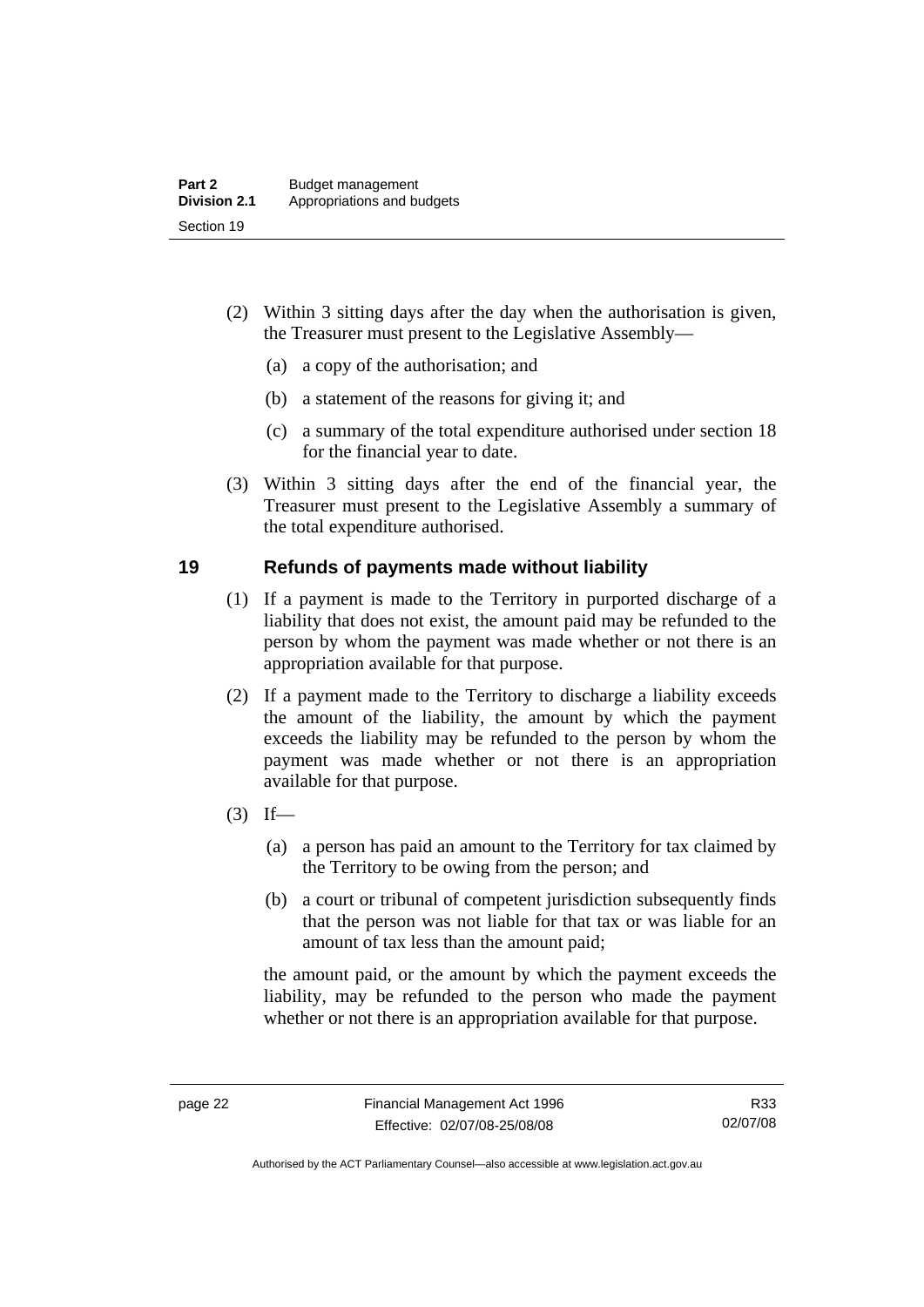#### <span id="page-32-0"></span>**19A Payments for Territory GST liabilities**

Payments may be made to the Commonwealth for the GST liabilities of the Territory whether or not there is an appropriation for the purpose.

#### **19B Authorisation of expenditure of certain Commonwealth grants**

- (1) Despite section 6, if—
	- (a) funds have been provided to the Territory by the Commonwealth under an agreement that specifies how the funds may be applied; and
	- (b) no appropriation has been made in relation to the funds;

the Treasurer may, in writing, authorise the expenditure of the funds in accordance with the agreement.

 (2) If the Treasurer gives an authorisation under subsection (1), the Treasurer must present a copy of the authorisation to the Legislative Assembly within 3 sitting days after it is given.

#### **19C Amendment of capital injection conditions**

- (1) This section applies in relation to the conditions of a capital injection set out in a statement included in a proposed budget for a department, a territory authority or a territory-owned corporation for a financial year under section  $12 (1) (c) (ii)$  or section  $12A(1)$  (c) (ii).
- (2) The Treasurer may, in writing, amend the conditions.
- (3) An amendment must state the Treasurer's reasons for the amendment.
- (4) An amendment is a notifiable instrument.

*Note* A notifiable instrument must be notified under the Legislation Act.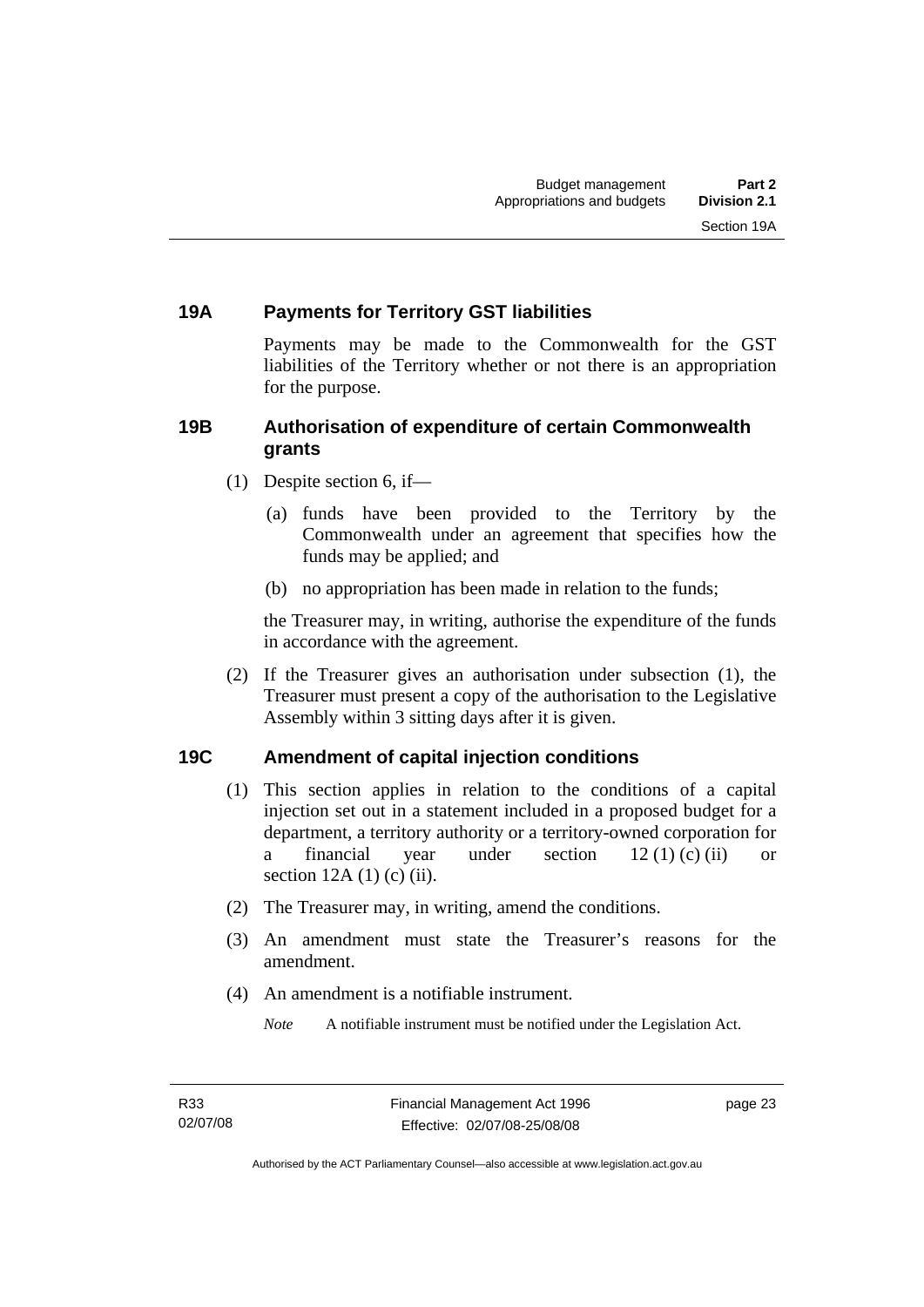#### <span id="page-33-0"></span>**19D Amendment of performance criteria**

- (1) This section applies in relation to the performance criteria set out in a statement included in a proposed budget for a department, a prescribed territory authority or a prescribed territory-owned corporation for a financial year under section 12 (1) (b) or section 12A (1) (b).
- (2) The responsible Minister for the department, territory authority or territory-owned corporation may, in writing, amend the performance criteria.
- (3) Without limiting subsection (2) the responsible Minister may amend the performance criteria if—
	- (a) the appropriations for the department, authority or corporation are varied under section 14 (Transfer of funds between appropriations) or section 17 (Variation of appropriations for Commonwealth grants); or
	- (b) a direction is given under section 15 (1) (Transfer of funds within appropriations) in relation to an appropriation made for the department, authority or corporation; or
	- (c) funds are transferred to or from the department, authority or corporation under section 16 (Transfer of functions after Appropriation Act passed); or
	- (d) funds are given to the department, authority or corporation under section 18 (Treasurer's advance); or
	- (e) funds mentioned in section 19B (Authorisation of expenditure of certain Commonwealth grants) are given to the department, authority or corporation; or
	- (f) changes happen in the priorities of the department, authority or corporation; or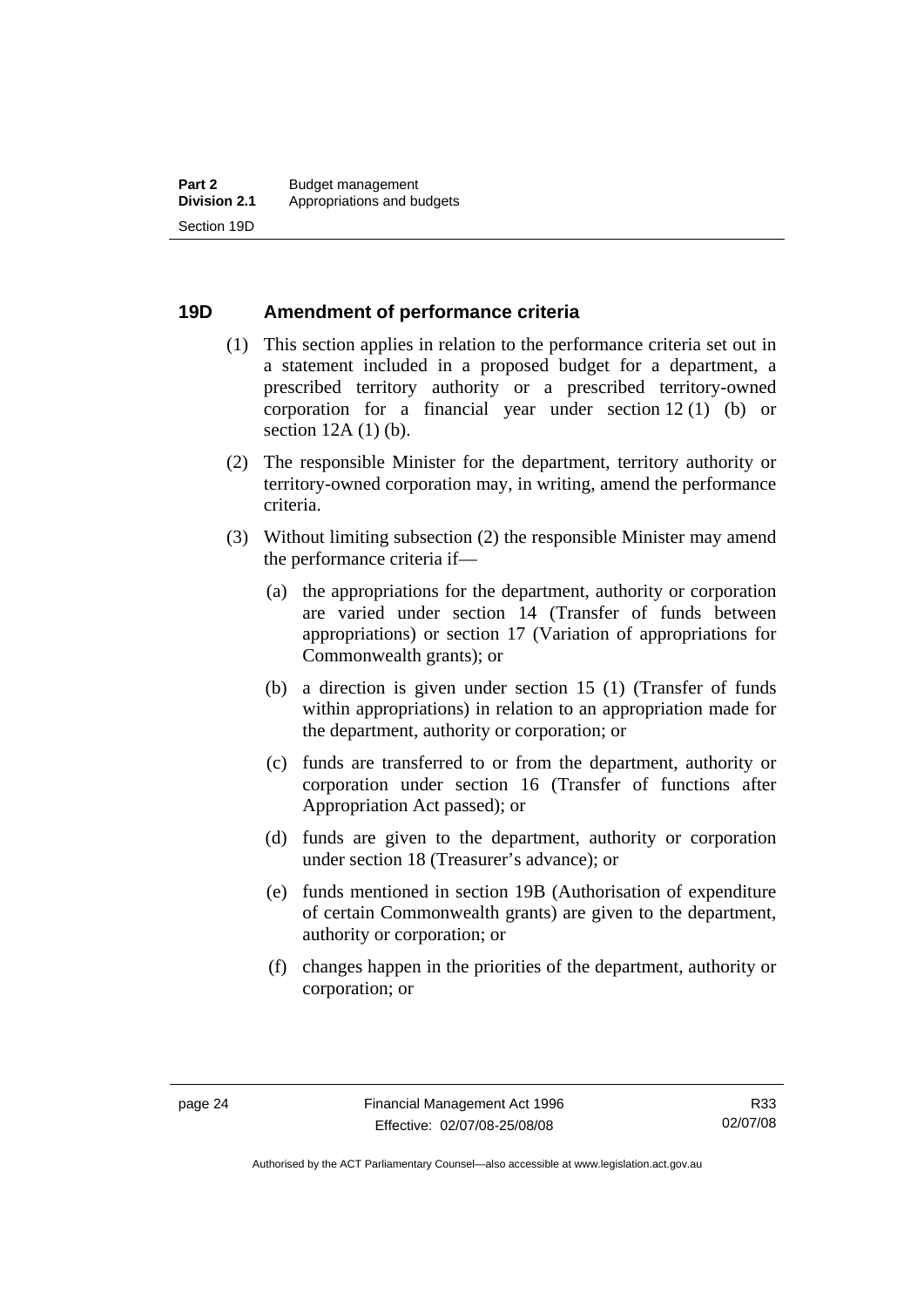- <span id="page-34-0"></span> (g) the Minister is satisfied that other performance criteria should be adopted for the provision of outputs by the department, authority or corporation.
- (4) An amendment of the performance criteria must be made in a way that—
	- (a) for a department—the budget as amended will comply with section  $12(3)$ ; and
	- (b) for a territory authority or territory-owned corporation—the budget as amended will comply with section 12A (2).
- (5) An amendment of the performance criteria is a notifiable instrument.

*Note* A notifiable instrument must be notified under the Legislation Act.

(6) In this section:

*budget*, for the department, territory authority or territory-owned corporation, means the budget for the department, authority or corporation for the financial year presented to the Legislative Assembly under section 10 (b) or (c) (Budget papers) and, if the budget has been amended under this Act, the budget as amended.

*prescribed territory authority* means a territory authority prescribed for section  $12A(1)$  (b).

*prescribed territory-owned corporation* means a territory-owned corporation prescribed for section 12A (1) (b).

#### **20 Budgets for Legislative Assembly secretariat**

Before the beginning of a financial year, the Speaker of the Legislative Assembly may—

 (a) after consultation with an appropriate committee of the Legislative Assembly, advise the Treasurer of the appropriations that the Speaker considers should be made for the Legislative Assembly secretariat for the financial year; and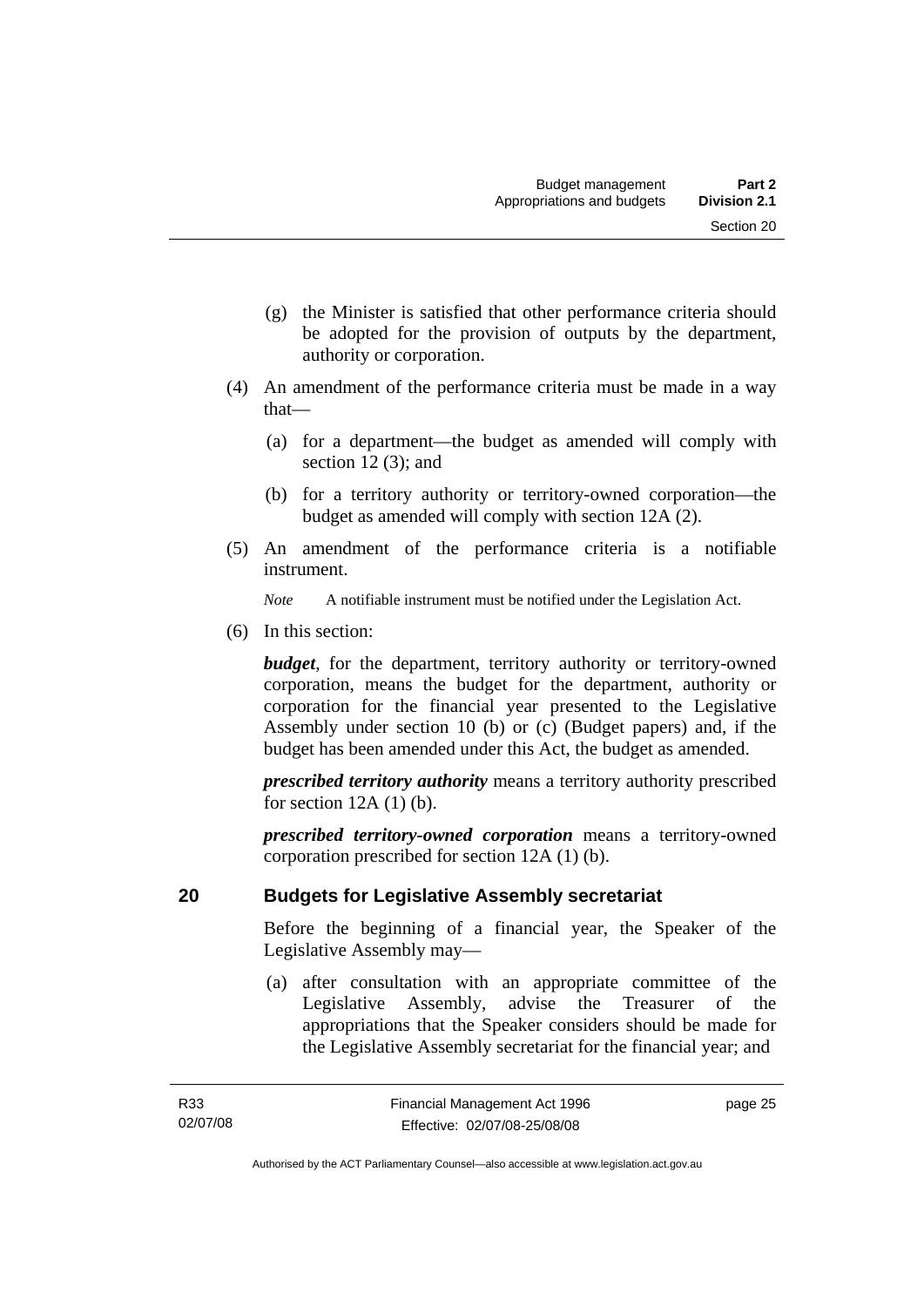<span id="page-35-0"></span> (b) provide the Treasurer with a draft budget for the Legislative Assembly secretariat for the financial year that contains the information mentioned in section 12 other than that mentioned in subsection  $(1)$  (b).

# **Division 2.2 Budget reviews and pre-election updates**

#### **20A Budget review**

- (1) The Treasurer must prepare a budget review for each financial year.
- (2) The Treasurer must present the budget review for a financial year to the Legislative Assembly not later than 15 February in the financial year.
	- *Note* This is the same day as financial statements for the 2nd quarter of the financial year are required to be presented under s 26 (Periodic financial statements).
- (3) However, if a sitting day does not fall in that year on or before 15 February, the Treasurer must give copies of the budget review to each member of the Legislative Assembly on or before that day.

#### **20B Purpose and contents of budget review**

- (1) The purpose of the budget review for a financial year is to give updated information to allow the assessment of the government's financial performance against the financial policy objectives and strategies set out in the financial policy objectives and strategies statement for the Territory budget for the financial year.
- (2) The budget review for a financial year must be based on the financial policy objectives and strategies statement for the Territory budget for the financial year.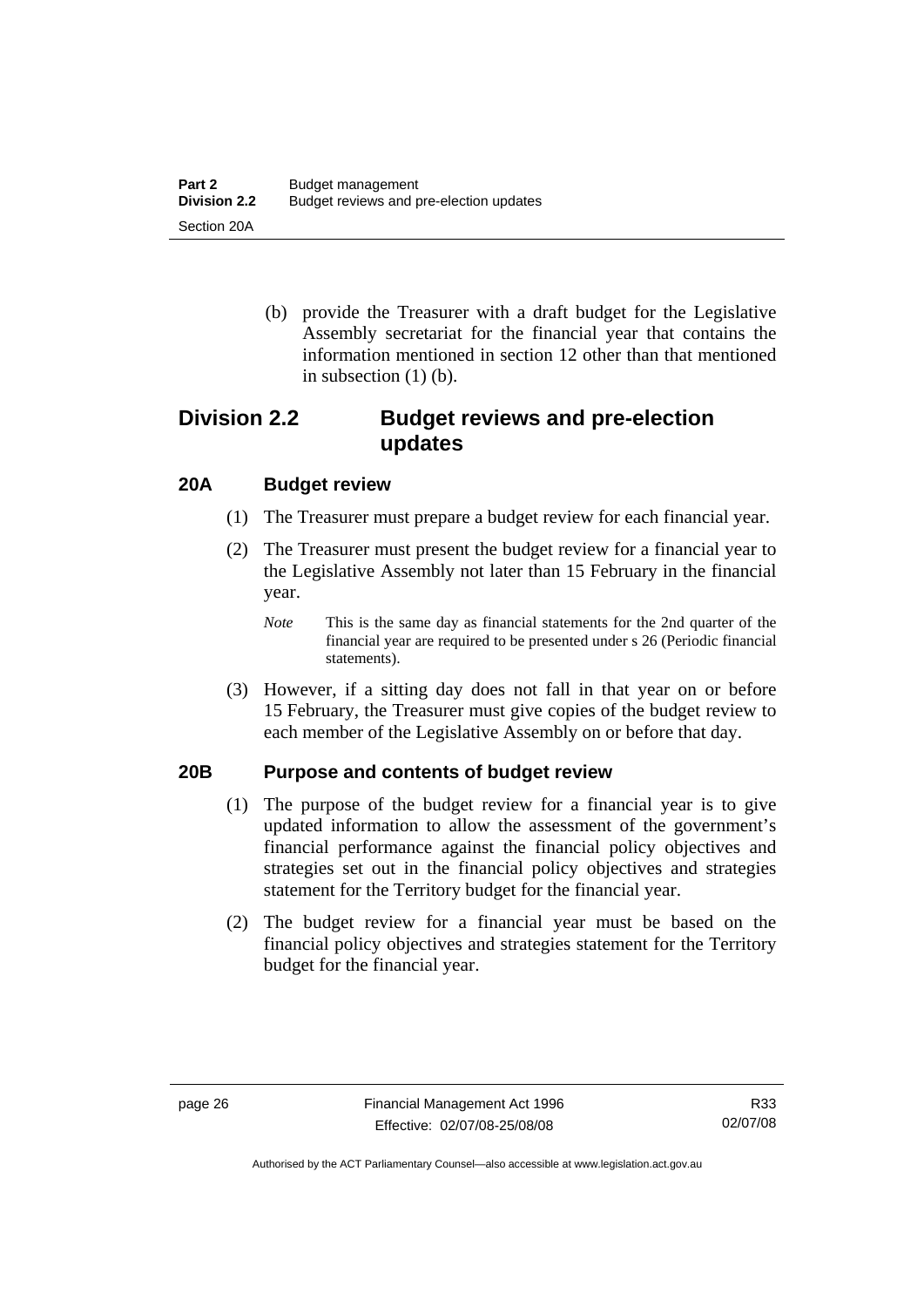- (3) The budget review for a financial year must—
	- (a) include updated financial statements required under the financial management guidelines for the general government sector for the financial year; and
	- (b) include whole-of-year results for the previous financial year, the budget for the financial year, the estimated financial position of the Territory at the end of the financial year and updated budget estimates for each of the next 3 financial years; and
	- (c) include a review of the financial policy objectives and strategies statement included in the budget for the financial year that satisfies the requirements of section 11A (2) and (3); and
	- (d) state the date as at when the review was done.
- (4) However, if particular information required to be included in the budget review is unchanged from information set out in full in the budget for the Territory under section 11 (1) for the financial year, the review may instead summarise the information and state that it is unchanged from that set out in the budget.
- (5) For subsection (3):

*budget*, for a financial year, means the budget for the year presented to the Legislative Assembly under section 10 (a) (Budget papers) and, if that budget has been amended under this Act, the budget as amended.

#### **20C Pre-election budget update**

 (1) At least 30 days before the polling day for an ordinary election, the chief executive must prepare a pre-election budget update and give it to the parliamentary counsel for notification.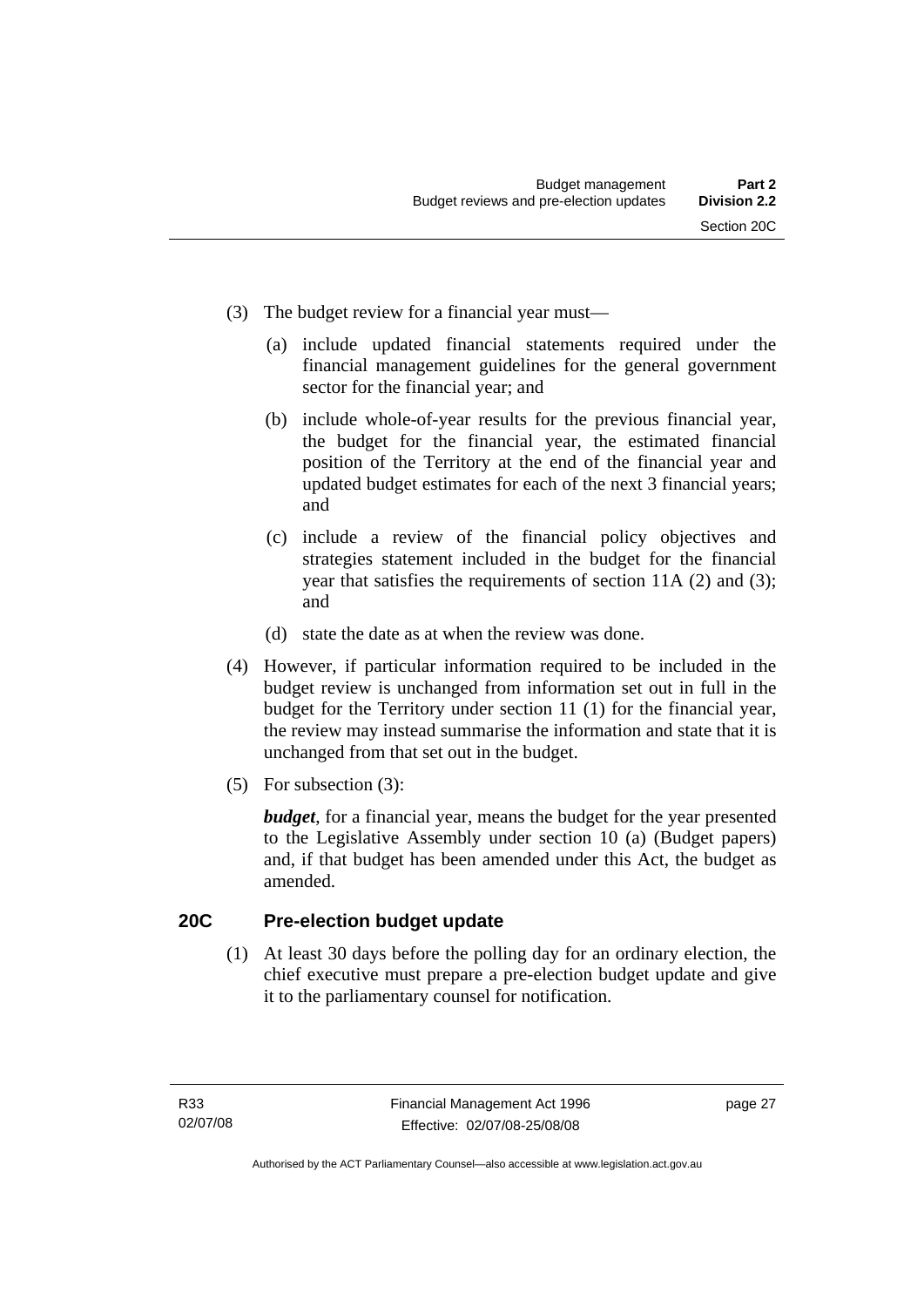- (2) At least 20 days before the polling day for an election mentioned in the Self-Government Act, section 16 (Dissolution of Assembly by Governor-General) or section 48 (Resolution of no confidence in Chief Minister), the chief executive must prepare a pre-election budget update and give it to the parliamentary counsel for notification.
- (3) A pre-election budget update is a notifiable instrument.

*Note* A notifiable instrument must be notified under the Legislation Act.

(4) In this section:

*ordinary election*—see the *Electoral Act 1992*, dictionary.

*polling day*—see the *Electoral Act 1992*, dictionary.

### **20D Purpose and contents of pre-election budget update**

- (1) The purpose of a pre-election budget update for an election is—
	- (a) to allow the assessment of the government's financial performance against the financial policy objectives and strategies set out in the latest financial policy objectives and strategies statement; and
	- (b) to give the electorate an accurate picture of the Territory's financial position before the election.
- (2) A pre-election budget update must be based on the latest financial policy objectives and strategies statement.
- (3) A pre-election budget update for an election must include—
	- (a) updated financial statements required under the financial management guidelines for the financial year in which the election is to be held; and
	- (b) updated budget estimates for the general government sector, the public trading enterprise sector and the Territory for that financial year and for each of the next 3 financial years; and

R33 02/07/08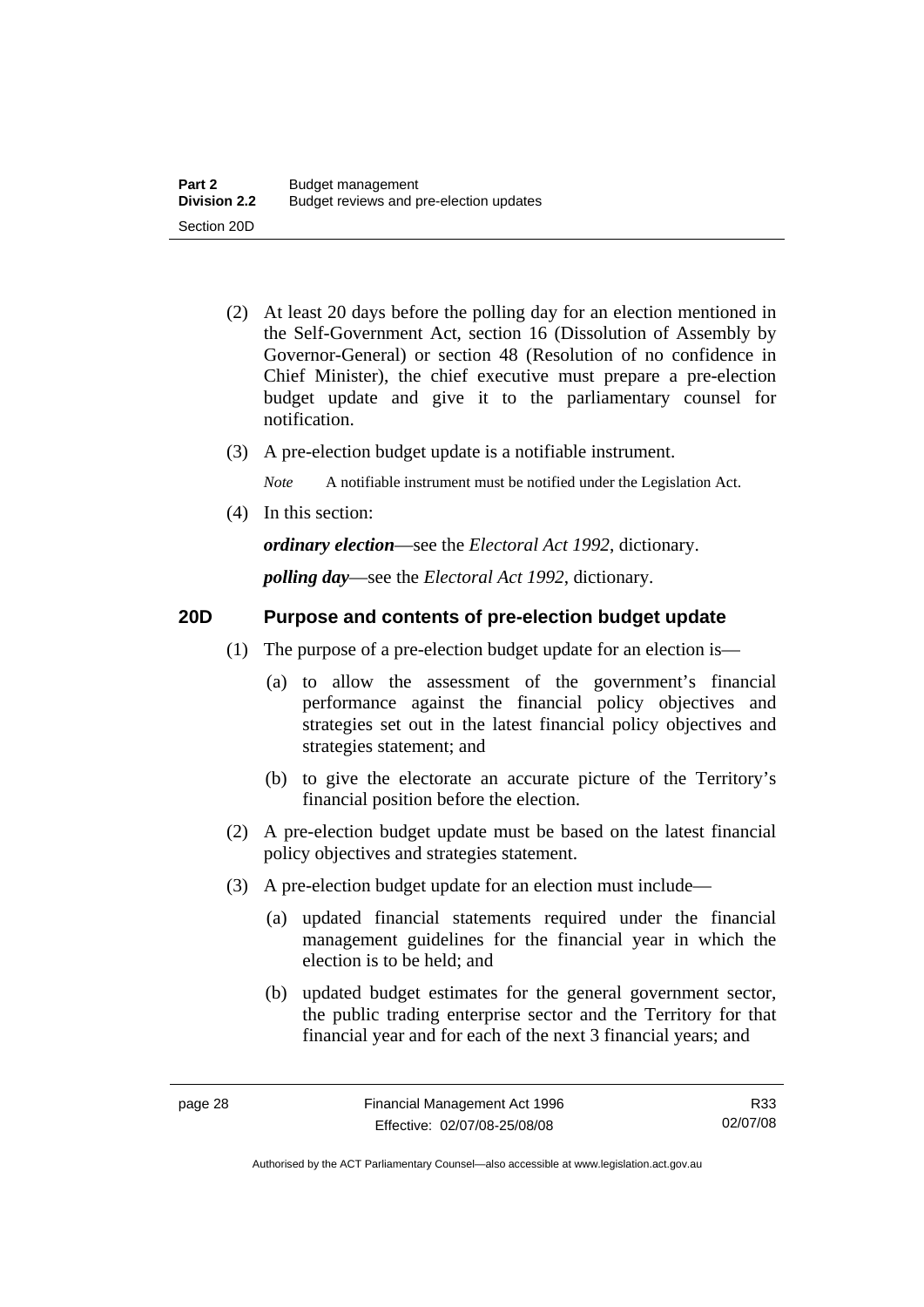- (c) a statement of the economic or other assumptions used in preparing the updated financial statements and budget estimates; and
- (d) a statement about the sensitivity of the updated financial statements and budget estimates to changes in the economic or other assumptions; and
- (e) a statement of the risks, quantified if possible, that may affect the economic or other assumptions, including—
	- (i) contingent liabilities; and
	- (ii) publicly announced government commitments that are not yet included in the updated financial statements and budget estimates.
- (4) Information in the pre-election budget update must—
	- (a) take into account government decisions and other circumstances that may have material effect on the financial statements and budget estimates; and
	- (b) state the date as at when the updating was done.
- (5) However, if particular information required to be included in the pre-election budget update is unchanged from information set out in full in the latest financial statements, the budget estimates mentioned in section 11 (Territory budgets) or budget review, the pre-election budget update may instead summarise the information and state that it is unchanged from that set out in the financial statements, budget estimates or budget review.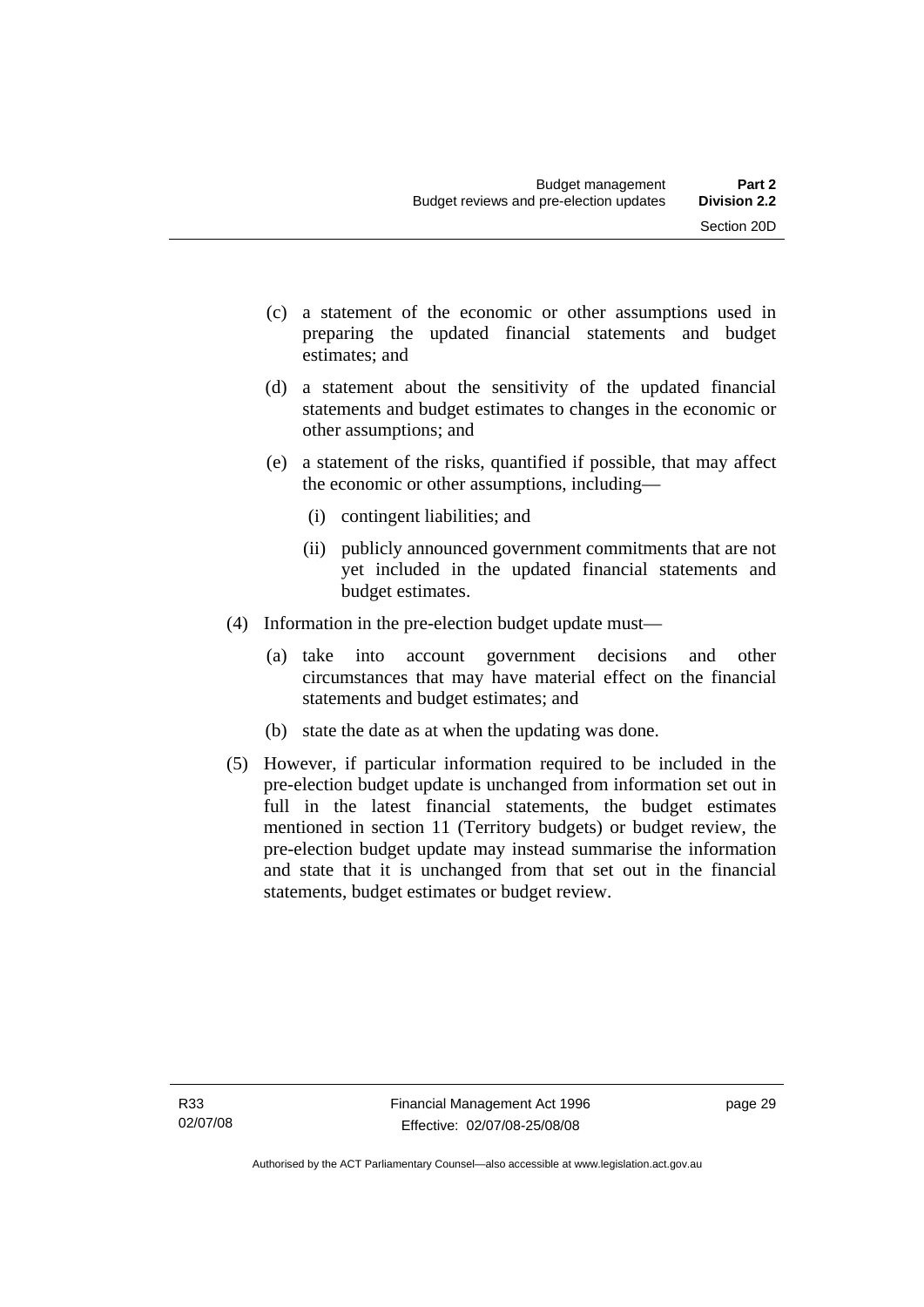# **Part 3 Financial reports**

# **Division 3.1 Financial reports of the Territory**

### **21 Meaning of** *the Territory* **in div 3.1**

In this division, a reference to *the Territory* includes a reference to all territory authorities and all territory-owned corporations.

# **22 Annual financial statements of the Territory**

- (1) The Treasurer must, as soon as practicable after the end of a financial year, prepare annual financial statements for the Territory for that year.
- (2) The statements must be prepared in accordance with generally accepted accounting principles and include—
	- (a) the financial statements required under the financial management guidelines; and
	- (b) a statement of the accounting policies adopted by the Territory; and
	- (c) the other statements that are necessary to fairly reflect the financial operations of the Territory during the year and its financial position at the end of the year.

#### **23 Responsibility for annual financial statements**

- (1) Annual financial statements of the Territory must have endorsed on them, or attached to them, a statement of responsibility signed by—
	- (a) the Treasurer; and
	- (b) the chief executive of the administrative unit to which responsibility for the administration of this Act has been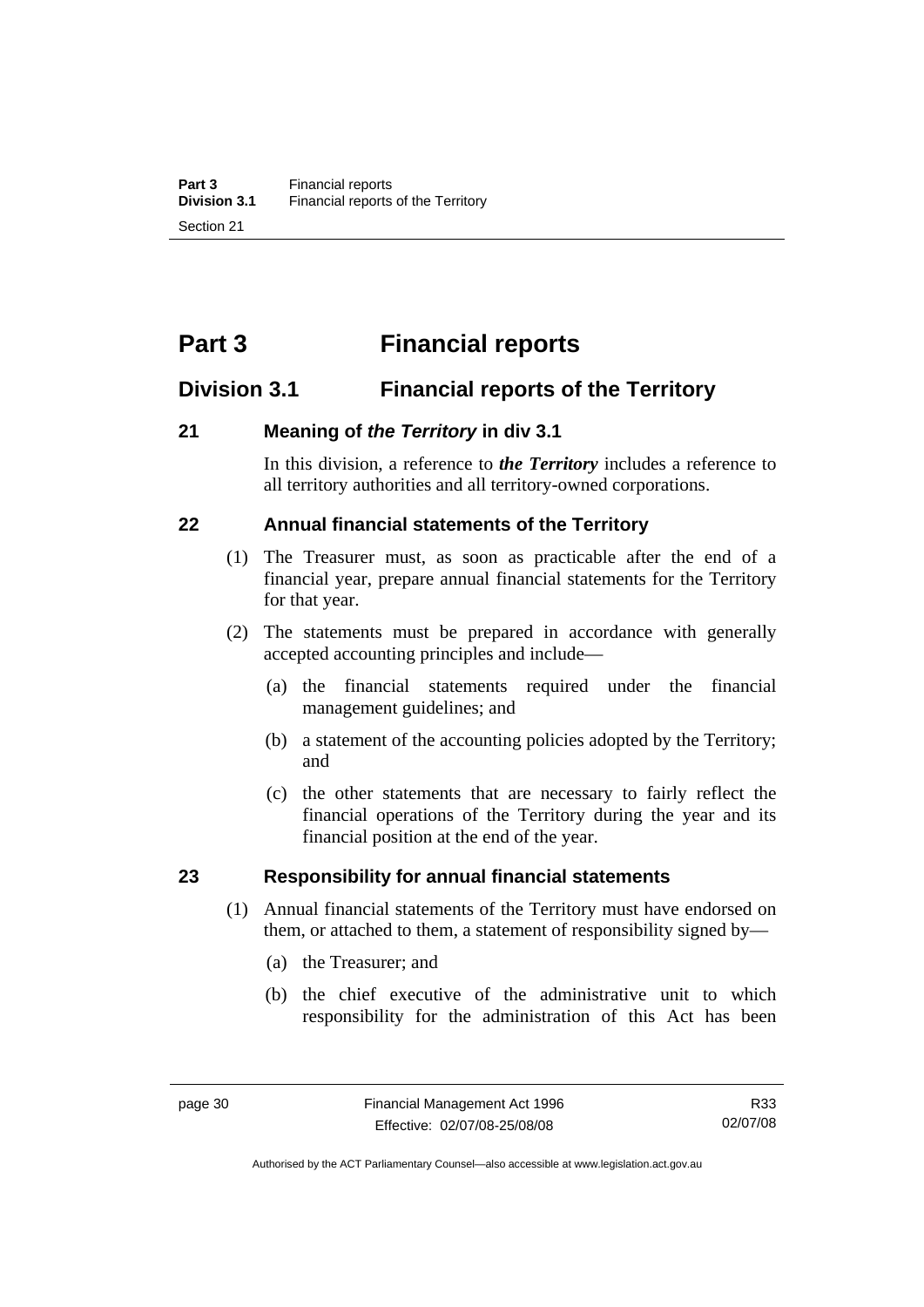allocated under the *Public Sector Management Act 1994*, section 14.

- (2) A statement of responsibility must comprise—
	- (a) a statement by the Treasurer that in his or her opinion the financial statements fairly reflect the financial operations of the Territory during the year to which they relate and the financial position of the Territory at the end of the year; and
	- (b) a statement by the chief executive that the financial statements have been prepared in accordance with generally accepted accounting principles.

# **24 Audit of annual financial statements**

- (1) The Treasurer must give the auditor-general the annual financial statements of the Territory for a financial year within 3 months after the end of the year.
- (2) The auditor-general must, within 30 days after the auditor-general receives the annual financial statements under subsection (1), give the Treasurer an audit opinion about the statements.
- (3) Despite subsections (1) and (2), if an ordinary election is to be held in the year after the end of the financial year—
	- (a) the Treasurer must give the auditor-general the annual financial statements of the Territory for the financial year in sufficient time for the auditor-general to give an audit opinion about the statements within 3 months after the end of the financial year; and
	- (b) the auditor-general must give an audit opinion to the Treasurer within 3 months after the end of the financial year.
- (4) In this section:

*ordinary election*—see the *Electoral Act 1992*, dictionary.

page 31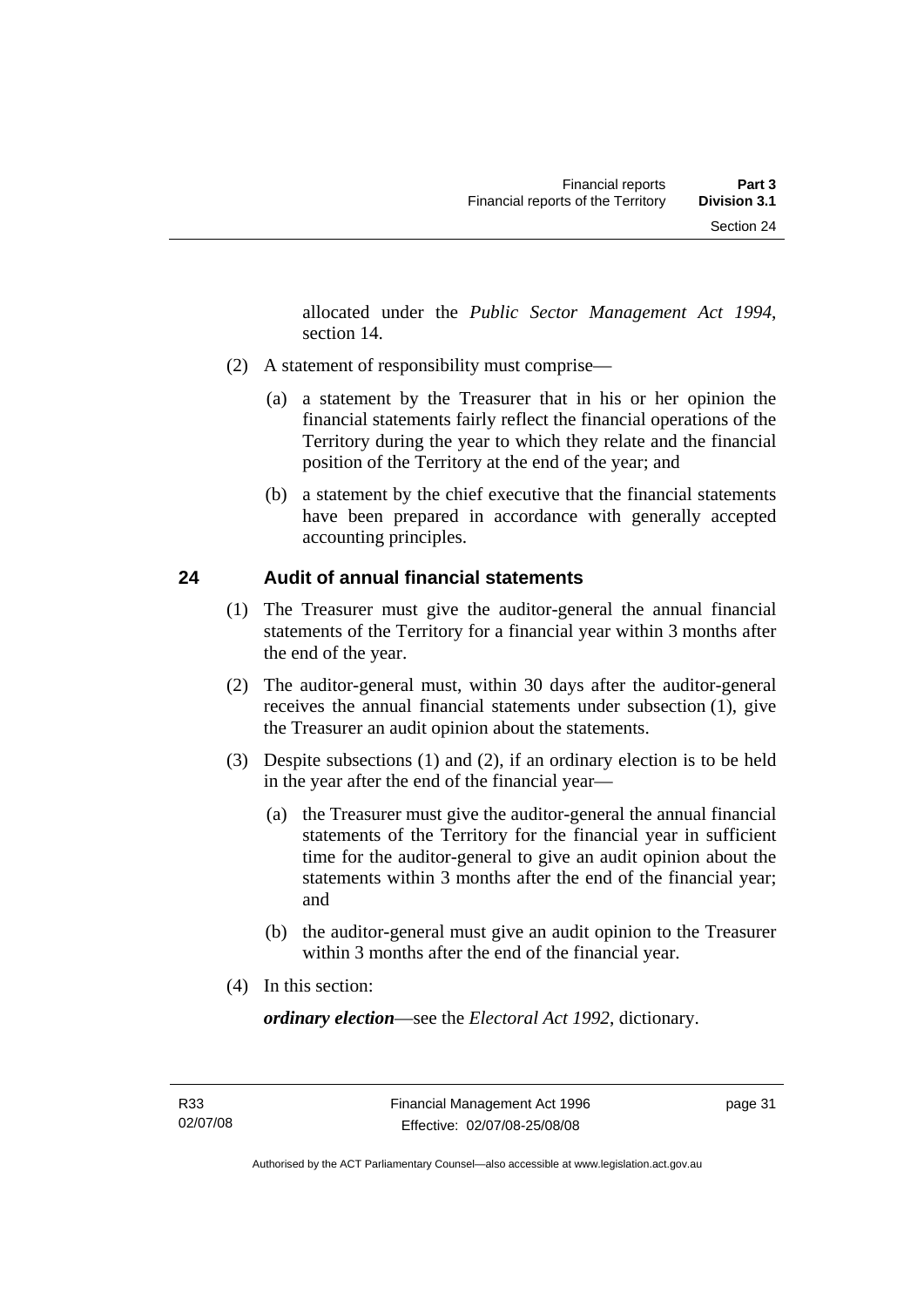# **25 Presentation of annual financial statements to Legislative Assembly**

- (1) If the Treasurer receives, under section 24 (2), an audit opinion about annual financial statements, the Treasurer must present to the Legislative Assembly, within 3 sitting days after receiving the opinion—
	- (a) a copy of the annual financial statements; and
	- (b) a copy of the audit opinion.
- (2) If the Treasurer receives, under section 24 (3) (b), an audit opinion about annual statements, the Treasurer must give to each member of the Legislative Assembly, within 7 days after receiving the opinion—
	- (a) a copy of the annual financial statements; and
	- (b) a copy of the audit opinion.

#### **26 Periodic financial statements**

- (1) Within 45 days after the end of each quarter of a financial year, the Treasurer must prepare financial statements for—
	- (a) the quarter; and
	- (b) the period from the beginning of the financial year until the end of the quarter.
- (2) The statements must be prepared in accordance with the financial management guidelines.
- (3) The Treasurer must present copies of the statements prepared under subsection (1) to the Legislative Assembly on the first sitting day after they are prepared.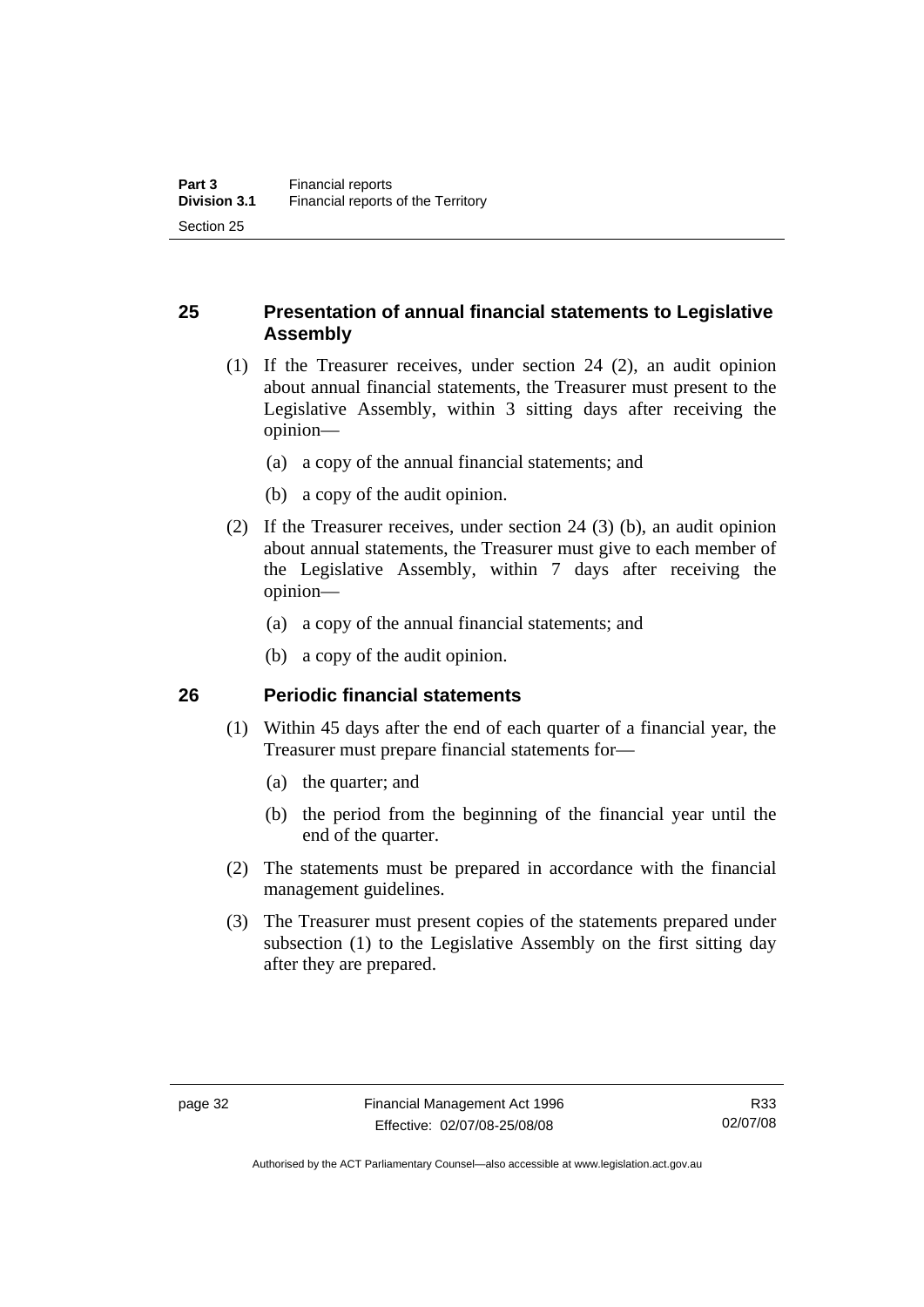(4) If the first sitting day mentioned in subsection (3) does not fall within 45 days after the end of the relevant quarter, the Treasurer must give copies of the statements prepared under subsection (1) to each member of the Legislative Assembly within the 45 days.

# **Division 3.2 Financial reports and performance statements of departments**

# **27 Annual financial statements of departments**

- (1) A department must, as soon as practicable after the end of each financial year, prepare annual financial statements relating to its operations during the year.
- (2) The annual financial statements of a department must be prepared in accordance with generally accepted accounting principles and in a form that facilitates a comparison between the financial operations of the department during the year and the estimates of those operations contained in the budget for the department for the financial year.
- (3) The annual financial statements must include—
	- (a) the financial statements required under the financial management guidelines; and
	- (b) if a change was made during the year to the conditions of a capital injection set out under section 12 (1) (c) (ii) (Departmental budgets) in a statement included in a proposed budget for the department for a financial year—a statement of the change and the reasons for it; and
	- (c) a statement of the accounting policies adopted by the department; and
	- (d) any other statements necessary to fairly reflect the financial operations of the department during the year and its financial position at the end of the year.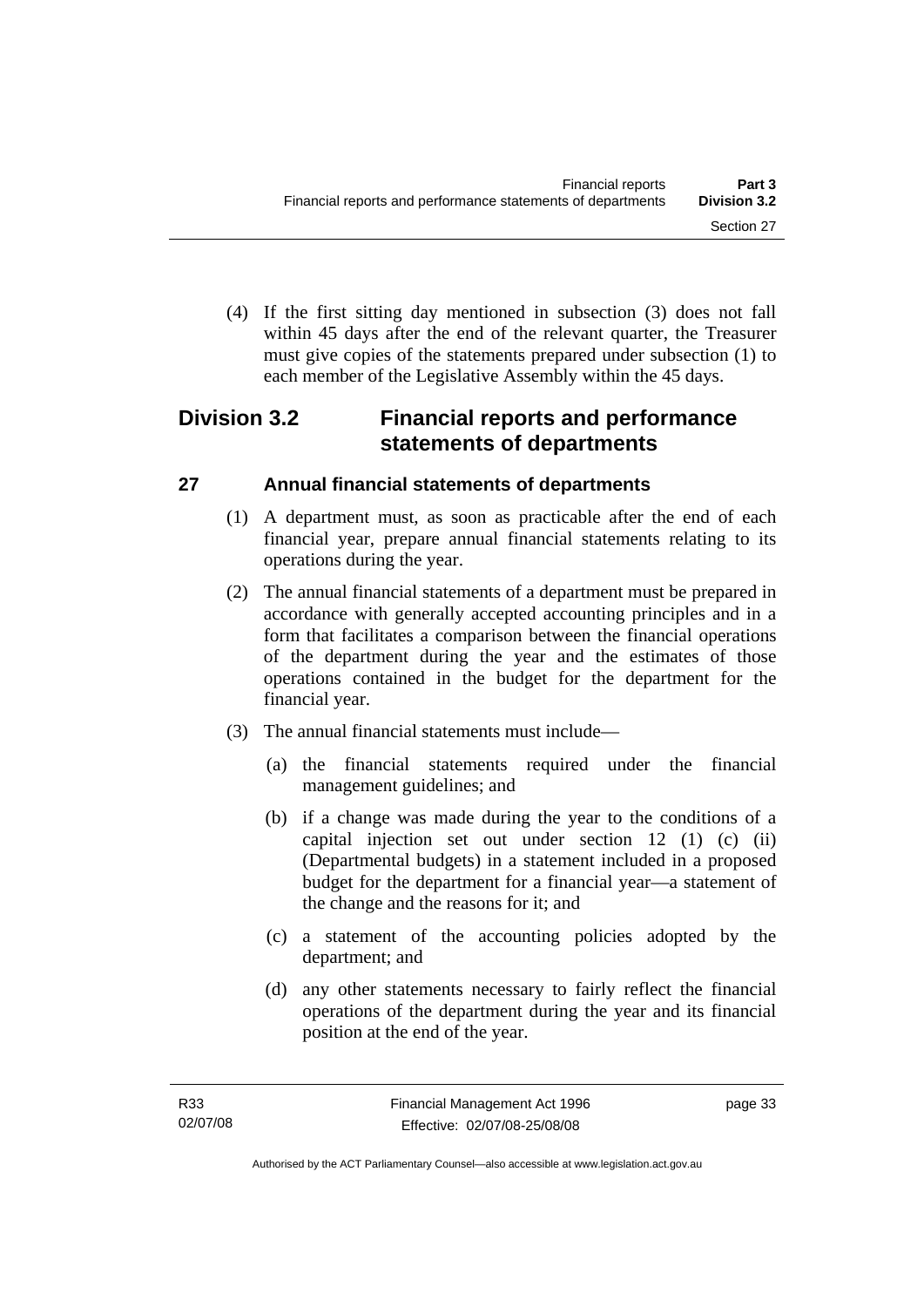(4) In this section:

*budget*, for a department for a financial year, means the budget for the department for the year presented to the Legislative Assembly under section 10 (b) (Budget papers).

## **28 Responsibility for annual financial statements of departments**

- (1) The annual financial statements of a department for a financial year must have endorsed on them, or attached to them, a statement of responsibility signed by the responsible chief executive.
- (2) The statement of responsibility must state that, in the responsible chief executive's opinion, the annual financial statements fairly reflect the financial operations of the department during the financial year and the financial position of the department at the end of the year.

# **29 Audit of financial statements of departments**

- (1) The responsible chief executive of a department must give the auditor-general the financial statements of the department for a financial year as soon as practicable after the statements are prepared.
- (2) The financial statements must have endorsed on them, or attached to them, the statement of responsibility made for them.
- (3) The auditor-general must give the responsible chief executive an audit opinion about the financial statements as soon as practicable after the auditor-general receives them.

# **30 Departmental annual financial statements to be included in annual reports etc**

A report prepared under the *Annual Reports (Government Agencies) Act 2004* for a department for a financial year must include, or have attached to it—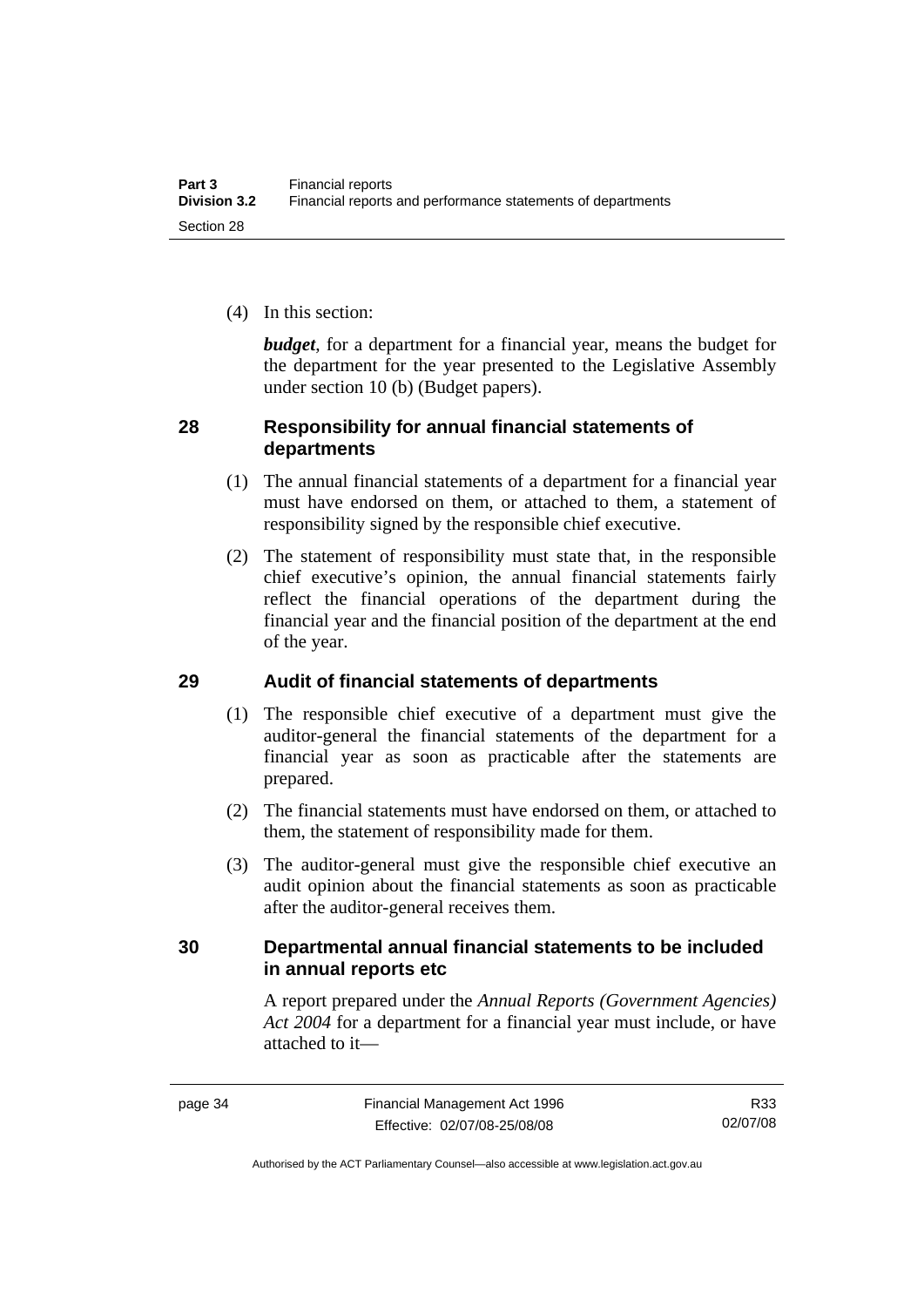- (a) the department's annual financial statements for the year; and
- (b) the audit opinion under section 29 (3) about the financial statements.

# **30A Statements of performance of departments**

- (1) As soon as practicable after the end of each financial year, each department must prepare a statement of the performance of the department in providing each class of outputs provided by it during the year.
- (2) The statement must—
	- (a) compare the performance of the department in providing each class of the outputs with the forecast of the performance in the department's budget for the year; and
	- (b) give particulars of the extent to which the performance criteria set out in the budget for the provision of the outputs were met.
- (3) In this section:

*budget*, for the department, means the budget for the department for the financial year presented to the Legislative Assembly under section 10 (b) (Budget papers) and, if that budget has been amended under this Act, the budget as amended.

### **30B Responsibility for departmental statements of performance**

- (1) A statement of performance of a department for a financial year must have endorsed on it, or attached to it, a statement of responsibility signed by the responsible chief executive.
- (2) The statement of responsibility must state that, in the responsible chief executive's opinion, the statement of performance fairly reflects the performance of the department in providing each class of outputs during the financial year.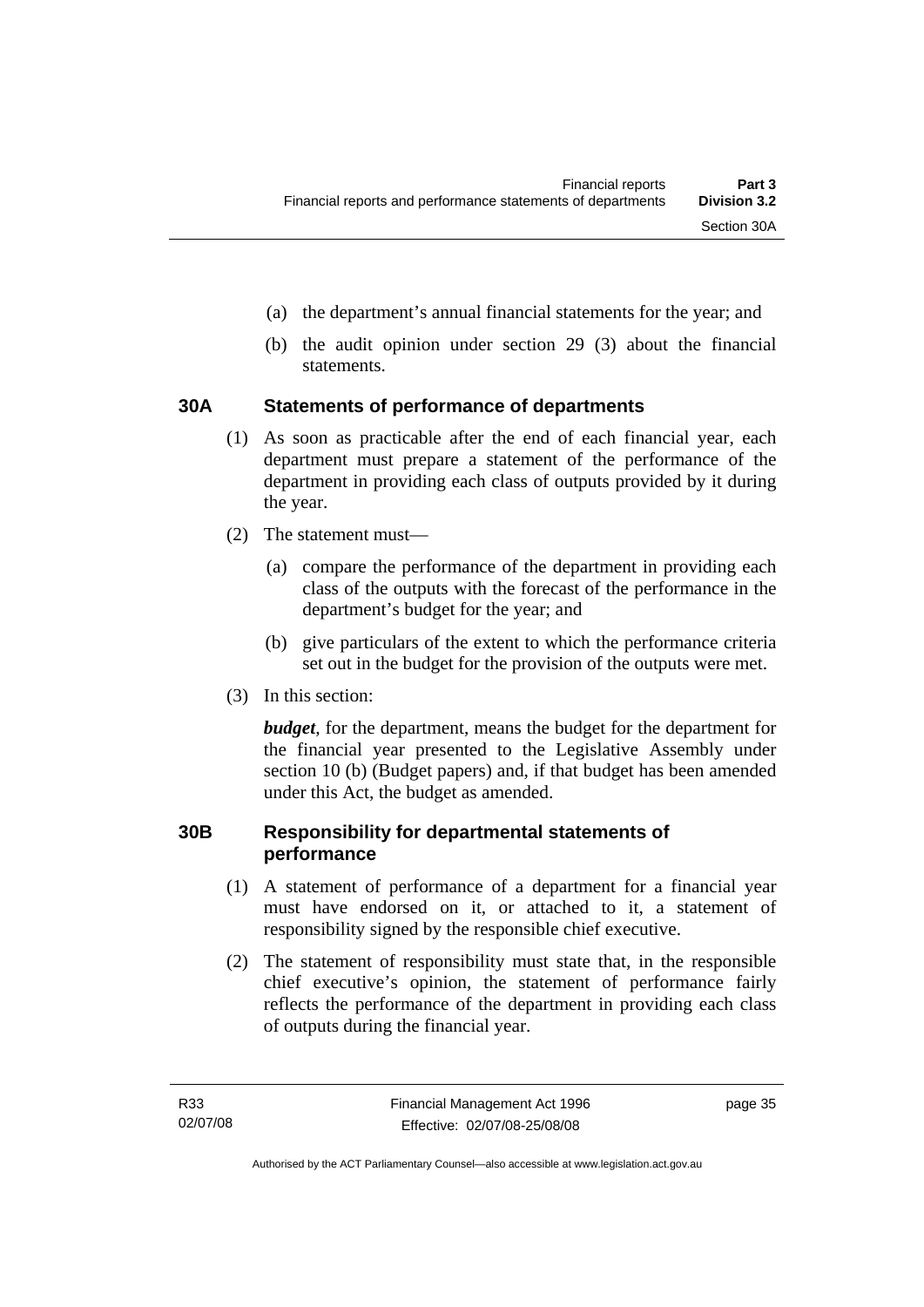## **30C Scrutiny of departmental statements of performance**

- (1) The responsible chief executive of a department must give the auditor-general the department's statement of performance for a financial year as soon as practicable after the statement is prepared.
- (2) The statement of performance must have endorsed on it, or attached to it, the statement of responsibility made for it under section 30B.
- (3) The auditor-general must give the chief executive a report about the statement of performance as soon as practicable after the auditor-general receives it.
- (4) The report must be prepared in accordance with the financial management guidelines.

# **30D Departmental statements of performance to be included in annual reports etc**

A report prepared under the *Annual Reports (Government Agencies) Act 2004* for a department for a financial year must include, or have attached to it—

- (a) the department's statement of performance for the year; and
- (b) the auditor-general's report under section 30C (3) about the statement of performance.

# **30E Half-yearly departmental performance reports**

- (1) Within 30 days after 31 December in each financial year, each Minister must prepare a half-yearly performance report for each department for which the Minister is responsible.
- (2) The report must include—
	- (a) a progress report on delivery of outputs; and
	- (b) an explanation of any significant variations from performance criteria.

R33 02/07/08

Authorised by the ACT Parliamentary Counsel—also accessible at www.legislation.act.gov.au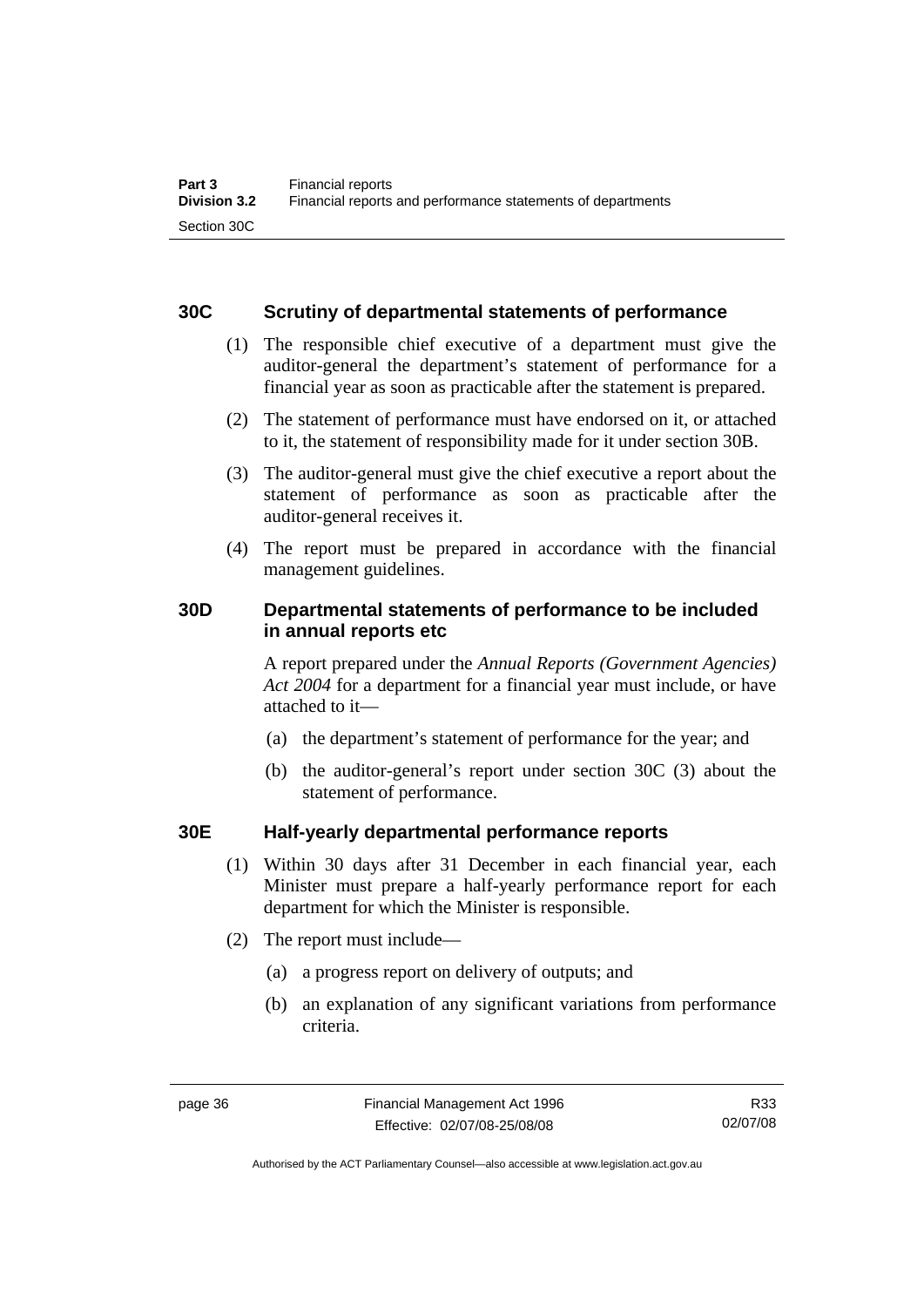- (3) The Minister must present the report to the Legislative Assembly on the first sitting day after the report is prepared.
- (4) If the report is not presented to the Legislative Assembly under subsection (3) within 30 days after 31 December, the Minister must make a copy of the report available to members of the Legislative Assembly within the 30 days.
- (5) This section does not apply to the Legislative Assembly secretariat.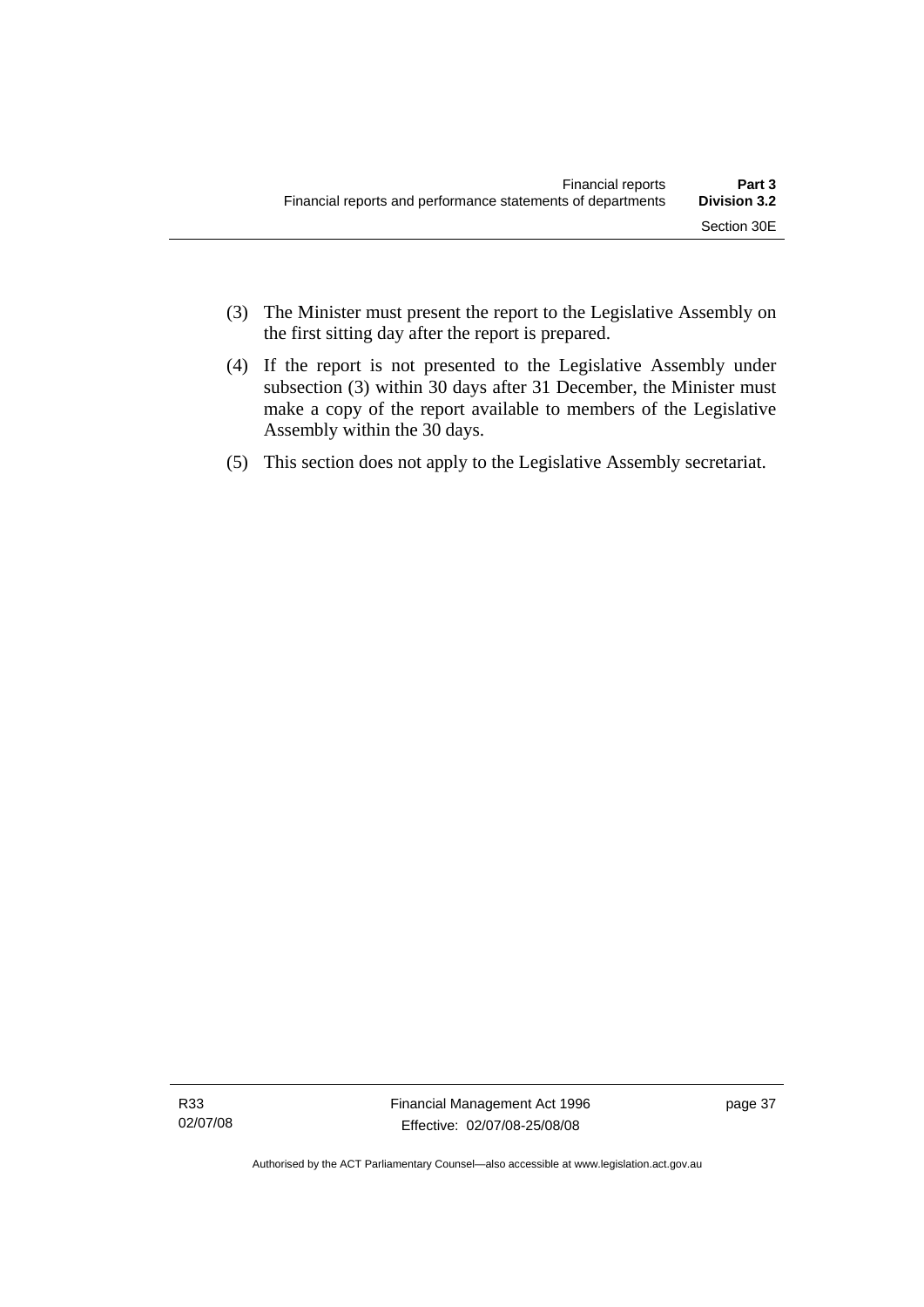# **Part 4 Financial management responsibilities of chief executives of departments**

#### **31 Responsibilities of chief executives of departments**

- (1) The responsible chief executive of a department is accountable to the responsible Minister of the department for the efficient and effective financial management of the department.
- (2) Without limiting subsection (1), the responsible chief executive of a department is responsible, under the responsible Minister, for ensuring—
	- (a) that money spent by the department is spent in accordance with appropriations made for the department (including appropriations available under section 34B); and
	- (b) that, as far as practicable, the operations of the department for a financial year are consistent with, and comparable to, the budget for the department for the year; and
	- (c) that the officers and employees of the department comply with this Act (including the financial management guidelines); and
		- *Note* A reference to an Act includes a reference to the statutory instruments made or in force under the Act, including any guideline (see Legislation Act, s 104).
	- (d) that proper accounts and records are kept of the transactions and affairs of the department in accordance with generally accepted accounting principles; and
	- (e) that adequate control is maintained over the assets of the department and assets in the control of the department; and
	- (f) that adequate control is maintained over the incurring of liabilities by the department.

Authorised by the ACT Parliamentary Counsel—also accessible at www.legislation.act.gov.au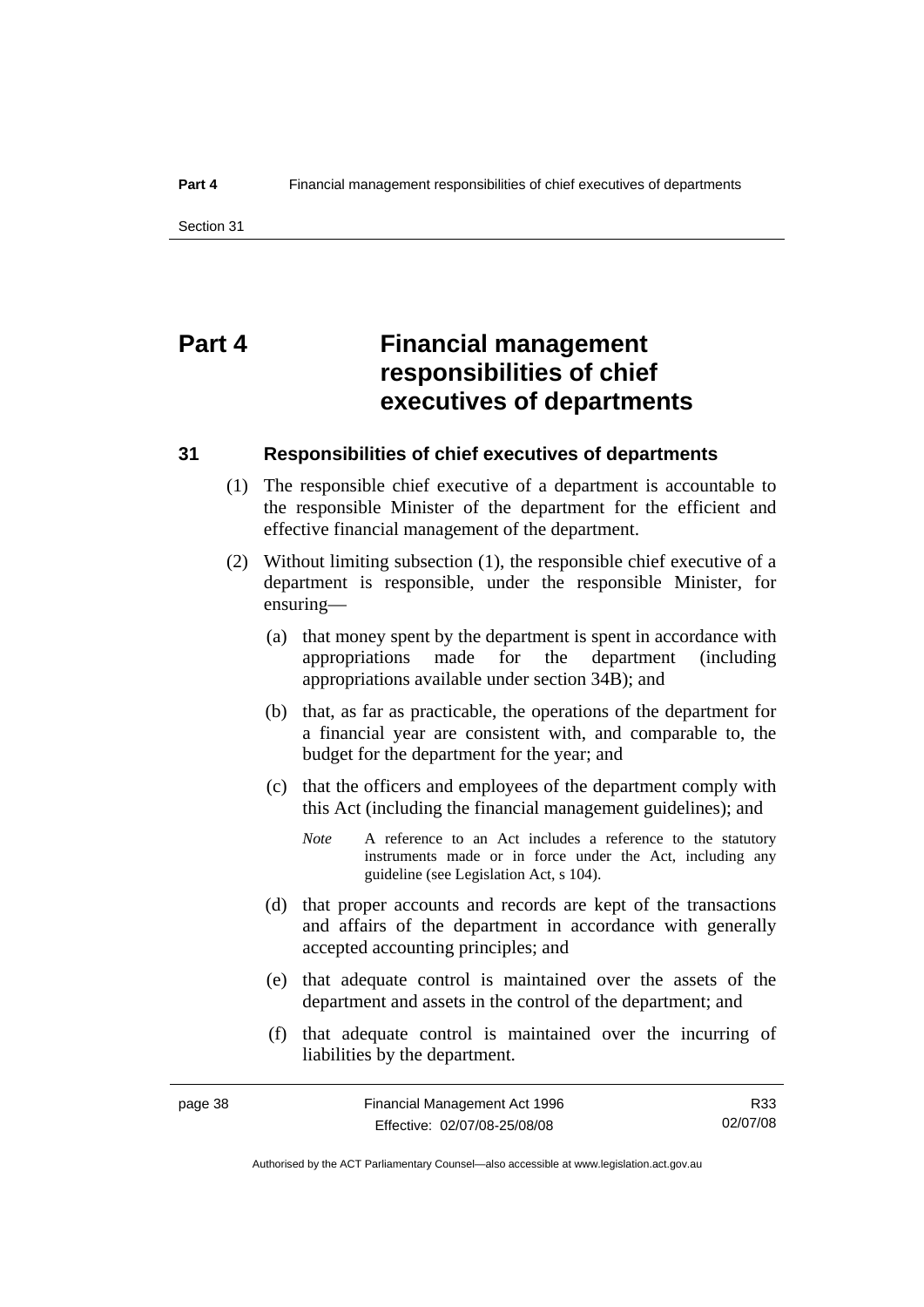- (3) A report prepared under the *Annual Reports (Government Agencies) Act 2004* for a financial year by the responsible chief executive of a department must include an explanation of material variations between the actual results of the department for the year and the budget for the department for the year.
- (4) In this section:

*budget*, for a department for a financial year, means the budget for the department for the year presented to the Legislative Assembly under section 10 (b) (Budget papers) and, if that budget has been amended under this Act, the budget as amended.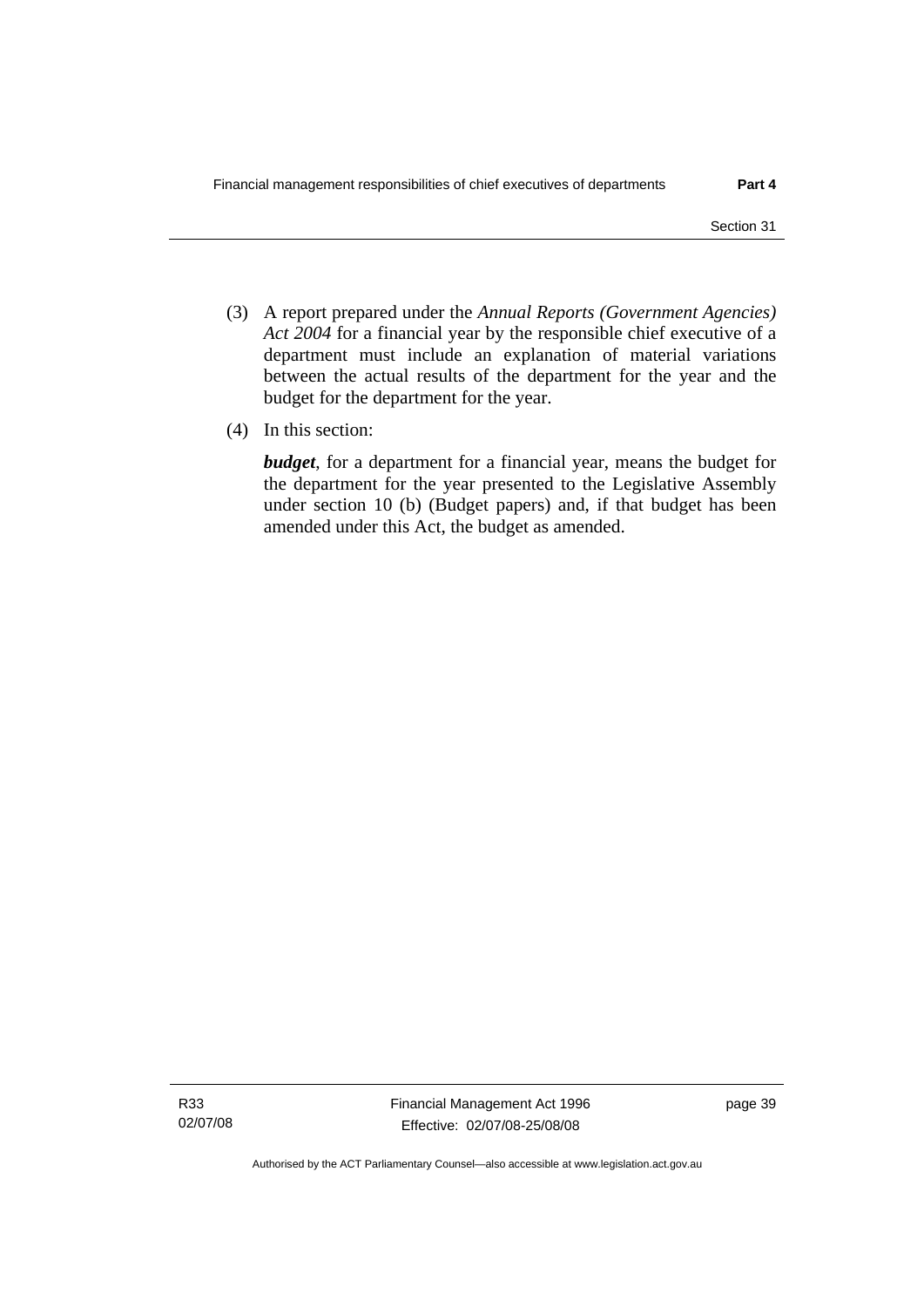#### **Part 5 Banking and investment**

# **Part 5 Banking and investment**

#### **32 Agreement for the conduct of banking for Territory**

- (1) The Treasurer may enter into an agreement with an authorised deposit-taking institution relating to the conduct of banking for the Territory.
- (2) An agreement must not be entered into unless it contains a provision to the effect that it may be terminated by the Territory at any time subject to the giving of written notice that specifies the date the termination is to take effect.

#### **33 Territory banking account**

The Treasurer must open and maintain a banking account for the purposes of the Territory.

#### **34 Departmental banking accounts**

- (1) The responsible Minister or the responsible chief executive may open 1 or more banking accounts for the purposes of the relevant department.
- (2) A departmental banking account must be maintained by the chief executive.
- (3) A departmental banking account must not, without the Treasurer's written approval, be opened or maintained otherwise than with an authorised deposit-taking institution with which an agreement is in force under section 32.
- (4) The responsible Minister or the responsible chief executive of a department may close a departmental banking account of the department.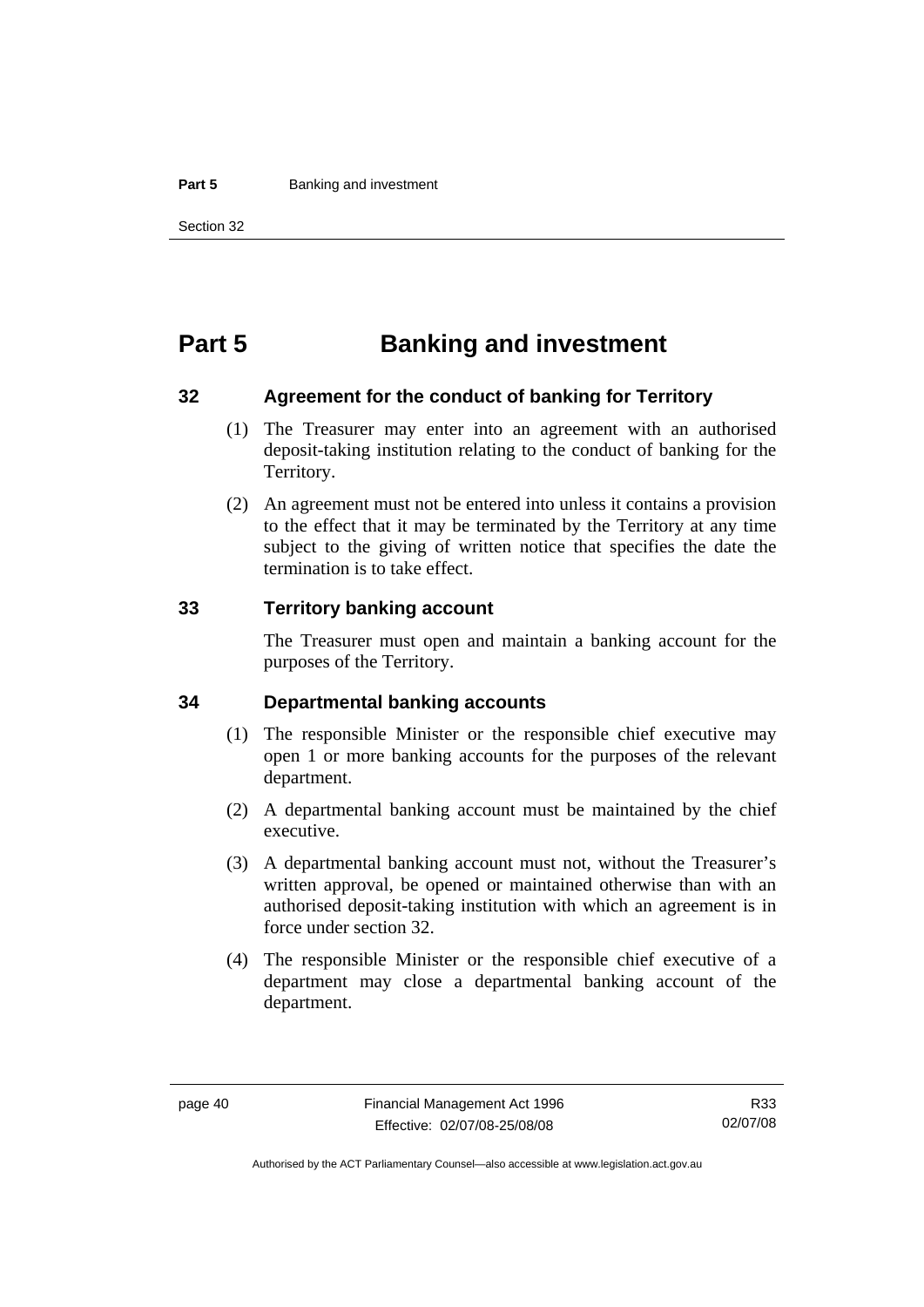- (5) If the responsible Minister or the responsible chief executive of a department closes a departmental banking account under subsection (4), he or she must transfer any money standing to the credit of the account to another departmental banking account of the department or to the territory banking account.
- (6) The Treasurer may, at any time, after consultation with the responsible Minister, close or suspend the operation of a departmental banking account.
- (7) A Minister or a chief executive must not open or operate a departmental banking account otherwise than in accordance with this Act.

# **34A Transfer of departmental banking account**

- (1) If, in the Treasurer's opinion, it is desirable, because of changes in departmental responsibilities, to transfer a departmental banking account from a department to another department, the Treasurer may, in writing, direct the responsible chief executive of the department that holds the account to arrange for it to be transferred to another department nominated in the direction.
- (2) A chief executive who receives a direction under subsection (1) must comply with the direction.
- (3) A departmental banking account transferred in accordance with a direction under subsection (1) becomes a departmental banking account of the department to which it is transferred.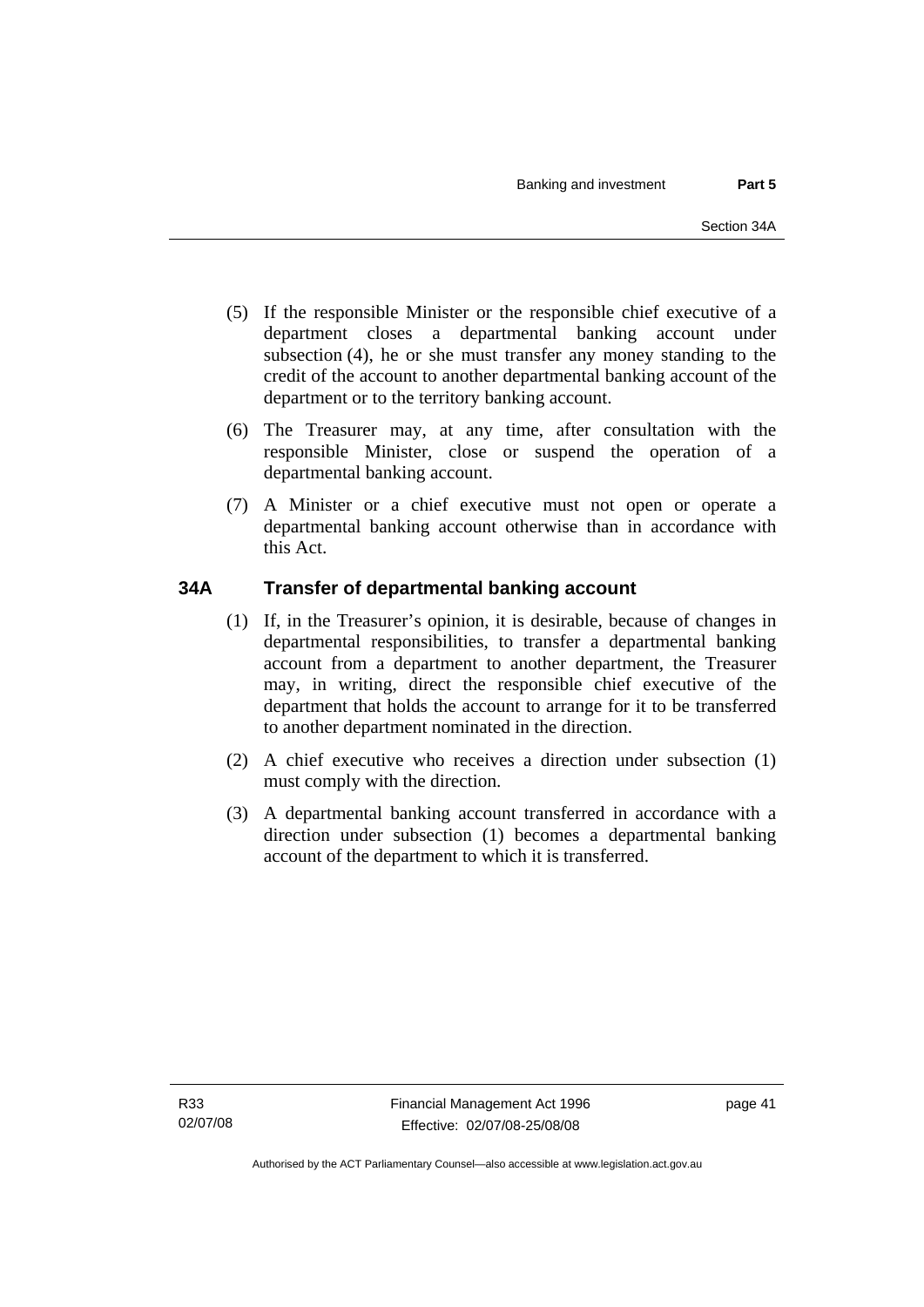#### **Part 5 Banking and investment**

#### **34B End of year balances of departmental banking accounts**

- (1) If at the end of a financial year amounts appropriated for a department for that financial year are held in a departmental banking account, the amounts may be applied after the end of that financial year for the purposes for which they were appropriated.
- (2) If at the end of a financial year a departmental banking account has a debit balance, the chief executive of the department must devise and implement a scheme to recoup the amount of the deficit.

#### **35 Payments into banking accounts**

- (1) All public money is the property of the Territory.
- (2) If public money is received by a person other than for the purpose of making a payment in the course of his or her duties, the person must take reasonable steps to safeguard the money until it is paid into a banking account in accordance with this section.
- (3) Money must be paid into a departmental banking account of a department if the money is—
	- (a) money that may be disbursed to the department as a consequence of an appropriation; or
	- (b) a receipt relating to the operations of the department; or
	- (c) a receipt relating to the sale or disposal of assets of the Territory held by the department.
- (4) All public money, except money payable into a departmental banking account, must be paid into the territory banking account.
- (5) The Treasurer may issue financial management guidelines regarding the banking of public money.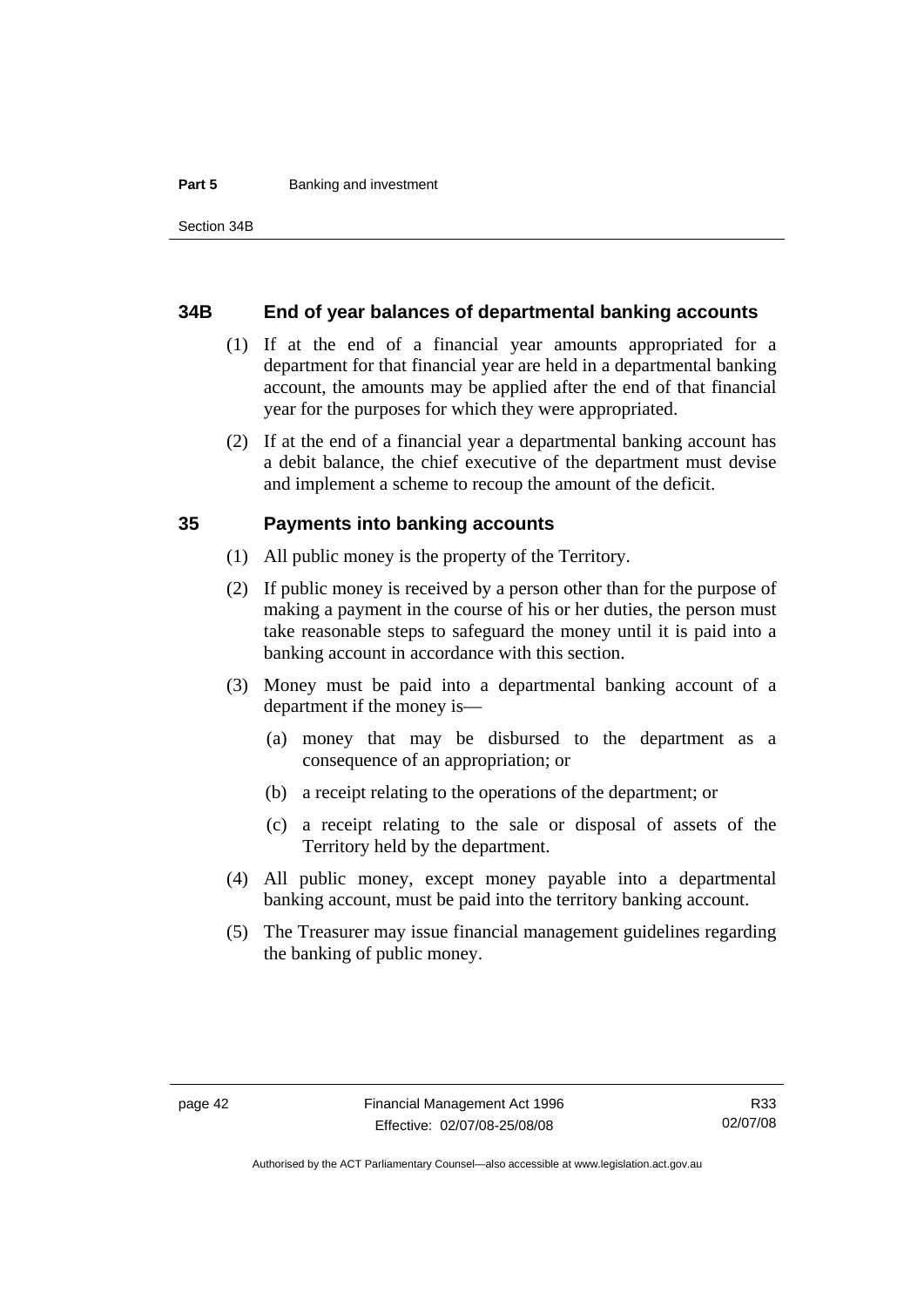# **36 Transfer following change in departmental responsibilities**

- (1) If, in the Treasurer's opinion, it is necessary as a consequence of changes in departmental responsibilities, to transfer to another account money held in the territory banking account or a departmental banking account, the Treasurer must decide the amount to be transferred and direct that the transfer be made.
- (2) The Treasurer must not exercise the powers under subsection (1) in relation to a departmental banking account except after consultation with the responsible Minister.

# **36A Transfers from departmental banking accounts to territory banking account**

If, in the Executive's opinion, it is desirable for the management of the public money of the Territory to transfer an amount held in a departmental banking account to the territory banking account, the Executive may direct that the transfer be made.

# **37 Payments from territory banking account**

- (1) An amount must not be paid out of the territory banking account except under an appropriation to a departmental banking account, a territory authority banking account or a territory-owned corporation banking account.
- (2) This section is subject to—
	- (a) the *Territory Superannuation Provision Protection Act 2000*, section 11 (2) (which is about transfers between the territory banking account and departmental banking accounts to facilitate investment of superannuation funds); and
	- (b) this Act, section 38 (3) (which is about transfers of public money to facilitate investment); and

page 43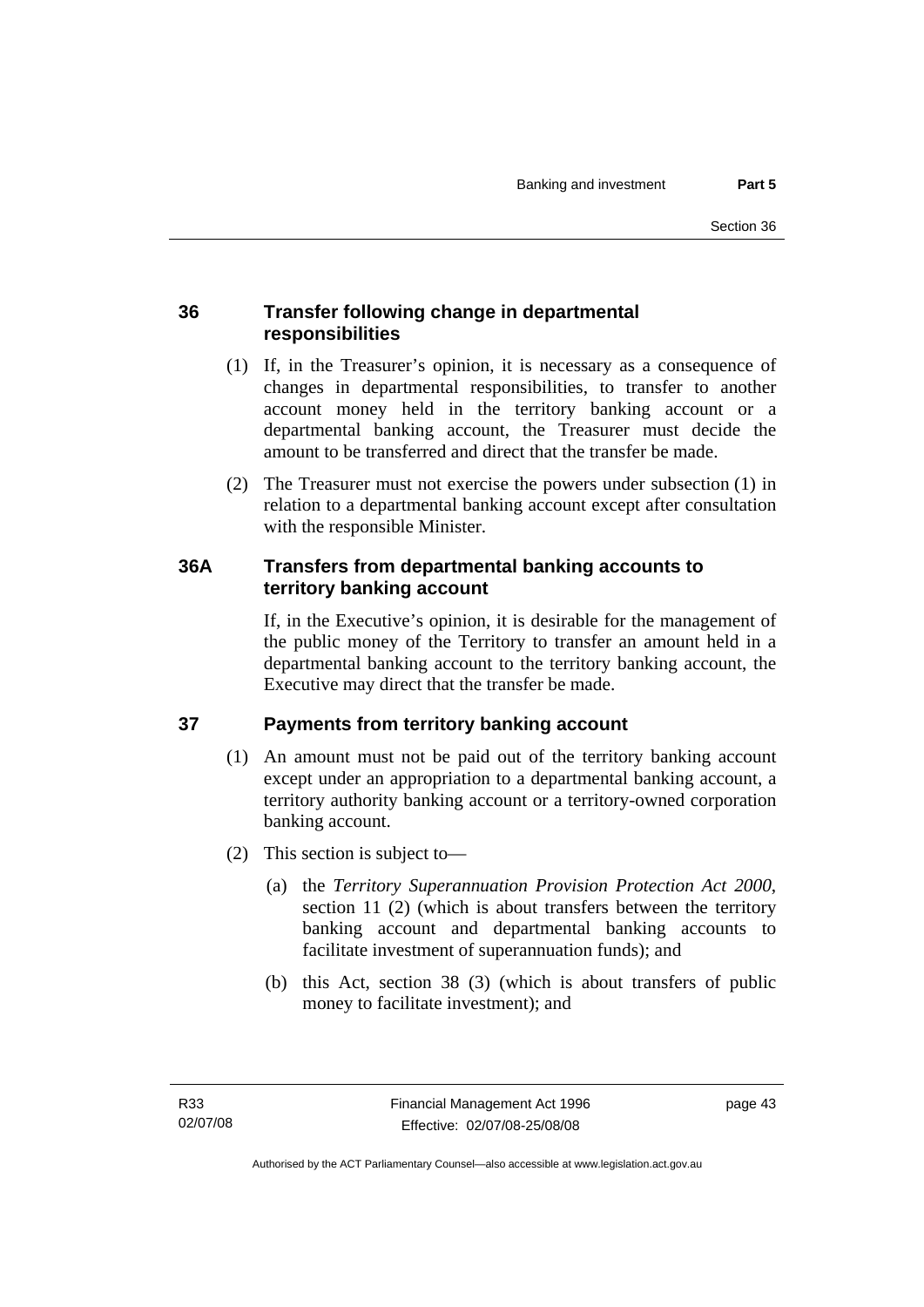#### **Part 5 Banking and investment**

Section 38

- (c) this Act, section 38 (7) (which is about the payment of interest on certain investments of public money); and
- (d) this Act, section 58 (7) (which is about transfers between the territory banking account and territory authorities of interest earned on certain investments for territory authorities).
- (3) This section does not apply to an overdraft or credit facility for a territory authority approved under section 59 (5).

#### **38 Investment of certain public money**

- (1) The Treasurer may invest any money held in the territory banking account or departmental banking accounts for the period and on the terms and conditions the Treasurer considers appropriate—
	- (a) on deposit with an authorised deposit-taking institution; or
	- (b) in the purchase of a bill of exchange that is drawn or accepted by an authorised deposit-taking institution; or
	- (c) in a loan to a person who is a dealer in the short-term money market; or
	- (d) in Territory, State or Commonwealth securities; or
	- (e) in any investment prescribed under the financial management guidelines for this paragraph.
- (2) However, an investment may be made under this section only to increase or protect the financial wealth of the Territory.
- (3) Transfers of money for investment, including transfers between the territory banking account and departmental banking accounts to facilitate investment, may be made without appropriation.
- (4) Interest received from the investment of public money under this section shall be paid to the territory banking account.

Authorised by the ACT Parliamentary Counsel—also accessible at www.legislation.act.gov.au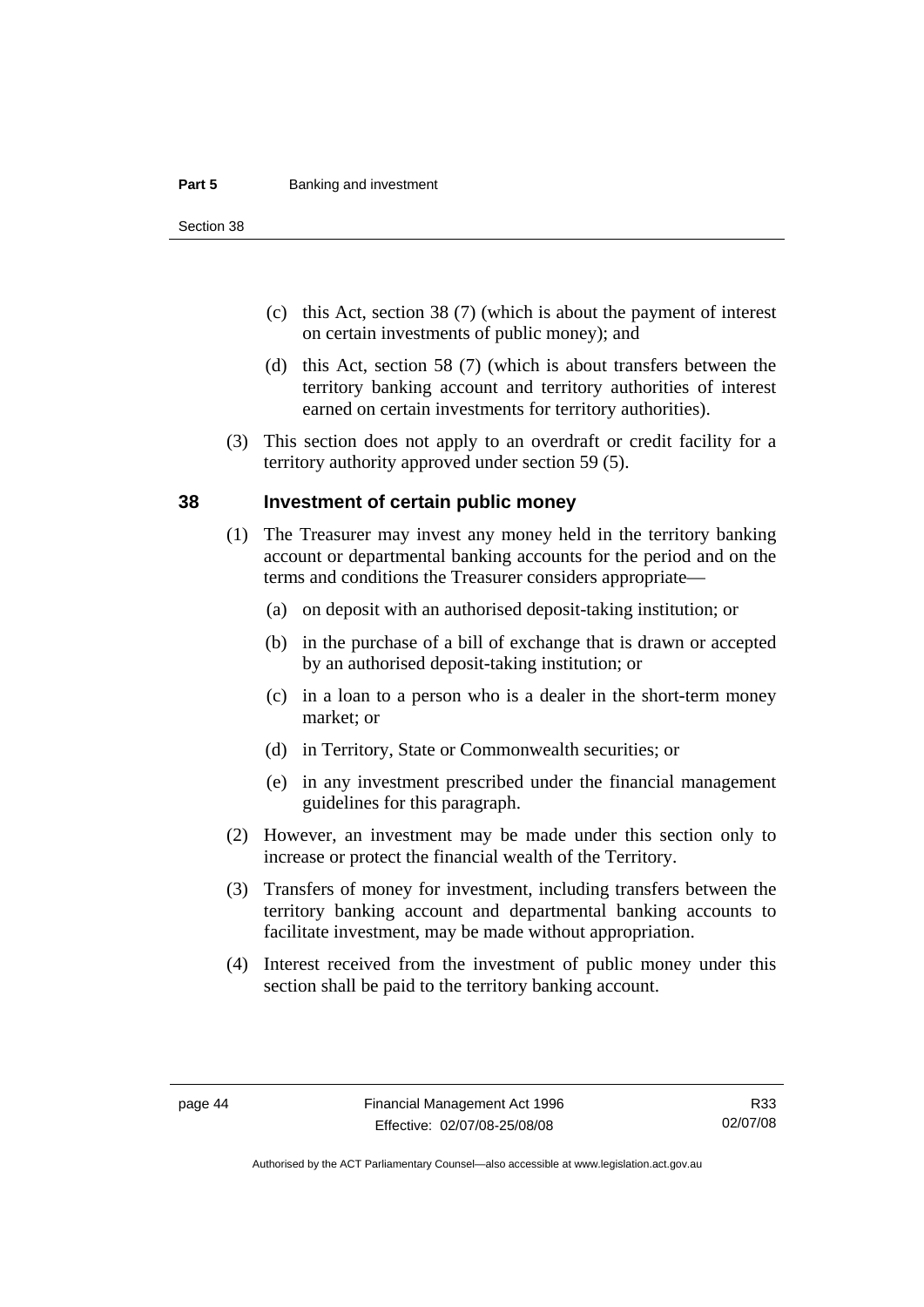- (5) However, if an investment of public money is made or managed for the Territory by an entity other than a department, the entity may deduct from the interest received by the entity for the investment—
	- (a) a fee charged by the entity for making or managing the investment; and
	- (b) expenses reasonably incurred by the entity in making or managing the investment.
- (6) The Treasurer may decide the amounts of interest from investments under this section that are to be credited to departmental banking accounts.
- (7) The amounts decided by the Treasurer may be paid from the territory banking account without further appropriation.
- (8) However, the total of the amounts paid under subsection (7) must not exceed the total of the interest received from investments under this section.
- (9) This section does not apply to money held in a superannuation banking account.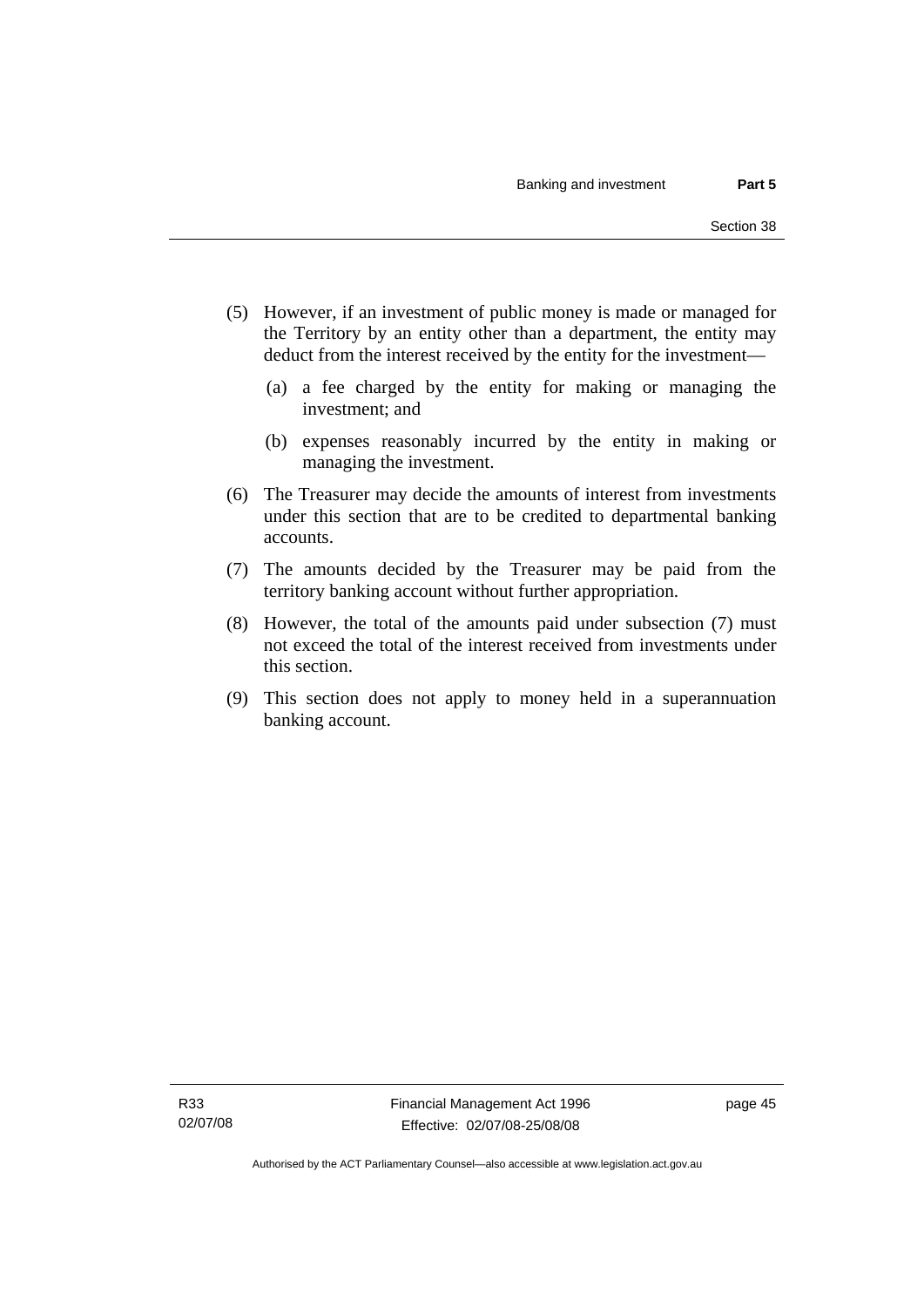#### **Part 6 Borrowing and guarantees**

Section 39

# **Part 6 Borrowing and guarantees**

#### **39 Power of Territory to borrow**

The Territory may only borrow in accordance with this Act or another law of the Territory.

### **40 Treasurer may borrow on behalf of Territory**

The Treasurer may, on behalf of the Territory, if necessary or expedient in the public interest to do so—

- (a) borrow money; or
- (b) give security for the repayment of an amount borrowed or the payment of interest on an amount borrowed; or
- (c) enter into a financing lease.

#### **41 Power of territory authorities to borrow**

Despite any other Act, a territory authority may only borrow (other than from the Territory) in accordance with this Act.

#### **42 Borrowings by territory authorities to be approved**

- (1) A territory authority must not borrow unless—
	- (a) the borrowing is approved in writing by the Treasurer; and
	- (b) the terms and conditions of the borrowing include the terms and conditions (if any) specified in the approval and are otherwise consistent with the approval; and
	- (c) the borrowing is within the borrowing limits (if any) of the authority for the financial year in which the borrowing is entered into, that are approved in writing by the Treasurer.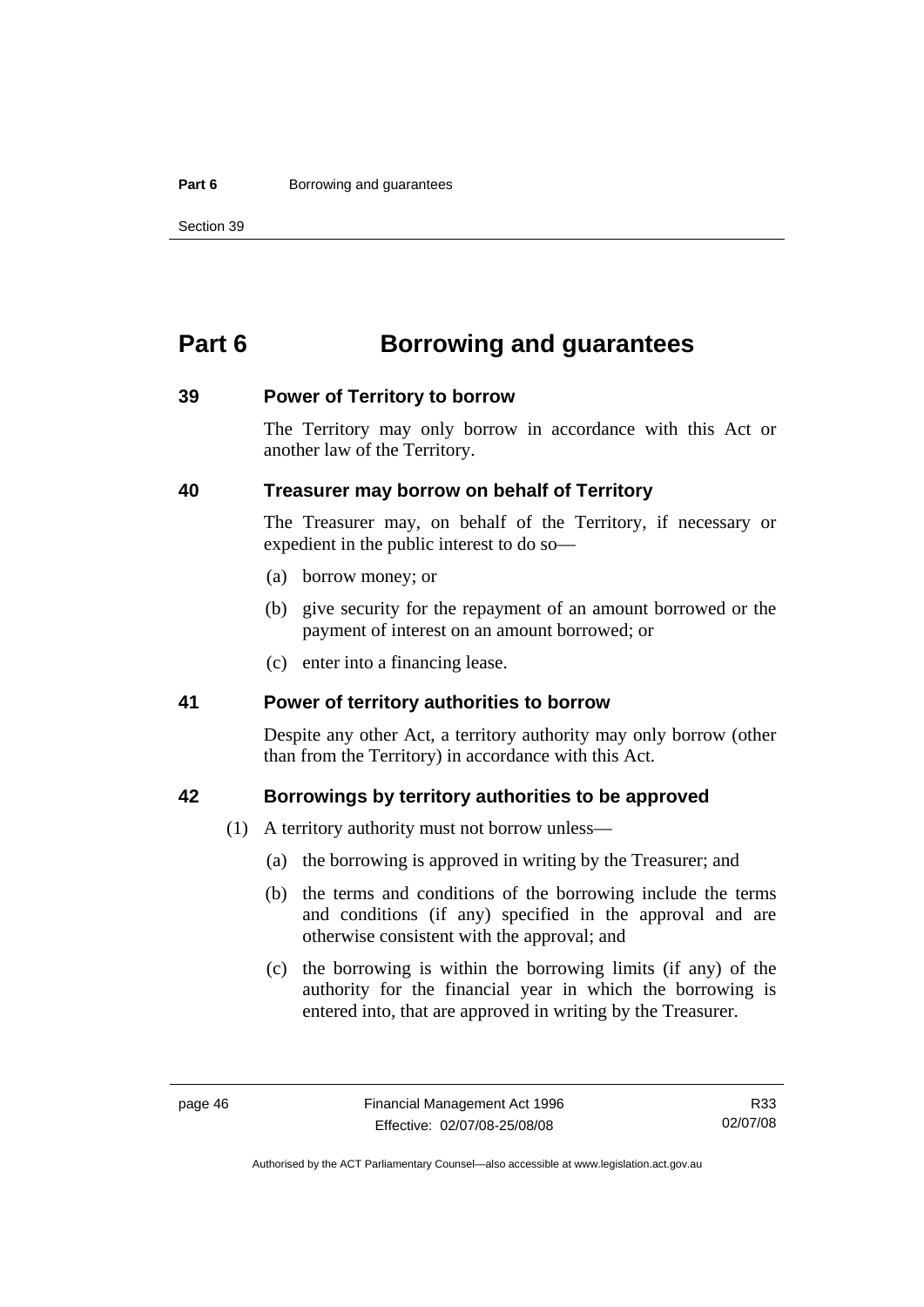(2) However, subsection (1) (a) and (b) does not apply to a loan made to a territory authority under section 59 (1) (b).

# **43 Territory authorities may give security**

Subject to the Treasurer's approval of the borrowing under section 42 (1) (a), a territory authority may give security for the repayment of an amount borrowed, or for the payment of interest on that amount, by issuing securities.

### **44 Power to approve borrowings not delegable**

The Treasurer must not delegate to anyone the power under section 42 (1) (a) to approve borrowings by territory authorities.

# **45 Loans to be paid into territory banking account**

Subject to this Act and any other Act, the proceeds of a loan raised on behalf of the Territory must be paid into the territory banking account.

# **46 Payments by Treasurer**

The Treasurer may, without further appropriation, make payments needed for—

- (a) payment of interest on borrowings made for the Territory; or
- (b) repayment of borrowings made for the Territory; or
- (c) payment of the expenses of making or repaying borrowings for the Territory.

# **47 Guarantees by Territory**

 (1) The Territory may only give a guarantee for the payment of money or the performance of an obligation in accordance with this Act.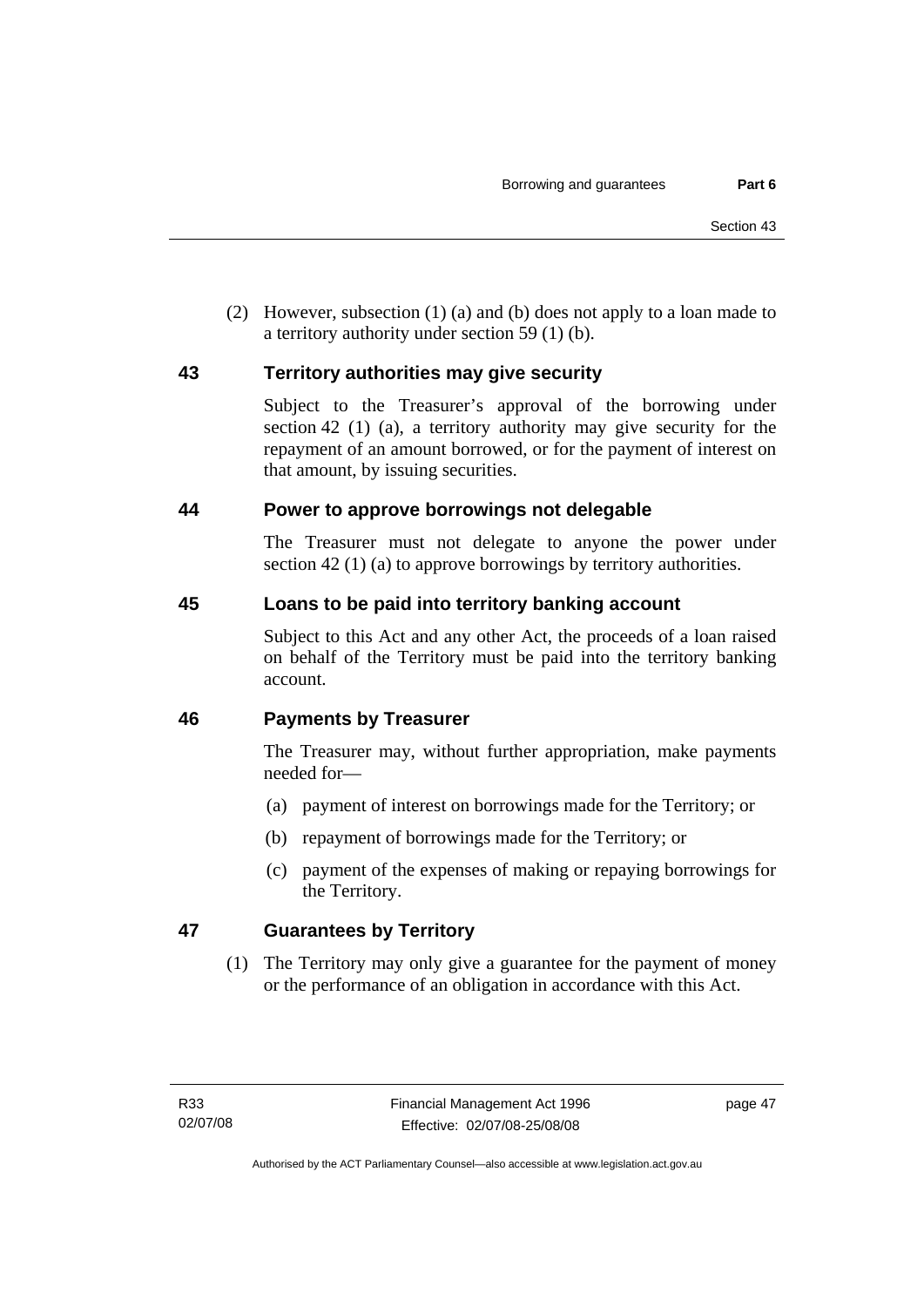#### **Part 6 Borrowing and guarantees**

Section 47

- (2) The Treasurer may approve in writing a guarantee by the Territory for the payment of money or the performance by any person of an obligation under a contract, subject to any conditions the Treasurer may specify in the approval.
- (3) If the Treasurer approves a guarantee under subsection (2), the Treasurer must present a copy of the approval to the Legislative Assembly within 3 sitting days after the approval is given.

page 48 Financial Management Act 1996 Effective: 02/07/08-25/08/08

Authorised by the ACT Parliamentary Counsel—also accessible at www.legislation.act.gov.au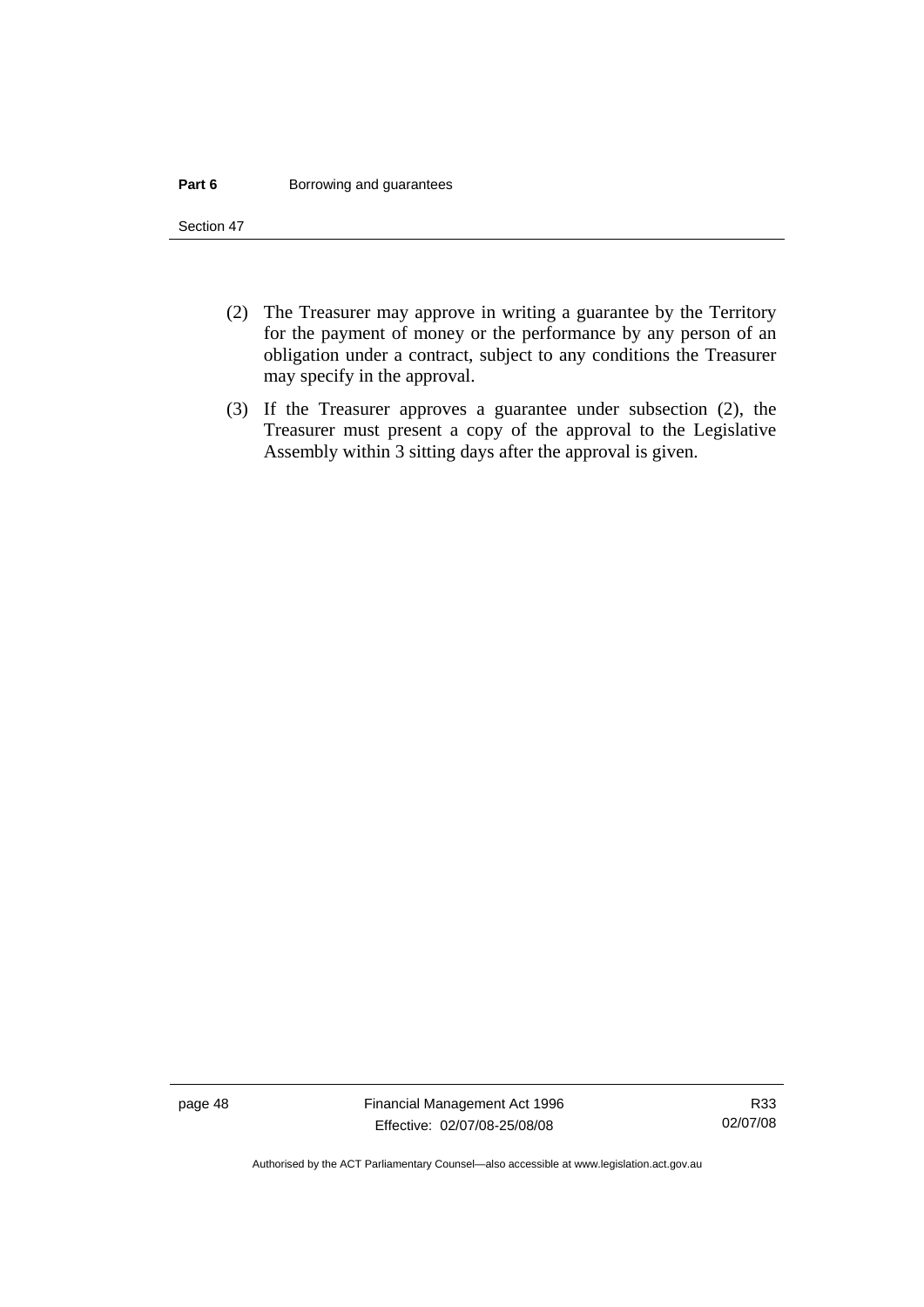# **Part 7 Trust money**

### **49 Identity of trust money**

All trust money held by the Territory must be accounted for separately from public money.

# **50 Administration of trust money**

- (1) Trust money must be administered by the appropriate department on behalf of the Territory.
- (2) The Treasurer may, in writing, specify a department as the appropriate department in relation to an amount of trust money.
- (3) In this section:

*appropriate department*, in relation to an amount of trust money, means—

- (a) except if paragraph (b) applies—the department responsible for matters or enactments that relate most closely to the purpose of the payment; or
- (b) the department specified under subsection (2).

# **51 Departmental trust banking accounts**

- (1) The responsible Minister or the responsible chief executive may open a trust banking account for the purposes of the relevant department.
- (2) A trust banking account must be maintained by the chief executive.
- (3) A trust banking account must not, without the Treasurer's written approval, be opened or maintained otherwise than with an authorised deposit-taking institution with which an agreement is in

page 49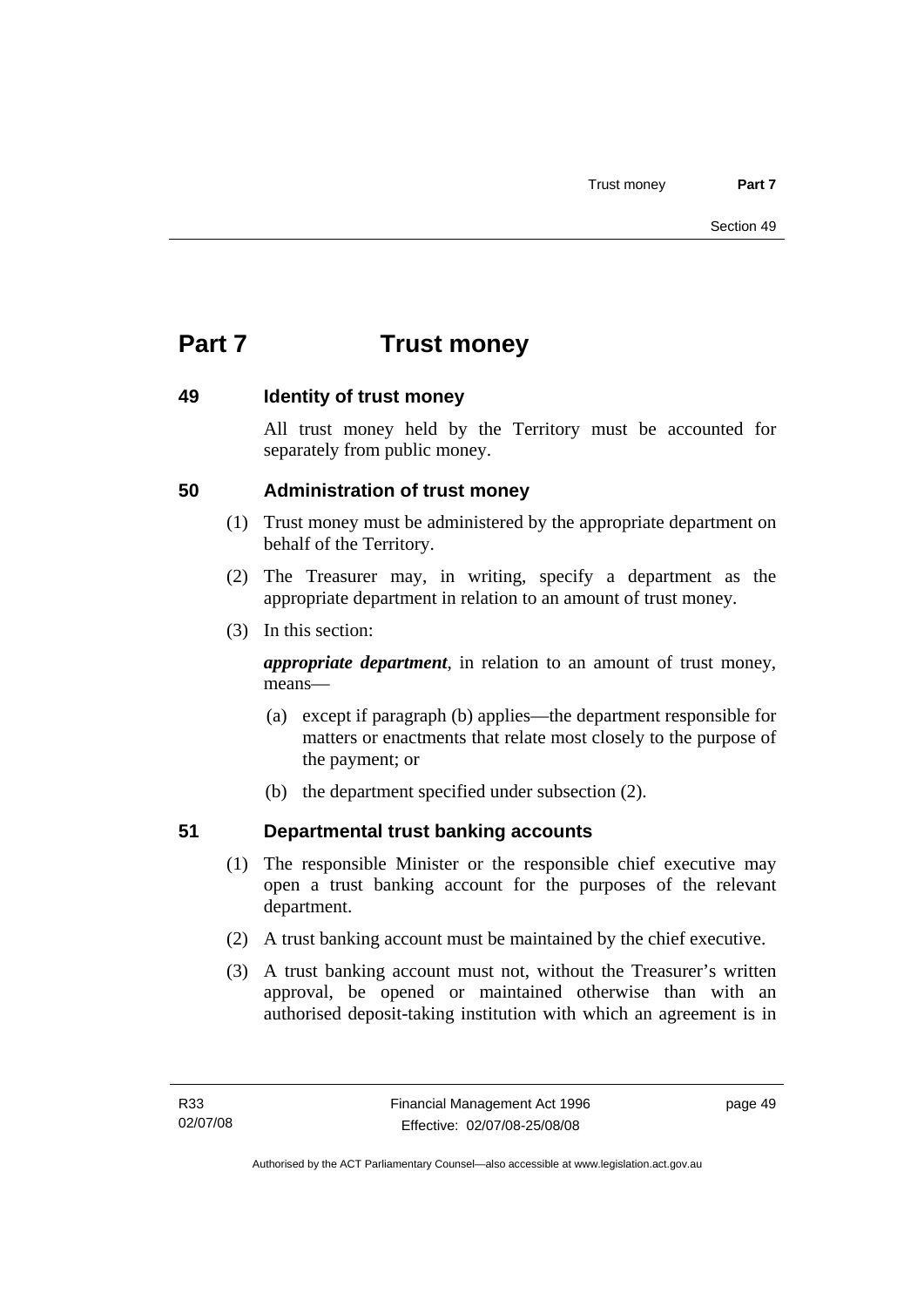#### **Part 7** Trust money

Section 51A

force under section 32 (Agreement for the conduct of banking for Territory).

- (4) No money may be held in a trust banking account other than trust money.
- (5) A Minister or a chief executive must not open or operate a trust banking account otherwise than in accordance with this Act.

#### **51A Transfer of departmental trust banking accounts**

- (1) This section applies if the Treasurer believes that it is desirable, because of changes in departmental responsibilities, to transfer a departmental trust banking account from a department to another department.
- (2) The Treasurer may, in writing, direct the responsible chief executive of the department that holds the account to arrange for it to be transferred to the other department.
- (3) If a chief executive receives a direction under subsection (2), the chief executive must comply with it.
- (4) An account transferred in accordance with the direction becomes a trust banking account of the department to which it is transferred.

#### **51B Transfers between trust banking accounts—changes in departmental responsibilities**

- (1) This section applies if the Treasurer believes that it is necessary, because of changes in departmental responsibilities, to transfer an amount held in a departmental trust banking account (the *first account*) to a trust banking account of another department.
- (2) The Treasurer may, in writing, direct the responsible chief executive of the department that holds the first account to transfer the amount.
- (3) If a chief executive receives a direction under subsection (2), the chief executive must comply with it.

R33 02/07/08

Authorised by the ACT Parliamentary Counsel—also accessible at www.legislation.act.gov.au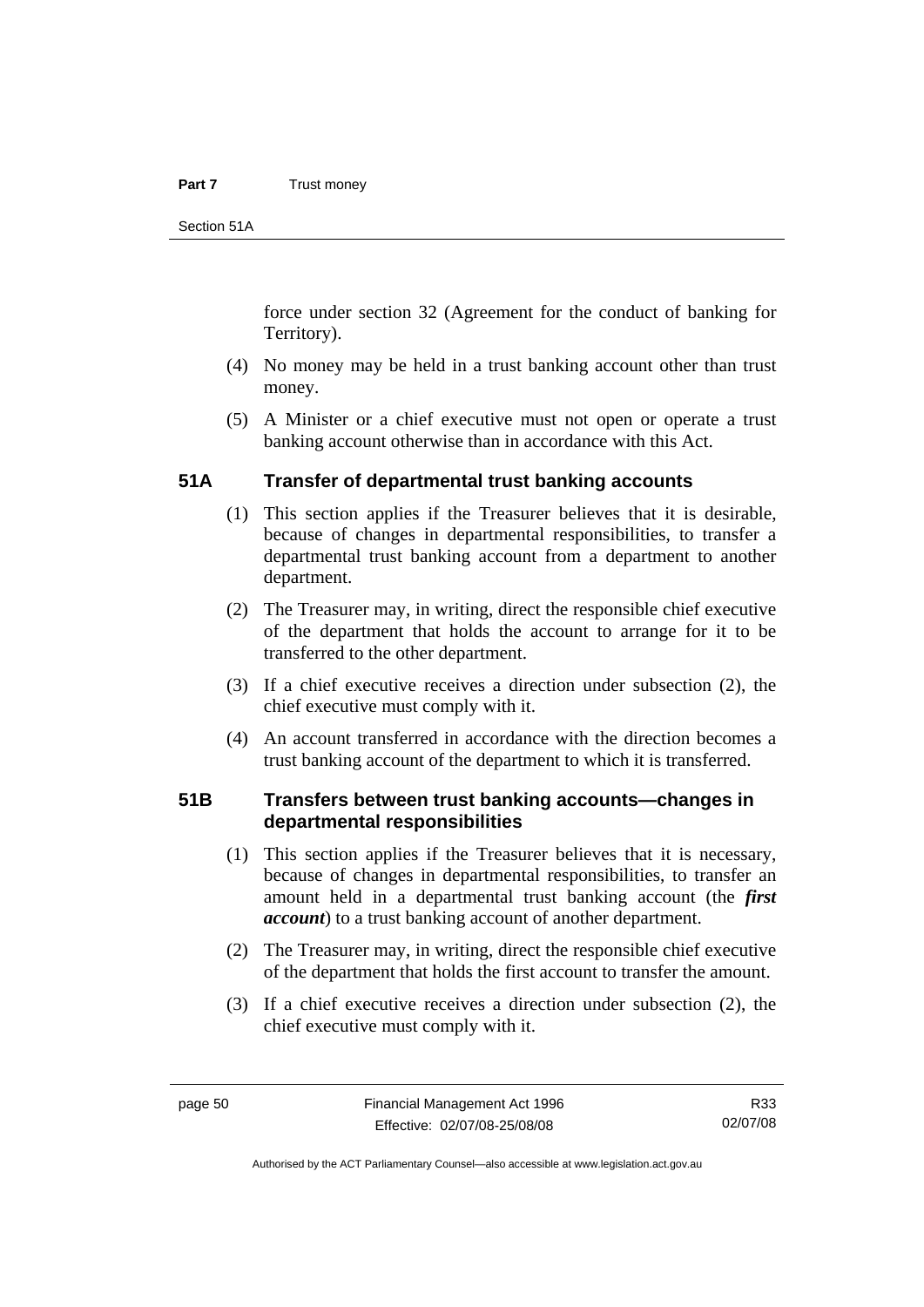## **51C Transfers between trust banking accounts—investment**

Amounts may at any time be transferred between trust banking accounts to facilitate investment of trust money.

# **52 Transfers between trust banking account and territory banking account**

Amounts may only be transferred between a trust banking account and the territory banking account—

- (a) to facilitate investment of the trust money; or
- (b) to make a payment required by section 53A (6) (Unclaimed trust money).

#### **53 Investment of trust money**

The Treasurer may invest trust money as if the Treasurer were a trustee under the *Trustee Act 1925.*

# **53A Unclaimed trust money**

- (1) For this section, money held in a trust banking account is unclaimed trust money if—
	- (a) not less than 6 years has elapsed since the date the money became payable; and
	- (b) during that period, no-one entitled to the money has requested that the money be paid to him or her or according to his or her direction.
- (2) If on 1 January in any year a trust banking account contains unclaimed trust money, the chief executive responsible for maintaining the account must, on or before 31 January in the year, give to the Treasurer a statement of all unclaimed trust money held in the account.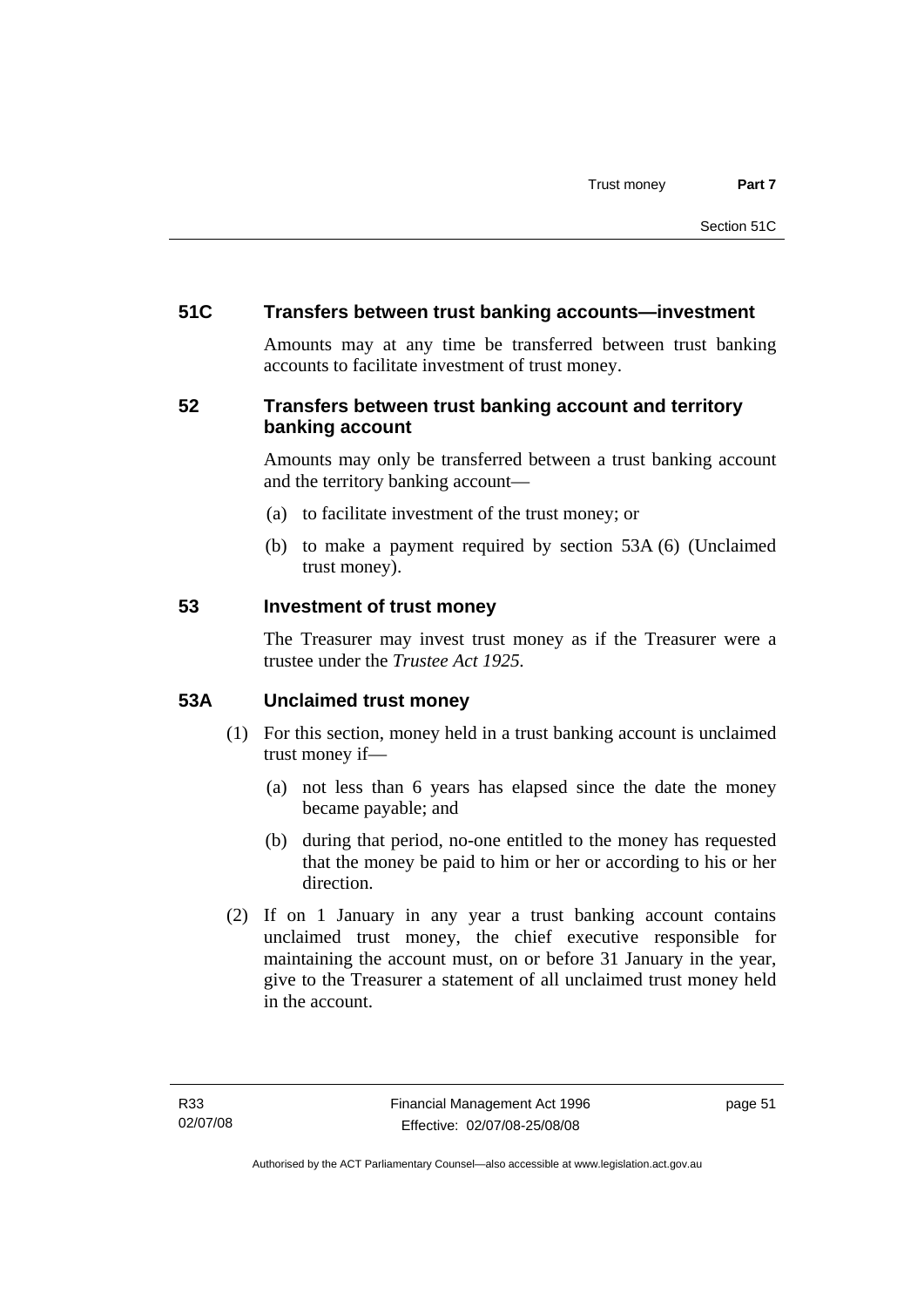- (3) The statement must set out—
	- (a) the name, and last-known address, of each person entitled to unclaimed trust money held in the account; and
	- (b) the amount of the trust money to which each of those people is entitled; and
	- (c) the authorised deposit-taking institution, and the branch of the institution, with which the trust money is held.
- (4) The statement is a notifiable instrument.

*Note* A notifiable instrument must be notified under the Legislation Act.

- (5) The chief executive must also publish the statement in a newspaper published in the ACT.
- (6) The total amount shown in the statement must be paid into the territory banking account when the statement is given to the Treasurer and, on being paid into that account, becomes public money of the Territory.
- (7) A person who claims to be entitled to any money paid into the territory banking account in accordance with subsection (6) may apply to the Treasurer for a payment of an amount equal to the money to which the person is entitled.
- (8) The Treasurer must consider each application and either refuse it or approve it completely or partly.
- (9) The Treasurer must give the applicant written notice of his or her decision.
- (10) A payment approved by the Treasurer under subsection (8) may be made whether or not an appropriation is available for the purpose.

Authorised by the ACT Parliamentary Counsel—also accessible at www.legislation.act.gov.au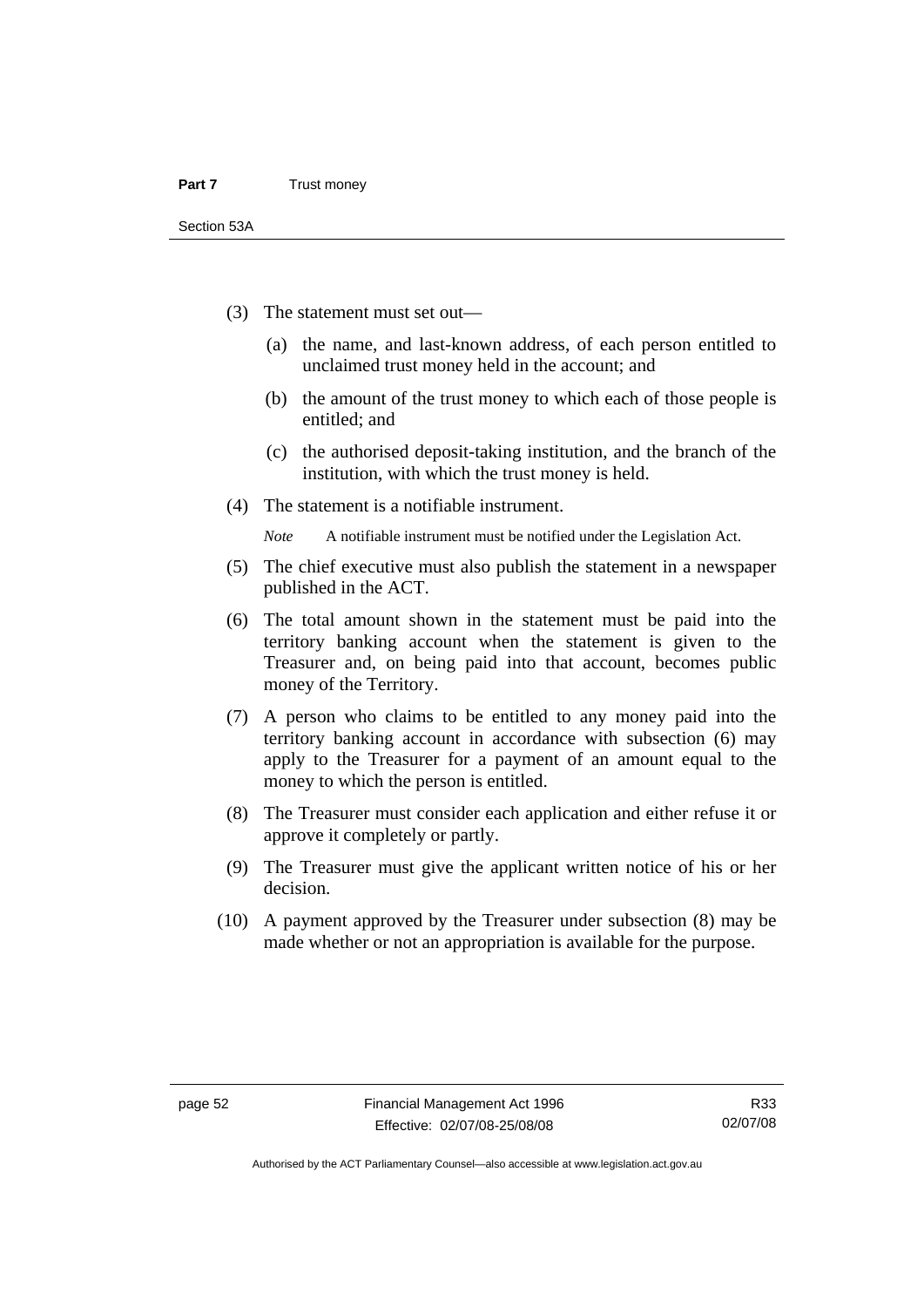#### **53B Review of decisions**

Application may be made to the administrative appeals tribunal for a review of a decision of the Treasurer under section 53A (8) refusing an application completely or partly.

#### **53C Notification of decisions**

A notice given under section 53A (9) must be in accordance with the requirements of the code of practice in force under the *Administrative Appeals Tribunal Act 1989*, section 25B (1).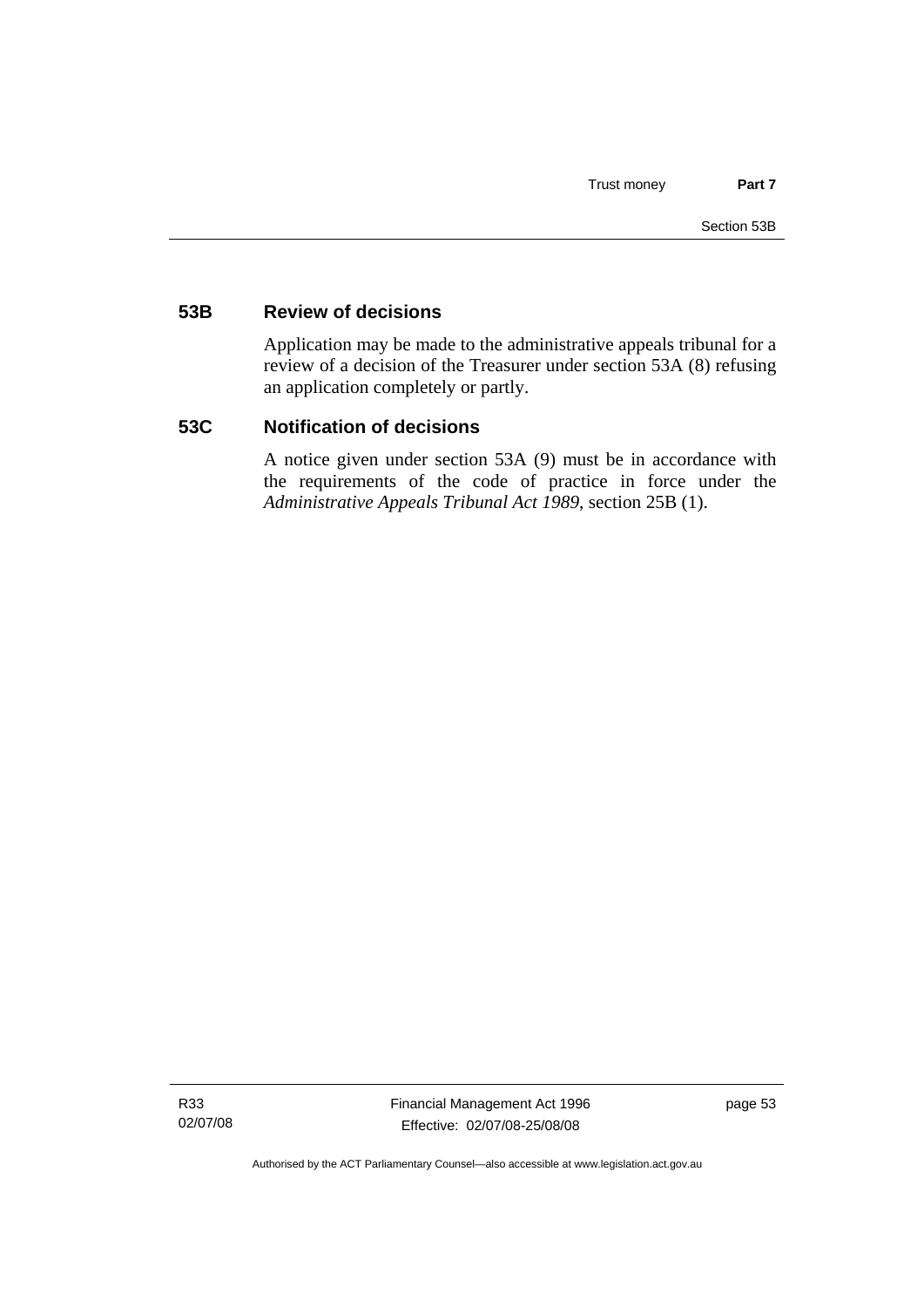Section 54

# **Part 8 Financial provisions for territory authorities**

#### **54 Application—pt 8**

(1) This part applies to the following territory authorities:

- ACT Gambling and Racing Commission
- ACT Insurance Authority
- Australian Capital Territory Public Cemeteries Authority
- Building and Construction Industry Training Fund Authority
- Canberra Institute of Technology
- Cleaning Industry Long Service Leave Authority
- Construction Industry Long Service Leave Authority
- Cultural Facilities Corporation
- Exhibition Park Corporation
- Independent Competition and Regulatory Commission for the Australian Capital Territory
- Land Development Agency
- Legal Aid Commission (A.C.T.)
- Public Trustee for the Australian Capital Territory
- University of Canberra.
- (2) This part also applies to a territory authority prescribed by the financial management guidelines.

#### **55 Responsibilities of chief executive officers of territory authorities**

- (1) This section applies to a territory authority if the authority does not have a governing board.
	- *Note* Section 76 (2) sets out the territory authorities that have governing boards.

R33 02/07/08

Authorised by the ACT Parliamentary Counsel—also accessible at www.legislation.act.gov.au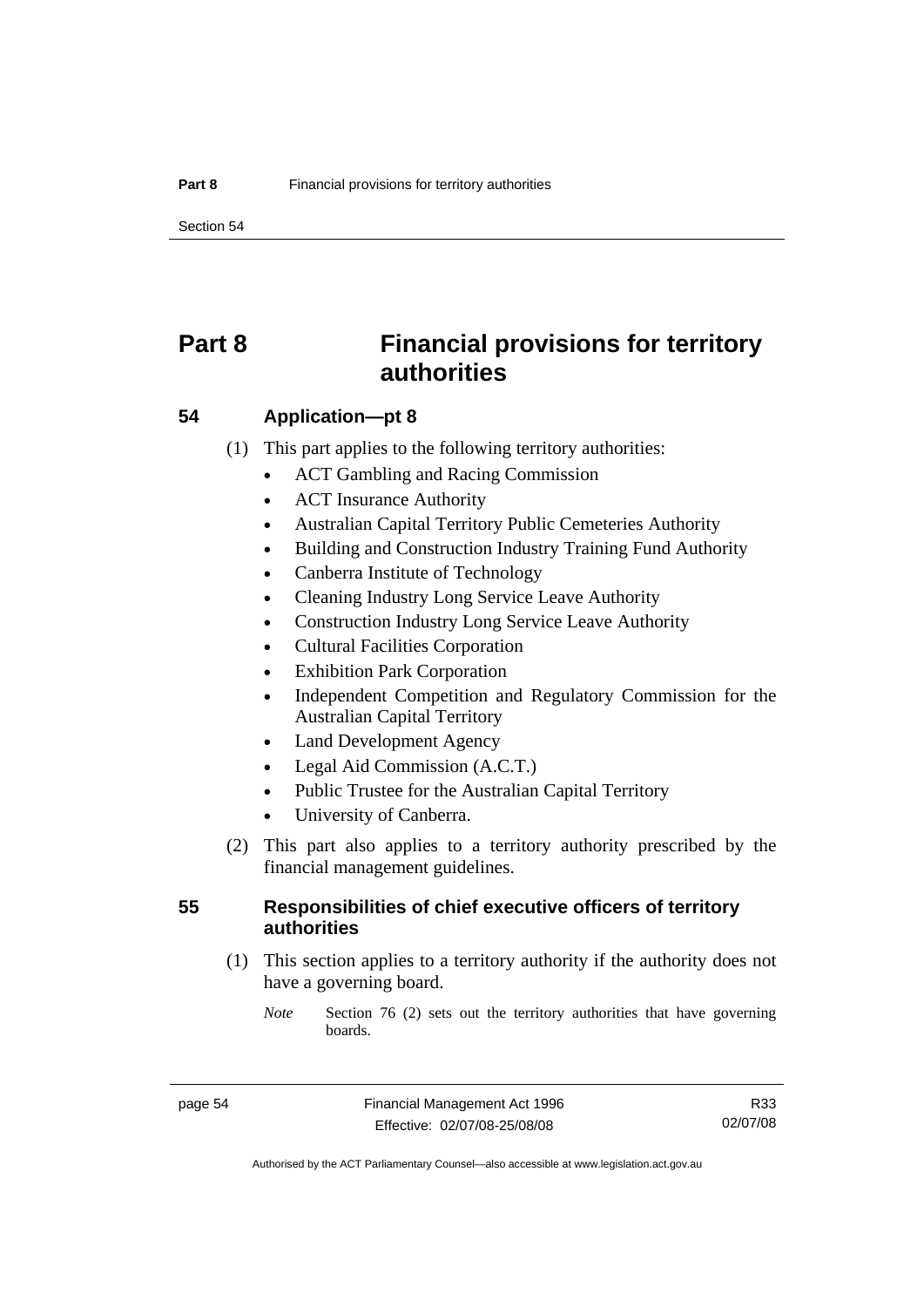- (2) The chief executive officer of the territory authority is responsible, under the responsible Minister, for the efficient and effective financial management of the authority.
- (3) Without limiting subsection (2), the chief executive officer of the territory authority is responsible, under the responsible Minister, for ensuring the following:
	- (a) that the expenses incurred by the authority are properly authorised;
	- (b) that, if an appropriation is made in relation to the authority, any amount of the appropriation spent by the authority is spent in accordance with the appropriation;
	- (c) that, as far as practicable, the operations of the authority during a financial year are consistent with, and comparable to, the estimates in the authority's statement of intent for the year.
	- (d) that payments made by the authority are properly authorised and correctly made;
	- (e) that the staff of the authority comply with the requirements of this Act;
		- *Note* A reference to an Act includes a reference to the statutory instruments made or in force under the Act, including in this case the financial management guidelines (see Legislation Act, s 104).
	- (f) that proper accounts and records are kept of the transactions and affairs of the authority in accordance with generally accepted accounting principles;
	- (g) that adequate control is maintained over the assets of the authority and assets under the authority's control;
	- (h) that adequate control is maintained over the incurring of liabilities by the authority.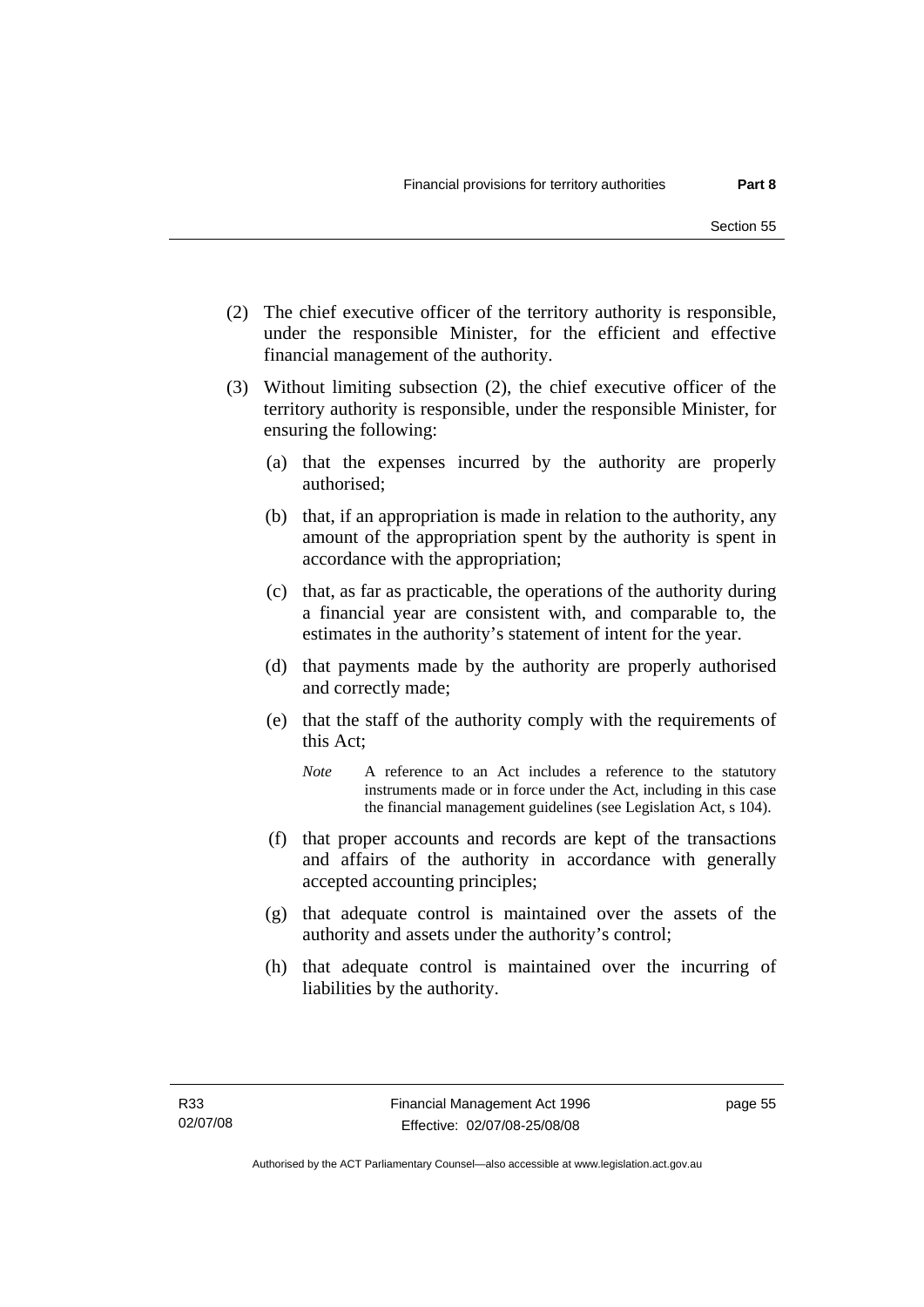Section 56

 (4) A report prepared by the territory authority under the *Annual Reports (Government Agencies) Act 2004* for a financial year must include an explanation of material variations between the actual results of the authority for the year and the estimates in the authority's statement of intent for the year.

#### **56 Responsibilities of governing boards of territory authorities**

 (1) This section applies to a territory authority if the authority has a governing board.

- (2) The governing board of the territory authority is responsible, under the responsible Minister, for the efficient and effective financial management of the authority.
- (3) Without limiting subsection (2), the governing board of the territory authority is responsible, under the responsible Minister, for ensuring the following:
	- (a) that expenses incurred by the authority are properly authorised;
	- (b) that, if an appropriation is made in relation to the authority, any amount of the appropriation spent by the authority is spent in accordance with the appropriation;
	- (c) that, as far as practicable, the operations of the authority during a financial year are consistent with, and comparable to, the estimates in the authority's statement of intent for the year;
	- (d) that payments made by the authority are properly authorised and correctly made;

*Note* Section 76 (2) sets out the territory authorities that have governing boards.

R33 02/07/08

Authorised by the ACT Parliamentary Counsel—also accessible at www.legislation.act.gov.au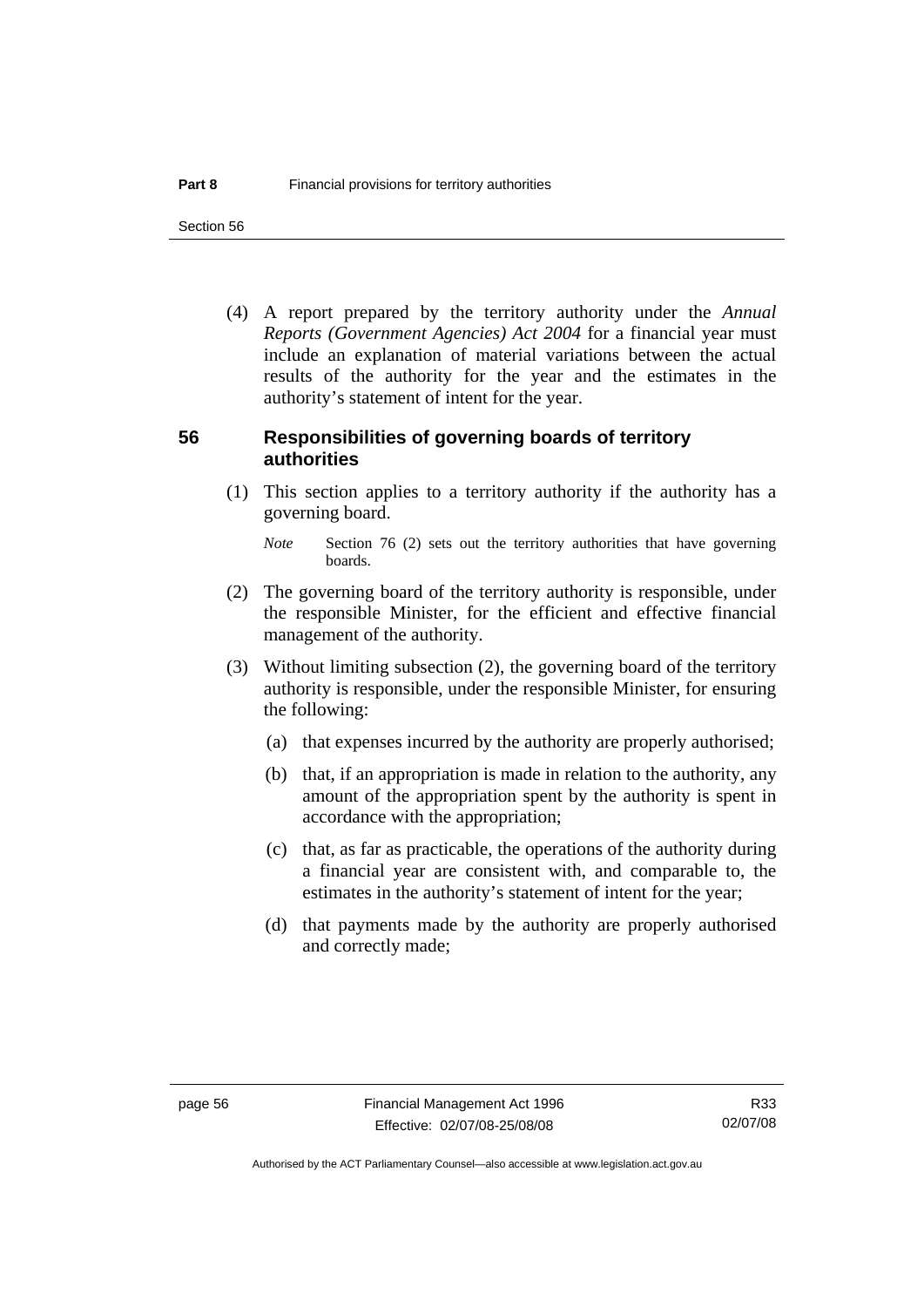- (e) that the staff of the authority comply with the requirements of this Act;
	- *Note* A reference to an Act includes a reference to the statutory instruments made or in force under the Act, including in this case the financial management guidelines (see Legislation Act, s 104).
- (f) that proper accounts and records are kept of the transactions and affairs of the authority in accordance with generally accepted accounting principles;
- (g) that adequate control is maintained over the assets of the authority and assets under the authority's control;
- (h) that adequate control is maintained over the incurring of liabilities by the authority.
- (4) A report prepared by the territory authority under the *Annual Reports (Government Agencies) Act 2004* for a financial year must include an explanation of material variations between the actual results of the authority for the year and the estimates in the authority's statement of intent for the year.

# **57 Banking accounts of territory authorities**

- (1) A territory authority may open 1 or more banking accounts for the purposes of the authority.
- (2) A territory authority must at all times keep at least 1 banking account.
- (3) A banking account of a territory authority must not, without the Treasurer's written approval, be opened or kept otherwise than with an authorised deposit-taking institution with which an agreement is in force under section 32 (Agreement for the conduct of banking for Territory).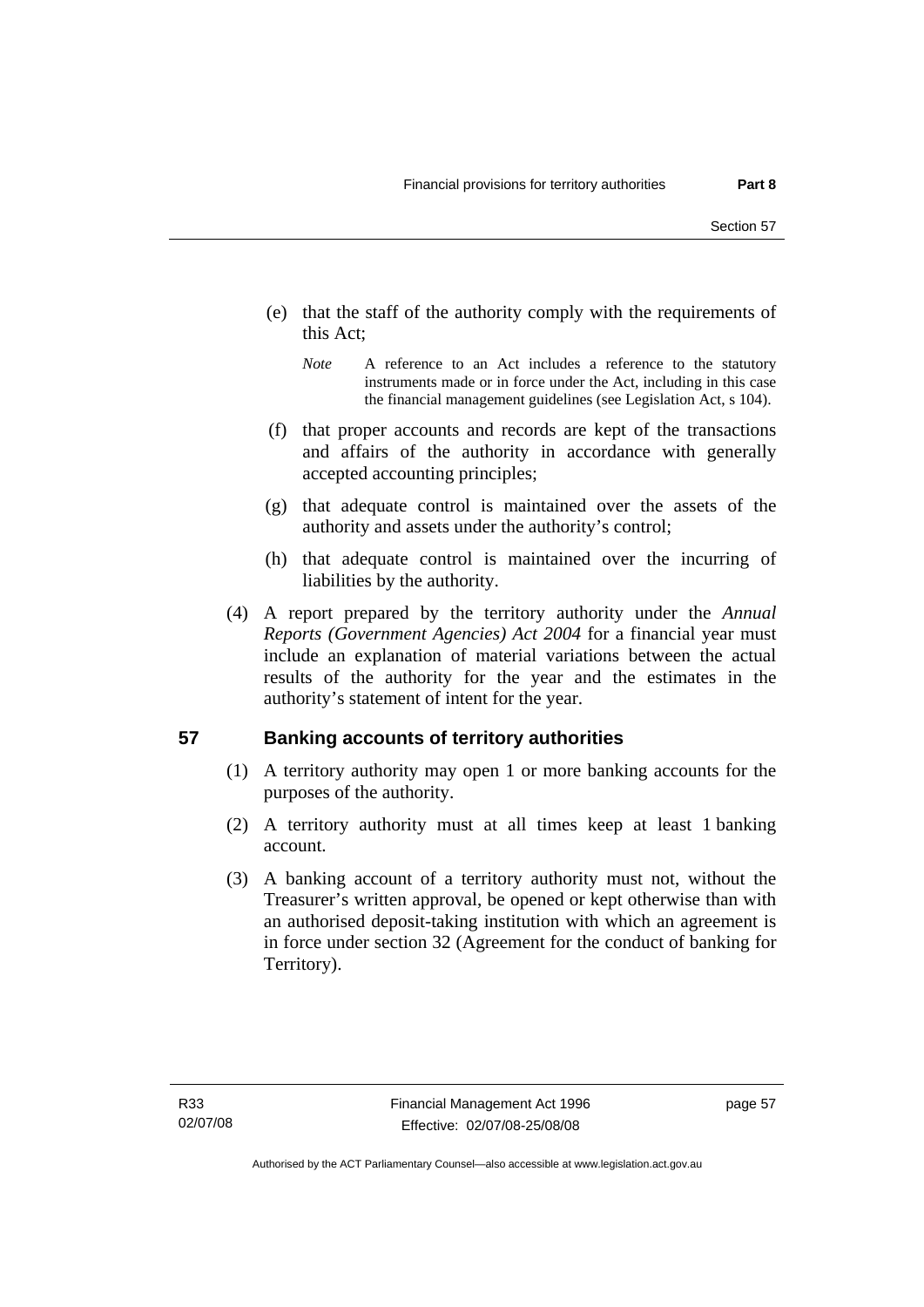#### **58 Investment by territory authorities**

- (1) Funds not immediately required for the purposes of a territory authority may be invested—
	- (a) on deposit with an authorised deposit-taking institution; or
	- (b) in Territory, State or Commonwealth securities; or
	- (c) by the Treasurer, for the territory authority, in an investment mentioned in section 38 (1) (a) to (e); or
	- (d) in an investment prescribed for this paragraph.
- (2) However, the funds of the territory authority may only be invested under this section to increase or protect the financial wealth of the authority.
- (3) Transfers between the territory banking account and the banking account of a territory authority to facilitate investments may be made without appropriation.
- (4) Interest received by the Treasurer for the investment of funds of a territory authority must be paid to the territory authority.
- (5) However, if an investment of funds of a territory authority is made or managed by a department, the department may deduct from the interest received by the department for the investment—
	- (a) a fee charged by the department for making or managing the investment; and
	- (b) expenses reasonably incurred by the department in making or managing the investment.
- (6) Interest that is to be paid to a territory authority under subsection (4) may be paid direct to the territory authority or through the territory banking account.
- (7) If interest to be paid to a territory authority is paid into the territory banking account under subsection (6), the interest may be paid to the authority from that account without further appropriation.

R33 02/07/08

Authorised by the ACT Parliamentary Counsel—also accessible at www.legislation.act.gov.au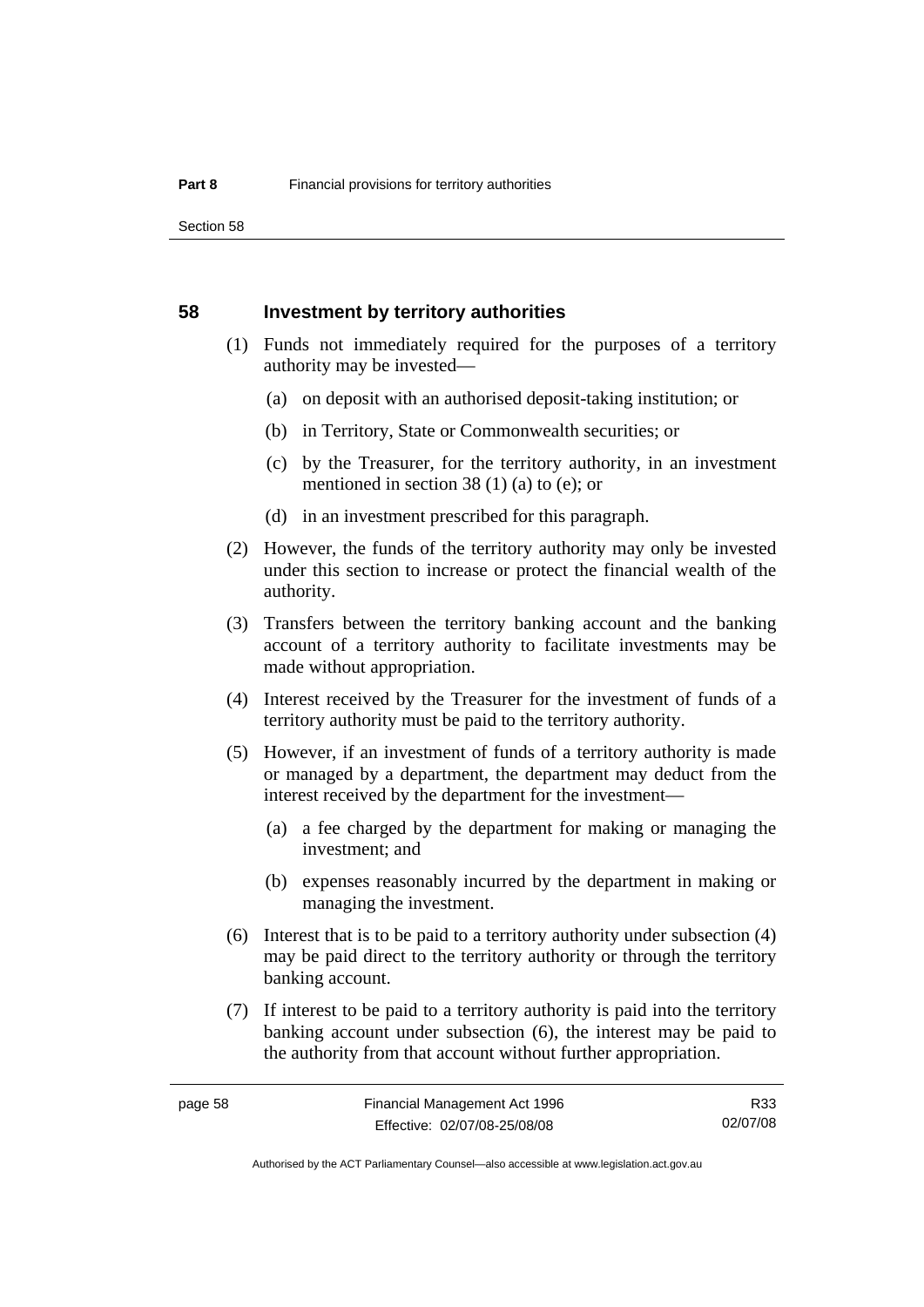(8) This section does not apply to money held on trust by a territory authority.

### **59 Borrowing by territory authorities**

- (1) The Treasurer may, on the terms and conditions the Treasurer considers appropriate—
	- (a) borrow money for a territory authority; or
	- (b) lend public money to a territory authority.
- (2) A borrowing may be secured by the territory authority's assets approved by the Treasurer for this section.
- (3) A territory authority may arrange an overdraft or credit facility only with the written approval of the Treasurer.
- (4) A loan under subsection (1) (b) may be made only from—
	- (a) money appropriated for the purpose of making the loan; or
	- (b) money appropriated for purposes that include the purpose of making the loan.
- (5) However, subsection (4) does not apply to an overdraft or credit facility for a territory authority from the territory banking account that is approved, in writing, by the Treasurer for the authority.
- (6) The Treasurer may approve an overdraft or credit facility for a territory authority under subsection (5) only if satisfied that it is for a purpose consistent with a function of the authority.
- (7) An approval under subsection (5) must state, for the overdraft or credit facility—
	- (a) each purpose for which it may be used; and
	- (b) the maximum amount that may be outstanding at any time; and
	- (c) conditions about—
		- (i) the repayment of principal; and

page 59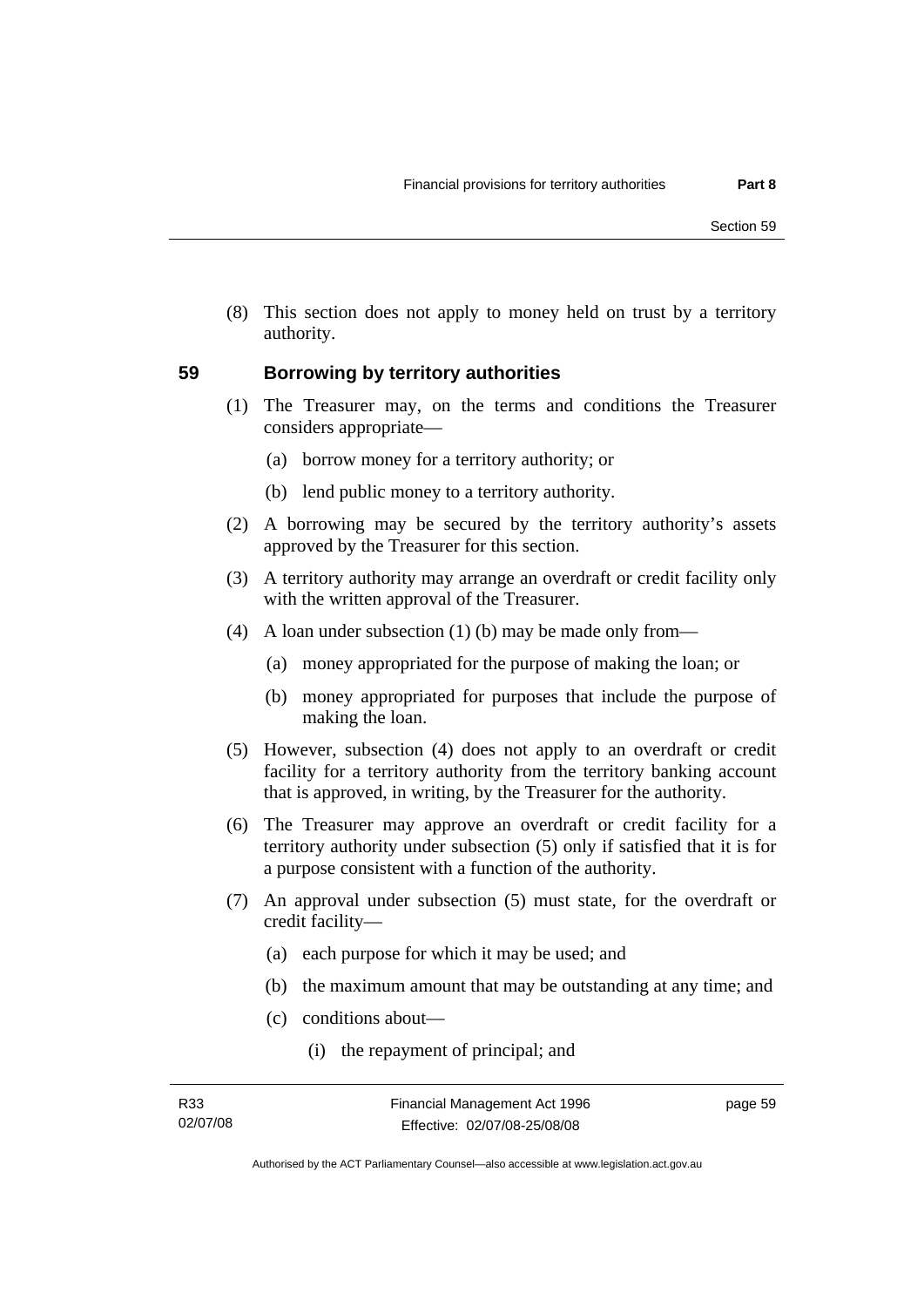- (ii) the interest rate; and
- (iii) the repayment of interest.
- (8) An approval under subsection (5) may also state any other condition that the Treasurer requires.
- (9) An approval under subsection (5) is a disallowable instrument.
	- *Note* A disallowable instrument must be notified, and presented to the Legislative Assembly, under the Legislation Act.
- (10) An overdraft or credit facility approved under subsection (5) must be reviewed annually by the Treasurer.

#### **60 Guarantees by territory authorities**

A territory authority may only give a guarantee with the written approval of the Treasurer.

#### **61 Territory authority statements of intent**

- (1) A territory authority must give the Treasurer a statement (a *statement of intent*) for each financial year.
- (2) A territory authority must consult the responsible Minister in preparing a statement of intent.
- (3) A territory authority must show the responsible Minister a copy of the proposed statement of intent, and take into consideration any comment by the Minister, before giving it to the Treasurer.
- (4) A statement of intent must be—
	- (a) in the form the Treasurer requires; and
	- (b) as agreed between the relevant person for the authority and the Treasurer; and
	- (c) provided to the Treasurer within the period the Treasurer requires.
- (5) A statement of intent for a financial year must include the following:

R33 02/07/08

Authorised by the ACT Parliamentary Counsel—also accessible at www.legislation.act.gov.au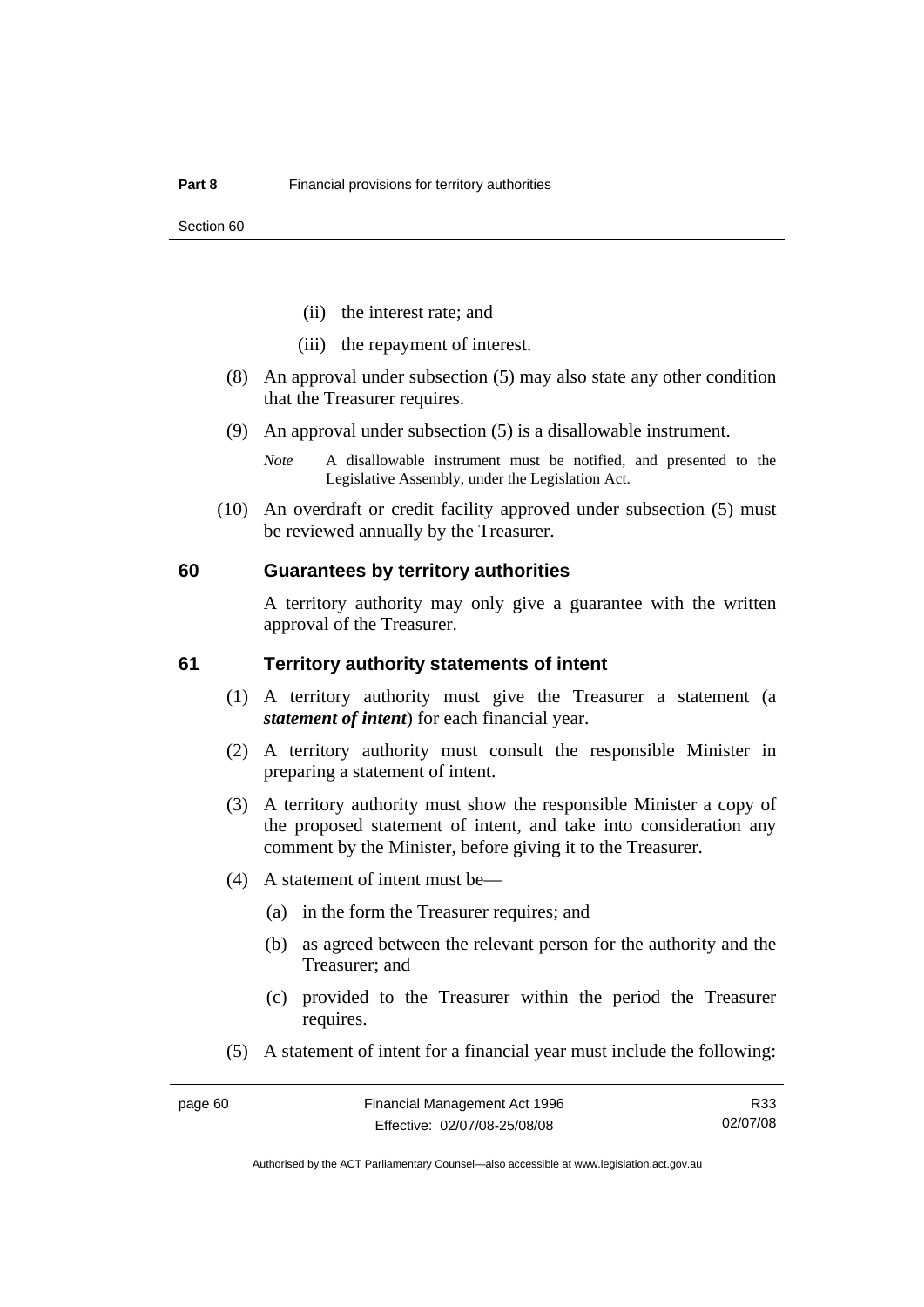- (a) the financial statements required under the financial management guidelines;
- (b) a statement of the objectives of the authority for the year, and each of the next 3 financial years;
- (c) a statement of the nature and scope of the activities to be carried out by the authority during the year, and each of the next 3 financial years;
- (d) the performance criteria and other measures by which the performance of the authority may be assessed against its objectives for the year, and each of the next 3 financial years;
- (e) an assessment of the performance (or estimated performance) of the authority in the previous financial year against its objectives for that year;
- (f) the results of any review under section 59 (10) in the previous financial year of an overdraft or credit facility approved for the authority;
- (g) any other information the Treasurer directs.
- (6) In this section:

*relevant person*, for a territory authority, means—

- (a) if the authority has a governing board—the chair of the governing board; or
- (b) if the authority does not have a governing board—the chief executive officer.

### **62 Presentation of statements of intent of territory authorities**

 (1) The Treasurer must present to the Legislative Assembly, with the budget papers for a financial year, a statement of intent for each territory authority for the year.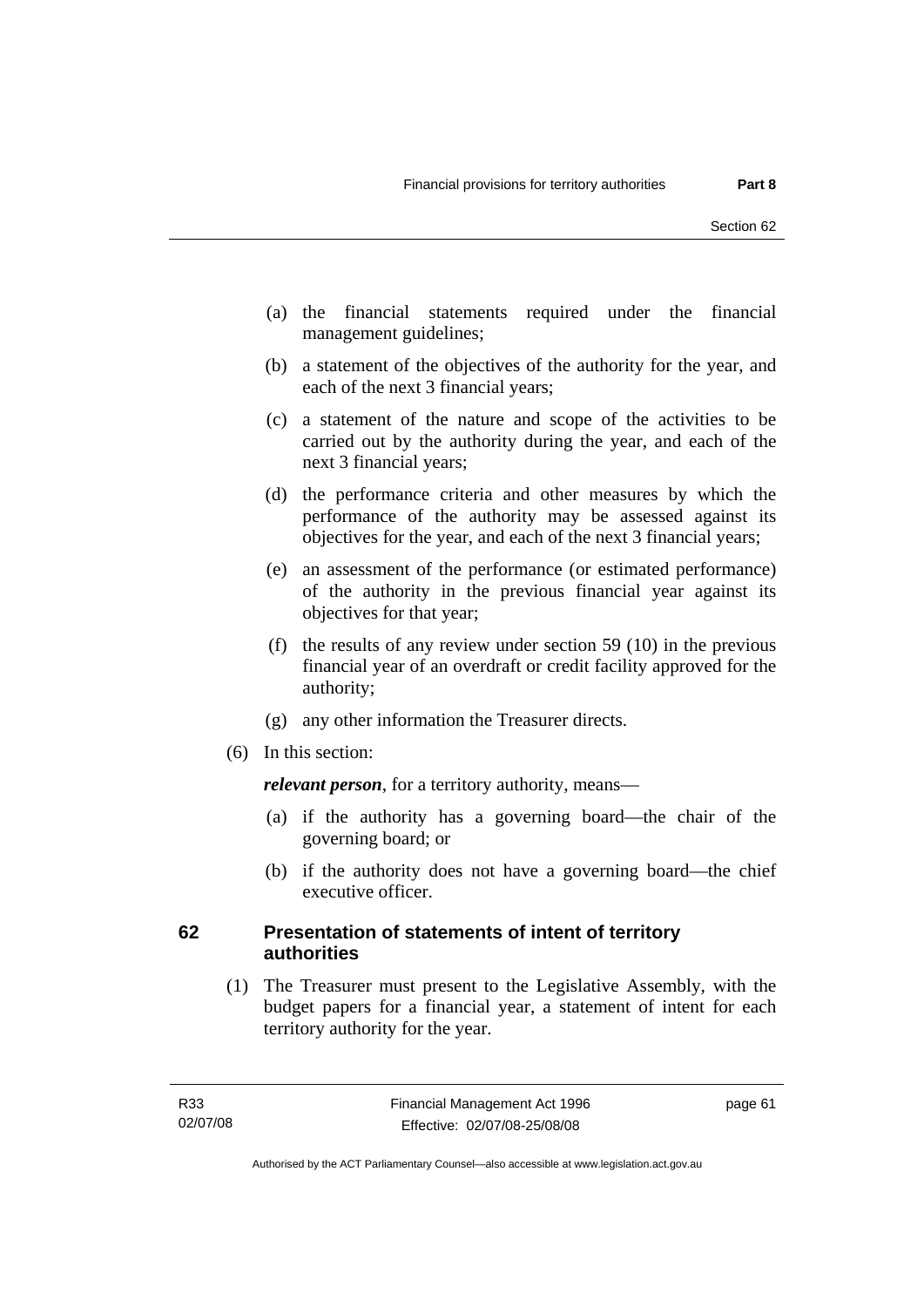- (2) If the Treasurer does not present to the Legislative Assembly, with the budget papers for a financial year, a statement of intent for a territory authority, the Treasurer must—
	- (a) as soon as practicable after the budget papers are presented, explain to the Legislative Assembly why the statement of intent was not presented; and
	- (b) present the statement of intent to the Legislative Assembly as soon as practicable after presenting the budget papers.

#### **63 Annual financial statements of territory authorities**

- (1) As soon as practicable after the end of each financial year, each territory authority must prepare annual financial statements for its operations during the year.
- (2) The annual financial statements must be prepared in accordance with generally accepted accounting principles and in a form that facilitates a comparison between the financial operations of the territory authority during the financial year and the estimates of the operations in the authority's statement of intent for the year.
- (3) The annual financial statements must include—
	- (a) the financial statements required under the financial management guidelines; and
	- (b) if a change was made during the year to the conditions of a capital injection set out under section 12A (1) (c) (ii) (Territory authority and territory-owned corporation budgets) in a statement included in a proposed budget for the authority for a financial year—a statement of the change and the reasons for it; and
	- (c) any other statement necessary to fairly reflect the financial operations of the authority during the year and its financial position at the end of the year.

R33 02/07/08

Authorised by the ACT Parliamentary Counsel—also accessible at www.legislation.act.gov.au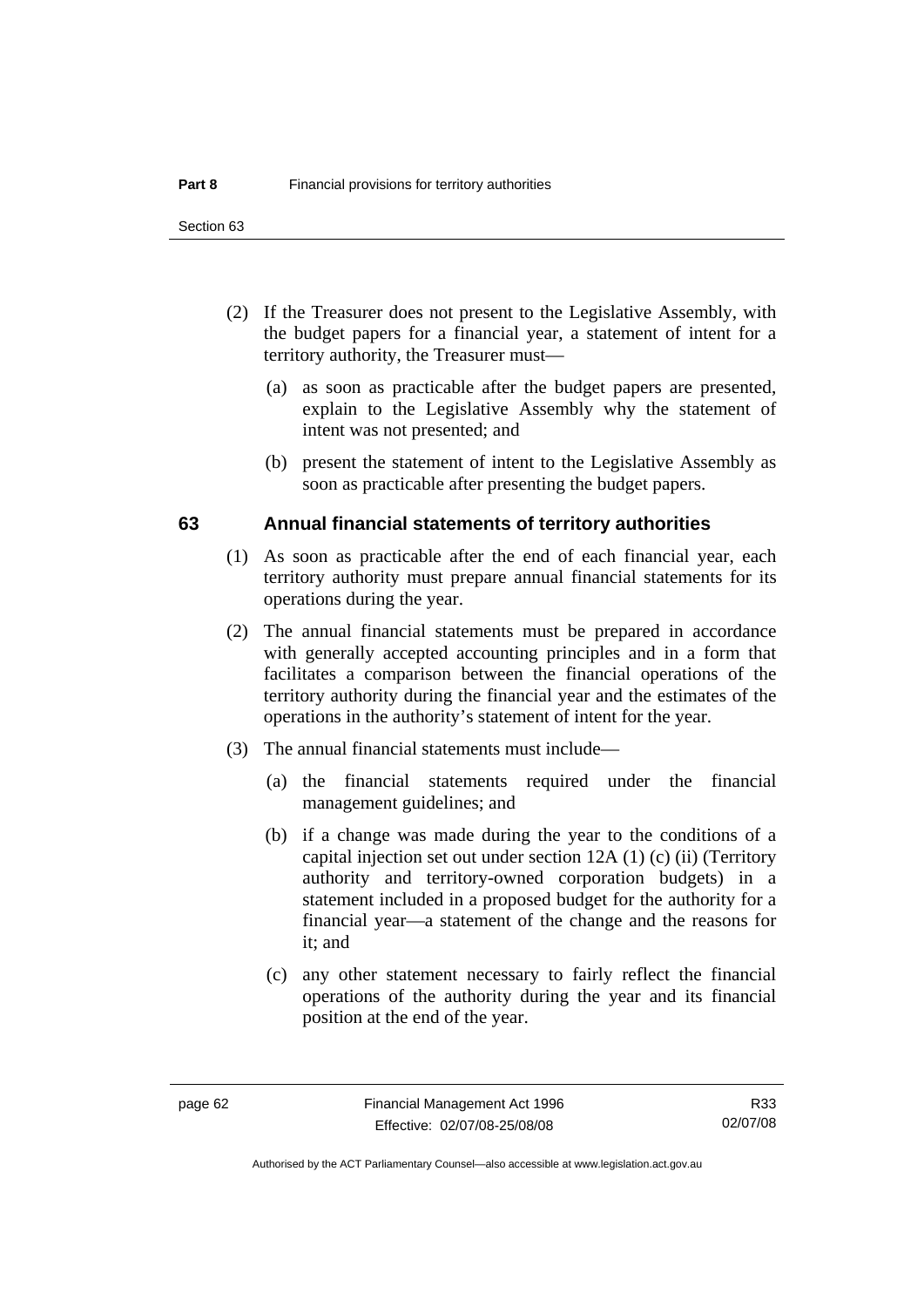# **64 Responsibility for annual financial statements of territory authorities**

- (1) The annual financial statements of a territory authority for a financial year must have endorsed on them, or attached to them, a statement of responsibility signed by the relevant person for the authority.
- (2) The statement of responsibility must—
	- (a) include a statement of the relevant person's responsibility for the preparation of the annual financial statements and the judgments exercised in preparing them; and
	- (b) state that, in the relevant person's opinion, the financial statements fairly reflect the financial operations of the authority during the financial year and the financial position of the authority at the end of the year.
- (3) In this section:

*relevant person*, for the territory authority, means—

- (a) if the authority has a governing board—the chair of the governing board; or
- (b) if the authority does not have a governing board—the chief executive officer.

# **65 Audit of annual financial statements of territory authorities**

- (1) The chief executive officer of a territory authority must give the auditor-general the annual financial statements of the authority for a financial year within the prescribed period after the end of the year.
- (2) The financial statements given to the auditor-general must have endorsed on them, or attached to them, the statement of responsibility made for them under section 64.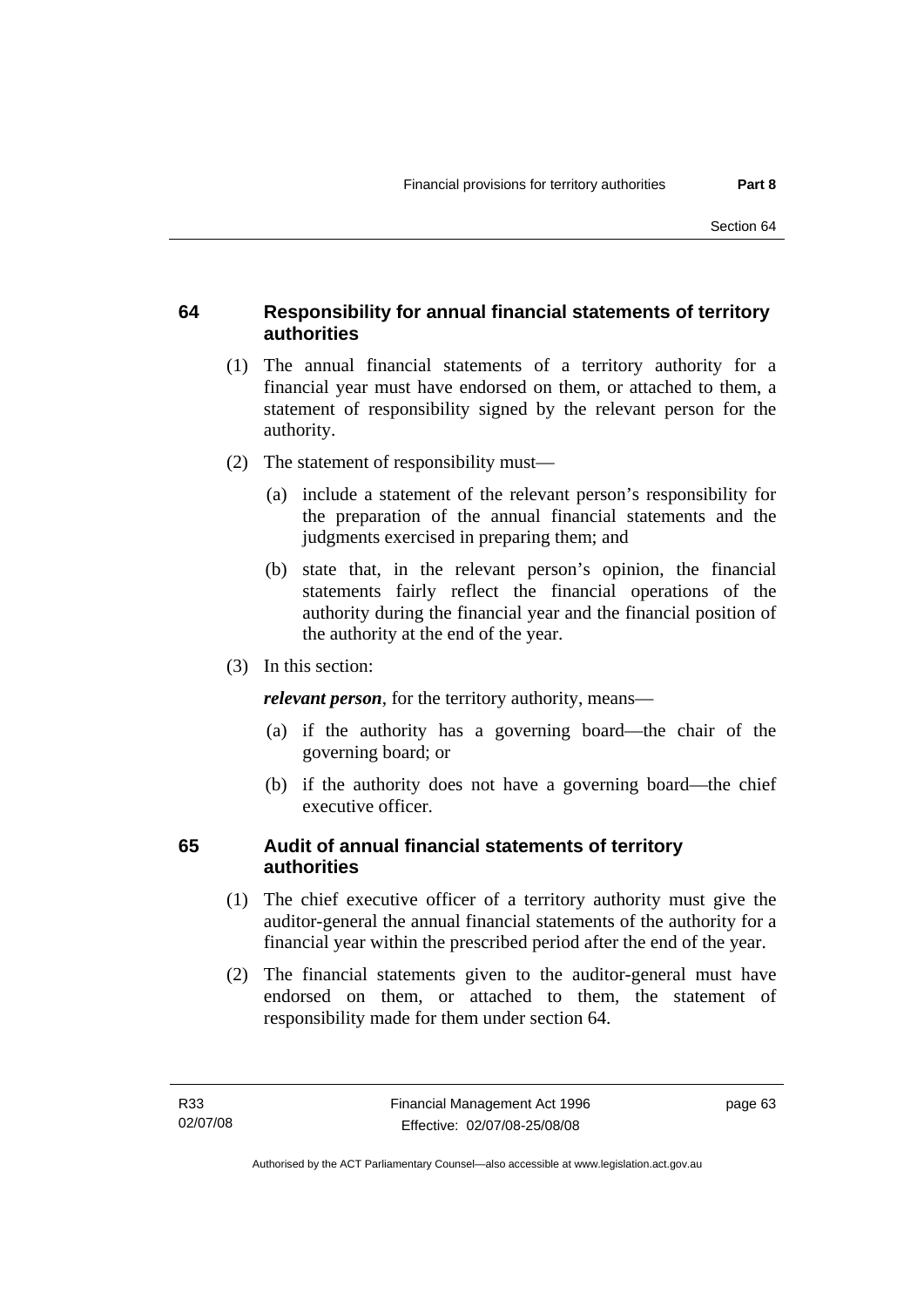Section 66

 (3) The auditor-general must give the chief executive officer an audit opinion about the financial statements as soon as practicable after the auditor-general receives them.

#### **66 Annual financial statements of territory authorities to be included in annual reports etc**

A report prepared under the *Annual Reports (Government Agencies) Act 2004* for a territory authority for a financial year must include, or have attached to it—

- (a) the authority's annual financial statements for the year; and
- (b) the audit opinion under section 65 (3) about the financial statements.

#### **67 Treasurer may require interim financial statements etc for territory authorities**

- (1) The Treasurer may, in writing, direct the relevant person for a territory authority to give the responsible Minister of the authority and the Treasurer financial or other statements relating to the authority for each month, quarter or other stated period of the year.
- (2) The relevant person must prepare the statements required by the direction and give them to the responsible Minister and Treasurer within 1 month after the day the person receives the direction or, if a longer period for compliance is stated in the direction, within the longer period.
- (3) In this section:

*relevant person*, for a territory authority, means—

- (a) if the authority has a governing board—the chair of the governing board; or
- (b) if the authority does not have a governing board—the chief executive officer.

R33 02/07/08

Authorised by the ACT Parliamentary Counsel—also accessible at www.legislation.act.gov.au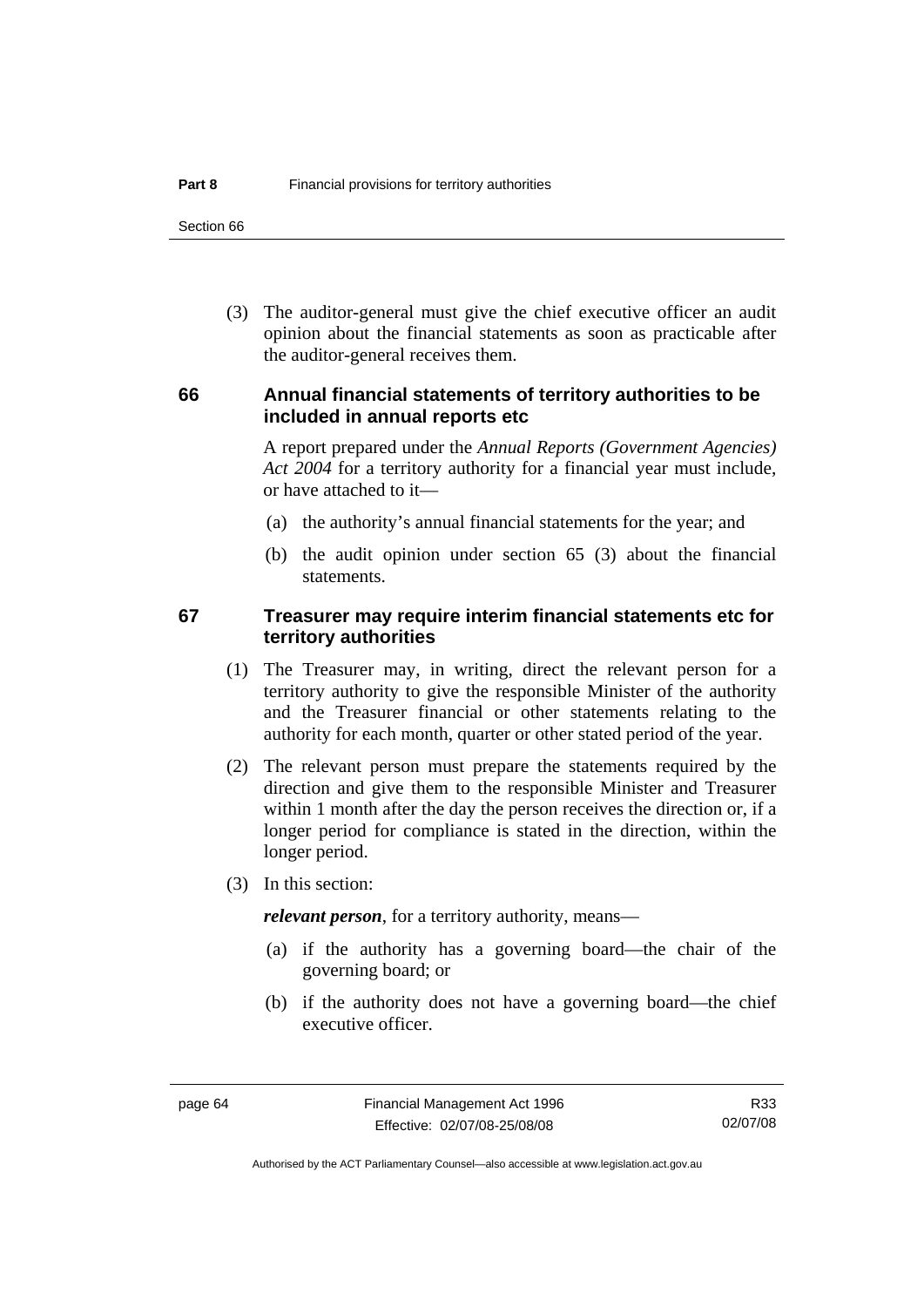# **68 Statements of performance of territory authorities**

- (1) As soon as practicable after the end of each financial year, each territory authority must prepare a statement of the performance of the authority in meeting the objectives in the authority's statement of intent for the year.
- (2) The statement must assess the performance by reference to the performance criteria and other measures included in the statement of intent in accordance with section 61 (5) (d).
- (3) For a prescribed territory authority, the statement must also include a statement of the performance of the authority in providing each class of outputs provided by it during the year and, in particular—
	- (a) compare the performance of the territory authority in providing each class of the outputs with the forecast of the performance in the authority's budget for the year; and
	- (b) give particulars of the extent to which the performance criteria set out in the budget for the provision of the outputs were met.
- (4) In this section:

*budget*, for the territory authority, means the budget for the authority for the financial year presented to the Legislative Assembly under section 10 (c) (Budget papers) and, if that budget has been amended under this Act, the budget as amended.

*prescribed territory authority* means a territory authority prescribed for section 12A (1) (b) (Territory authority and territory-owned corporation budgets).

# **69 Responsibility for territory authority statements of performance**

 (1) A statement of performance of a territory authority for a financial year must have endorsed on it, or attached to it, a statement of responsibility signed by the relevant person for the authority.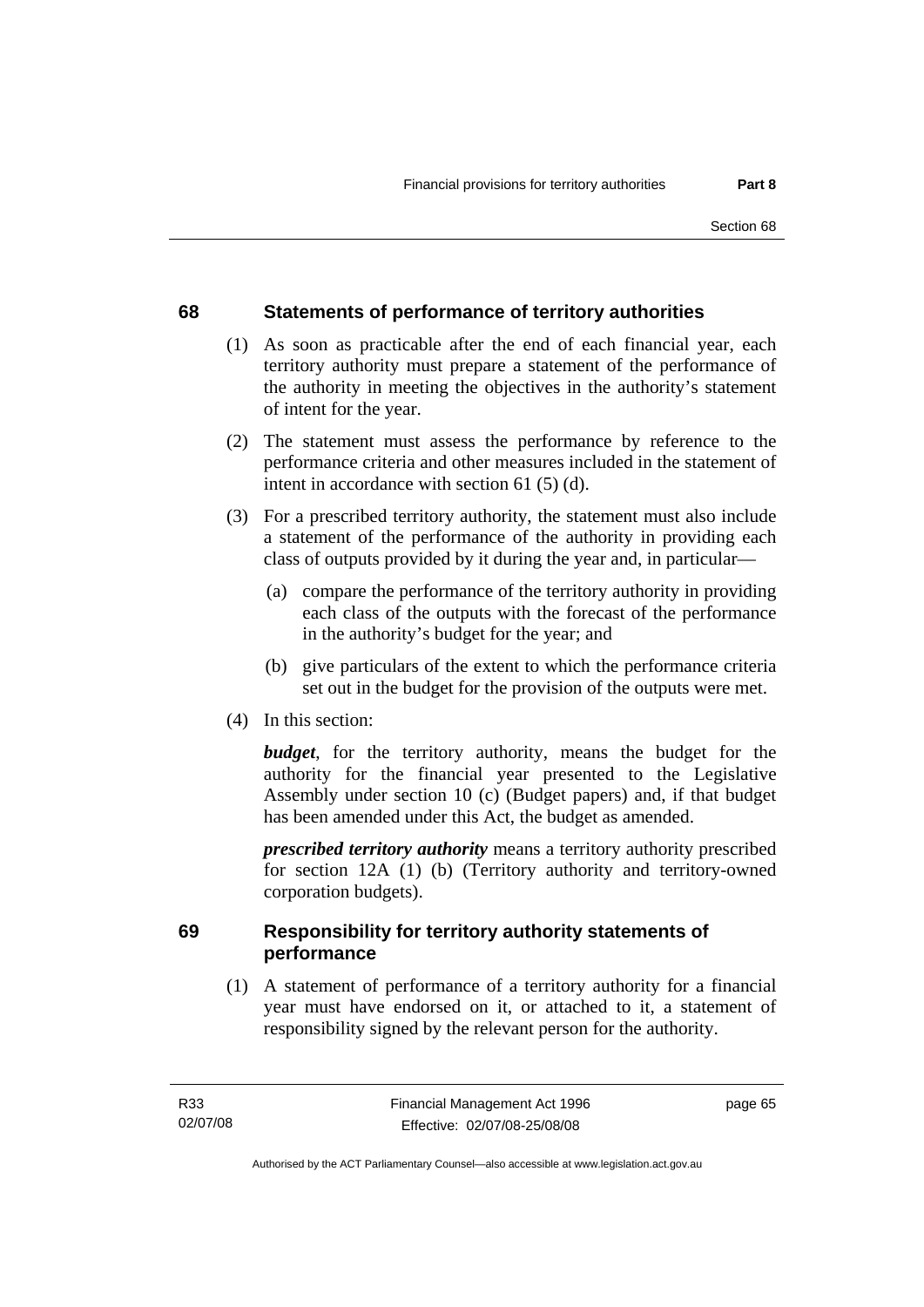Section 70

- (2) The statement of responsibility must—
	- (a) include a statement of the relevant person's responsibility for the preparation of the statement of performance and the judgments exercised in preparing them; and
	- (b) state that, in the relevant person's opinion, the statement of performance fairly reflects the performance of the authority during the financial year.
- (3) In this section:

*relevant person*, for the territory authority, means—

- (a) if the authority has a governing board—the chair of the governing board; or
- (b) if the authority does not have a governing board—the chief executive officer.

#### **70 Scrutiny of territory authority statements of performance**

- (1) The chief executive officer of a territory authority must give the auditor-general the authority's statement of performance for a financial year within the prescribed period after the end of the year.
- (2) The statement of performance given to the auditor-general must have endorsed on it, or attached to it, the statement of responsibility made for it under section 69.
- (3) The auditor-general must give the chief executive officer a report about the statement of performance as soon as practicable after the auditor-general receives it.
- (4) The report must be prepared in accordance with the financial management guidelines.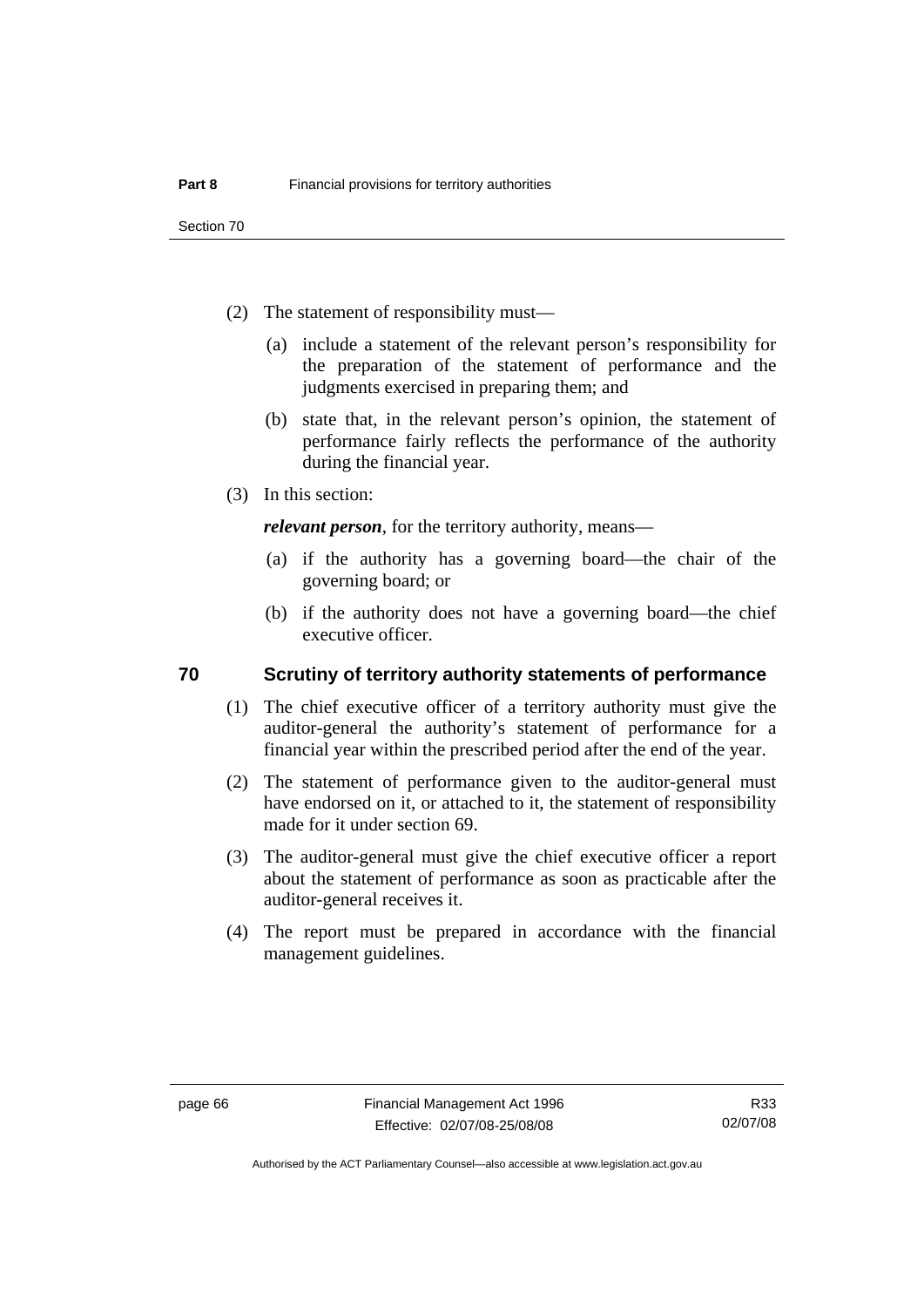#### **71 Territory authority statements of performance to be included in annual reports etc**

A report prepared under the *Annual Reports (Government Agencies) Act 2004* for a territory authority for a financial year must include, or have attached to it—

- (a) the authority's statement of performance for the year; and
- (b) the auditor-general's report under section 70 (3) about the statement of performance.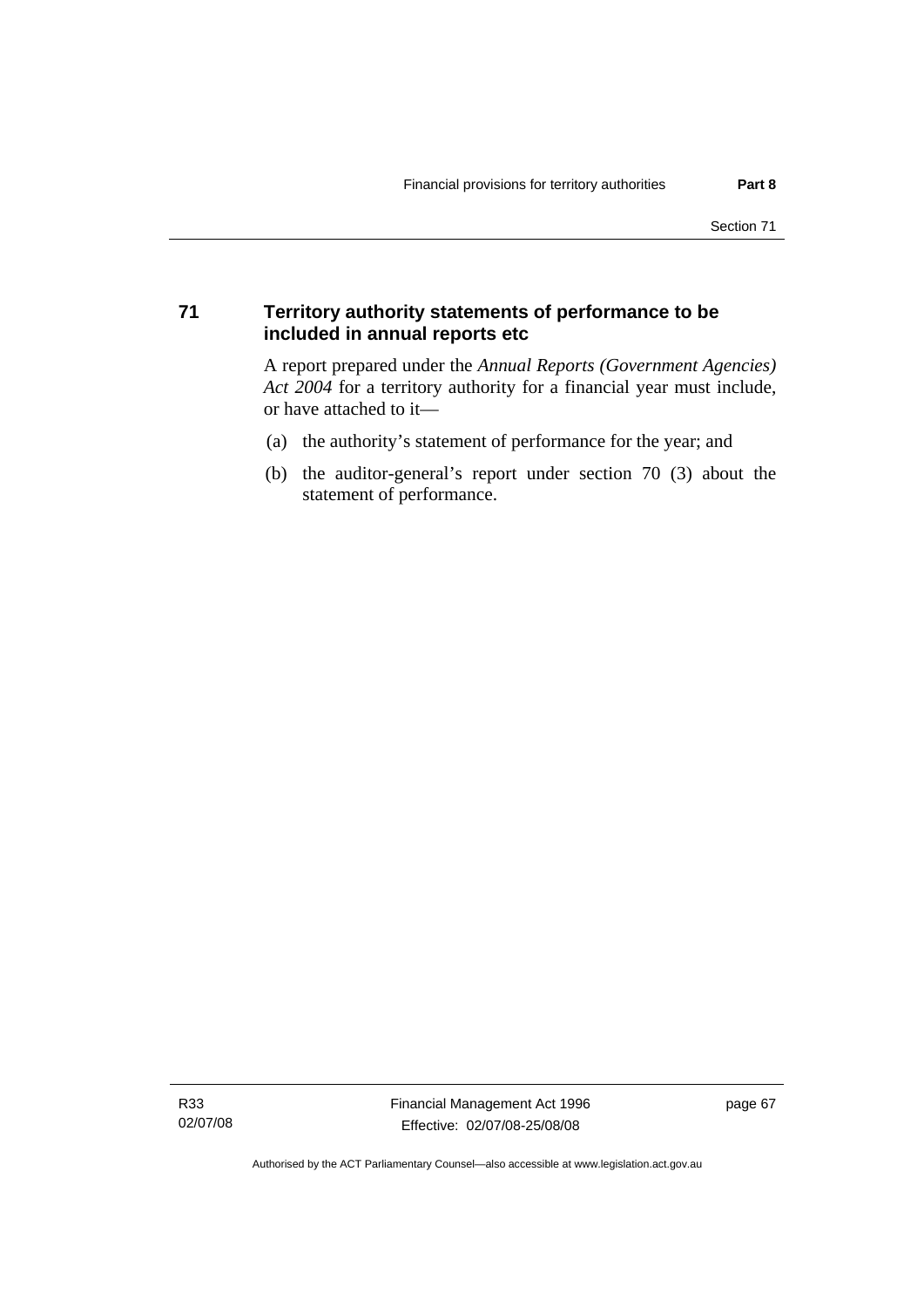# **Part 9 Governance of territory authorities**

*Notes for pt 9* 

- *Note 1* Div 9.1 and div 9.5 apply to a territory authority, whether or not it has a governing board, unless the establishing Act otherwise provides (see eg the *Legal Aid Act 1977*, s 94A).
- *Note 2* The Legislation Act contains provisions relevant to territory authorities, including the following:
	- making appointments (s 206, s 207)
	- consultation with a committee of the Legislative Assembly (div 19.3.3)
	- eligibility for reappointment (s 208 and dict, pt 1, def *appoint*)
	- acting appointments (s 209)
	- resignations (s 210)
	- effect of appointment irregularity or defect (s 212).
- *Note 3* The *Remuneration Tribunal Act 1995* allows terms and conditions for people appointed to be set by determination under that Act.

# **Division 9.1 Definitions and important concepts**

#### **72 Definitions—pt 9**

In this part:

*applicable governmental policies*, for a territory authority—see section 103.

*establishing Act*, for a territory authority, governing board or governing board member, means the Act that establishes the authority or governing board.

*financial year*, for a territory authority, means—

(a) a period of 12 months beginning on 1 July; or

R33 02/07/08

Authorised by the ACT Parliamentary Counsel—also accessible at www.legislation.act.gov.au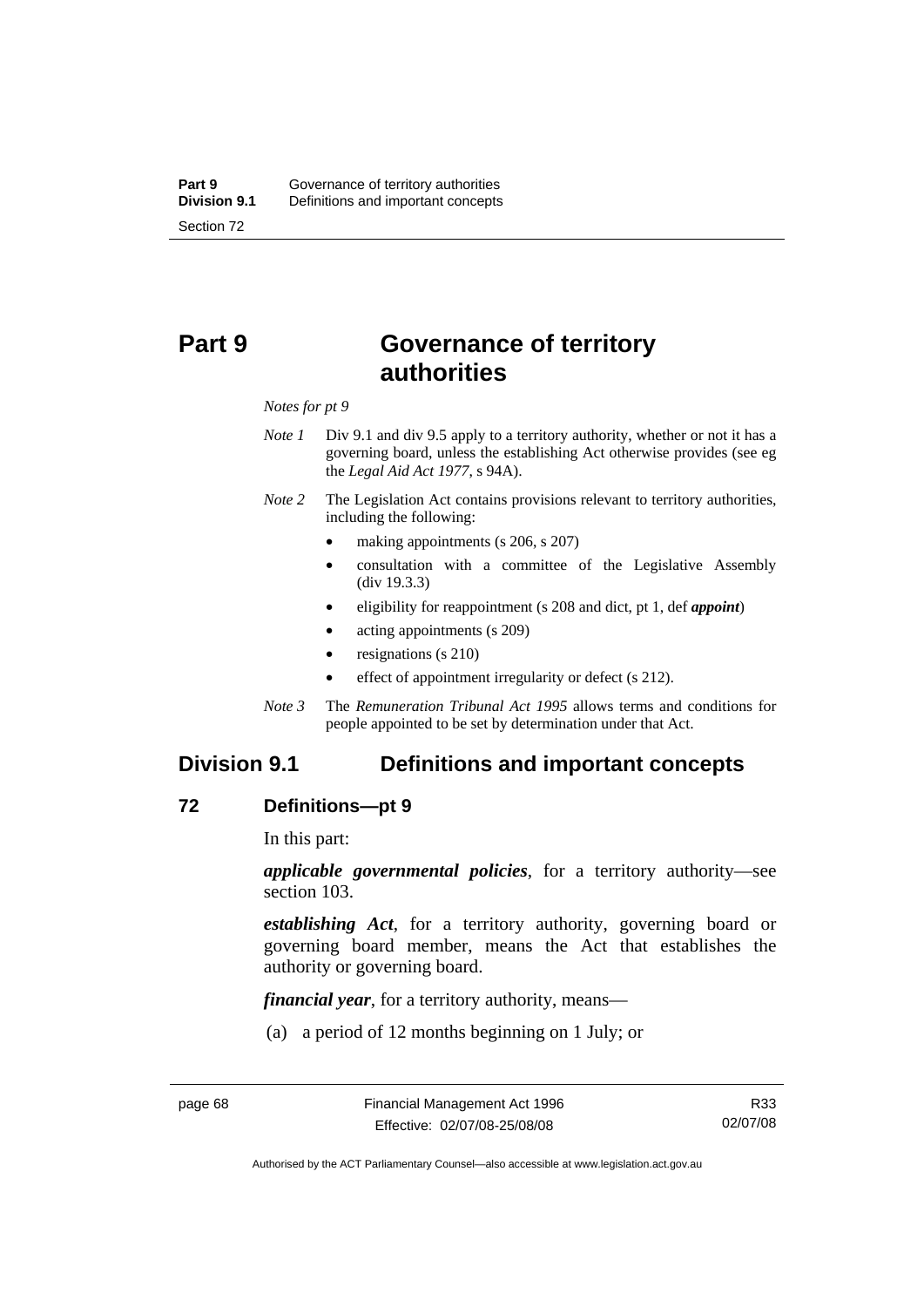(b) if the territory authority has, in writing, fixed another 12-month period as its financial year—the period fixed.

*governing board member*, for a territory authority with a governing board, includes the CEO.

*material interest*—see section 88 (4).

*relevant territory authority*—a territory authority to which part 8 applies is a *relevant territory authority*, unless the establishing Act for the authority provides otherwise.

#### **73 Nature of relevant territory authorities**

- (1) A relevant territory authority—
	- (a) is a corporation; and
	- (b) may sue and be sued in its corporate name; and
	- (c) may have a seal.
- (2) A relevant territory authority represents the Territory when exercising its functions, unless the establishing Act for the authority or another territory law otherwise provides.
- (3) A relevant territory authority has the same status, privileges and immunities as the Territory so far as it represents the Territory.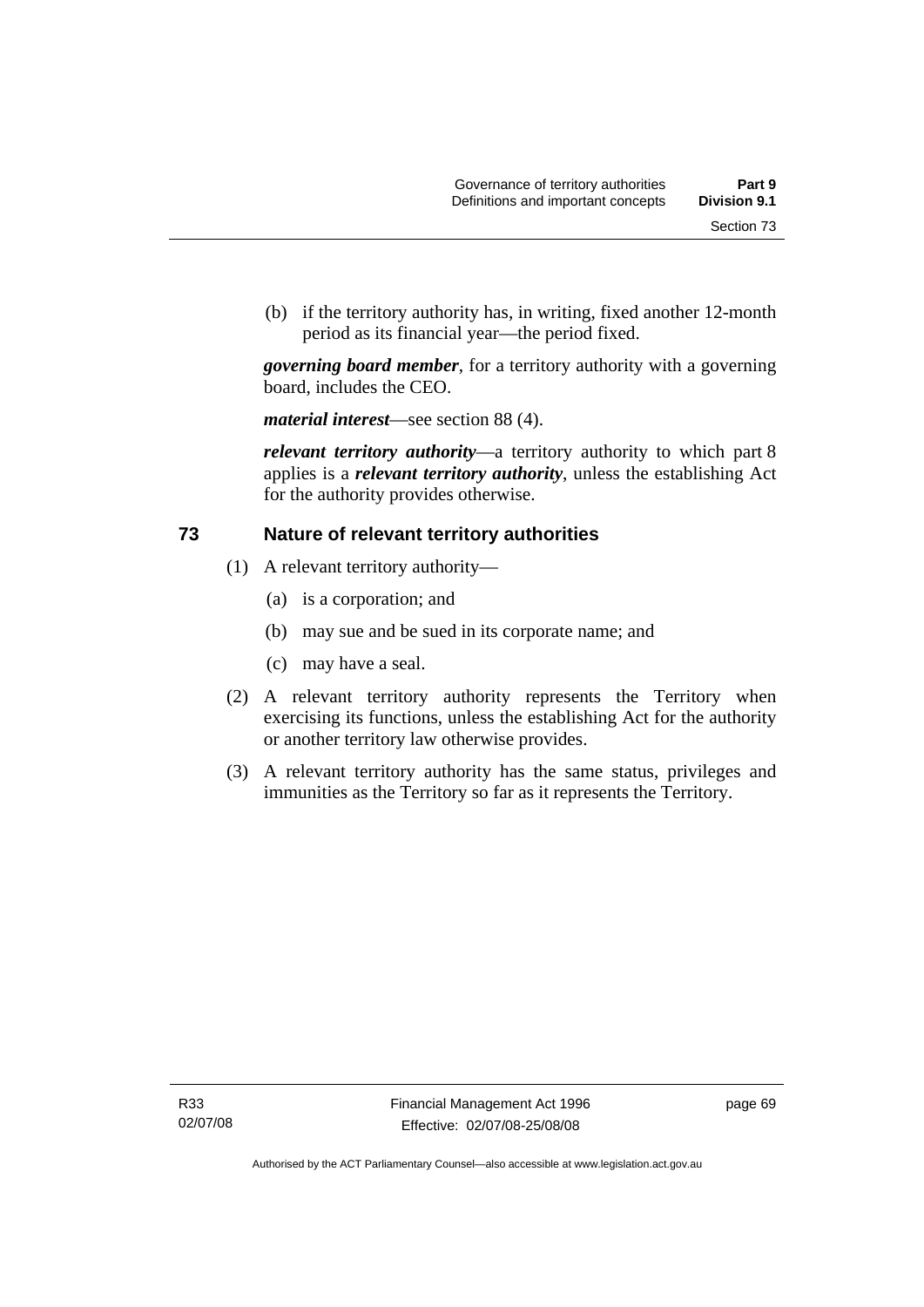#### **74 Powers of territory authorities generally**

 (1) A relevant territory authority has the legal capacity and powers of an individual both in and outside the ACT (including outside Australia).

#### **Examples**

- 1 to enter into a contract
- 2 to own, deal with and dispose of property
- 3 to act as trustee
- *Note* An example is part of the Act, is not exhaustive and may extend, but does not limit, the meaning of the provision in which it appears (see Legislation Act, s 126 and s 132).
- (2) Without limiting subsection (1), a relevant territory authority—
	- (a) has the powers given to it under this Act or another territory law; and
	- (b) may do anything that it is authorised to do by a territory law or a law of another jurisdiction; and
	- (c) may exercise its powers in and outside the ACT (including outside Australia).

#### **Example for par (b)**

A territory authority may arrange for the authority to be registered or recognised under a law of another jurisdiction.

- (3) A relevant territory authority's legal capacity to do something is not affected by the fact that the authority's interests are not, or would not be, served by doing it.
- (4) To remove any doubt, this section does not—
	- (a) authorise a relevant territory authority to do anything that is prohibited by a territory law or a law of another jurisdiction; and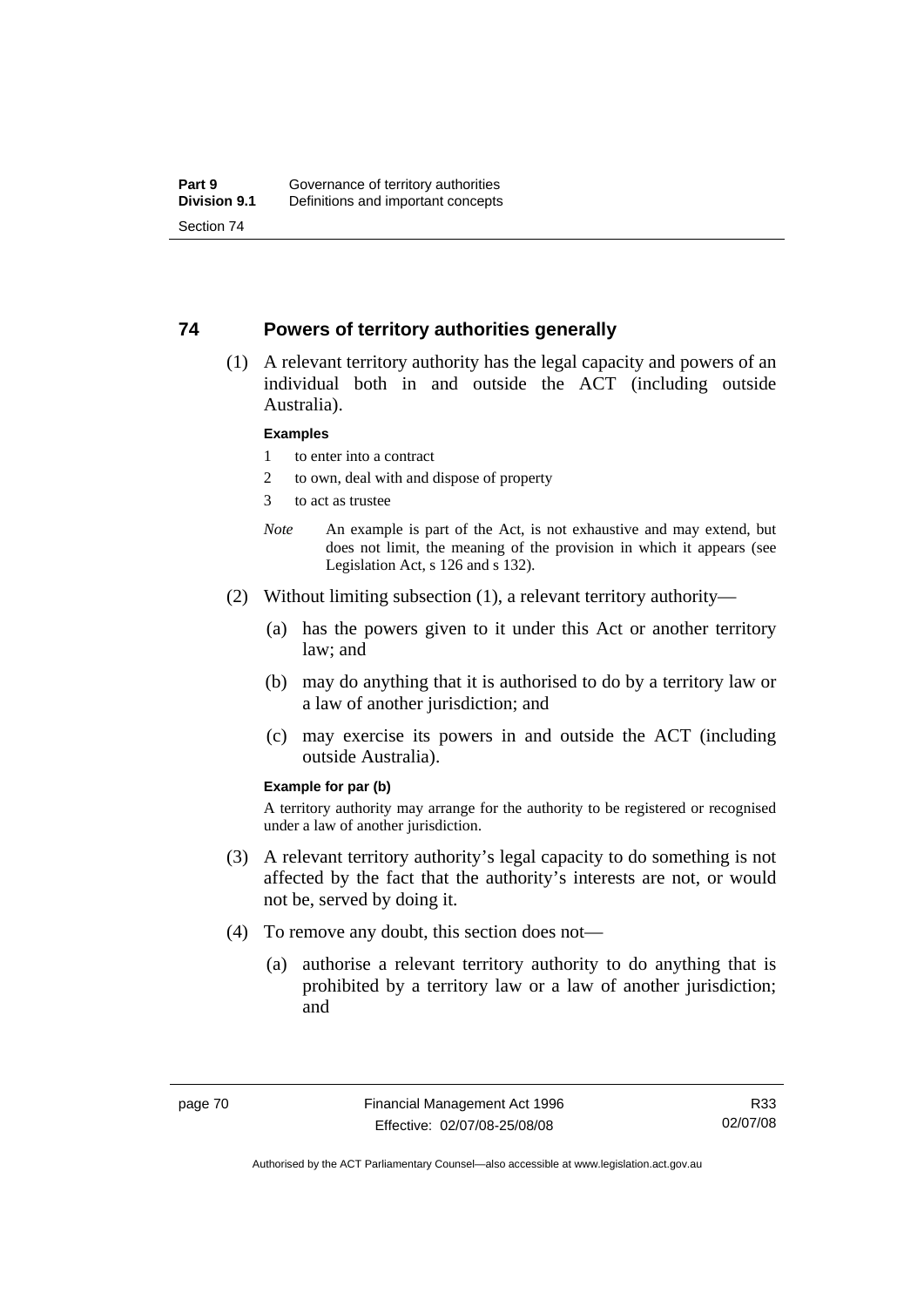Section 75

- (b) give a relevant territory authority a right that a territory law or a law of another jurisdiction denies to the authority.
- (5) In this section:

*another jurisdiction* means the Commonwealth, a State, another Territory or a foreign country.

# **75 Execution of documents and assumptions people dealing with relevant territory authority may make**

(1) In this section:

*applied Corporations Act provisions* means the following provisions of the Corporations Act:

- (a) section 127 (which is about the execution of documents by a company);
- (b) section 128 (which is about a person's entitlement to make certain assumptions in dealing with a company);
- (c) section 129 (which is about the assumptions that may be made).
- (2) The applied Corporations Act provisions apply to a relevant territory authority as if—
	- (a) a reference to a *company* were a reference to the authority; and
	- (b) a reference to a *common seal* were a reference to any seal of the authority; and
	- (c) a reference to a *director* were a reference to a board member; and
	- (d) a reference to a company's *constitution* were a reference to this Act and the establishing Act; and
	- (e) a reference to an *officer* of a company were a reference to the chief executive officer and any member of staff of the authority; and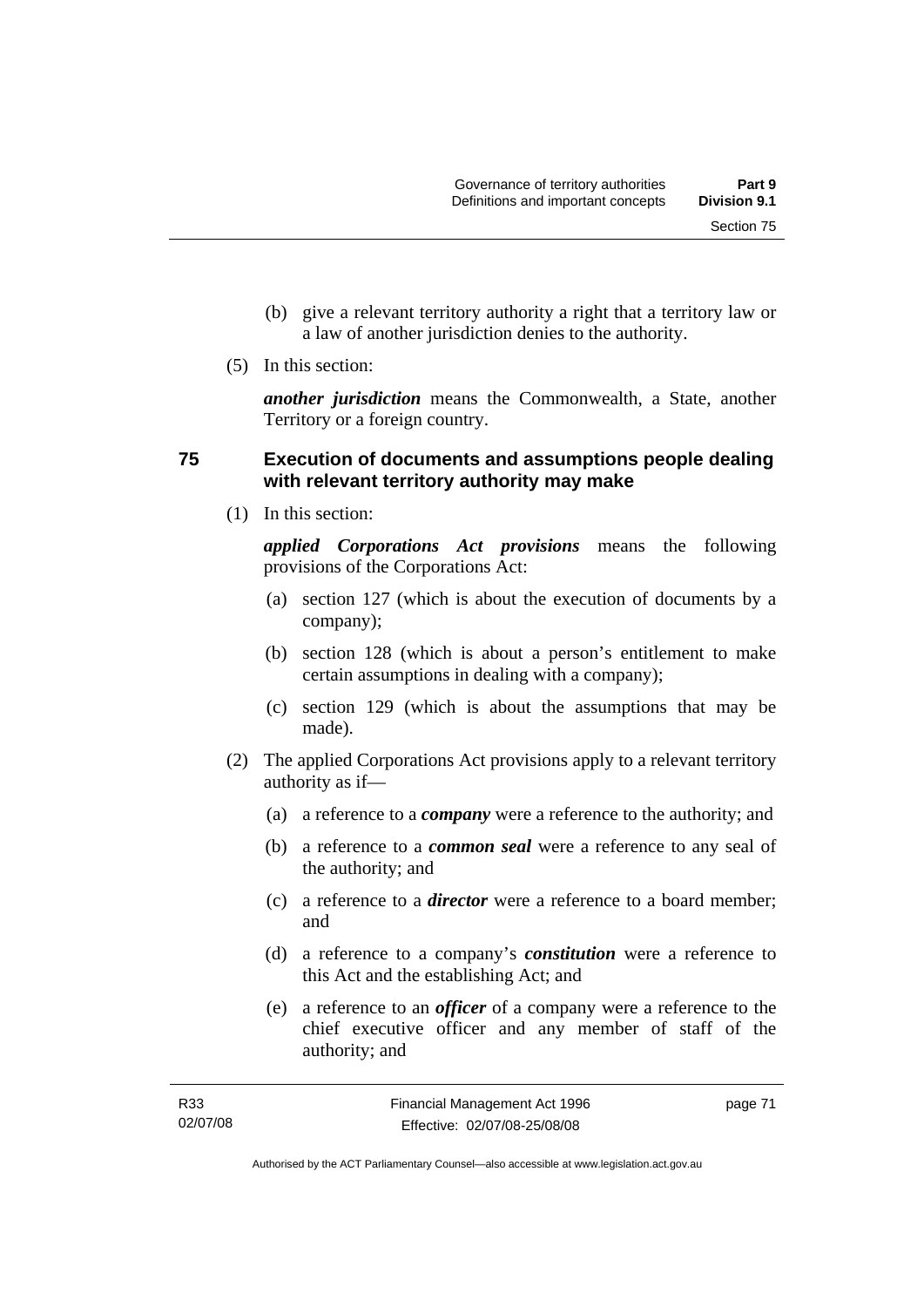- (f) a reference to *information available to the public from ASIC*  were a reference to information available to the public from the Territory; and
- (g) any other necessary changes, and any change prescribed by regulation, were made.

# **76 Governing board of territory authority**

- (1) A territory authority has a governing board if the establishing Act for the authority establishes a governing board for the authority.
- (2) To remove any doubt, only the following territory authorities have governing boards:
	- ACT Gambling and Racing Commission
	- Australian Capital Territory Public Cemeteries Authority
	- Building and Construction Industry Training Fund Authority
	- Cleaning Industry Long Service Leave Authority
	- Construction Industry Long Service Leave Authority
	- Cultural Facilities Corporation
	- **Exhibition Park Corporation**
	- Land Development Agency
	- a territory authority prescribed by the financial management guidelines.

# **77 Role of governing board**

- (1) If a territory authority has a governing board, the governing board has the following functions:
	- (a) setting the authority's policies and strategies;
	- (b) governing the authority consistently with the authority's establishing Act and other relevant legislation;
	- (c) ensuring, as far as practicable, that the authority operates in a proper, effective and efficient way;

R33 02/07/08

Authorised by the ACT Parliamentary Counsel—also accessible at www.legislation.act.gov.au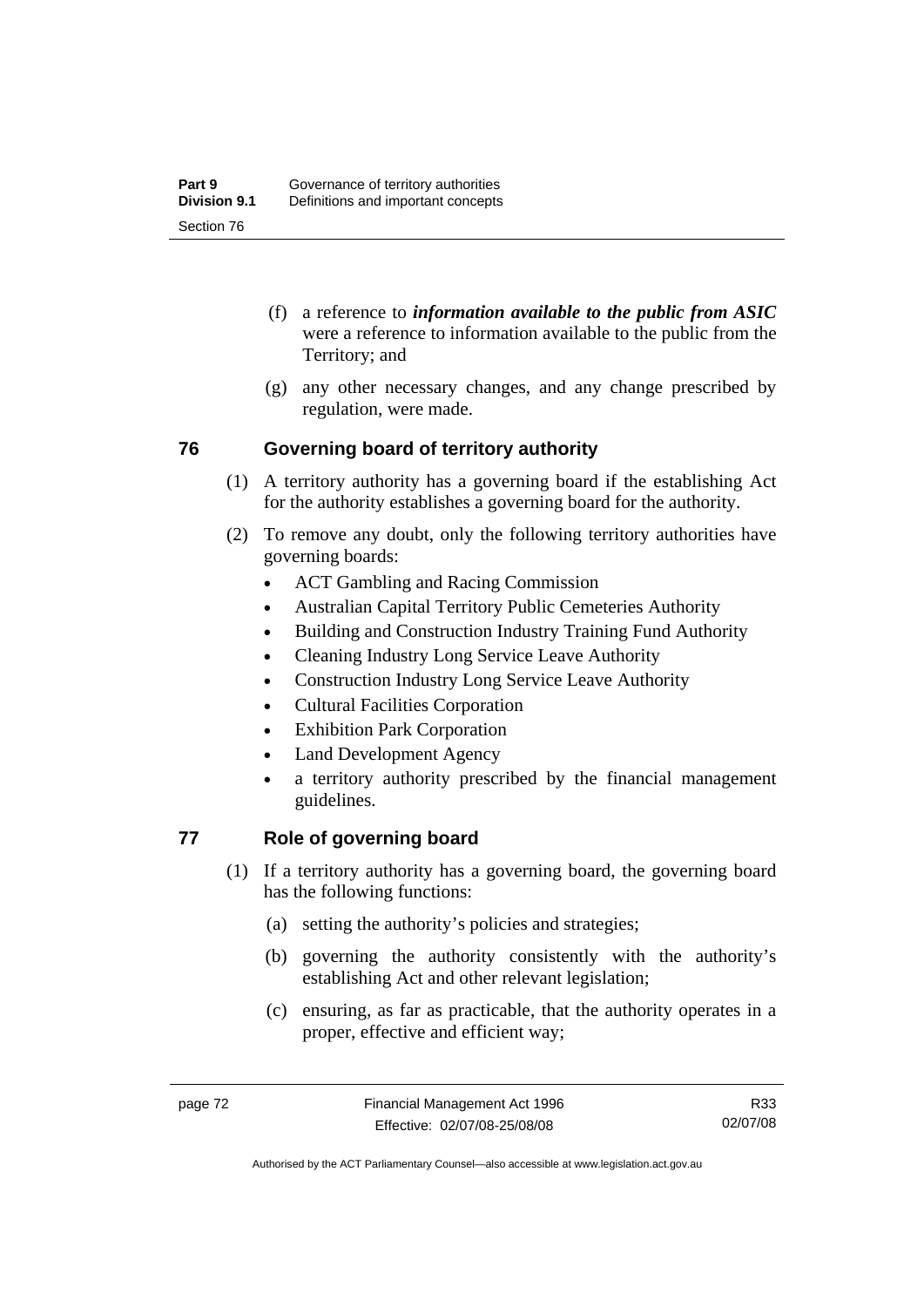(d) ensuring, as far as practicable, that the authority complies with applicable governmental policies (if any).

#### **Examples of policies for par (a)**

- 1 risk management
- 2 communication with government
- 3 corporate planning
- *Note* An example is part of the Act, is not exhaustive and may extend, but does not limit, the meaning of the provision in which it appears (see Legislation Act, s 126 and s 132).
- (2) This section does not limit the functions of a governing board.

# **Division 9.2 Governing board member appointments**

#### **78 Appointment of governing board members generally**

- (1) This section applies to the appointment of the members of the governing board of a territory authority, other than the CEO.
- (2) The responsible Minister for the territory authority may appoint the members.
	- *Note 1* For the making of appointments (including acting appointments), see the Legislation Act, pt 19.3.
	- *Note 2* In particular, an appointment may be made by naming a person or nominating the occupant of a position (see s 207).
	- *Note 3* Certain Ministerial appointments require consultation with an Assembly committee and are disallowable (see Legislation Act, div 19.3.3).
- (3) The only criteria for deciding whether to appoint a person as a member are—
	- (a) the contribution the person can make to the goals and objectives of the governing board; and
	- (b) the criteria stated in applicable governmental policies (if any) relating to appointments.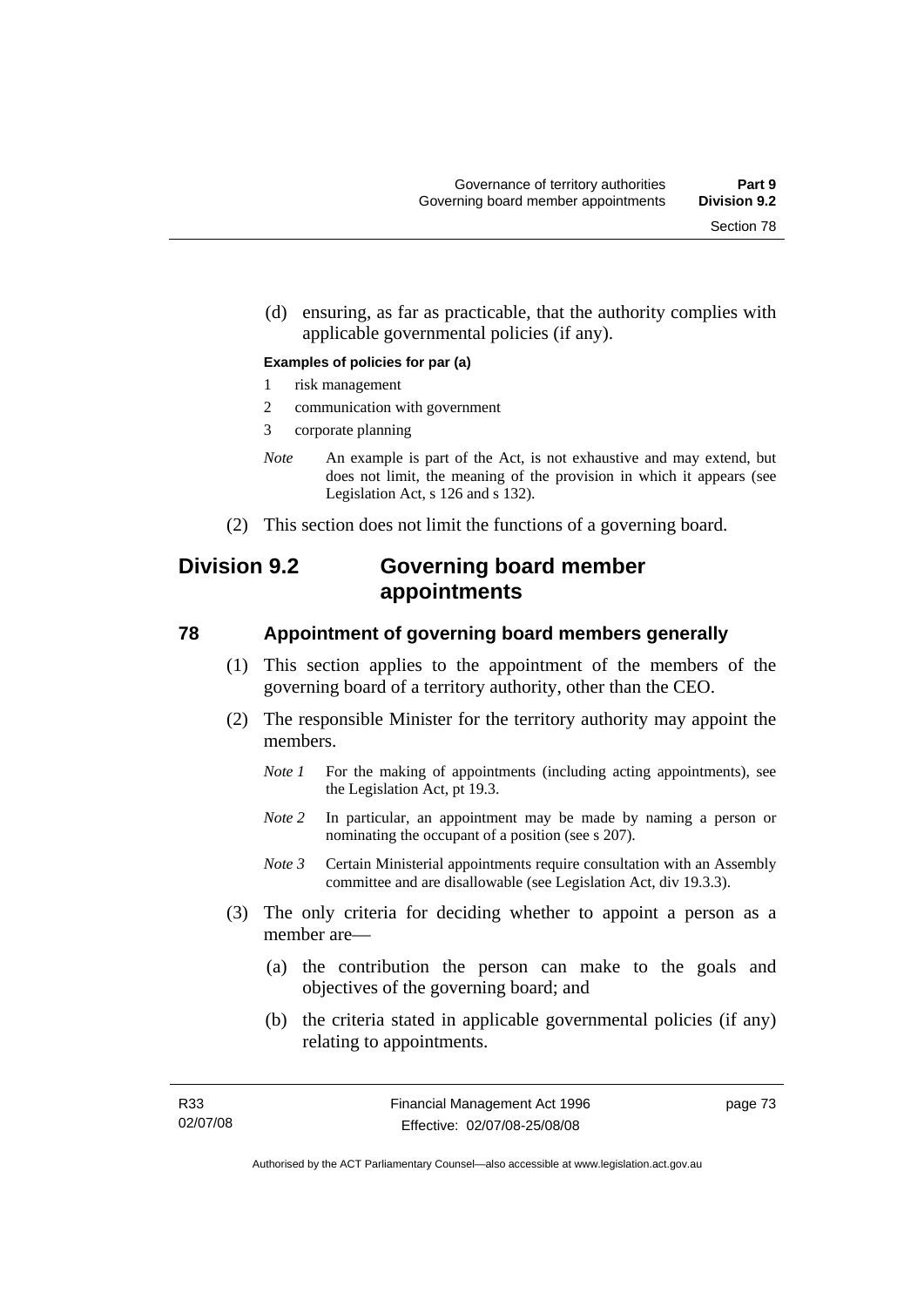- (4) However, the establishing Act may prescribe other criteria for deciding whether to appoint a person as a member.
- (5) An appointment of a member—
	- (a) must not be for longer than 3 years, unless the establishing Act allows a longer period; and
	- (b) is an appointment under the provision of the establishing Act that establishes the governing board.
- (6) The conditions of appointment of a member (other than a member required under the establishing Act to be a public servant or statutory office holder) are the conditions agreed between the Minister and the member, subject to any determination under the *Remuneration Tribunal Act 1995*.

#### **79 Appointment of chair and deputy chair**

- (1) The responsible Minister for a territory authority with a governing board may appoint a chair for the board and, unless the establishing Act otherwise provides, a deputy chair for the board.
	- *Note 1* For the making of appointments (including acting appointments), see the Legislation Act, pt 19.3.
	- *Note 2* In particular, an appointment may be made by naming a person or nominating the occupant of a position (see s 207).
	- *Note 3* Certain Ministerial appointments require consultation with an Assembly committee and are disallowable (see Legislation Act, div 19.3.3).
- (2) However, the responsible Minister must not appoint the CEO of the territory authority as chair or deputy chair.
- (3) The responsible Minister must try to ensure that the governing board of a territory authority always has a chair and, unless the establishing Act otherwise provides, deputy chair.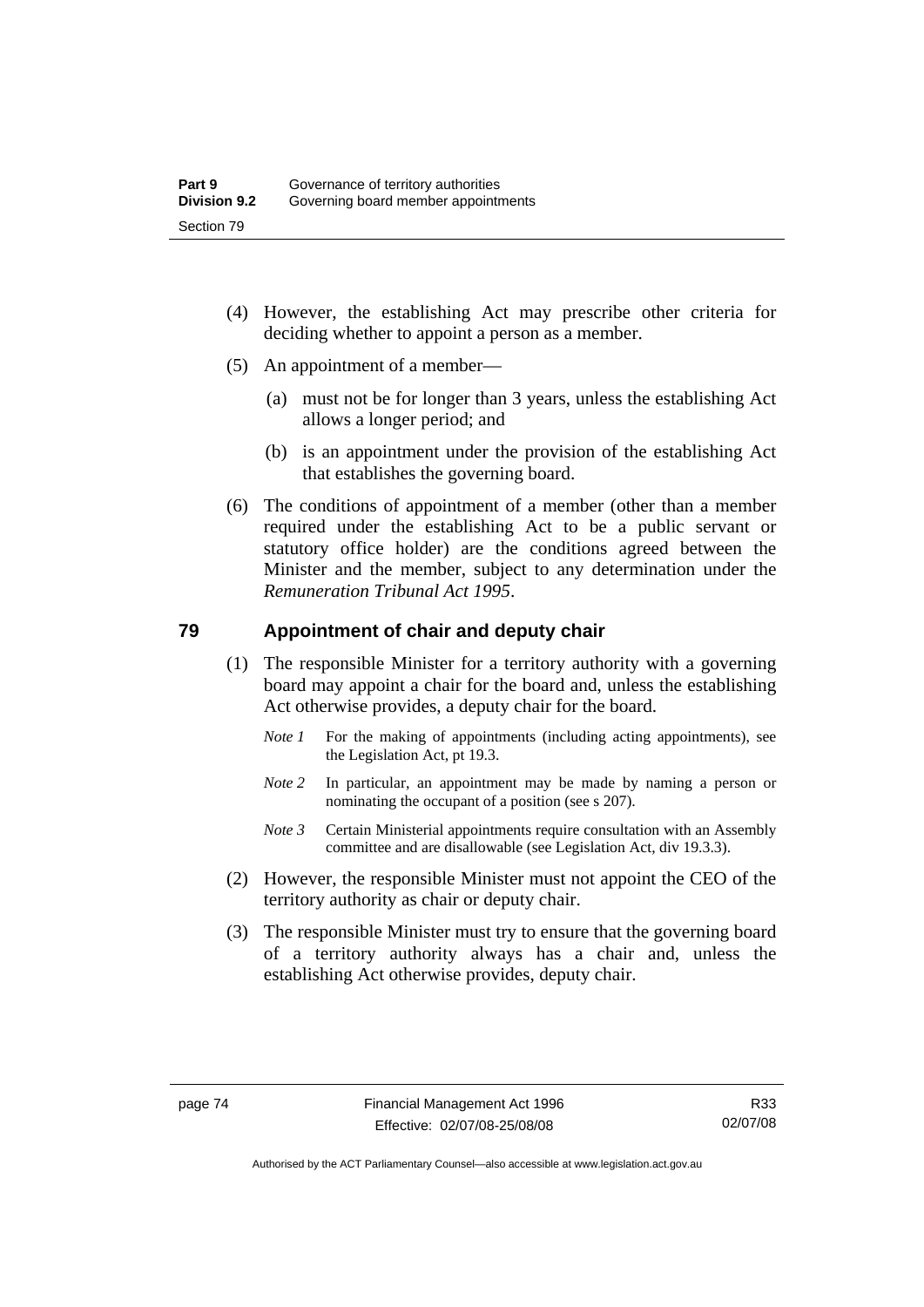#### **80 Appointment of CEO of authority with governing board**

- (1) This section applies to a territory authority with a governing board.
- (2) The governing board of the territory authority must, after consulting the responsible Minister, appoint a CEO for the authority.
	- *Note 1* For the making of appointments (including acting appointments), see the Legislation Act, pt 19.3.
	- *Note 2* In particular, an appointment may be made by naming a person or nominating the occupant of a position (see s 207).
- (3) However, if the CEO is required under the establishing Act to be a public servant, the chief executive of the administrative unit responsible for the establishing Act must, after consulting the governing board and the responsible Minister, appoint a CEO for the authority.
- (4) The CEO is a member of the governing board.
- (5) However, the CEO is not a member of the governing board if it is considering or deciding—
	- (a) the appointment, or the ending of the appointment, of the CEO; or
	- (b) the CEO's conditions of appointment.
- (6) The conditions of appointment of a CEO (other than a CEO required under the establishing Act to be a public servant) are the conditions agreed between the governing board and the CEO, subject to any determination under the *Remuneration Tribunal Act 1995*.

#### **81 Ending board member appointments**

- (1) This section applies to a governing board member other than the CEO.
- (2) The responsible Minister may end the member's appointment—
	- (a) if the member contravenes a territory law; or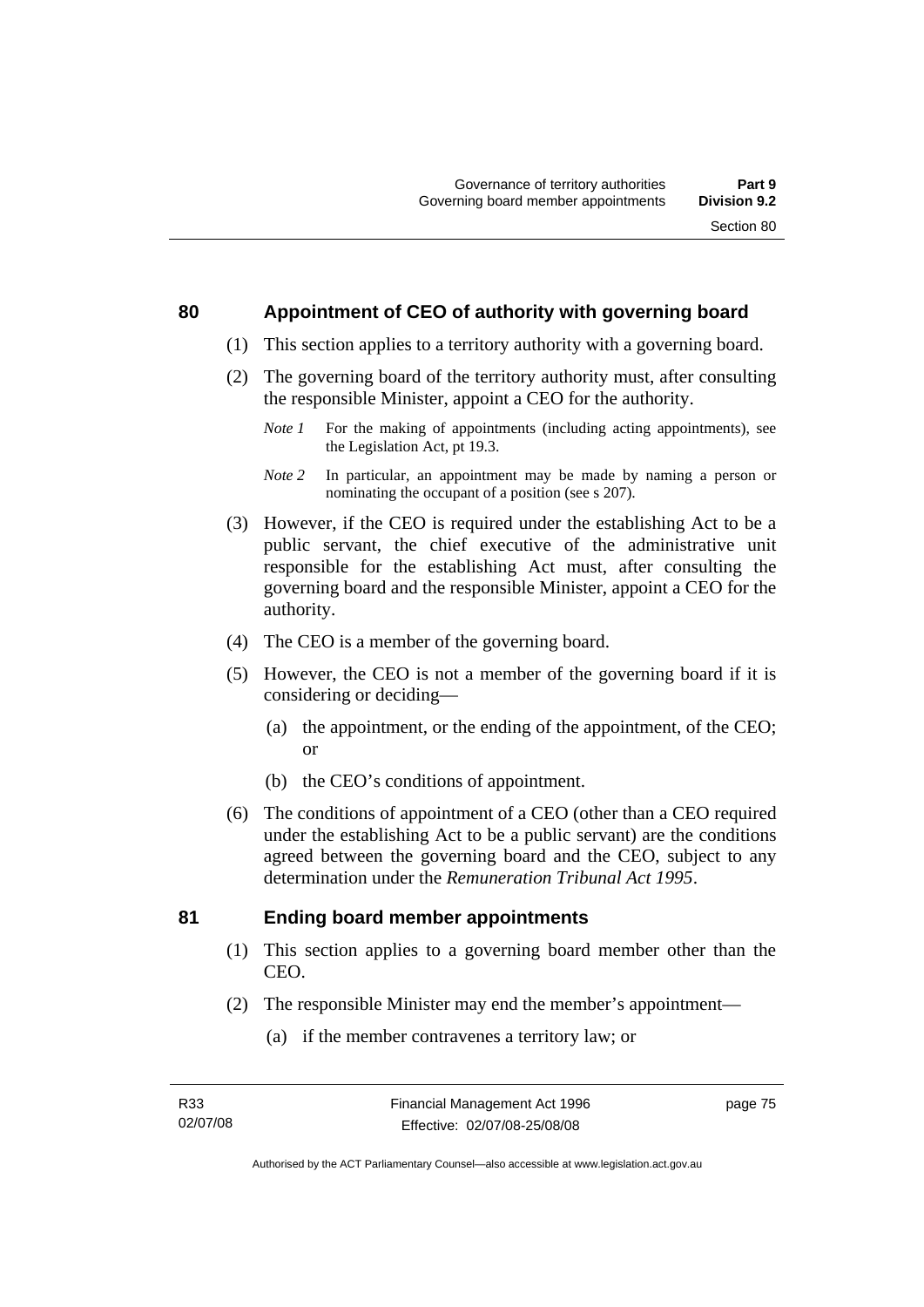- (b) for misbehaviour; or
- (c) if the member becomes bankrupt or executes a personal insolvency agreement; or
- (d) if the member is convicted, or found guilty, in Australia of an offence punishable by imprisonment for at least 1 year; or
- (e) if the member is convicted, or found guilty, outside Australia of an offence that, if it had been committed in the ACT, would be punishable by imprisonment for at least 1 year; or
- (f) if the member exercises the member's functions other than in accordance with section 85 (Honesty, care and diligence of governing board members); or
- (g) if the member fails to take all reasonable steps to avoid being placed in a position where a conflict of interest arises during the exercise of the member's functions; or
- (h) if the member contravenes section 88 (Disclosure of interests by governing board members); or
- (i) if the member is absent from 3 consecutive meetings of the board, otherwise than on approved leave; or
- (j) for physical or mental incapacity, if the incapacity substantially affects the exercise of the member's functions.
- *Note* A person's appointment also ends if the person resigns (see Legislation Act, s 210).
- (3) The Minister may also end the appointment of the member (the *member concerned*) if the board tells the Minister in writing that it has resolved, by a majority of at least  $\frac{2}{3}$  of the members, to recommend to the Minister that the member's appointment be ended.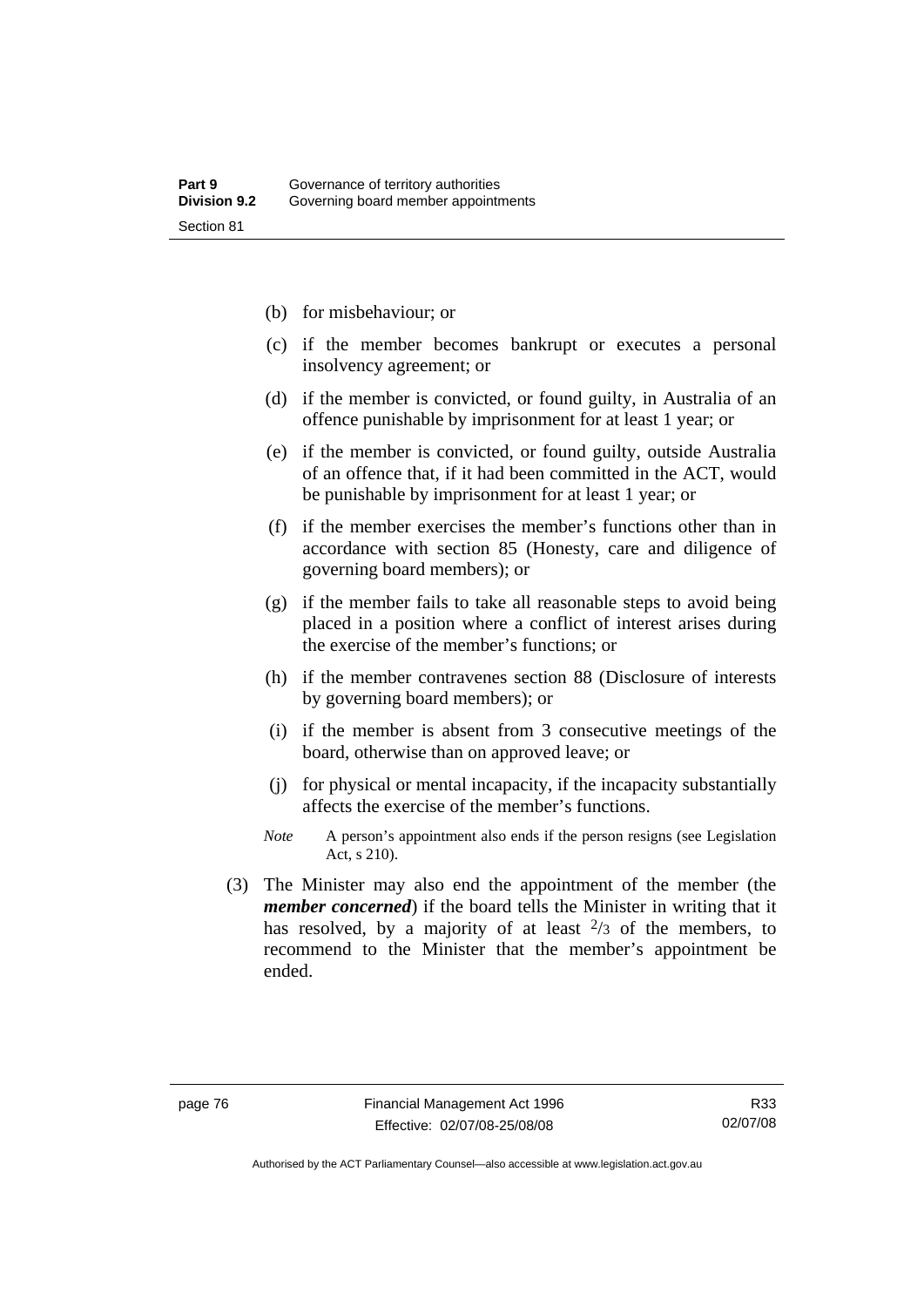- (4) The governing board may pass a resolution mentioned in subsection (3) only if—
	- (a) at least 3 weeks written notice of the intention to consider the proposed resolution has been given to the member concerned; and
	- (b) the member concerned has been given an opportunity to make submissions and present documents to a meeting of the board; and
	- (c) if the member concerned has used the opportunity mentioned in paragraph (b)—a summary of the member's submissions is recorded in the minutes of the board and a copy of any documents presented is included in the minutes.

# **Division 9.3 Functions of governing board members**

# **82 Chair's functions**

The chair of the governing board of a territory authority has the following functions:

- (a) managing the affairs of the governing board;
- (b) ensuring, as far as practicable, that there is a good working relationship between the governing board and management of the authority;
- (c) ensuring the responsible Minister is kept informed about the operations of the authority.

# **83 Deputy chair's functions**

 (1) If the chair of the governing board of a territory authority is absent or cannot for any reason exercise the functions of the chair, the deputy chair of the governing board must exercise the functions of the chair.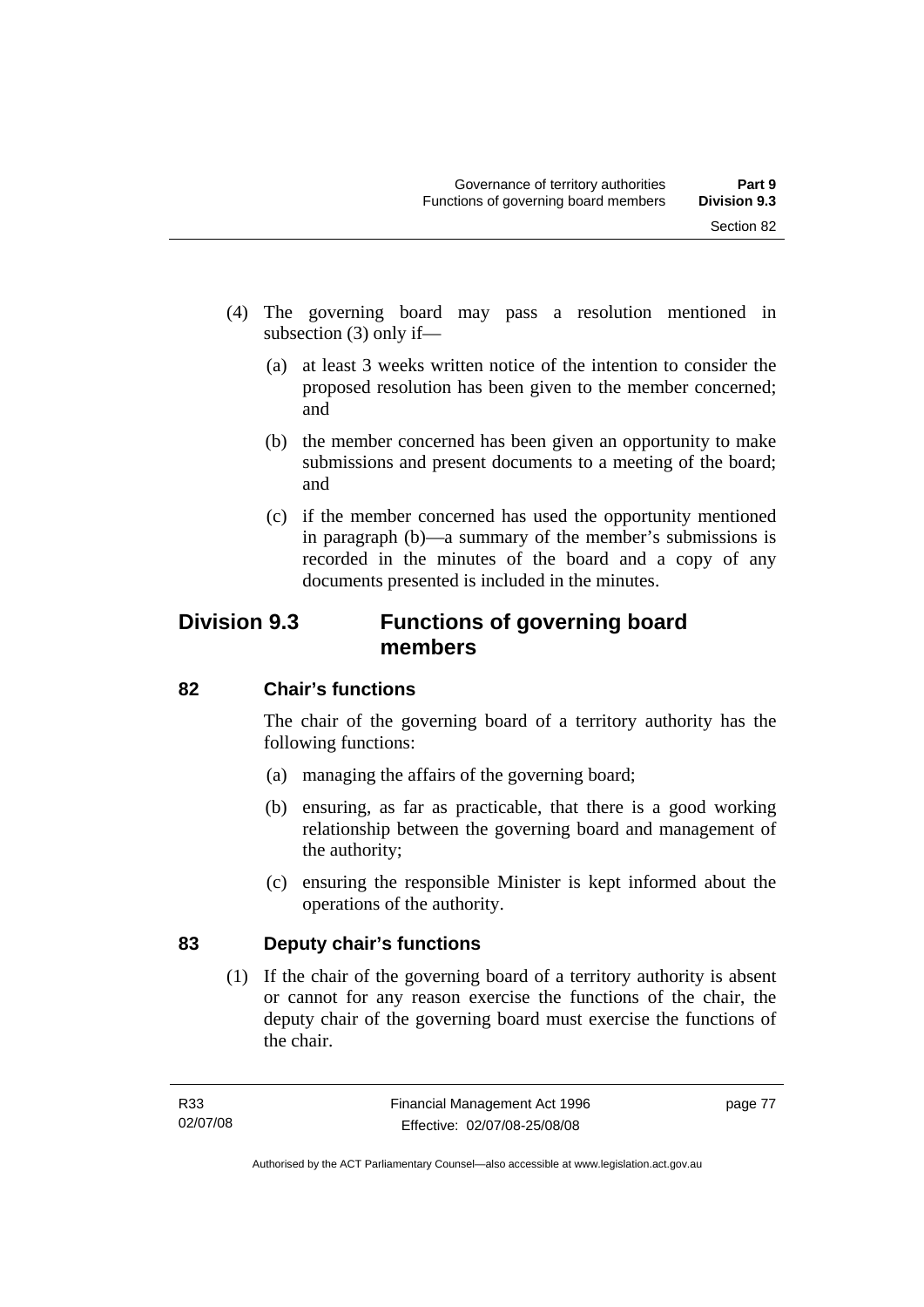- (2) However, this section does not apply to a territory authority if the establishing Act for the authority provides that it need not have a deputy chair.
	- *Note* The Legislation Act, s 209 deals with acting appointments.

#### **84 CEO's functions**

- (1) The CEO of a territory authority with a governing board has the following functions:
	- (a) ensuring, as far as practicable, that the authority's statement of intent is implemented effectively and efficiently;

**Example of implementation of statement of intent**  achieving objectives in statement of intent

- (b) managing the day-to-day operations of the authority in accordance with—
	- (i) applicable governmental policies (if any); and
	- (ii) the policies of the authority set by the board; and
	- (iii) each legal requirement that applies to the authority;

#### **Example for par (iii)**

a direction by the independent competition and regulatory commission that relates to the authority

- (c) regularly advising the board about the operation and financial performance of the authority;
- (d) immediately advising the board about significant events.
	- *Note* An example is part of the Act, is not exhaustive and may extend, but does not limit, the meaning of the provision in which it appears (see Legislation Act, s 126 and s 132).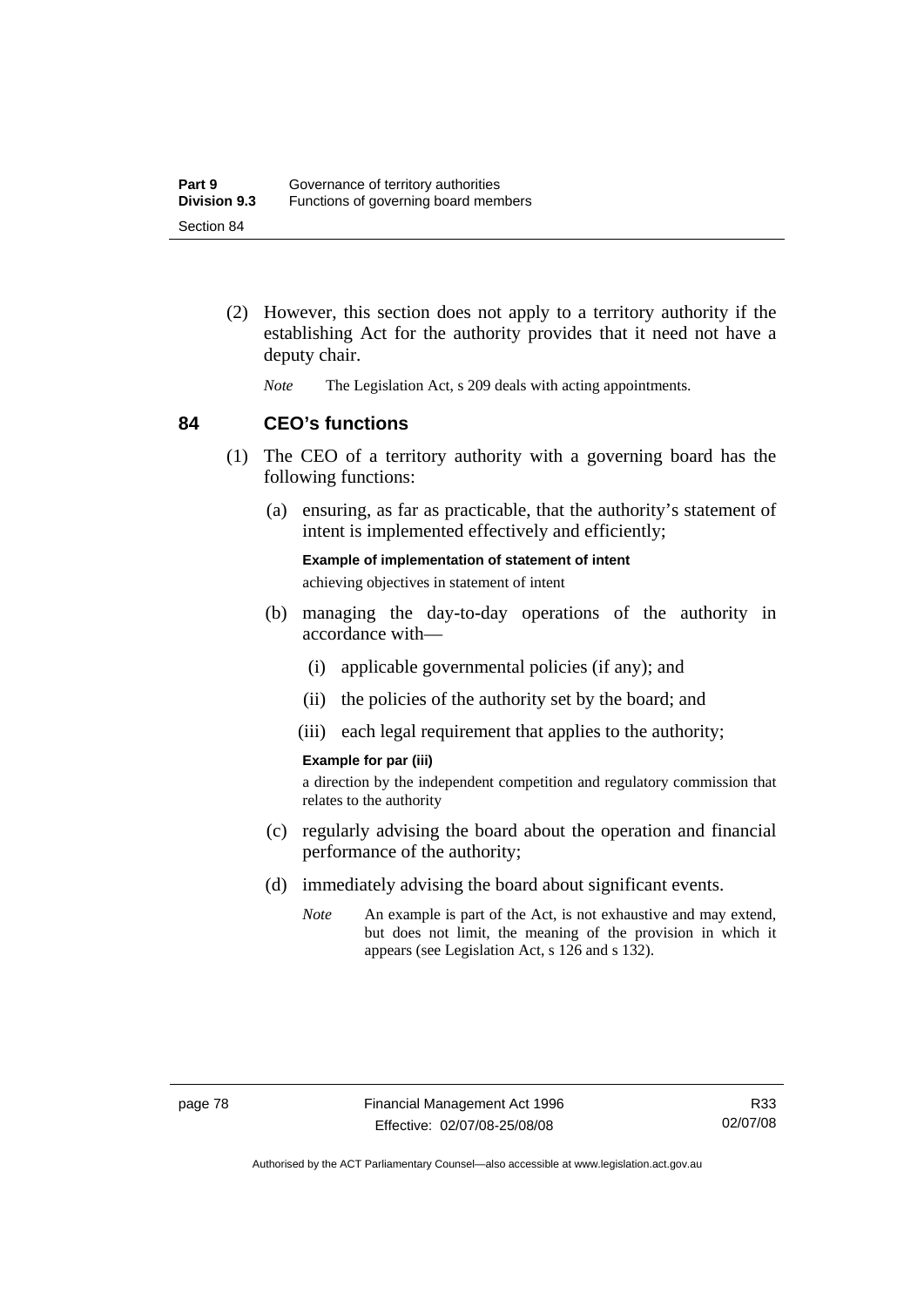(2) In this section:

*significant event*, for a territory authority, means an event that the authority is required to tell the responsible Minister about under section 101.

# **85 Honesty, care and diligence of governing board members**

In exercising the functions of a governing board member, a member must exercise the degree of honesty, care and diligence required to be exercised by a director of a corporation in relation to the affairs of the corporation.

# **86 Conflicts of interest by governing board members**

A governing board member must take all reasonable steps to avoid being placed in a position where a conflict of interest arises during the exercise of the member's functions.

# **87 Agenda to require disclosure of interest item**

The agenda for each meeting of a territory authority governing board must include an item requiring any material interest in an issue to be considered at the meeting to be disclosed to the meeting.

# **88 Disclosure of interests by governing board members**

- (1) If a governing board member has a material interest in an issue being considered, or about to be considered, by the governing board, the member must disclose the nature of the interest at a board meeting as soon as practicable after the relevant facts come to the member's knowledge.
	- *Note Material interest* is defined in s (4). The definition of *indirect interest* in s (4) applies to the definition of *material interest*.
- (2) The disclosure must be recorded in the governing board's minutes and, unless the board otherwise decides, the member must not—
	- (a) be present when the board considers the issue; or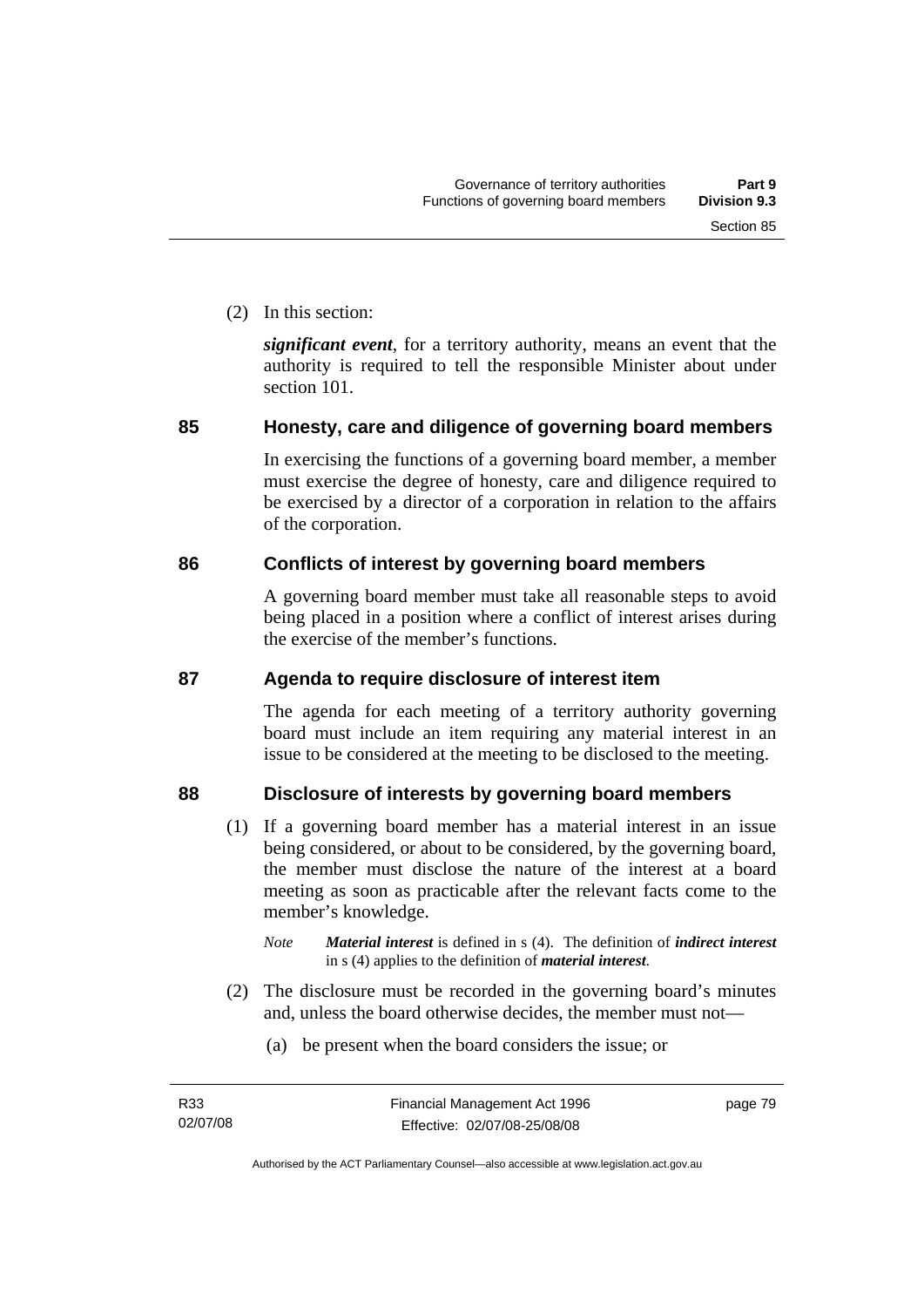#### (b) take part in a decision of the board on the issue.

#### **Example**

Albert, Boris and Chloe are members of a governing board. They have an interest in an issue being considered at a governing board meeting and they disclose the interest as soon as they become aware of it. Albert's and Boris's interests are minor but Chloe has a direct financial interest in the issue.

The governing board considers the disclosures and decides that because of the nature of the interests:

- Albert may be present when the board considers the issue but not take part in the decision
- Boris may be present for the consideration and take part in the decision.

The board does not make a decision allowing Chloe to be present or take part in the board's decision. Accordingly, since Chloe has a material interest she cannot be present for the consideration of the issue or take part in the decision.

- *Note* An example is part of the Act, is not exhaustive and may extend, but does not limit, the meaning of the provision in which it appears (see Legislation Act, s 126 and s 132).
- (3) Any other governing board member who also has a material interest in the issue must not be present when the board is considering its decision under subsection (2).
- (4) In this section:

*associate*, of a person, means—

- (a) the person's business partner; or
- (b) a close friend of the person; or
- (c) a family member of the person.

*executive officer*, of a corporation, means a person (however described) who is concerned with, or takes part in, the corporation's management, whether or not the person is a director of the corporation.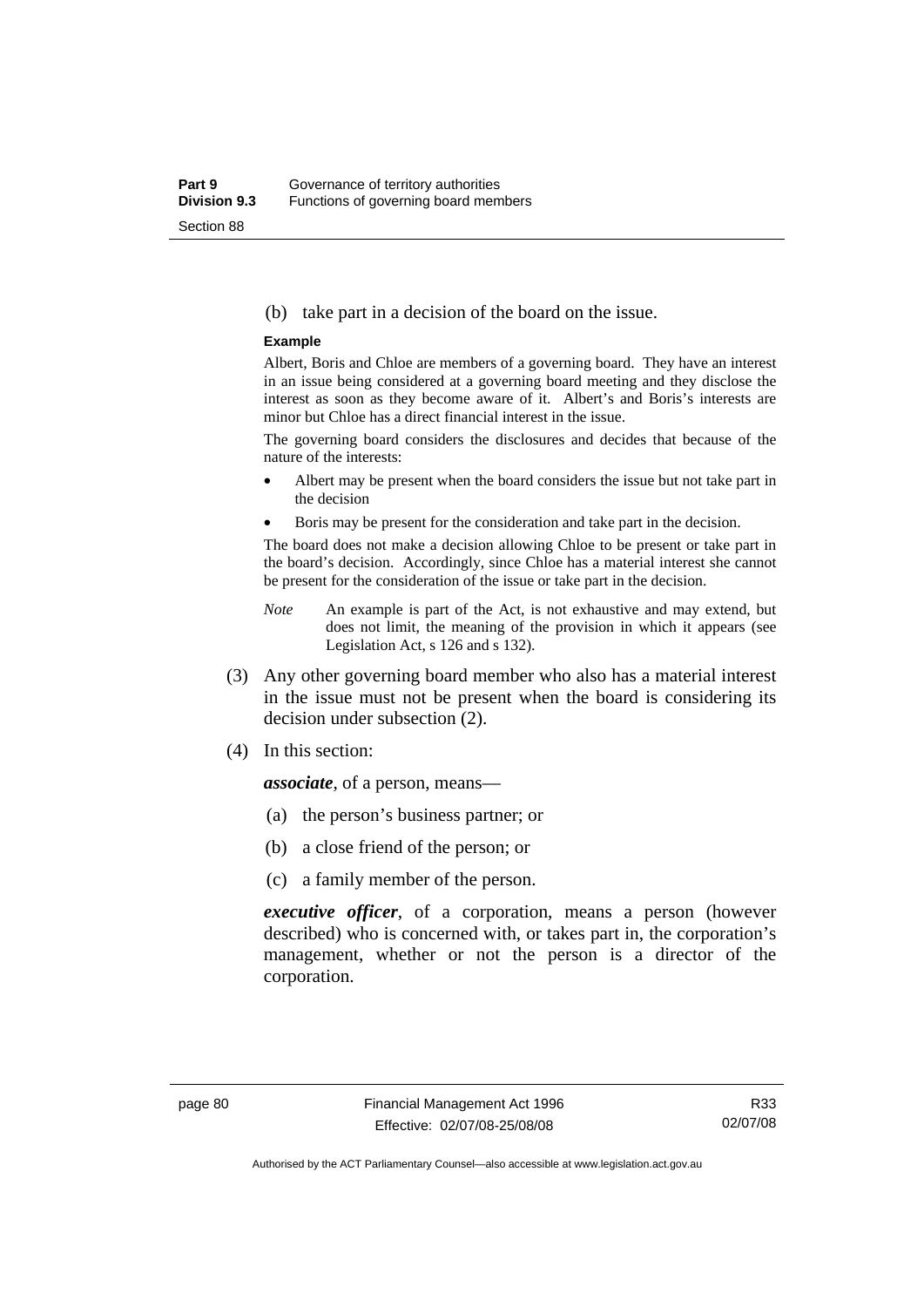*indirect interest*—without limiting the kinds of indirect interests a person may have, a person has an *indirect interest* in an issue if any of the following has an interest in the issue:

- (a) an associate of the person;
- (b) a corporation if the corporation has not more than 100 members and the person, or an associate of the person, is a member of the corporation;
- (c) a subsidiary of a corporation mentioned in paragraph (b);
- (d) a corporation if the person, or an associate of the person, is an executive officer of the corporation;
- (e) the trustee of a trust if the person, or an associate of the person, is a beneficiary of the trust;
- (f) a member of a firm or partnership if the person, or an associate of the person, is a member of the firm or partnership;
- (g) someone else carrying on a business if the person, or an associate of the person, has a direct or indirect right to participate in the profits of the business.

*material interest*—a governing board member has a *material interest* in an issue if the member has—

- (a) a direct or indirect financial interest in the issue; or
- (b) a direct or indirect interest of any other kind if the interest could conflict with the proper exercise of the member's functions in relation to the board's consideration of the issue.

# **89 Reporting of disclosed governing board interests to Minister**

 (1) Within 3 months after the day a material interest is disclosed under section 88 (1), the chair of the governing board must report to the responsible Minister in writing about—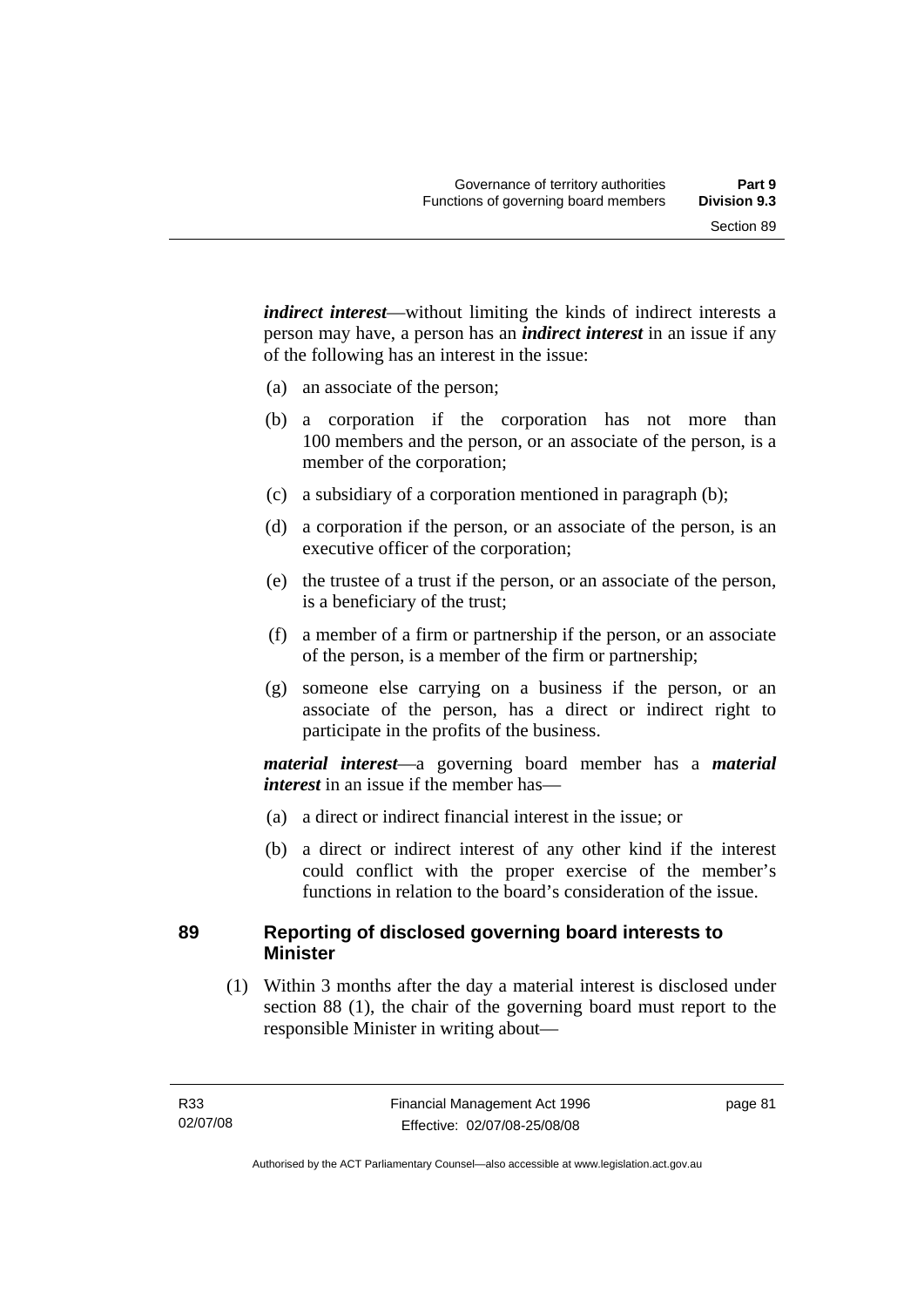- (a) the disclosure; and
- (b) the nature of the interest disclosed; and
- (c) any decision by the board under section 88 (2).
- (2) The chair must also give the responsible Minister, not later than 31 days after the end of each financial year, a statement that sets out the information given to the Minister in reports under subsection (1) that relate to disclosures made during the previous financial year.
- (3) The responsible Minister must give a copy of the statement to the relevant committee of the Legislative Assembly within 31 days after the day the Minister receives the statement.
- (4) In this section:

#### *relevant committee* means—

- (a) a standing committee of the Legislative Assembly nominated by the Speaker for subsection (3); or
- (b) if no nomination under paragraph (a) is in effect—the standing committee of the Legislative Assembly responsible for public accounts.

#### **90 Protection of governing board members from liability**

- (1) A governing board member is not civilly liable for anything done or omitted to be done honestly and without recklessness—
	- (a) in the exercise of a function under a territory law; or
	- (b) in the reasonable belief that the act or omission was in the exercise of a function under a territory law.
- (2) Any liability that would, apart from this section, attach to a governing board member of a territory authority attaches instead to the authority.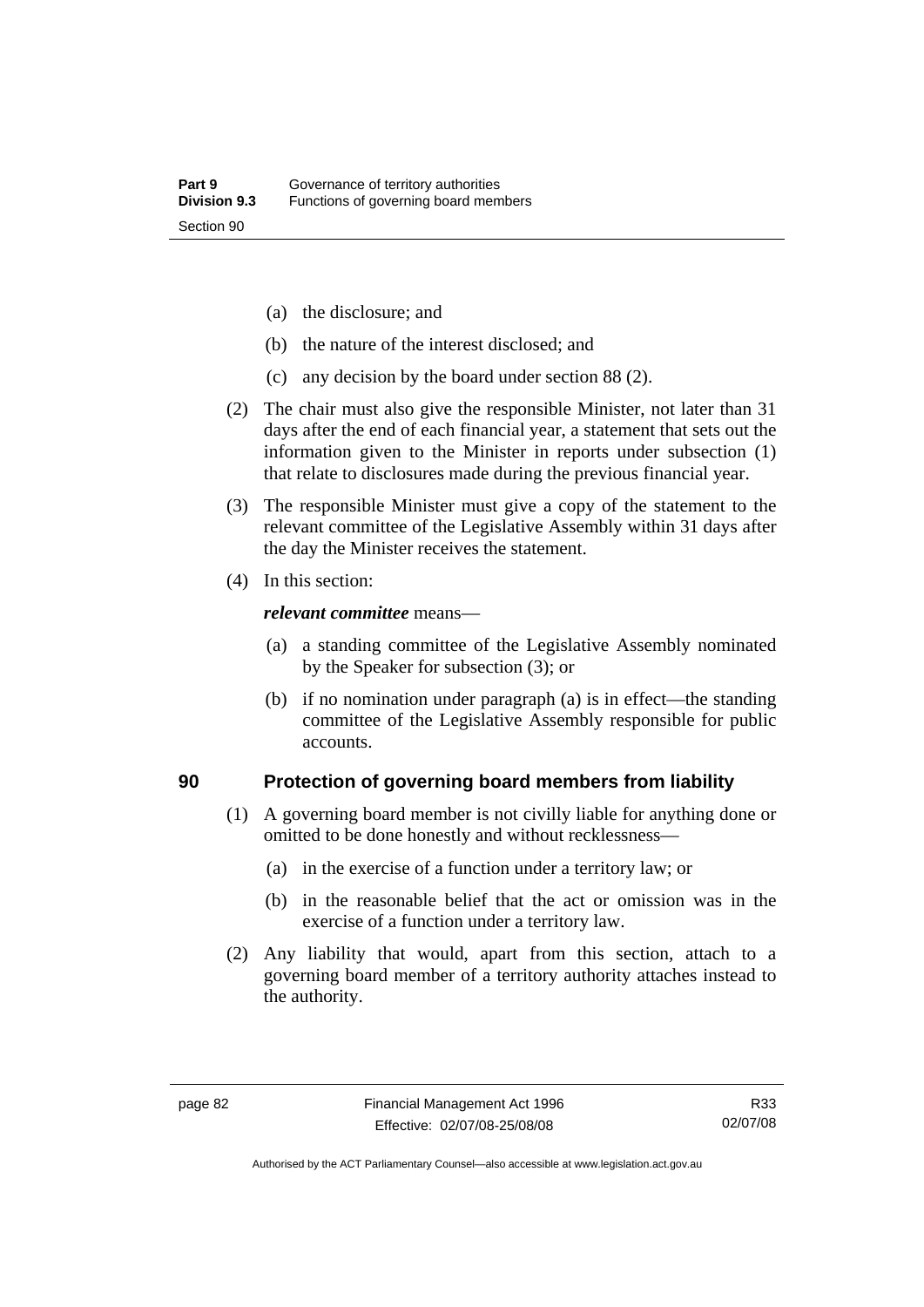#### **91 Indemnification and exemption of governing board members**

- (1) A territory authority must not exempt a governing board member (whether directly or through another entity) from liability to the authority.
- (2) A territory authority must not indemnify a governing board member (whether directly or through another entity and whether by agreement or by making a payment) against any of the following liabilities incurred as a board member:
	- (a) a liability owed to the authority;
	- (b) a liability owed to someone other than the authority that did not arise from honest conduct.
- (3) A territory authority must not indemnify a governing board member (whether directly or through another entity and whether by agreement or by making a payment) against legal costs incurred as a member if the costs are incurred—
	- (a) in defending or resisting a proceeding if the person is found to have a liability for which the person could not be indemnified under subsection (2); or
		- *Note* A governing board member is not personally liable for certain acts done or omissions made honestly and without recklessness (see s 90).
	- (b) in defending or resisting a criminal proceeding in which the person is found guilty.
- (4) In this section:

*authority* includes a subsidiary (if any) of the authority.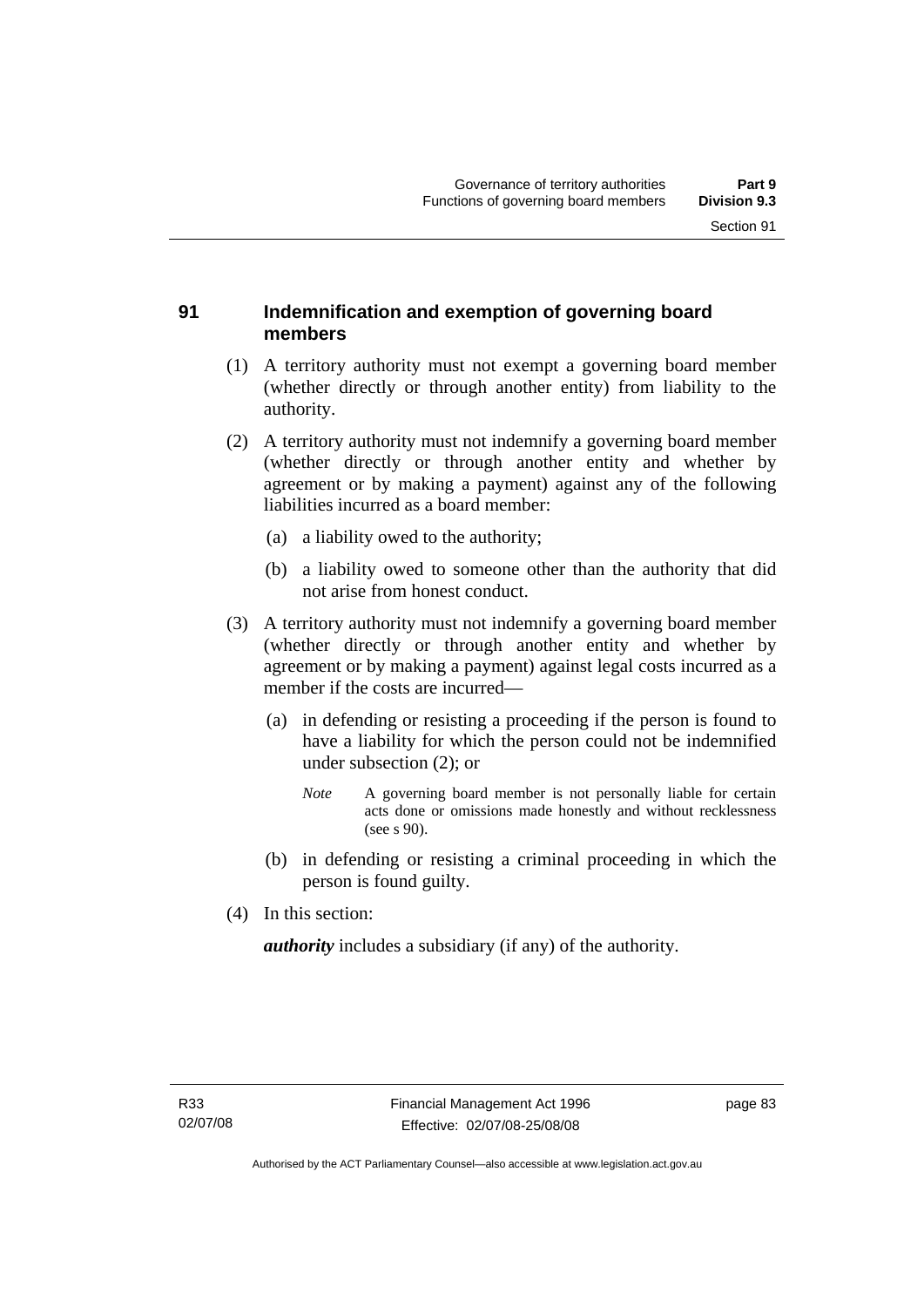#### **92 Compensation for exercise of functions etc**

- (1) A person may claim compensation from the Territory if the person suffers loss because of the exercise, or purported exercise, of a function under this part or the establishing Act.
- (2) Compensation may be claimed and ordered in a proceeding for compensation brought in a court of competent jurisdiction.
- (3) A court may order the payment of reasonable compensation for the loss or expense only if it is satisfied it is just to make the order in the circumstances of the particular case.
- (4) A regulation may prescribe matters that may, must or must not be taken into account by the court in considering whether it is just to make the order.

# **Division 9.4 Governing board meetings**

# **93 Time and place of governing board meetings**

- (1) Meetings of the governing board of a territory authority are to be held when and where it decides.
- (2) However, the governing board must meet—
	- (a) at least once every 3 months; or
	- (b) if the establishing Act requires the governing board to meet more frequently—at the times required under the establishing Act.
- (3) The chair—
	- (a) may at any time call a meeting of the governing board; and
	- (b) must call a meeting if asked by the Minister or at least 2 members.
- (4) The chair must give the other members reasonable notice of the time and place of a meeting called by the chair.

R33 02/07/08

Authorised by the ACT Parliamentary Counsel—also accessible at www.legislation.act.gov.au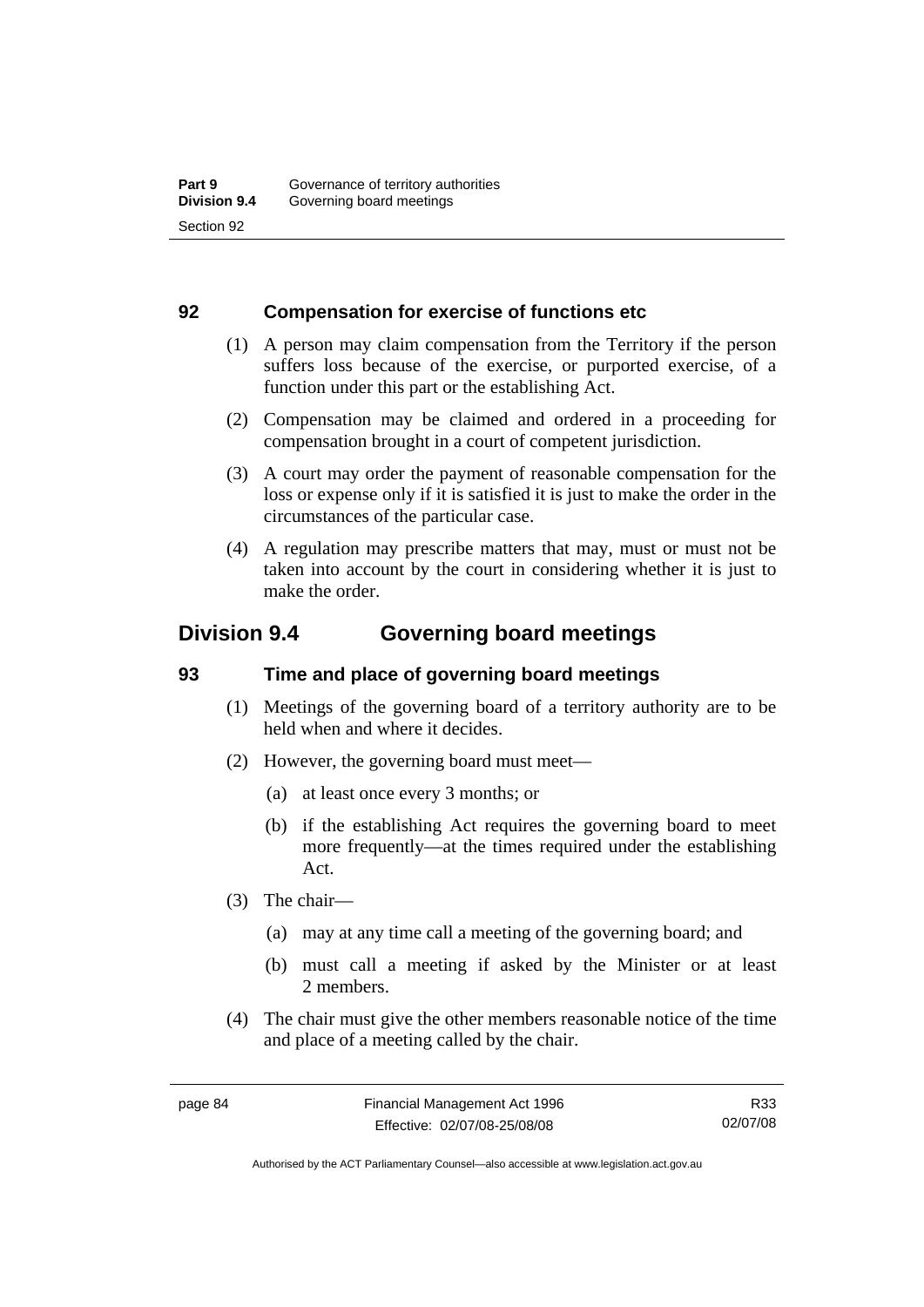#### **94 Presiding member at governing board meetings**

- (1) The chair presides at all meetings at which the chair is present.
- (2) If the chair is absent and the governing board has a deputy chair, the deputy chair presides.
- (3) If the chair and the deputy chair are absent or the chair is absent and there is no deputy chair, the member chosen by the members present presides.
- (4) However, the members must not choose the CEO to preside.

# **95 Quorum at governing board meetings**

- (1) Business may be carried on at a meeting of the governing board only if at least 1/2 the number of members appointed are present.
- (2) However, if the establishing Act for the governing board provides that a board member is a non-voting member, that board member is not counted as a member appointed or present for subsection (1).

# **96 Voting at governing board meetings**

- (1) At a meeting of the governing board each member has a vote on each question to be decided, unless the establishing Act for the board otherwise provides.
- (2) A question is decided by a majority of the votes of the members present and voting but, if the votes are equal, the member presiding has a deciding vote.

# **97 Conduct of governing board meetings etc**

 (1) The governing board may conduct its proceedings (including its meetings) as it considers appropriate.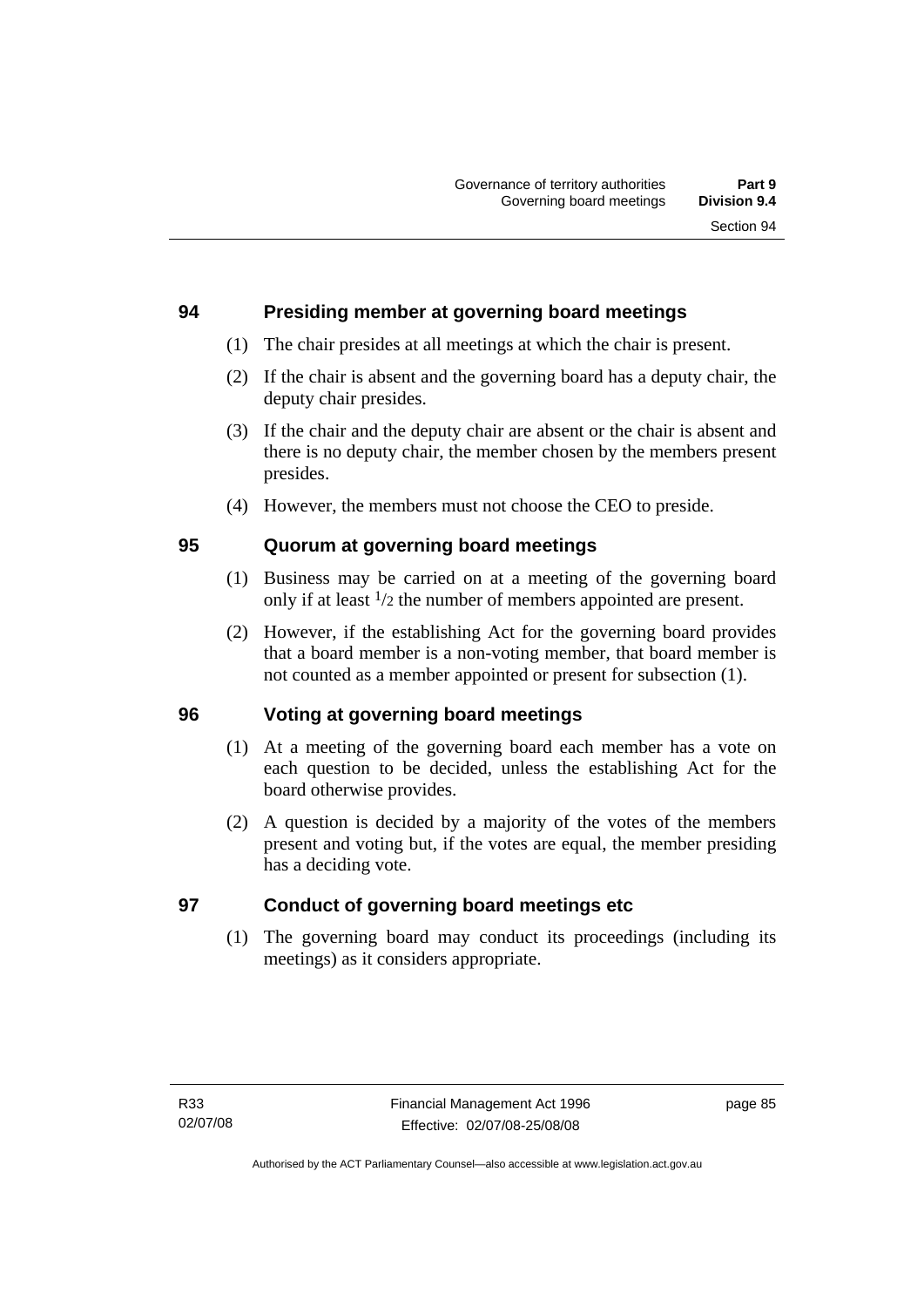(2) A meeting may be held using a method of communication, or a combination of methods of communication, that allows a board member taking part to hear what each other member taking part says without the members being in each other's presence.

#### **Examples**

a phone link, a satellite link

- *Note* An example is part of the Act, is not exhaustive and may extend, but does not limit, the meaning of the provision in which it appears (see Legislation Act, s 126 and s 132).
- (3) A governing board member who takes part in a meeting conducted under subsection (2) is taken, for all purposes, to be present at the meeting.
- (4) A resolution is a valid resolution of the governing board, even if it is not passed at a meeting of the board, if all members agree to the proposed resolution in writing or by electronic communication.

#### **Example of electronic communication**  email

(5) The board must keep minutes of its meetings.

# **Division 9.5 Requirements and obligations for territory authorities**

#### **98 Limitations on authorities forming corporations etc**

- (1) A relevant territory authority must not do any of the following without the Treasurer's prior written approval:
	- (a) subscribe for, or purchase, shares in or debentures or other securities of, a corporation;
	- (b) form, or take part in the formation of, a corporation.

Authorised by the ACT Parliamentary Counsel—also accessible at www.legislation.act.gov.au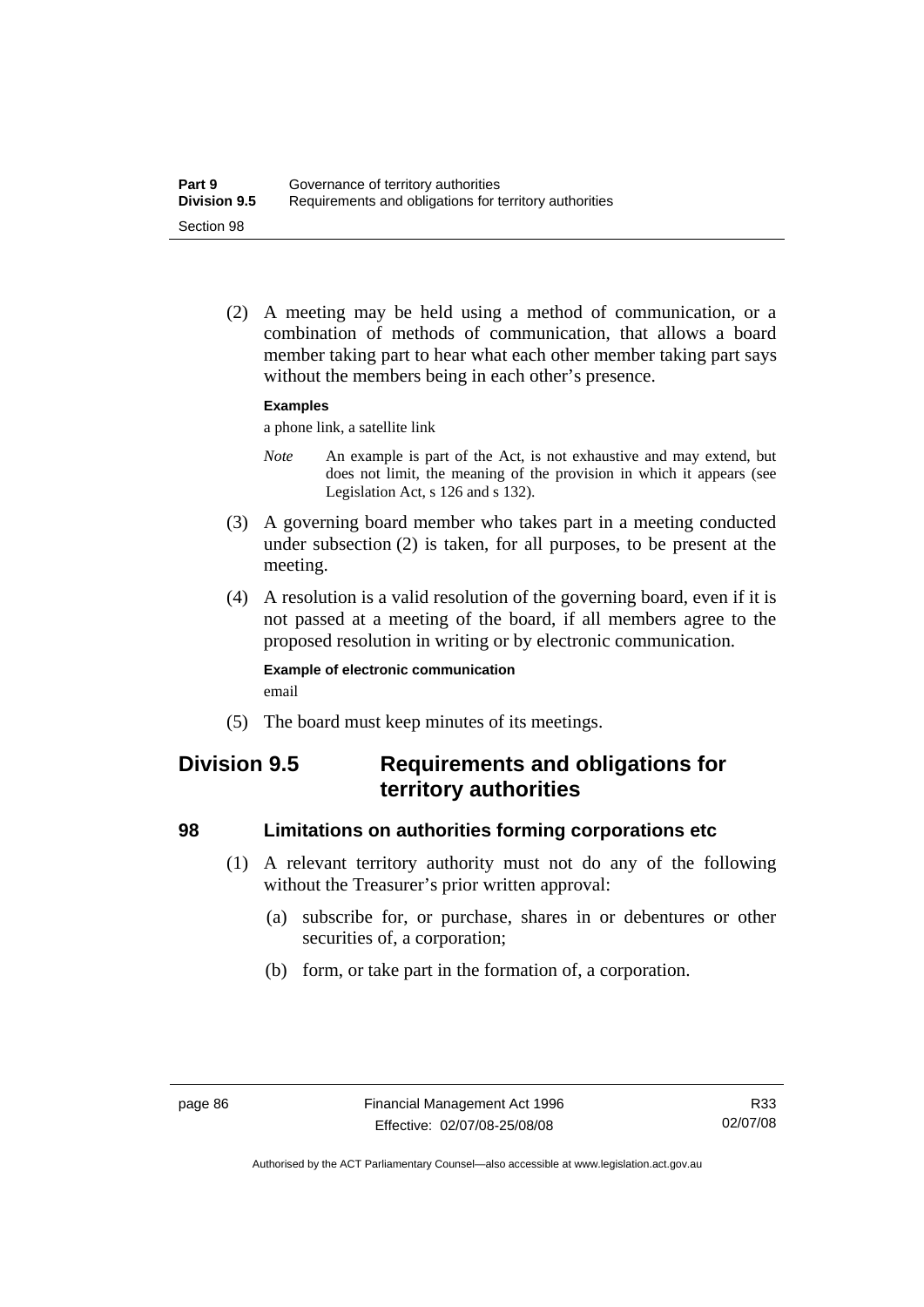- (2) An approval under subsection (1)—
	- (a) must relate only to a particular corporation or proposed corporation; and
	- (b) may be given subject to the conditions or restrictions stated in the approval.
- (3) If a relevant territory authority does something mentioned in subsection (1), the authority must tell the responsible Minister within 2 weeks after the day the authority does the thing.
- (4) The responsible Minister must—
	- (a) prepare a written statement setting out details of, and reasons for, the relevant territory authority's action; and
	- (b) present the statement to the Legislative Assembly within 6 sitting days after the day the Minister is told about the action.
- (5) A statement need not include any material that is commercially sensitive.
- (6) However, if commercially sensitive information is not included in the statement, the responsible Minister must, when presenting the statement to the Legislative Assembly, also present a further statement setting out the general nature of the information and the reason for its non-inclusion in the statement.

# **99 Limitations on authorities taking part in joint ventures and trusts**

- (1) A relevant territory authority must not take part in a joint venture or trust without the Treasurer's prior written approval.
- (2) An approval under subsection (1)—
	- (a) may apply generally or may relate to a particular proposed joint venture or trust; and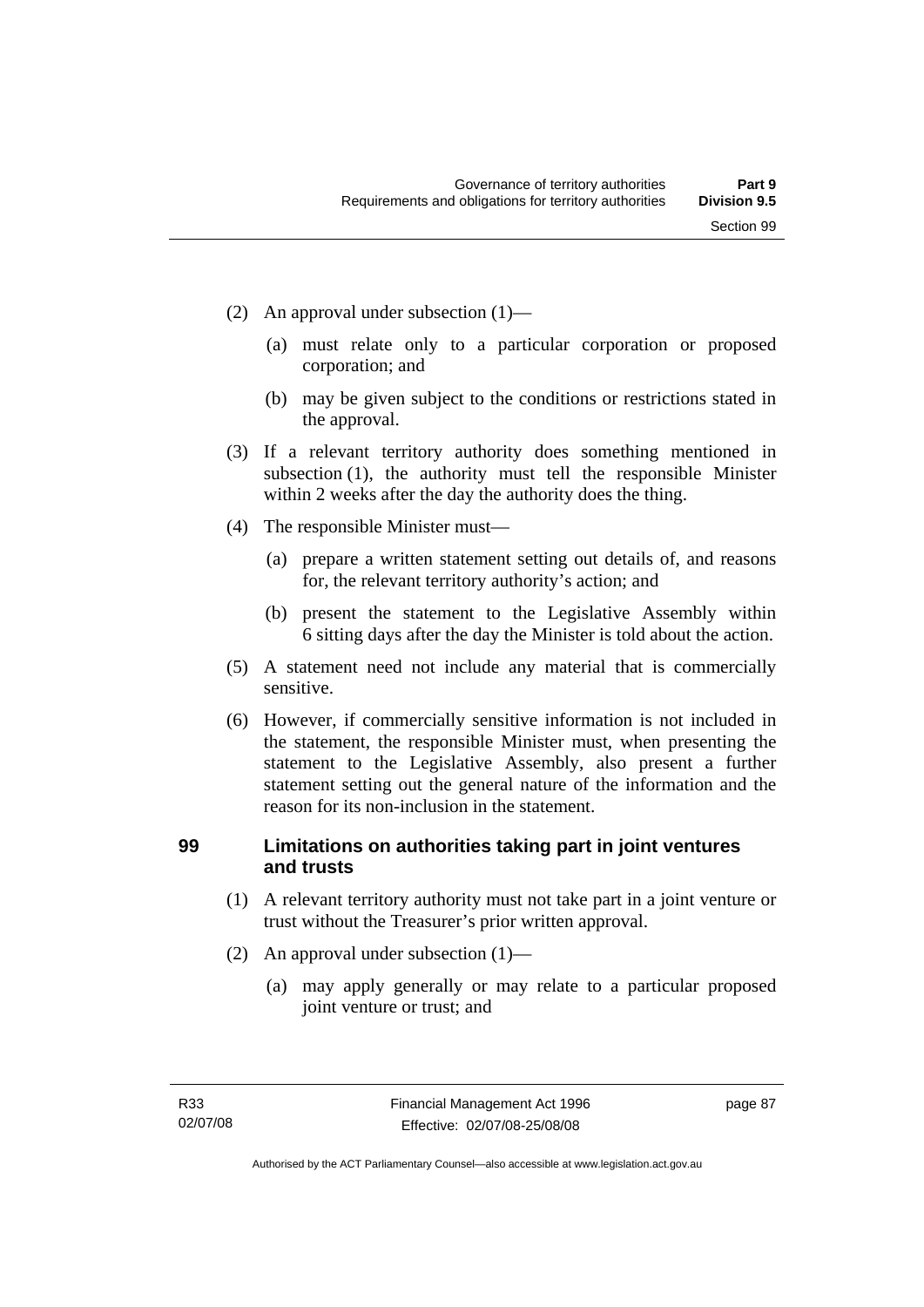- (b) may be given subject to the conditions or restrictions stated in the approval.
- (3) If a relevant territory authority enters into an agreement for a joint venture or trust, the authority must tell the responsible Minister within 2 weeks after the day the authority enters into the agreement.
- (4) The responsible Minister must—
	- (a) prepare a written statement setting out details of, and reasons for, the agreement; and
	- (b) present the statement to the Legislative Assembly within 6 sitting days after the day the Minister is told about the agreement.
- (5) A statement need not include any material that is commercially sensitive.
- (6) However, if commercially sensitive information is not included in the statement, the responsible Minister must, when presenting the statement to the Legislative Assembly, also present a further statement setting out the general nature of the information and the reason for its non-inclusion in the statement.

#### **100 Corporations, joint ventures and trusts in which authority has interest**

- (1) If a relevant territory authority has a controlling interest in a corporation, joint venture or trust, the authority must ensure that—
	- (a) the auditor-general is appointed auditor for the corporation, joint venture or trust; and
	- (b) the corporation or joint venture, or a trustee for the trust, does not do anything that the authority itself could not do.
- (2) If a relevant territory authority has an interest, other than a controlling interest, in a corporation, joint venture or trust, the

Authorised by the ACT Parliamentary Counsel—also accessible at www.legislation.act.gov.au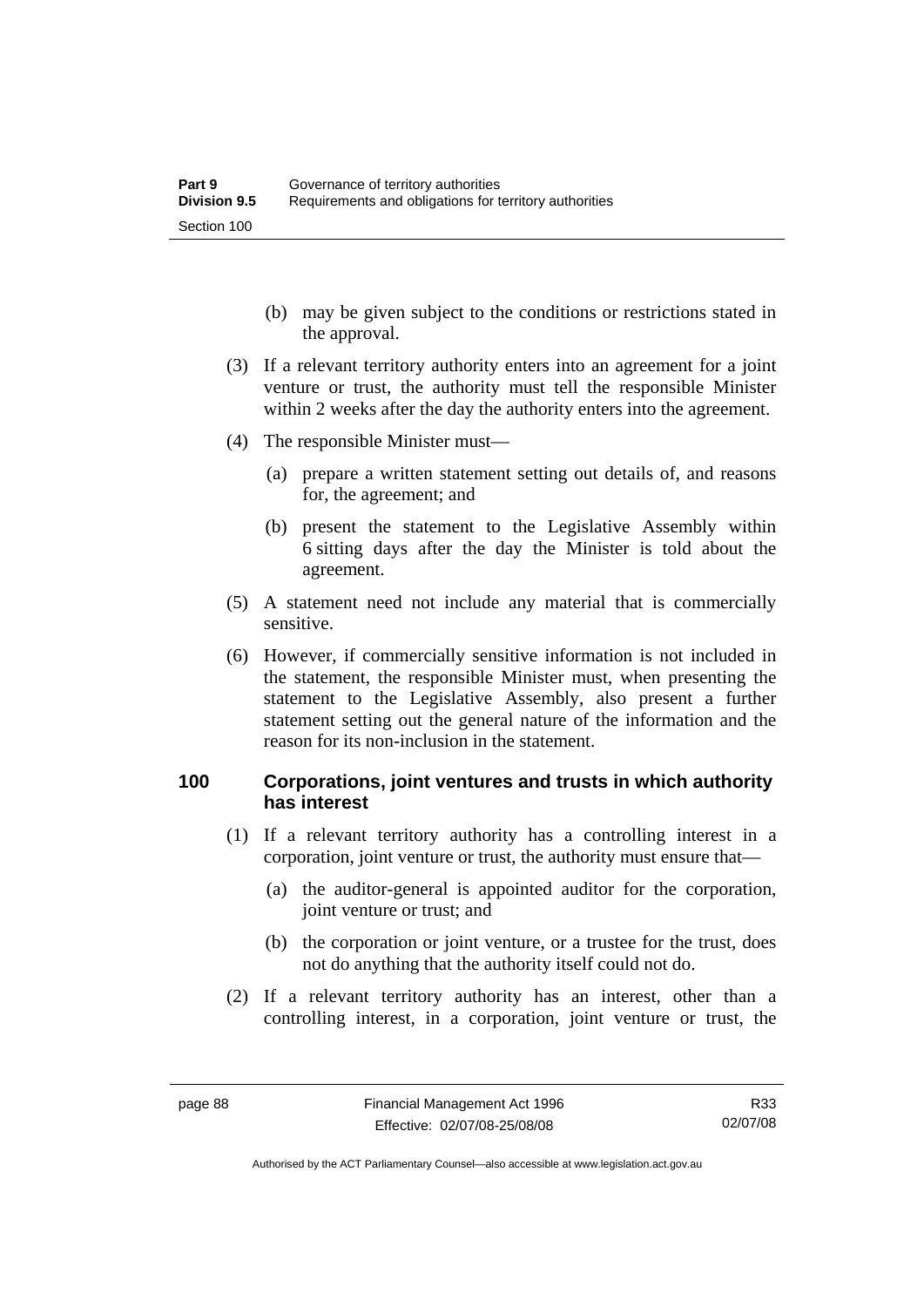authority must try to ensure that the auditor-general is appointed auditor for the corporation, joint venture or trust.

- *Note* The *Auditor-General Act 1996*, s 14 allows the auditor-general to require a person to give to the auditor-general information and documents.
- (3) In this section—

*controlling interest*—see the *Auditor-General Act 1996*, section 5.

#### **101 Obligation of authorities to tell Minister about significant events**

- (1) A relevant territory authority must, as soon as practicable, tell the responsible Minister of any significant event that affects, or seems likely to affect—
	- (a) the value of the authority; or
	- (b) a significant part of the authority's assets; or
	- (c) the performance of the authority as a whole; or
	- (d) the carrying out of a significant activity of the authority.
- (2) For this section, an event, part of assets or activity is *significant* for a relevant territory authority if—
	- (a) it is significant when interpreted in accordance with accounting standards relating to materiality ordinarily used in Australia when the decision about whether it is significant is made; or
	- (b) a document published by the authority identifies it as significant (however described); or
	- (c) a memorandum of understanding or other agreement between the responsible Minister or Treasurer and the authority identifies it as significant (however described); or
	- (d) it is prescribed under the financial management guidelines.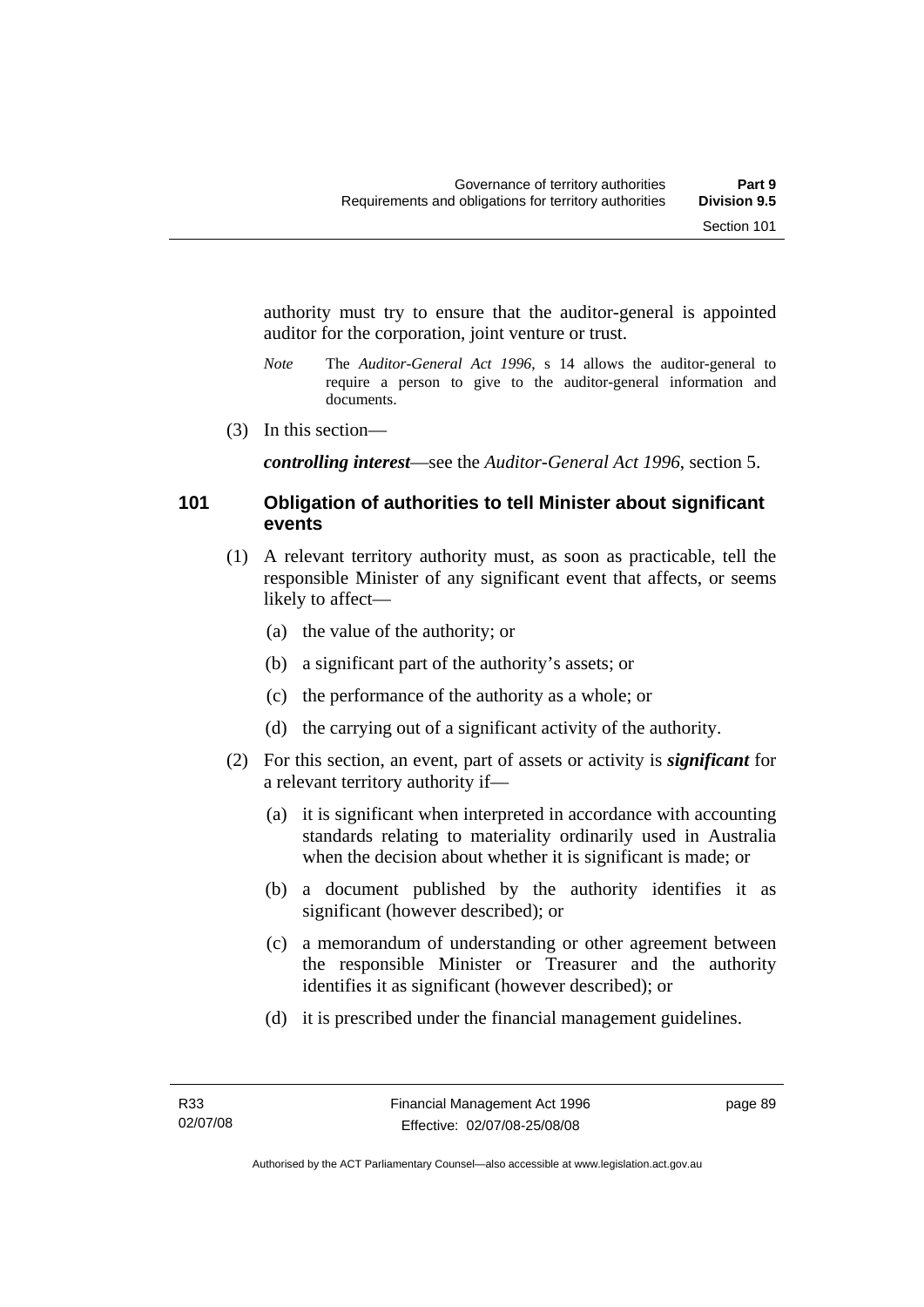# **102 Ministerial directions to authorities about financial etc statements**

- (1) The responsible Minister for a relevant territory authority may, in writing, direct the relevant person for the authority to give the Minister financial or other statements relating to the authority.
- (2) Without limiting subsection (1), the direction may state the form in which the statements are to be given and the period to which they must relate.
- (3) A relevant person for a relevant territory authority who receives a direction under subsection (1) must prepare the statements required by the direction and give them to the responsible Minister within 1 month after the day the person receives the direction or, if a longer period is allowed by the Minister, within the longer period.
- (4) The responsible Minister must not allow a longer period under subsection (3) for complying with a direction unless satisfied that there are special circumstances that justify the longer period.
- (5) In this section:

*relevant person*, for a relevant territory authority, means—

- (a) if the authority has a governing board—the chair of the governing board; or
- (b) if the authority does not have a governing board—the chief executive officer.

# **103 Application of government policies to authorities**

 (1) The responsible Minister for a relevant territory authority may, after consulting the authority, tell the authority, in writing, the general government policies (*applicable governmental policies*) that are to apply to the authority.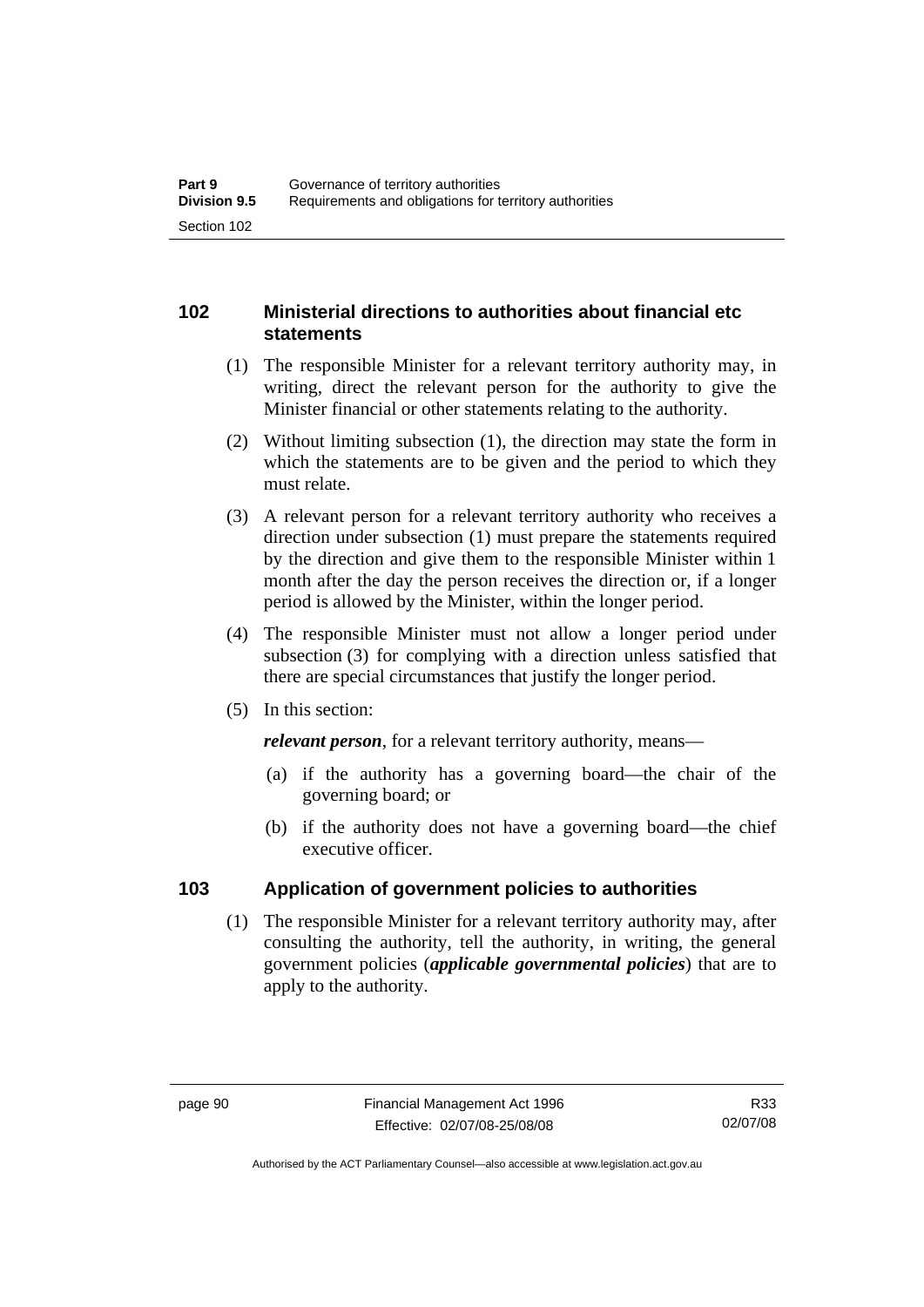- (2) A relevant territory authority must ensure that the authority complies, as far as practicable, with the applicable governmental policies.
- (3) For the *Trade Practices Act 1974* (Cwlth), this Act authorises—
	- (a) the decision to apply applicable governmental policies to an authority; and
	- (b) the doing of, or the failure to do, anything by or in relation to the authority to comply with applicable governmental policies.
- (4) A notice under subsection (1) is a notifiable instrument.

# **Division 9.6 Restructuring of territory authorities**

# **104 Purpose of div 9.6**

The purpose of this division is to facilitate the transfer of assets, rights and liabilities of, or held by, territory authorities to which this division applies.

*Note 1* A *liability* includes an obligation (see Legislation Act, dict, pt 1).

*Note 2* See also the Legislation Act, dict, def *asset*.

# **105 What territory authorities does div 9.6 apply to?**

- (1) This division applies to a territory authority if the authority is prescribed by regulation for this division.
- (2) A reference in this division to a *division 9.6 authority* is a reference to a territory authority to which this division applies.
- (3) To remove any doubt—
	- (a) nothing in this Act prevents a division 9.6 authority also being a division 9.7 authority; and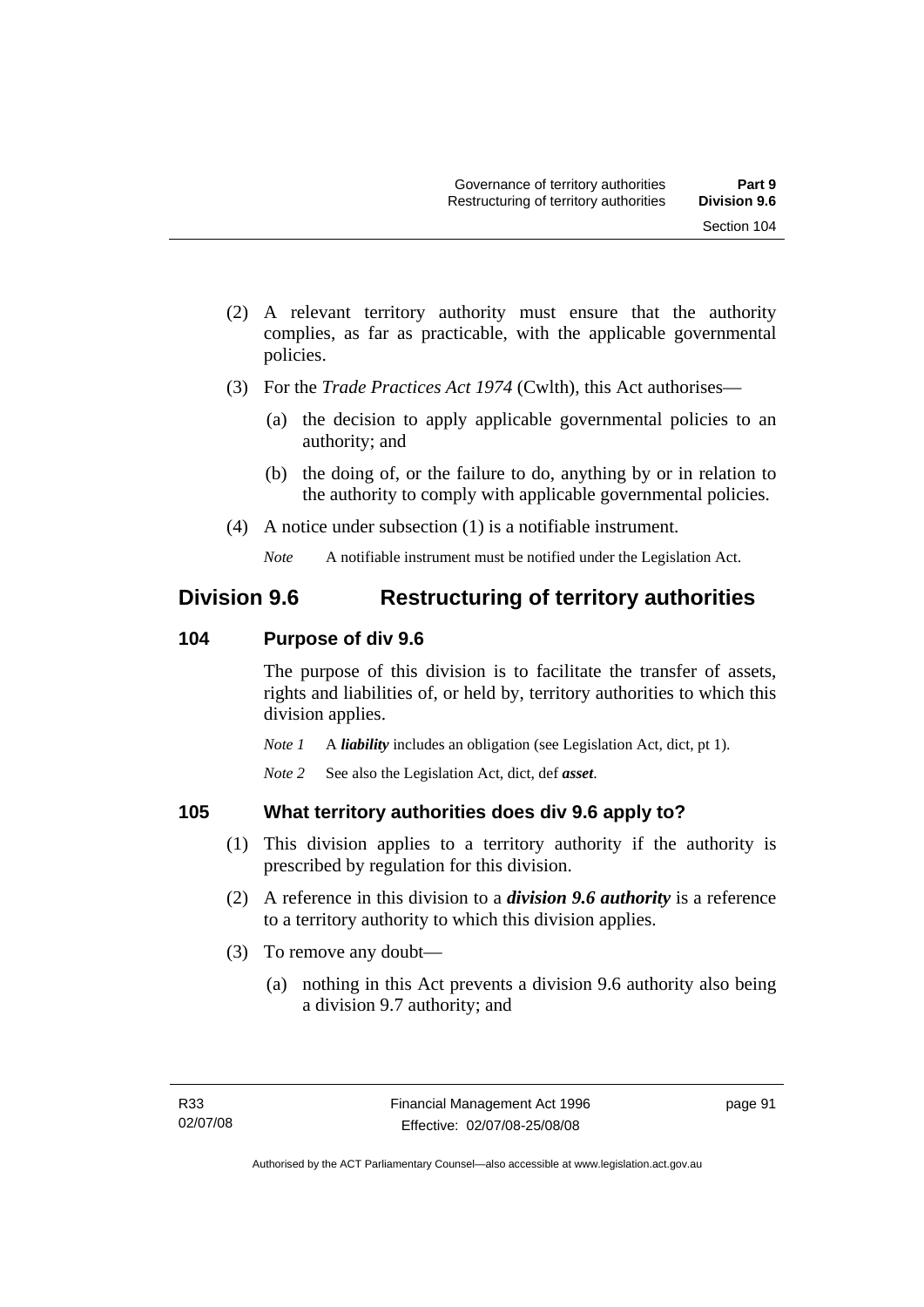(b) a regulation may prescribe a territory authority for this division whether or not this part would otherwise apply to the authority.

#### **106 Responsible Minister may direct div 9.6 authority to sell or transfer assets**

- (1) The responsible Minister for a division 9.6 authority may direct the authority to sell or transfer a stated asset of, or held by, the authority.
- (2) The direction may also impose on the division 9.6 authority requirements to assist or regulate, or otherwise in relation to, the sale or transfer.

#### **Examples of other requirements**

- 1 that a sale or transfer must be to a stated entity
- 2 that a sale or transfer must be finished before a stated time
- 3 that a sale or transfer must be undertaken in a stated way
- 4 that an asset must be sold for a price within a stated price-range
- 5 that an asset must be marketed, and the sale undertaken, through a stated agent
- *Note* An example is part of the Act, is not exhaustive and may extend, but does not limit, the meaning of the provision in which it appears (see Legislation Act, s 126 and s 132).
- (3) The division 9.6 authority must comply with the direction.
- (4) A direction under subsection (1) is a notifiable instrument.

*Note* A notifiable instrument must be notified under the Legislation Act.

 (5) To remove any doubt, this section is additional to, and does not limit, any other provision of this division.

#### **107 Transfer of assets by declaration—div 9.6 authorities**

 (1) The responsible Minister for a division 9.6 authority may make 1 or more of the following declarations (a *transfer declaration*) in relation to an asset of, or held by, the authority:

Authorised by the ACT Parliamentary Counsel—also accessible at www.legislation.act.gov.au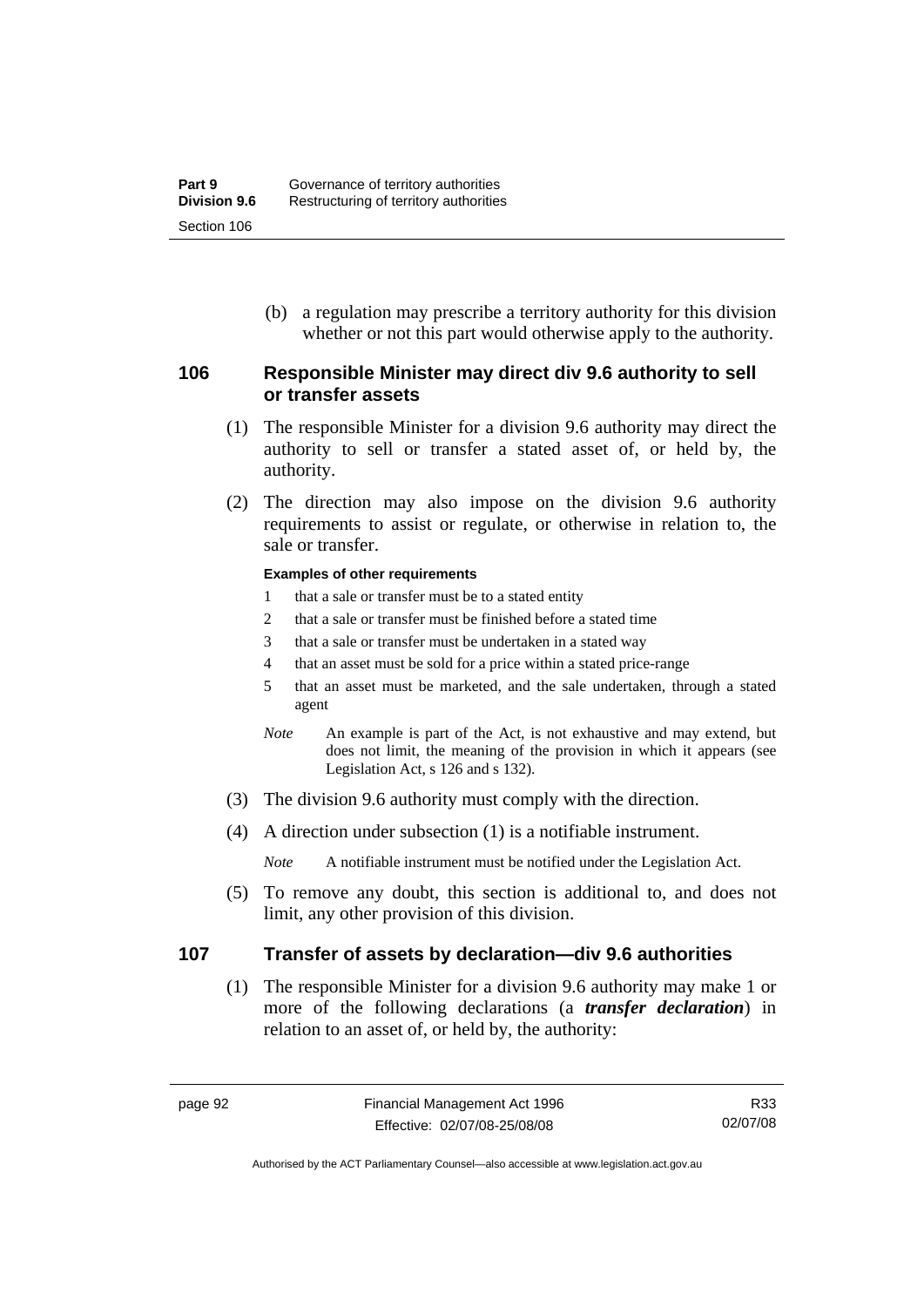- (a) a declaration that the stated asset vests in a stated entity at a stated time without a conveyance, transfer or assignment;
- (b) a declaration that a stated instrument relating to the asset continues to have effect after the asset vests in a stated entity as if a reference in the instrument to the authority were a reference to the entity;
- (c) a declaration that a stated entity becomes the authority's successor in law in relation to the asset after the asset vests in the entity.
- (2) A transfer declaration has effect in accordance with its terms.
- (3) A transfer declaration is a notifiable instrument.

- (4) To remove any doubt, the making of a transfer declaration in relation to an asset of, or held by, a division 9.6 authority does not prevent the authority from transferring assets not dealt with in the declaration otherwise than in accordance with the declaration.
- (5) To remove any doubt, this section is additional to, and does not limit, any other provision of this division.

# **108 Transfer of contractual rights and liabilities by declaration—div 9.6 authorities**

- (1) The responsible Minister for a division 9.6 authority may declare that the authority's rights and liabilities under a stated contract to which the authority is party—
	- (a) stop being the rights and liabilities of the authority at a stated time; and
	- (b) become rights and liabilities of a stated entity at that time.
- (2) The responsible Minister for a division 9.6 authority may declare that a stated contract continues to have effect after a stated time as if a reference in the contract were a reference to a stated entity.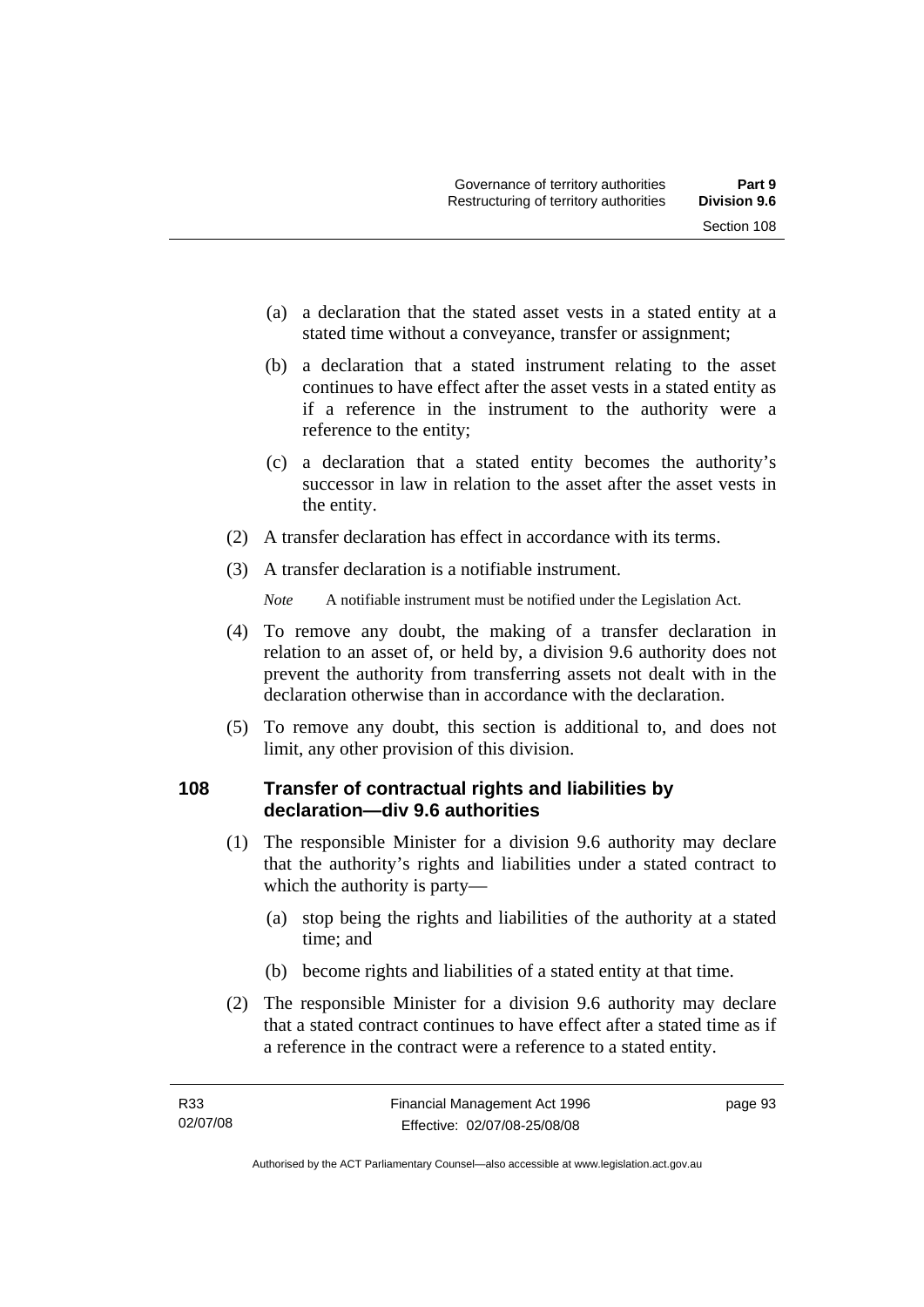- (3) The responsible Minister for a division 9.6 authority may declare that a stated instrument relating to a stated contract continues to have effect after the authority's rights and liabilities under the contract become rights and liabilities of a stated entity as if a reference in the instrument to the authority were a reference to the entity.
- (4) The responsible Minister for a division 9.6 authority may declare that a stated person becomes the authority's successor in law, in relation to the authority's rights and liabilities under a stated contract, immediately after the authority's rights and liabilities under the contract become rights and liabilities of the entity.
- (5) A declaration under this section has effect according to its terms.
- (6) A declaration under this section is a notifiable instrument.

 (7) To remove any doubt, this section is additional to, and does not limit, any other provision of this division.

#### **109 Transfer of liabilities by declaration—div 9.6 authorities**

- (1) The responsible Minister for a division 9.6 authority may make 1 or more of the following declarations in relation to a liability of the authority:
	- (a) a declaration that a stated liability stops being a liability of the authority and becomes a liability of a stated entity at a stated time;
	- (b) a declaration that a stated instrument relating to a stated liability continues to have effect after the liability becomes a liability of a stated entity as if a reference in the instrument to the authority were a reference to the entity;
	- (c) a declaration that a stated entity becomes the authority's successor in law in relation to a stated liability immediately after the liability becomes a liability of the entity.

Authorised by the ACT Parliamentary Counsel—also accessible at www.legislation.act.gov.au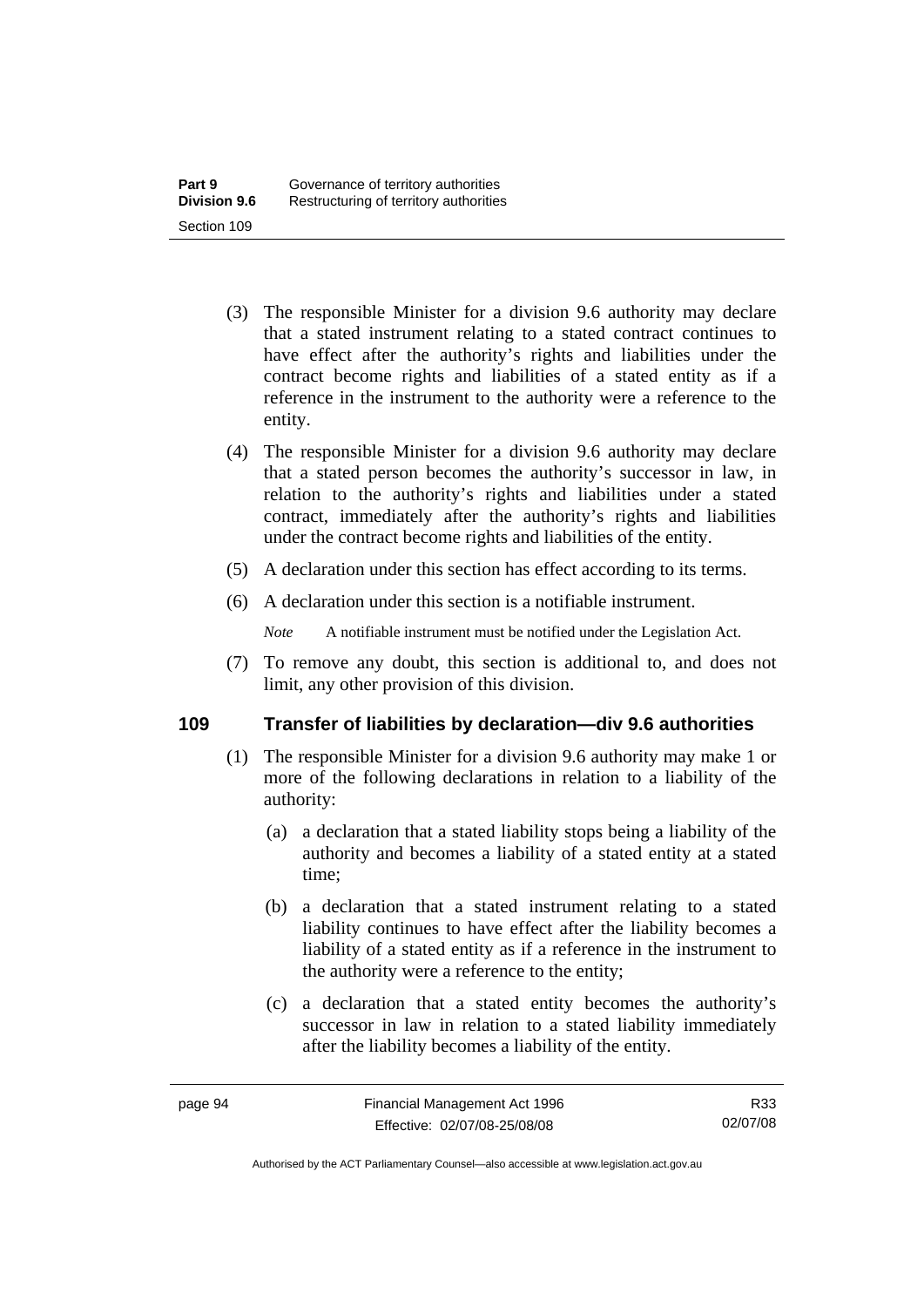- (2) A declaration under subsection (1) has effect in accordance with its terms.
- (3) A declaration under subsection (1) is a notifiable instrument.

 (4) To remove any doubt, this section is additional to, and does not limit any other provision of this division.

#### **110 Assistance given by authorities for div 9.6**

 (1) A division 9.6 authority may, on the authority's own initiative, give the Territory assistance in relation to the transfer of the authority's assets.

#### **Examples of forms of assistance**

- 1 giving information
- 2 giving financial assistance
- 3 giving a financial benefit to an entity
- 4 giving facilities, information and other assistance in relation to the conduct of a due diligence procedure or market briefing
- 5 entering into an agreement with the Territory
- *Note* An example is part of the Act, is not exhaustive and may extend, but does not limit, the meaning of the provision in which it appears (see Legislation Act, s 126 and s 132).
- (2) A division 9.6 authority must, if asked in writing by the responsible Minister for the authority, assist the Territory in relation to the transfer of the authority's assets.
- (3) If a division 9.6 authority must give assistance under subsection (2), the assistance must be given within the period, and in the way, stated in the request.
- (4) To remove any doubt, a division 9.6 authority that gives assistance under this section does not incur civil liability only because of the giving of assistance.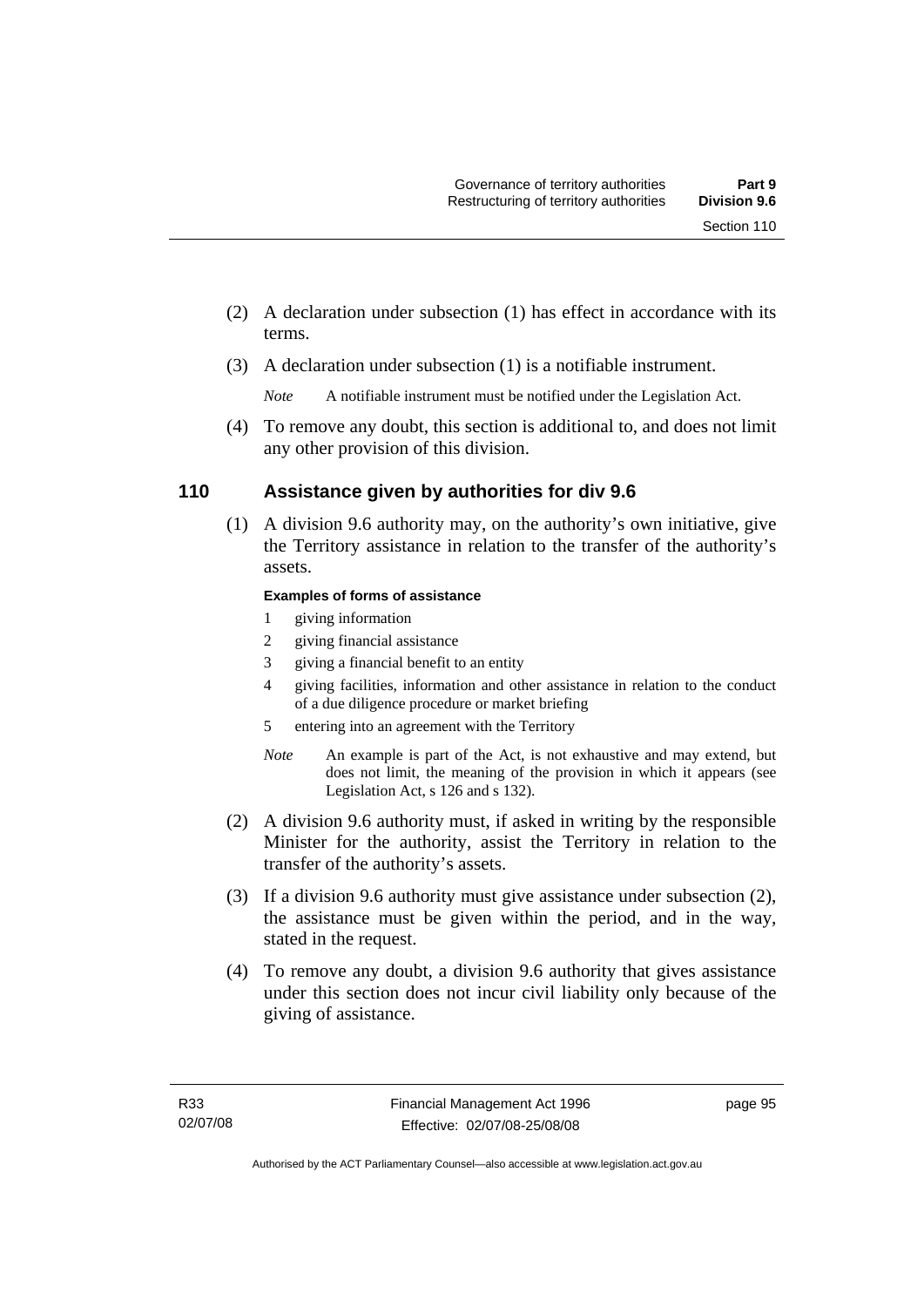(5) Any liability that would, apart from this section, attach to the division 9.6 authority attaches instead to the Territory.

page 96 Financial Management Act 1996 Effective: 02/07/08-25/08/08

R33 02/07/08

Authorised by the ACT Parliamentary Counsel—also accessible at www.legislation.act.gov.au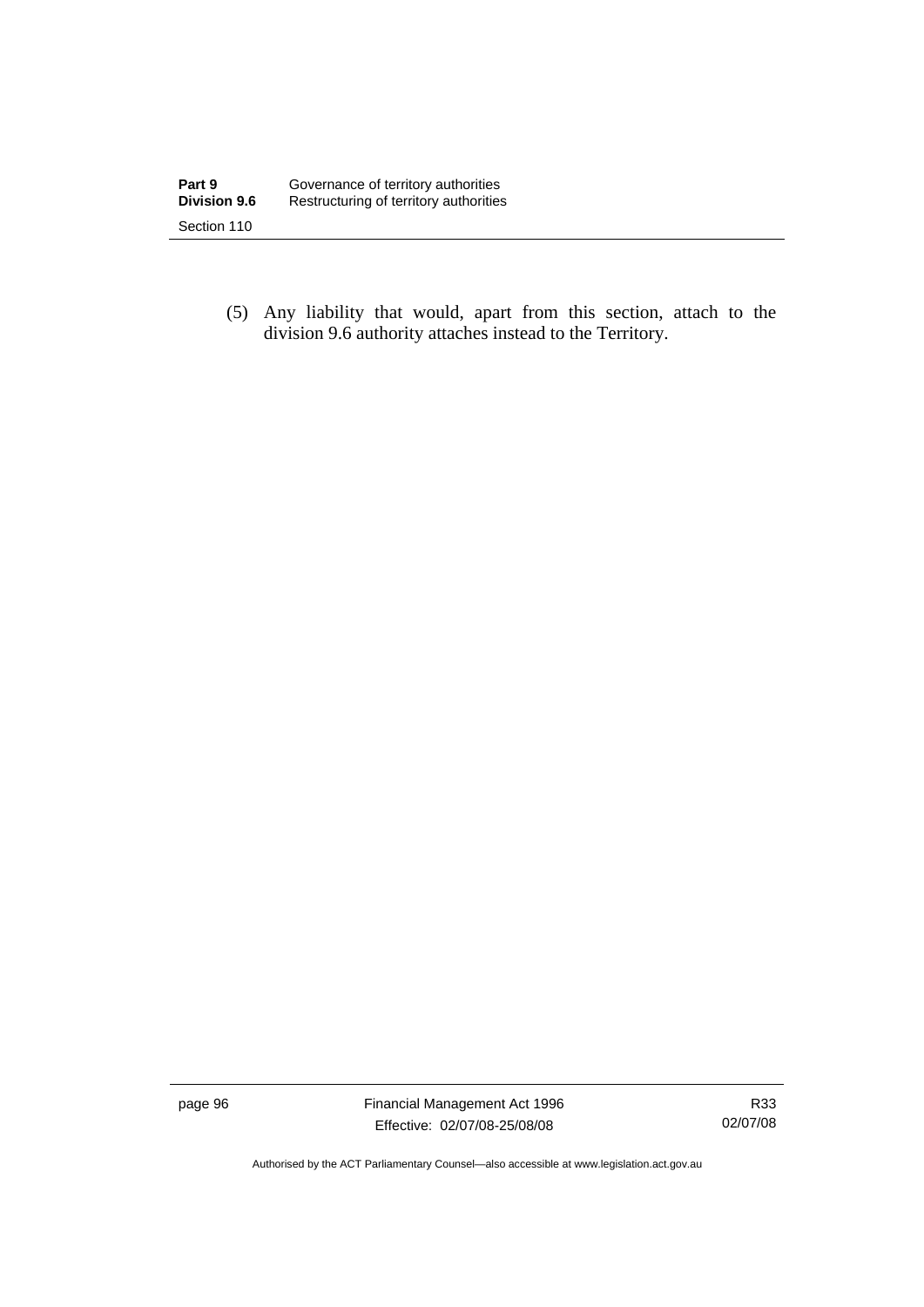#### **111 Assistance given by governing board members for div 9.6**

 (1) The governing board, or a member of the governing board, of a division 9.6 authority may, on the board's or member's own initiative, give the Territory assistance in relation to the transfer of the authority's assets.

#### **Examples of forms of assistance**

- 1 giving information
- 2 giving financial assistance
- 3 giving a financial benefit to an entity
- 4 giving facilities, information and other assistance in relation to the conduct of a due diligence procedure or market briefing
- 5 entering into an agreement with the Territory
- *Note* An example is part of the Act, is not exhaustive and may extend, but does not limit, the meaning of the provision in which it appears (see Legislation Act, s 126 and s 132).
- (2) The governing board, or a member of the governing board, of a division 9.6 authority must, if asked in writing by the responsible Minister for the authority, assist the Territory in relation to the transfer of the authority's assets.
- (3) If the governing board, or a member of the governing board, of a division 9.6 authority must give assistance under subsection (2), the assistance must be given within the period, and in the way, stated in the request.
- (4) To remove any doubt, a governing board or a member of a governing board who gives assistance under this section does not incur civil liability only because of the giving of assistance.
- (5) Any liability that would, apart from this section, attach to the members or member of the governing board attaches instead to the Territory.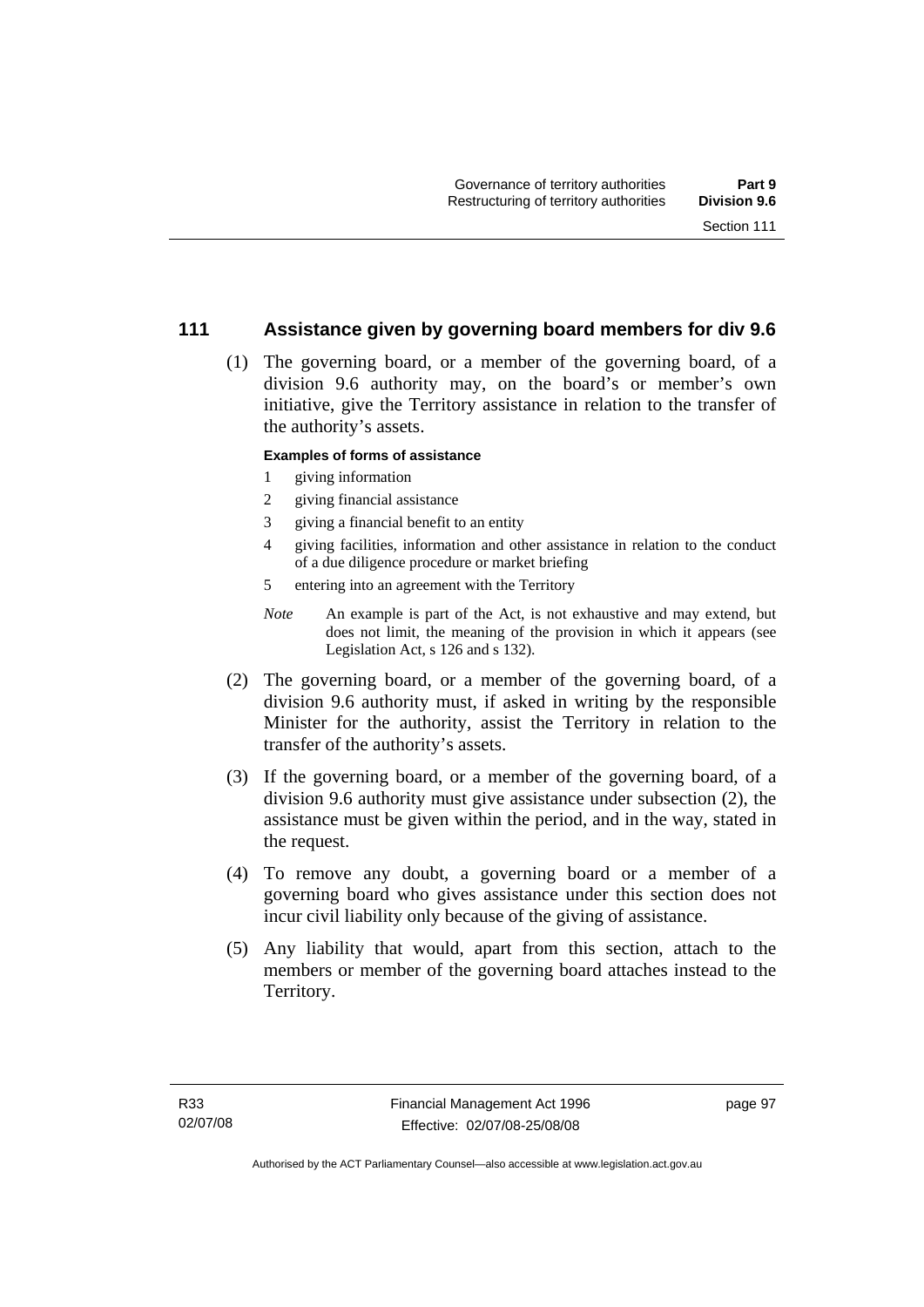#### **112 Use of information by Territory and div 9.6 authorities**

- (1) This section applies to information provided under section 110 (Assistance given by authorities for div 9.6) or section 111 (Assistance given by governing board members for div 9.6) in relation to a division 9.6 authority.
- (2) The Territory, the division 9.6 authority or an associated person may use the information for a purpose related to, or consequent on, the transfer of the authority's assets.
- (3) The Territory, the territory authority or an associated person may give the information to someone else for a purpose related to, or consequent on, the transfer of the authority's assets.
- (4) If a person gives information or uses information under this section—
	- (a) the giving of the information is not—
		- (i) a breach of confidence; or
		- (ii) a breach of professional etiquette or ethics; or
		- (iii) a breach of a rule of professional conduct; and
	- (b) the person does not incur civil liability only because of the giving or using of the information.
- (5) In this section:

*associated person*—each of the following is an *associated person* in relation to a division 9.6 authority:

- (a) the responsible Minister for the authority;
- (b) a public employee;
- (c) a person who exercises a function for the Territory in relation to the transfer of the authority's assets;
- (d) a member of the governing board of the territory authority;

Authorised by the ACT Parliamentary Counsel—also accessible at www.legislation.act.gov.au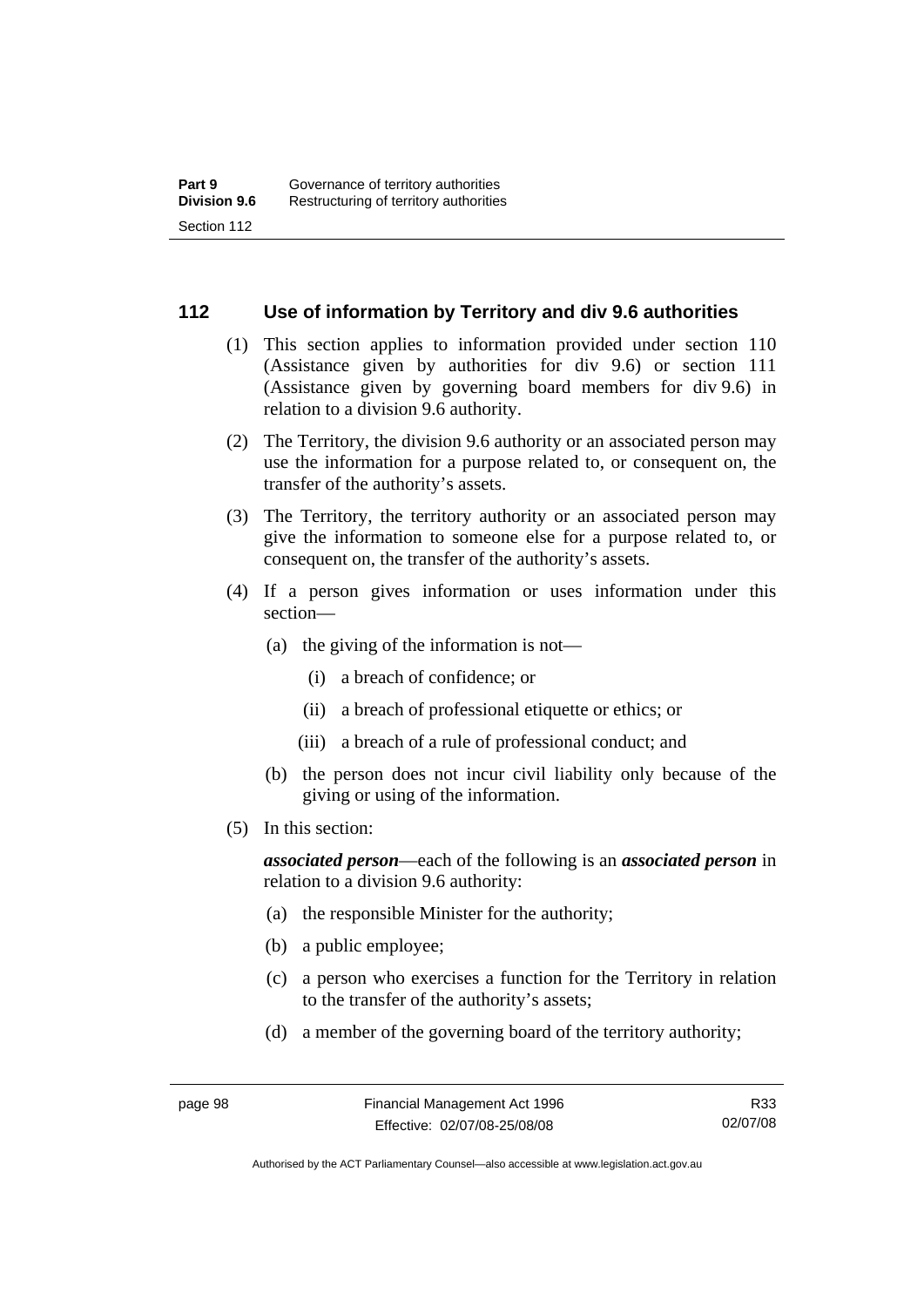- (e) an officer or employee of the authority;
- (f) a person who exercises a function for the authority in relation to the authority's assets.

# **113 Contracts relating to the protection of information responsible Minister for div 9.6 authority**

- (1) The responsible Minister for a division 9.6 authority may, on behalf of the Territory, enter into a contract with an entity relating to the protection of information if—
	- (a) the information is provided under section 110 (Assistance given by authorities for div 9.6) or section 111 (Assistance given by governing board members for div 9.6); and
	- (b) publication of the information might be expected to substantially prejudice the entity's commercial interests.
- (2) To remove any doubt, subsection (1) does not limit the power of the Territory to enter into contracts.

# **114 Contracts relating to the protection of information div 9.6 authority**

- (1) A division 9.6 authority may enter into a contract with an entity relating to the protection of information if—
	- (a) the information is provided under section 110 (Assistance given by authorities for div 9.6) or section 111 (Assistance given by governing board members for div 9.6); and
	- (b) publication of the information might be expected to substantially prejudice the entity's commercial interests.
- (2) To remove any doubt, subsection (1) does not limit the power of the division 9.6 authority to enter into contracts.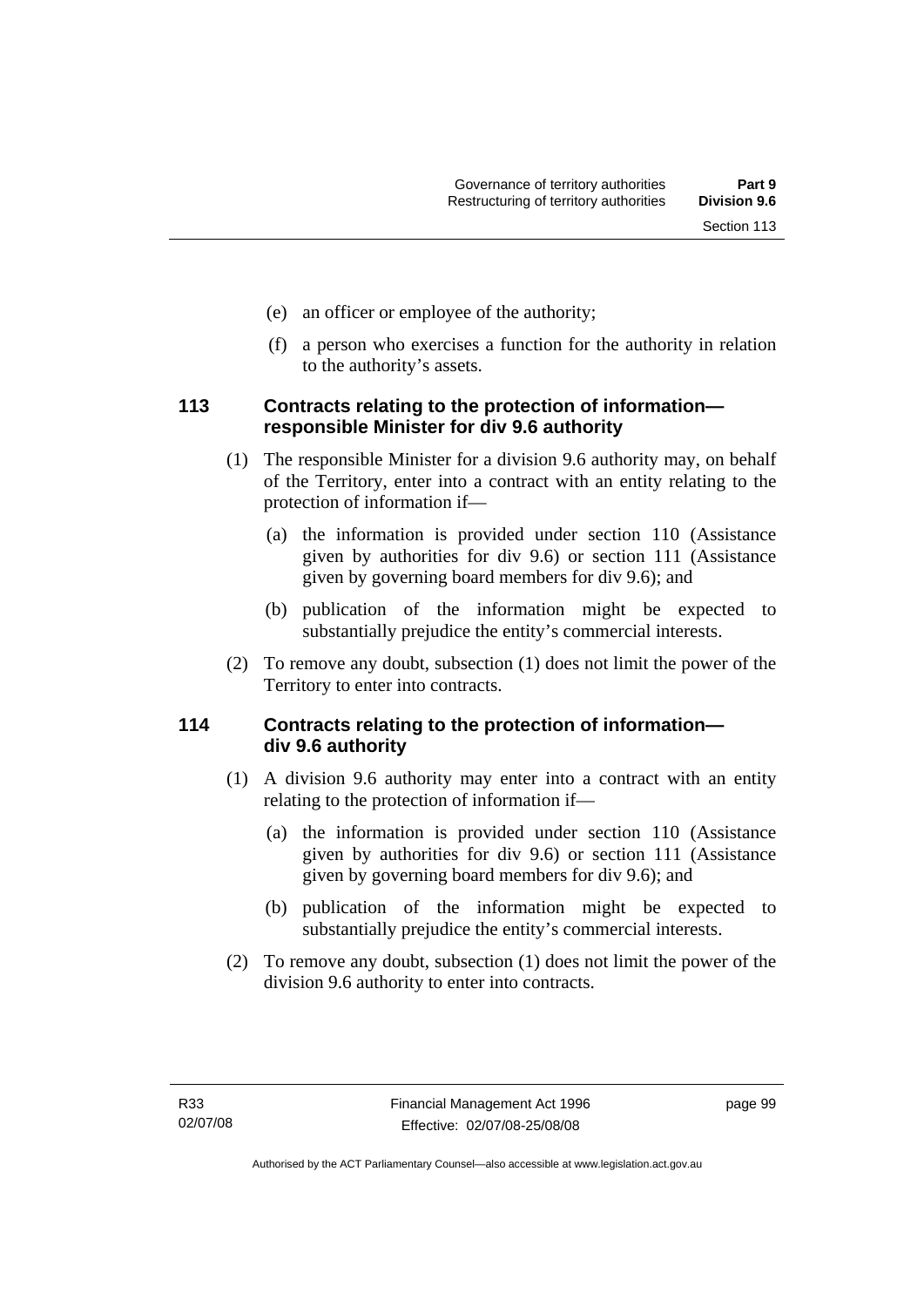# **115 Transfer of pending proceedings—div 9.6 authorities**

- (1) This section applies if—
	- (a) an entity (the *successor*) becomes the successor in law of someone else (the *original entity*) at a particular time (the *handover time*) in relation to a particular asset, right or liability because of a declaration made by a Minister under this division; and
	- (b) a proceeding to which the original entity was a party was pending in a court or other entity immediately before the handover time; and
	- (c) the proceeding related, completely or partly, to the asset, right or liability.
- (2) The successor is, by force of this subsection, substituted for the original entity as a party to the proceeding to the extent to which the proceeding relates to the asset, right or liability.
- (3) The court or other entity in which, or before which, a proceeding has been continued under this section may give directions about the proceeding.
- (4) However, subsection (2) does not apply if the responsible Minister for the original entity determines otherwise.
- (5) A determination under subsection (3) is a notifiable instrument.

*Note* A notifiable instrument must be notified under the Legislation Act.

# **116 Proceedings and evidence—div 9.6 authorities**

 (1) This section applies if an entity (the *successor*) becomes the successor in law of someone else (the *original entity*) at a particular time (the *handover time*) in relation to a particular asset, right or liability because of a declaration made by a Minister under this division.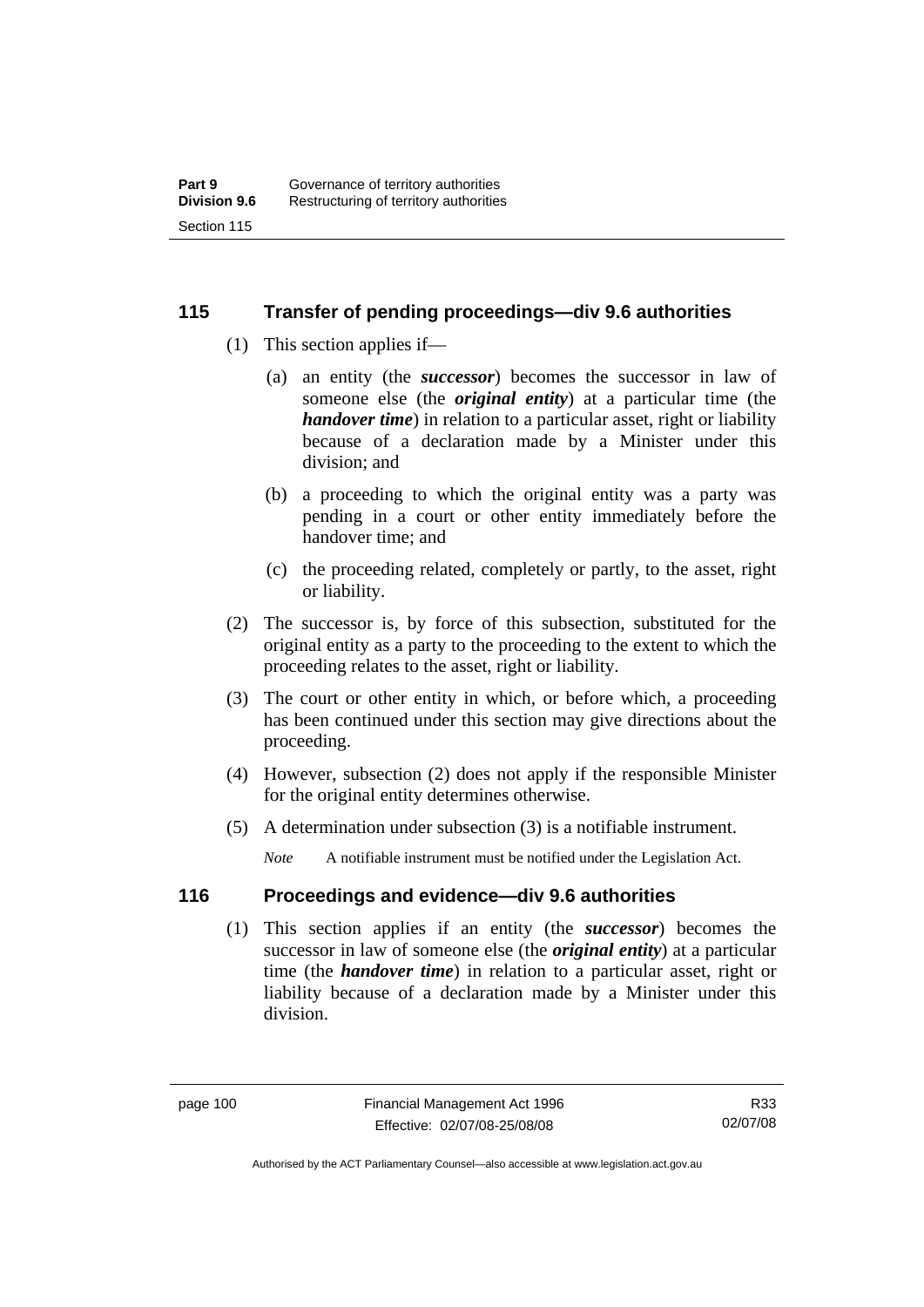- (2) A proceeding for a cause of action may be brought against the successor in relation to the asset, right or liability if, before handover time—
	- (a) the cause of action had accrued against the original entity in relation to the asset, right or liability; and
	- (b) a proceeding had not started in relation to the cause of action; and
	- (c) the limitation period for the cause of action had not ended.
- (3) The *Limitation Act 1985,* part 3 (Postponement of bar) applies to the starting of a proceeding that may be brought by or against the successor under this section as if the cause of action had been accrued by, or had accrued against, the successor.
- (4) The court or other entity in which, or before which, a proceeding has been or may be started under this section may give directions about the proceeding.
- (5) Any evidence that, before handover time, would have been admissible for or against the original entity in relation to the asset, right or liability is admissible for or against the successor.
- (6) An order made in a proceeding by or against the original entity in relation to the asset, right or liability before handover time may be enforced by or against the successor.
- (7) In this section:

*proceeding* includes a proceeding by way of appeal or review (including review under the *Ombudsman Act 1989*).

# **117 Operation of div 9.6 not breach of contract etc**

To remove any doubt, the operation of this division must not be taken to—

(a) place a person in breach of contract or confidence; or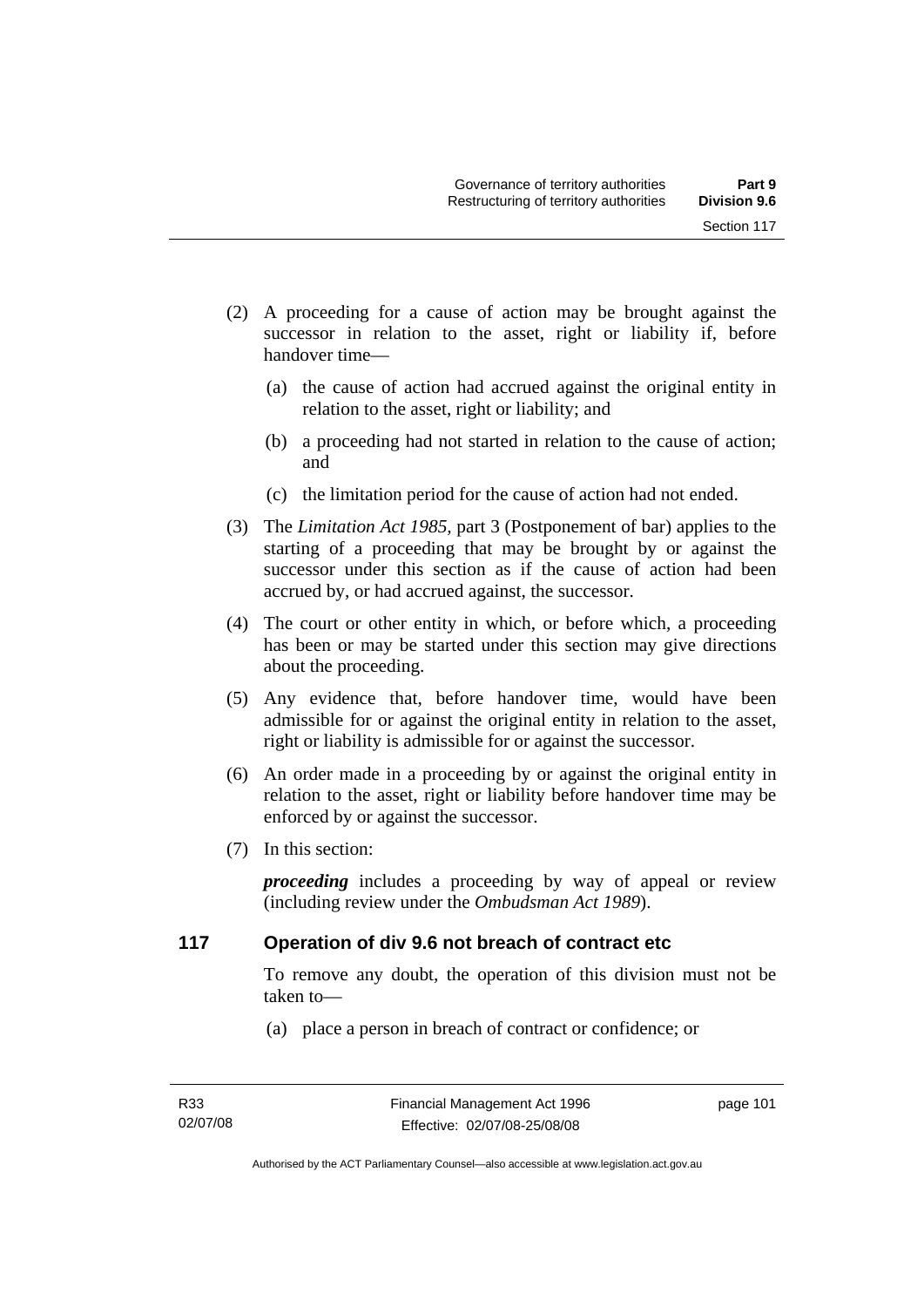- (b) otherwise make a person guilty of a civil wrong; or
- (c) place a person in breach of, or create a default under, any territory law or provision in an agreement, arrangement or understanding, including, for example, a contractual provision prohibiting, restricting or regulating the following:
	- (i) the assignment or transfer of an asset, right or liability;
	- (ii) the disclosure of information; or
- (d) release a surety from any of surety's liabilities in relation to a liability that is transferred under a declaration made by a Minister under this division; or
- (e) fulfil a condition that—
	- (i) allows an entity to terminate an agreement or liability; or
	- (ii) alters the operation or effect of an agreement; or
	- (iii) requires an amount to be paid before its stated maturity.
- *Note* An example is part of the Act, is not exhaustive and may extend, but does not limit, the meaning of the provision in which it appears (see Legislation Act, s 126 and s 132).

# **118 Transfer of assets etc not otherwise disposed of—div 9.6 authorities**

- (1) This section applies in relation to an asset, right or liability of a division 9.6 authority if—
	- (a) the authority ceases to exist; and
	- (b) apart from this section, division 9.7 would not apply in relation to the authority; and
	- (c) the asset, right or liability has not been disposed of after the authority ceases to exist.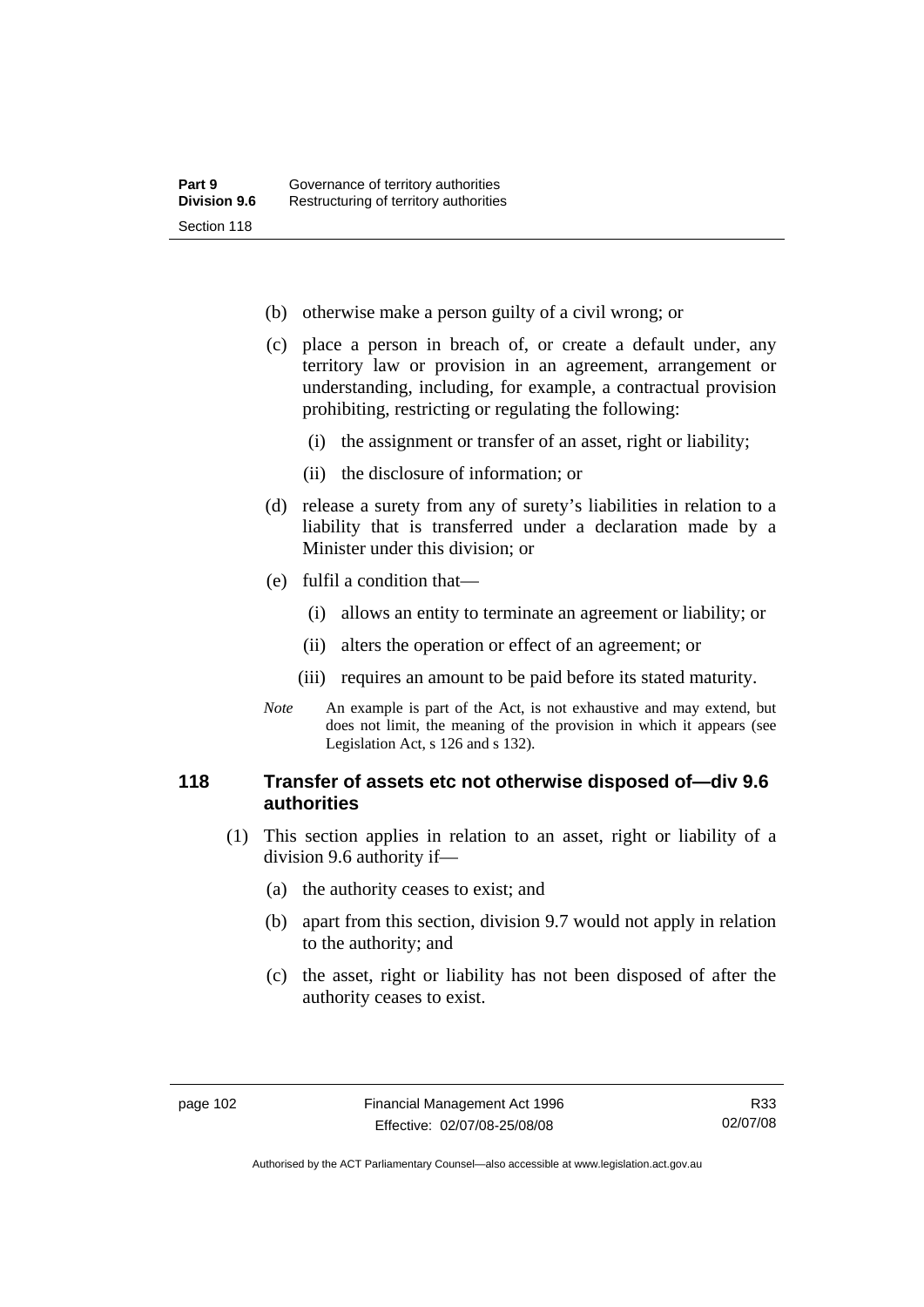(2) Division 9.7 applies in relation to the division 9.6 authority as if it were a division 9.7 authority, but only in relation to the asset, right or liability that has not been disposed of.

# **119 Annual reports etc for div 9.6 authorities**

(1) In this section:

*division 9.6 authority* means a division 9.6 authority that has ceased to exist and is not also a division 9.7 authority.

*financial year*––see the *Annual Reports (Government Agencies) Act 2004*, section 6 (3).

*handover day*, in relation to a division 9.6 authority, means the day the authority ceases to exist.

*relevant financial year*, for a division 9.6 authority, means a financial year—

- (a) beginning before the handover day for the authority; and
- (b) for which a report had not been presented by the authority under the *Annual Reports (Government Agencies) Act 2004*, section 6 (Annual report of public authority) before the handover day.

*responsible Minister*, for a division 9.6 authority, means the Minister who was the responsible Minister for the authority immediately before it ceased to exist.

- (2) The responsible Minister for a division 9.6 authority must present an annual report for the authority for each relevant financial year.
- (3) An annual report under subsection (2) must include anything that the annual report would have been required to include before handover day for the division 9.6 authority.
- (4) The applied provisions of part 8 (Financial provisions for territory authorities) apply in relation to a division 9.6 authority in relation to any period before the handover day as if—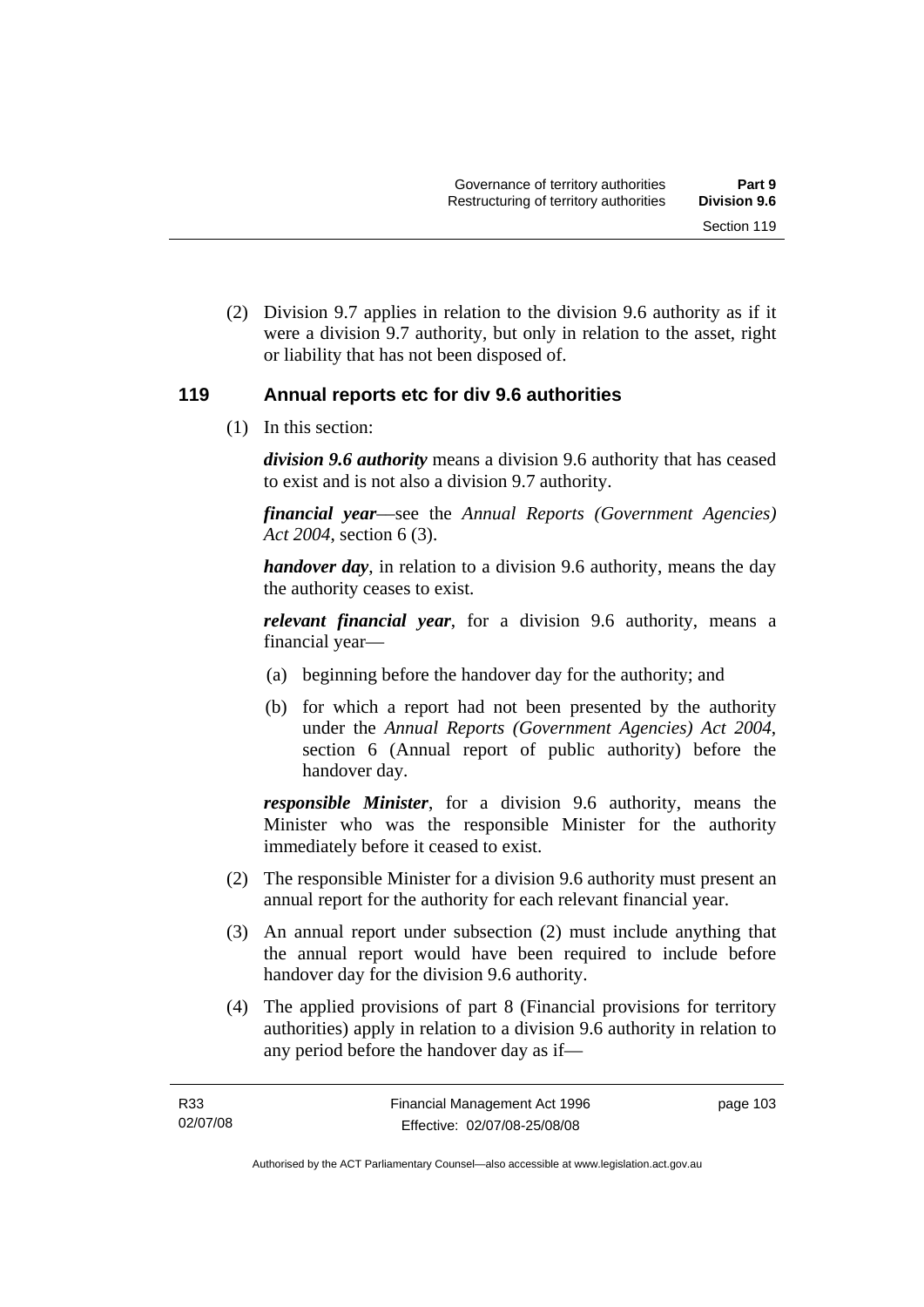- (a) the authority had not ceased to exist; and
- (b) a reference in section 63 and section 68 to the authority included a reference to the responsible Minister for the authority; and
- (c) a reference in section 64 and section 69 to the relevant person for the authority included a reference to the responsible Minister for the authority; and
- (d) a reference in section 65 and section 70 to the chief executive officer of the authority included a reference to the responsible Minister for the authority; and
- (e) all other necessary changes were made; and
- (f) any changes prescribed by regulation were made.
- (5) For subsection (4), the *applied provisions of part 8* are the following:
	- section 63 (Annual financial statements of territory authorities)
	- section 64 (Responsibility for annual financial statements of territory authorities)
	- section 65 (Audit of annual financial statements of territory authorities)
	- section 66 (Annual financial statements of territory authorities to be included in annual reports etc)
	- section 68 (Statements of performance of territory authorities)
	- section 69 (Responsibility for territory authority statements of performance)
	- section 70 (Scrutiny of territory authority statements of performance)
	- section 71 (Territory authority statements of performance to be included in annual reports).

Authorised by the ACT Parliamentary Counsel—also accessible at www.legislation.act.gov.au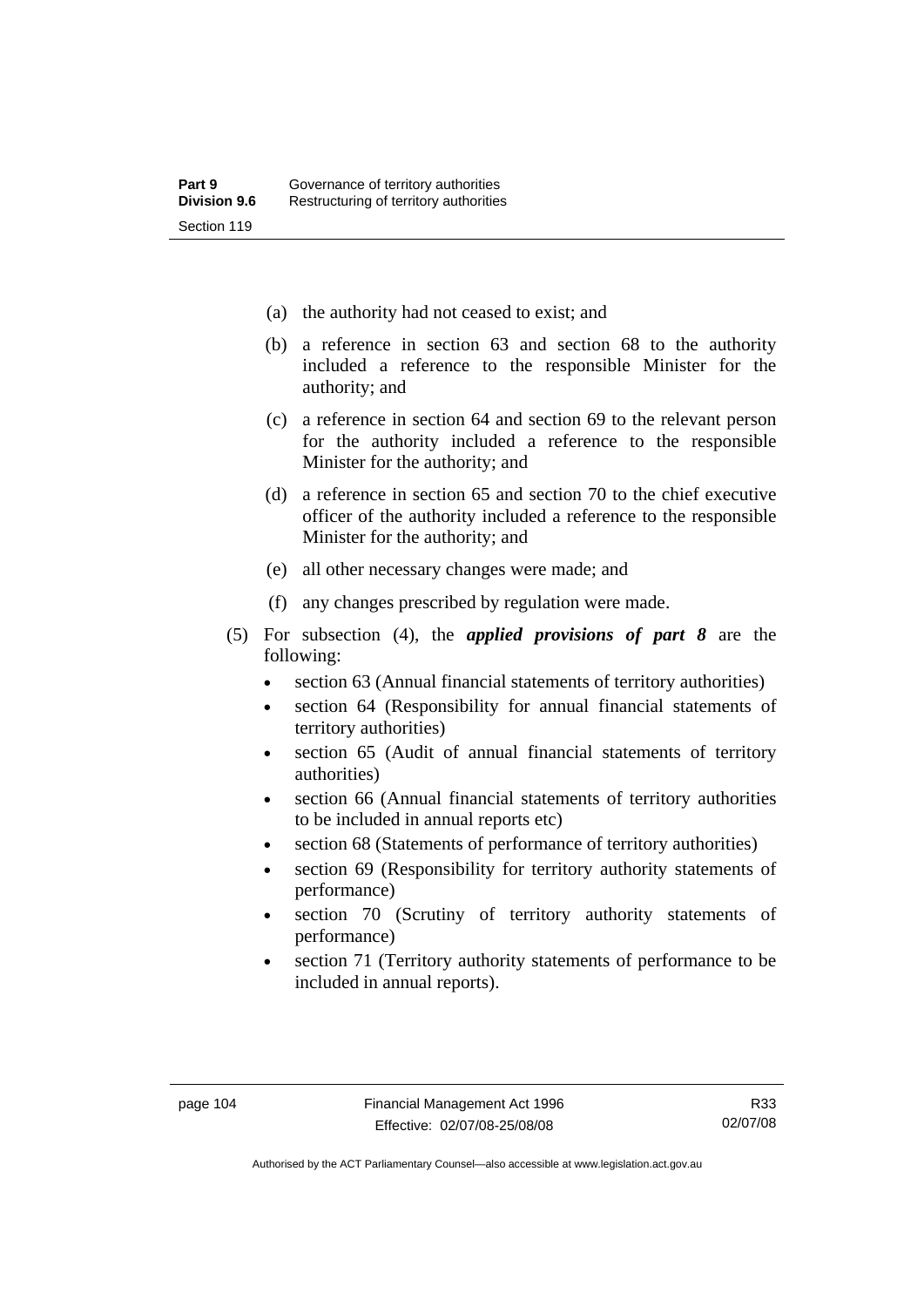# **Division 9.7 Additional provisions for restructuring of certain territory authorities**

# **120 What territory authorities does div 9.7 apply to?**

 (1) This division applies to a territory authority if the authority is prescribed by regulation for this division.

*Note* This division also applies in relation to territory authorities in relation to certain assets, rights and liabilities (see s 118).

- (2) A reference in this division to a *division 9.7 authority* is a reference to a territory authority to which this division applies.
- (3) To remove any doubt, a regulation may prescribe a territory authority for this division whether or not this part would otherwise apply to the authority.

# **121 Definitions—div 9.7**

In this division:

*handover day*, in relation to a division 9.7 authority, means the day the authority ceases to exist.

*territory authority* includes a territory authority that has ceased to exist.

# **122 Vesting of assets, rights and liabilities—div 9.7 authorities**

- (1) All assets, rights and liabilities of a division 9.7 authority immediately before handover day vest in the Territory on handover day.
- (2) To remove any doubt, all records of the territory authority, including applications made to the authority, become the records of the Territory on handover day.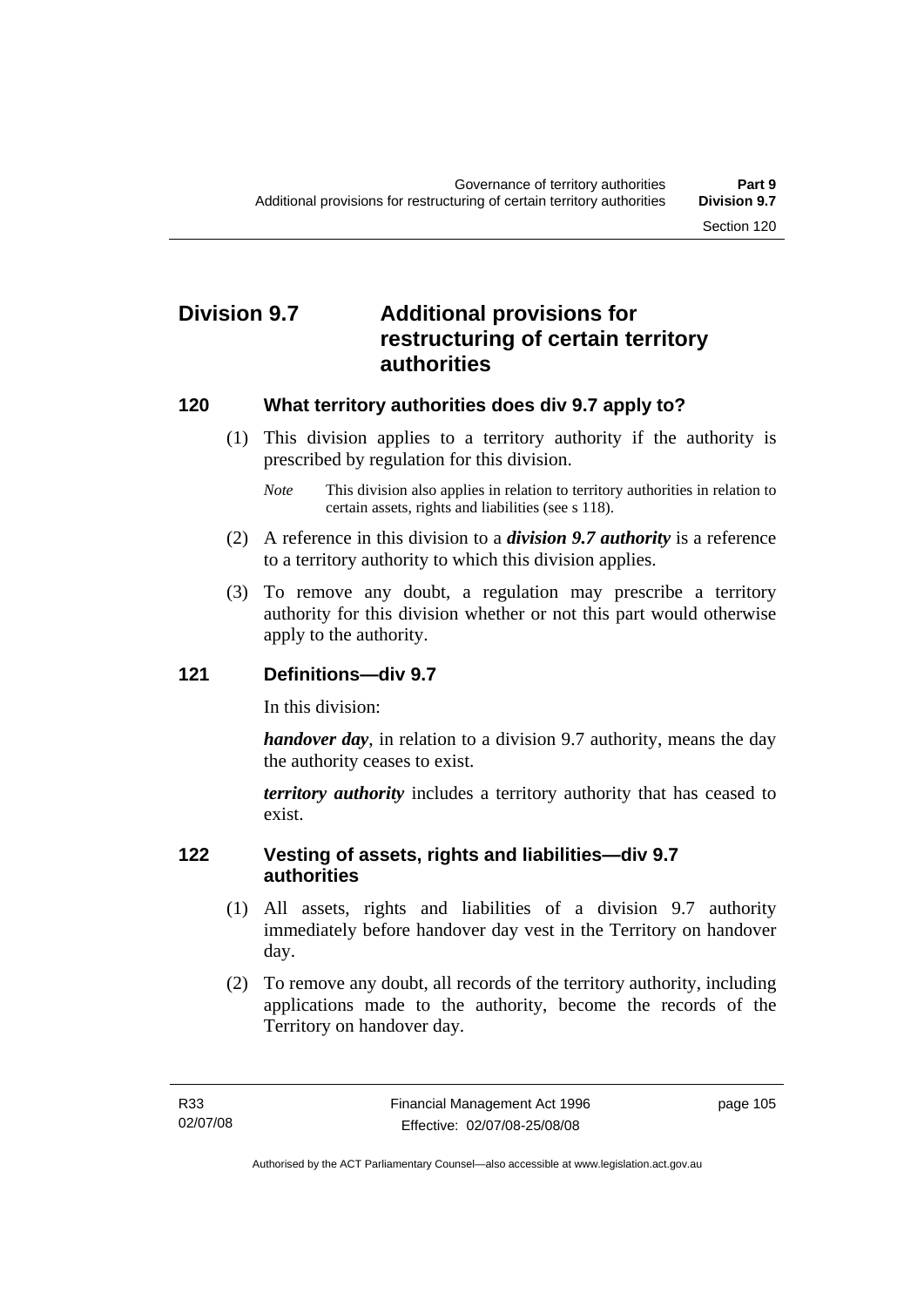# **123 Proceedings and evidence—div 9.7 authorities**

- (1) For a proceeding started before handover day and to which a division 9.7 authority is a party, the Territory is substituted as a party on the handover day.
- (2) A proceeding for a cause of action in relation to a division 9.7 authority may be brought against the Territory if, before handover day—
	- (a) the cause of action had accrued against the authority; and
	- (b) a proceeding had not started in relation to the cause of action; and
	- (c) the limitation period for the cause of action had not ended.
- (3) The *Limitation Act 1985,* part 3 (Postponement of bar) applies to the starting of a proceeding that may be brought by or against the Territory under this section as if the cause of action had been accrued by, or had accrued against, the Territory.
- (4) The court or other entity in which, or before which, a proceeding may be or has been started or continued under this section may give directions about the proceeding.
- (5) Any evidence that would, before a division 9.7 authority ceased to exist, have been admissible for or against the authority is admissible for or against the Territory.
- (6) An order made in a proceeding by or against a division 9.7 authority before the handover day may, after the handover day, be enforced by or against the Territory.
- (7) In this section:

*proceeding* includes a proceeding by way of appeal or review (including review under the *Ombudsman Act 1989*).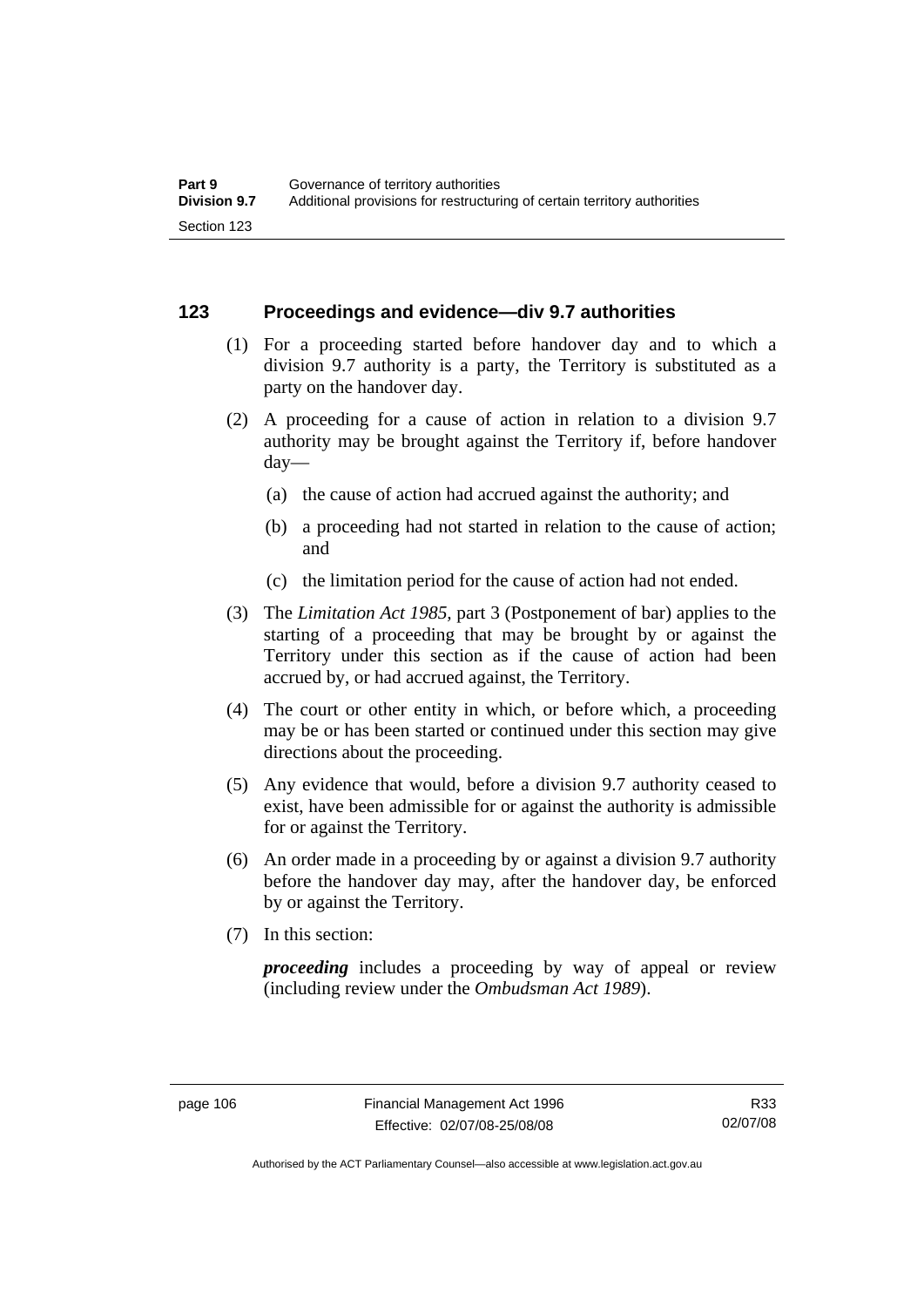# **124 Annual reports and financial statements for div 9.7 authorities**

(1) In this section:

*division 9.7 authority* means a division 9.7 authority that has ceased to exist.

*financial year*––see the *Annual Reports (Government Agencies) Act 2004*, section 6 (3).

*relevant financial year*, for a division 9.7 authority, means a financial year—

- (a) beginning before the handover day for the authority; and
- (b) for which a report had not been presented by the authority under the *Annual Reports (Government Agencies) Act 2004*, section 6 (Annual report of public authority) before the handover day.

*responsible Minister*, for a division 9.7 authority, means the Minister who was the responsible Minister for the authority immediately before it ceased to exist.

- (2) The responsible Minister for a division 9.7 authority must present an annual report for the authority for each relevant financial year.
- (3) An annual report under subsection (2) must include anything that the annual report would have been required to include before handover day for the division 9.7 authority.
- (4) The applied provisions of part 8 (Financial provisions for territory authorities) apply in relation to a division 9.7 authority in relation to any period before the handover day as if—
	- (a) the authority had not ceased to exist; and
	- (b) a reference in section 63 and section 68 to the authority included a reference to the responsible Minister for the authority; and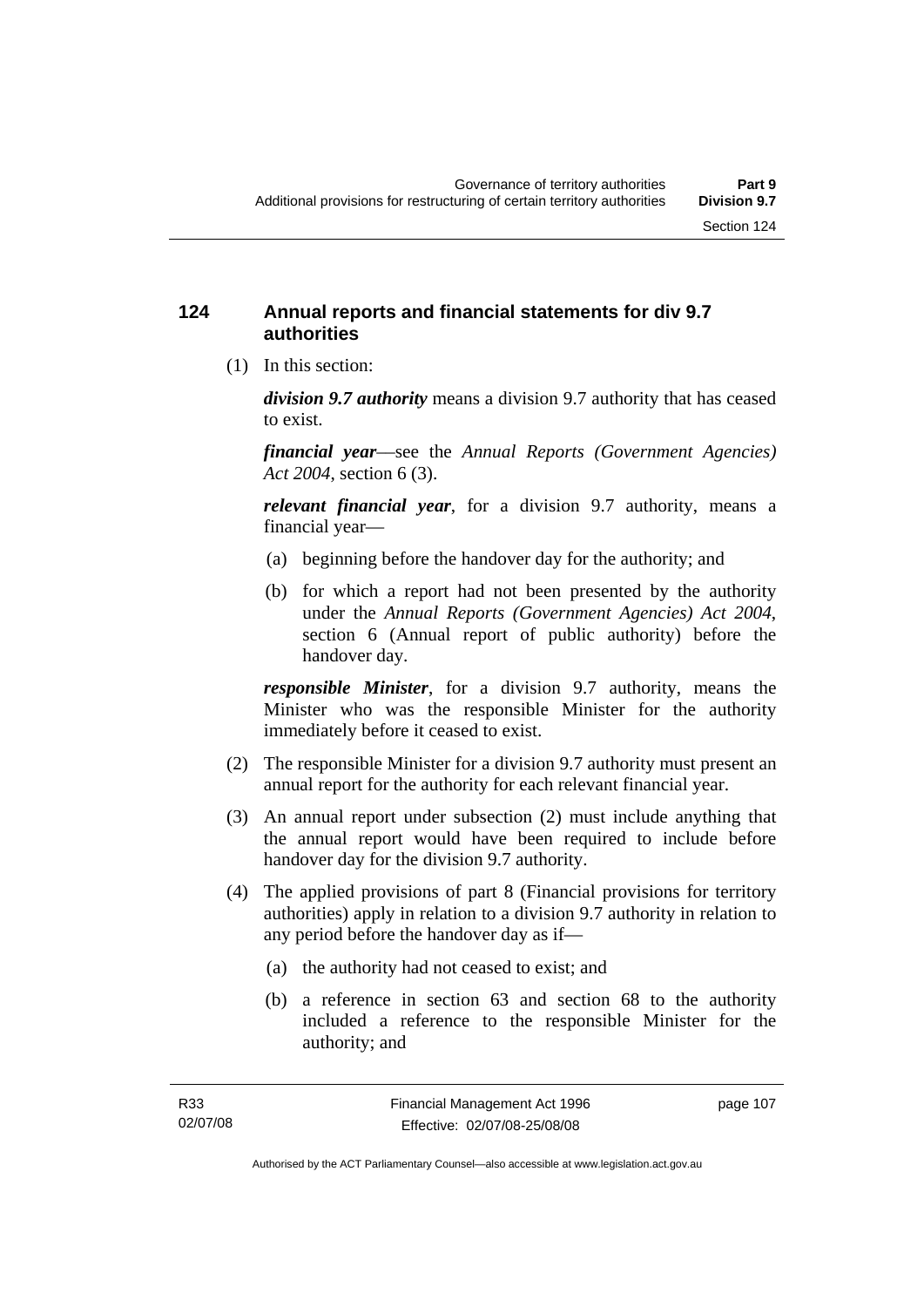- (c) a reference in section 64 and section 69 to the relevant person for the authority included a reference to the responsible Minister for the authority; and
- (d) a reference in section 65 and section 70 to the chief executive officer of the authority included a reference to the responsible Minister for the authority; and
- (e) all other necessary changes were made; and
- (f) any changes prescribed by regulation were made.
- (5) For subsection (4), the *applied provisions of part 8* are the following:
	- section 63 (Annual financial statements of territory authorities)
	- section 64 (Responsibility for annual financial statements of territory authorities)
	- section 65 (Audit of annual financial statements of territory authorities)
	- section 66 (Annual financial statements of territory authorities to be included in annual reports etc)
	- section 68 (Statements of performance of territory authorities)
	- section 69 (Responsibility for territory authority statements of performance)
	- section 70 (Scrutiny of territory authority statements of performance)
	- section 71 (Territory authority statements of performance to be included in annual reports).

# **125 References to div 9.7 authority**

In any contract, agreement or arrangement, a reference to a division 9.7 authority is, for the application of the contract, agreement or arrangement on or after the handover day, a reference to the Territory.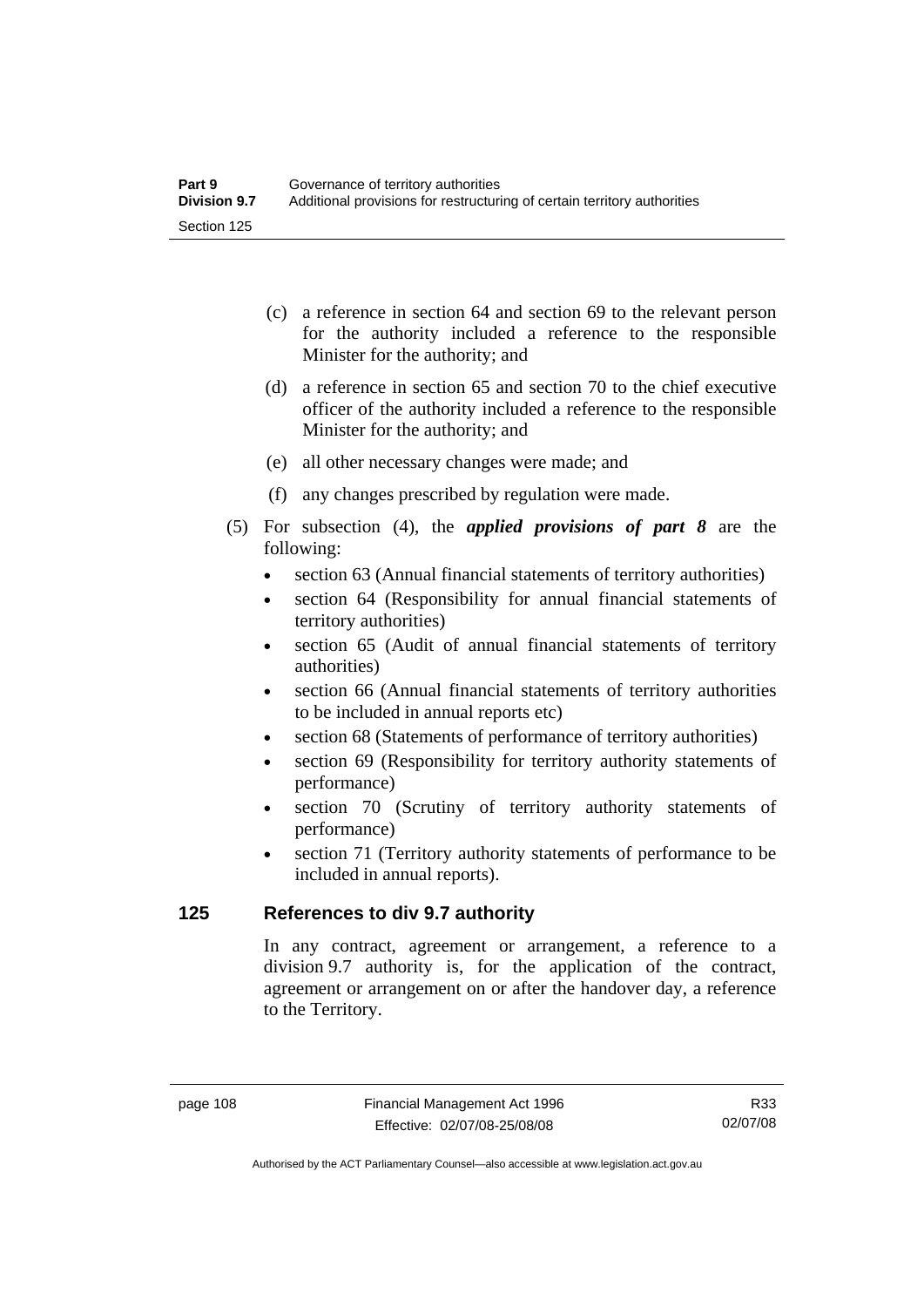# **Part 10 Miscellaneous**

# **130 Act of grace payments**

- (1) If the Treasurer considers it appropriate to do so because of special circumstances, the Treasurer may authorise the payment by a department of an amount to a person (the *payee*) although the payment of that amount (the *relevant amount*) would not otherwise be authorised by law or required to meet a legal liability.
- (2) The authorisation may provide for the relevant amount to be paid  $by-$ 
	- (a) more than 1 instalment and on the dates specified in the authorisation; or
	- (b) periodical payments of an amount, and for the period, specified in the authorisation.
- (3) An authorisation may be expressed to be subject to conditions to be complied with by the payee.
- (4) If a condition is contravened, the Treasurer may by written notice addressed to the last-known address of the payee require the payee, within 30 days of receipt of the notice, to pay an amount equal to all or part of the relevant amount.
- (5) If the payee does not pay the amount specified in the notice under subsection (4), the amount may be recovered by the Territory as a debt.
- (6) If the payment of an amount by a department is authorised under this section, the Treasurer must —
	- (a) direct that the amount be paid from an appropriate appropriation for the department specified by the Treasurer; or
	- (b) authorise payment of the amount under section 18; or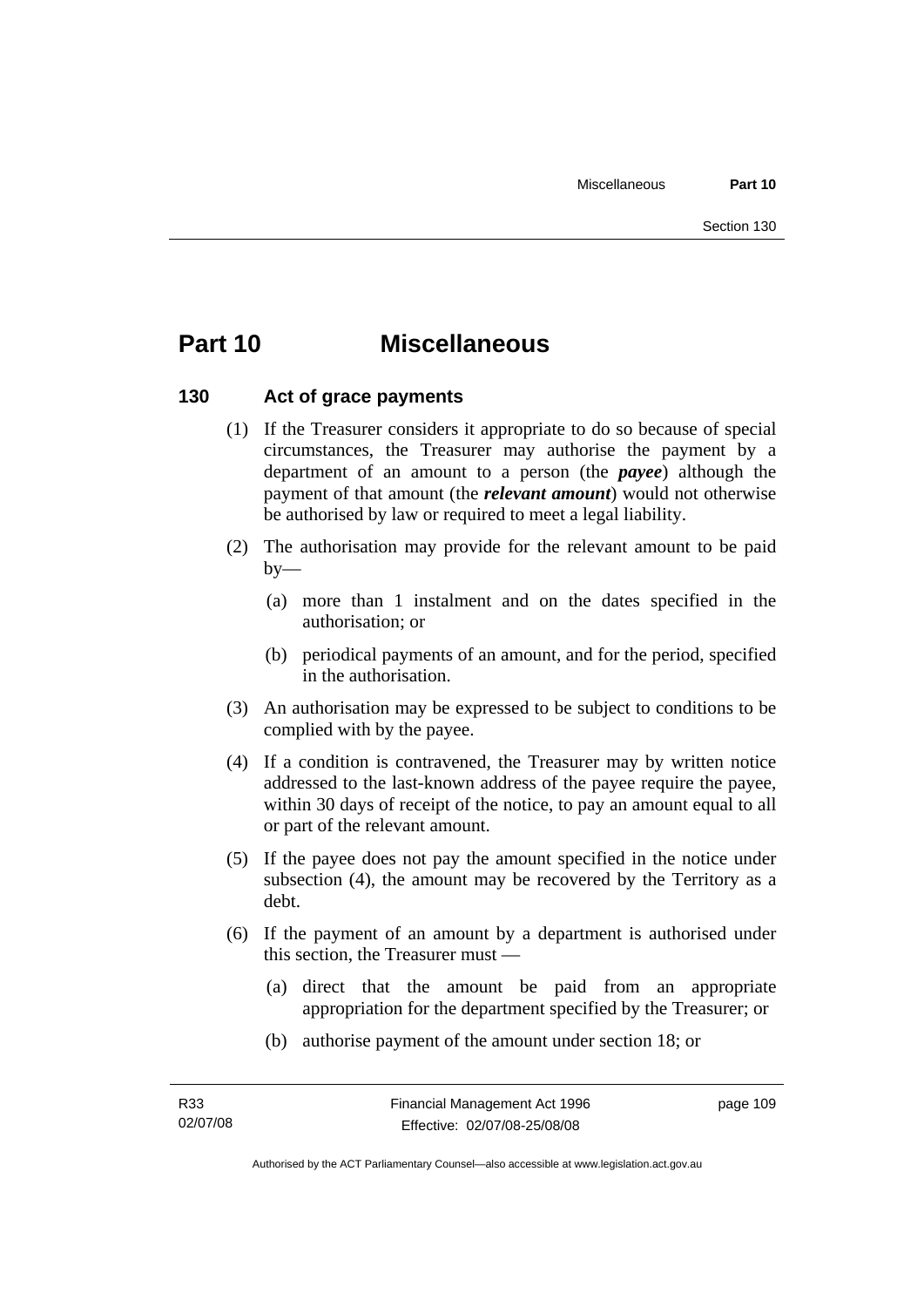#### **Part 10** Miscellaneous

Section 131

- (c) authorise payment of the amount out of the public money of the Territory.
- (7) The public money of the Territory is appropriated for subsection (6) (c).
- (8) A payment made by a department under this section must be reported in notes to the financial statements of the department that relate to the financial year when the payment was made.
- (9) The notes must indicate in relation to each payment under this section the amount and grounds for the payment.
- (10) The notes relating to a payment under this section must not disclose the identity of the payee unless disclosure was agreed to by the payee as a condition of authorising the payment.

# **131 Waiver of debts etc**

- (1) The Treasurer may, in writing, on behalf of the Territory—
	- (a) waive the Territory's right to payment of an amount payable to the Territory; or
	- (b) postpone any right of the Territory to be paid a debt in priority to another debt; or
	- (c) allow the payment by instalments of an amount payable to the Territory; or
	- (d) defer the time for payment of an amount payable to the Territory.
- (2) A waiver relating to an amount payable to the Territory by a person may be expressed to be subject to a condition that the person agrees to pay an amount to the Territory in circumstances specified in the waiver.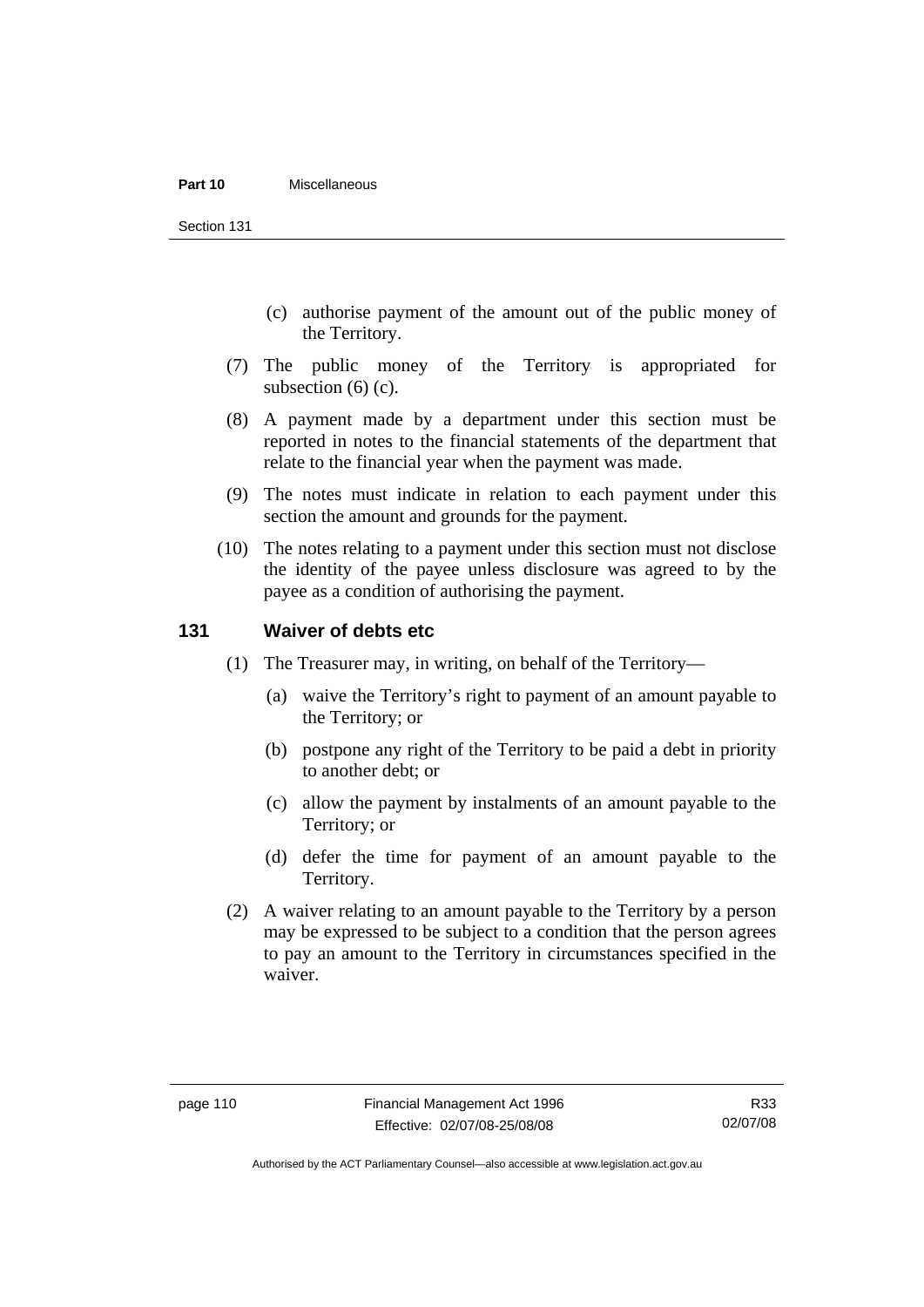(3) A waiver relating to an amount payable to the Territory must be reported in the notes to the financial statements of the relevant department that relate to the year in which the right to payment was waived.

# **132 Payments in relation to deceased estates**

- (1) If, at the time of a person's death (whether before or after the commencement of this section), the Territory owed an amount to the person, the Treasurer may pay that amount to the person who the Treasurer considers should receive the payment.
- (2) In deciding who should be paid, the Treasurer must have regard to—
	- (a) the provisions of any will of the deceased person that identify the persons entitled to property under the will; and
	- (b) the law relating to the disposition of the property of deceased people.
- (3) Before making a payment to a person, the Treasurer may require the person to produce any documents and other evidence relating to—
	- (a) the disposition of the deceased person's estate; or
	- (b) the family of the deceased person and any other people apparently entitled to share in the estate of the deceased person.
- (4) Subject to subsection (3), the Treasurer may make the payment without requiring production of probate of the will, or letters of administration of the estate, of the deceased person.
- (5) If a payment is made in relation to an amount owing to a deceased person, the Territory is discharged from any further liability in relation to that amount.
- (6) This section does not relieve the recipient of a payment from liability to deal with the money in accordance with law.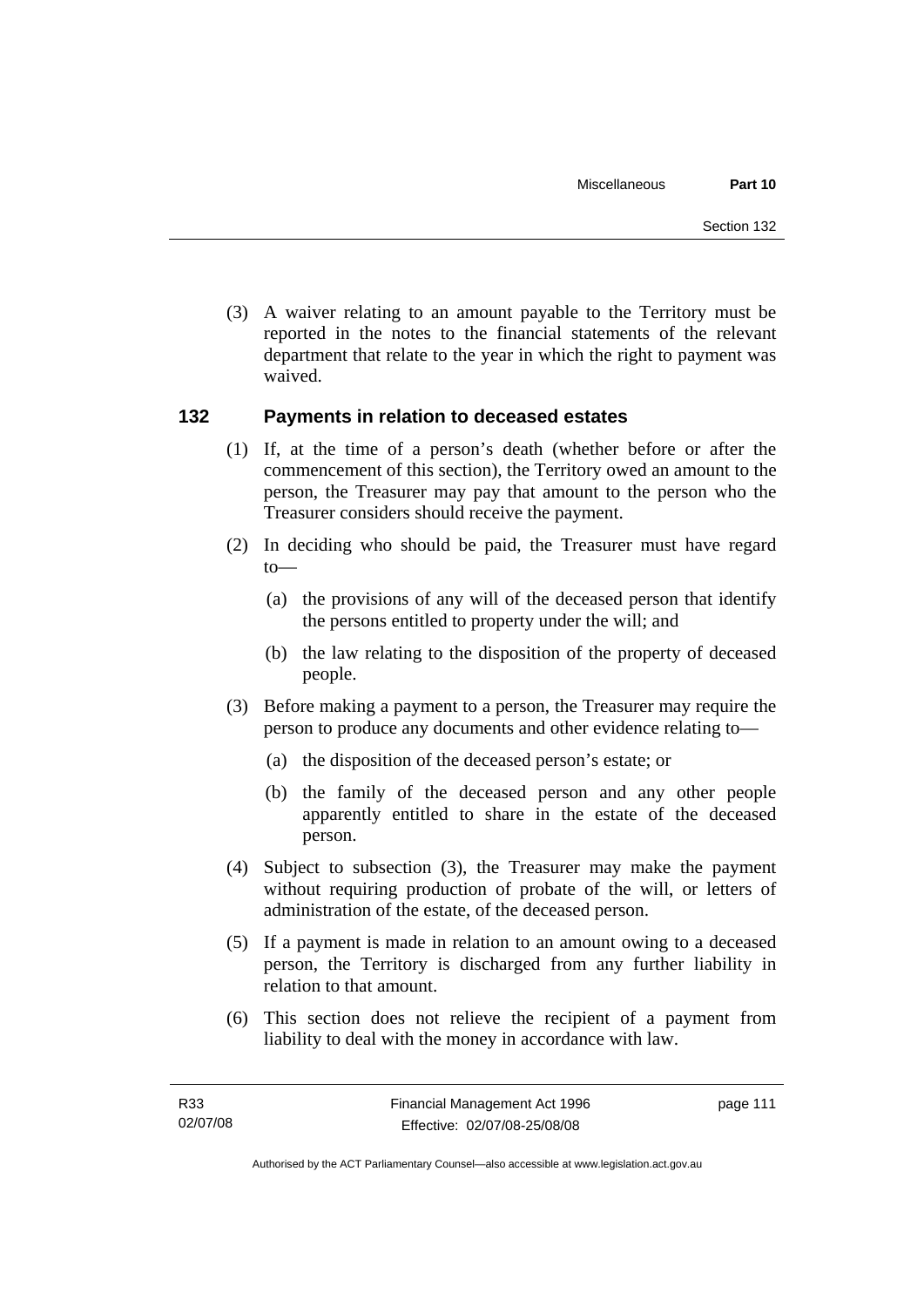### **Part 10** Miscellaneous

Section 133

# **133 Guideline-making power**

- (1) The Treasurer may, in writing, make financial management guidelines for this Act.
- (2) A financial management guideline is a disallowable instrument.
	- *Note* A disallowable instrument must be notified, and presented to the Legislative Assembly, under the Legislation Act.

# **134 Regulation-making power**

The Executive may make regulations for this Act.

*Note* A regulation must be notified, and presented to the Legislative Assembly, under the Legislation Act.

page 112 Financial Management Act 1996 Effective: 02/07/08-25/08/08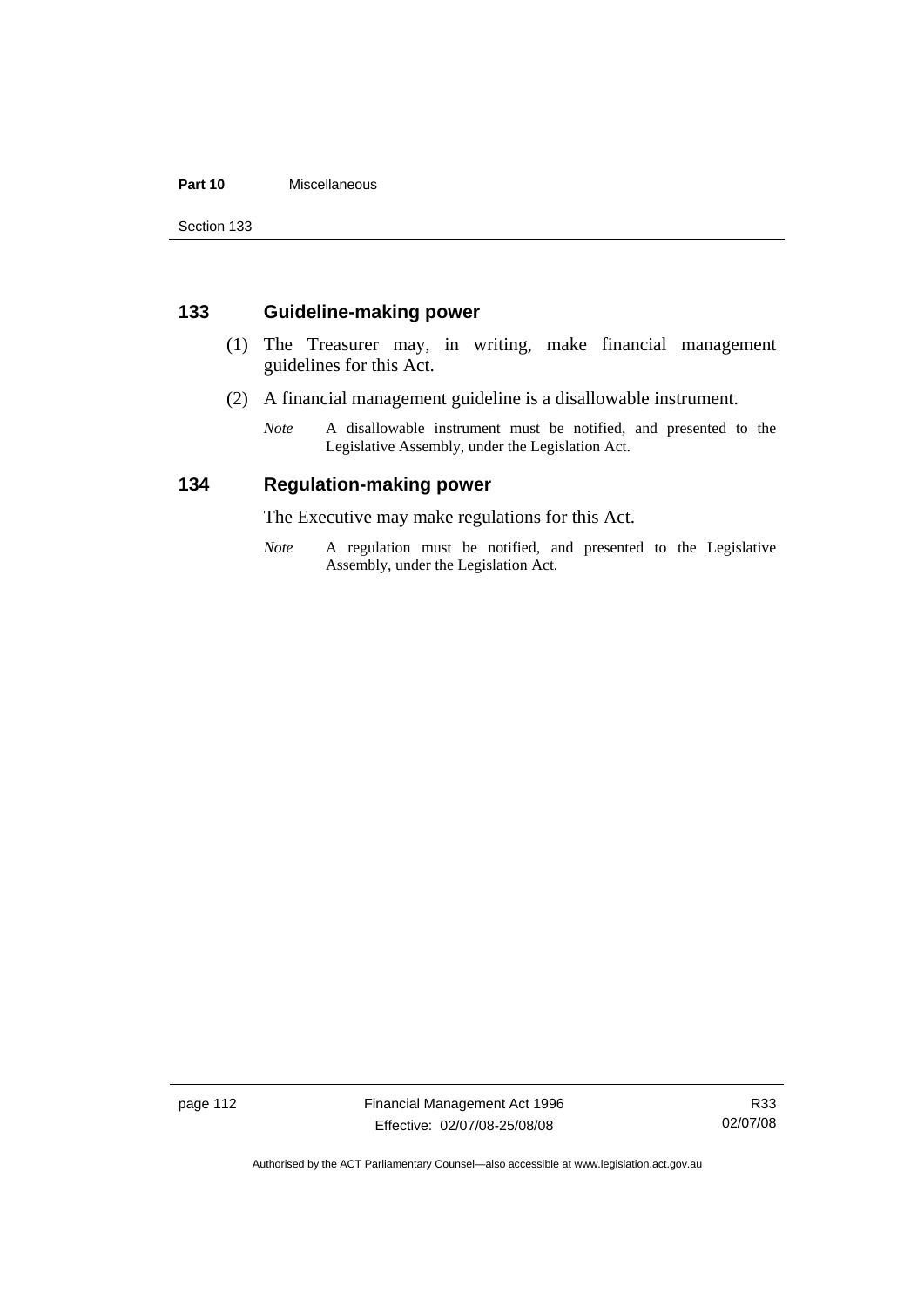# **Dictionary**

(see s 3)

*Note 1* The Legislation Act contains definitions and other provisions relevant to this Act.

*Note 2* For example, the Legislation Act, dict, pt 1, defines the following terms:

- Act
	- administrative unit
	- auditor-general
	- authorised deposit-taking institution
	- chief executive (see s 163)
	- exercise
	- **function**
	- GST
	- may (see s  $146$ )
	- Minister (see s 162)
	- must (see s  $146$ )
	- person
	- Self-Government Act
	- territory-owned corporation.

*applicable governmental policies*, for a territory authority, for part 9 (Governance of territory authorities)—see section 103.

*appropriation* means an appropriation of public money by any Act including this Act.

*Appropriation Act* means an Act that makes appropriations in relation to a financial year for purposes mentioned in section 8.

*appropriation unit* means a class of outputs, or a group of output classes, for which an appropriation is made by an Appropriation Act.

*banking account* means an account with an authorised deposit-taking institution that is, or is substantially the same as, a bank account.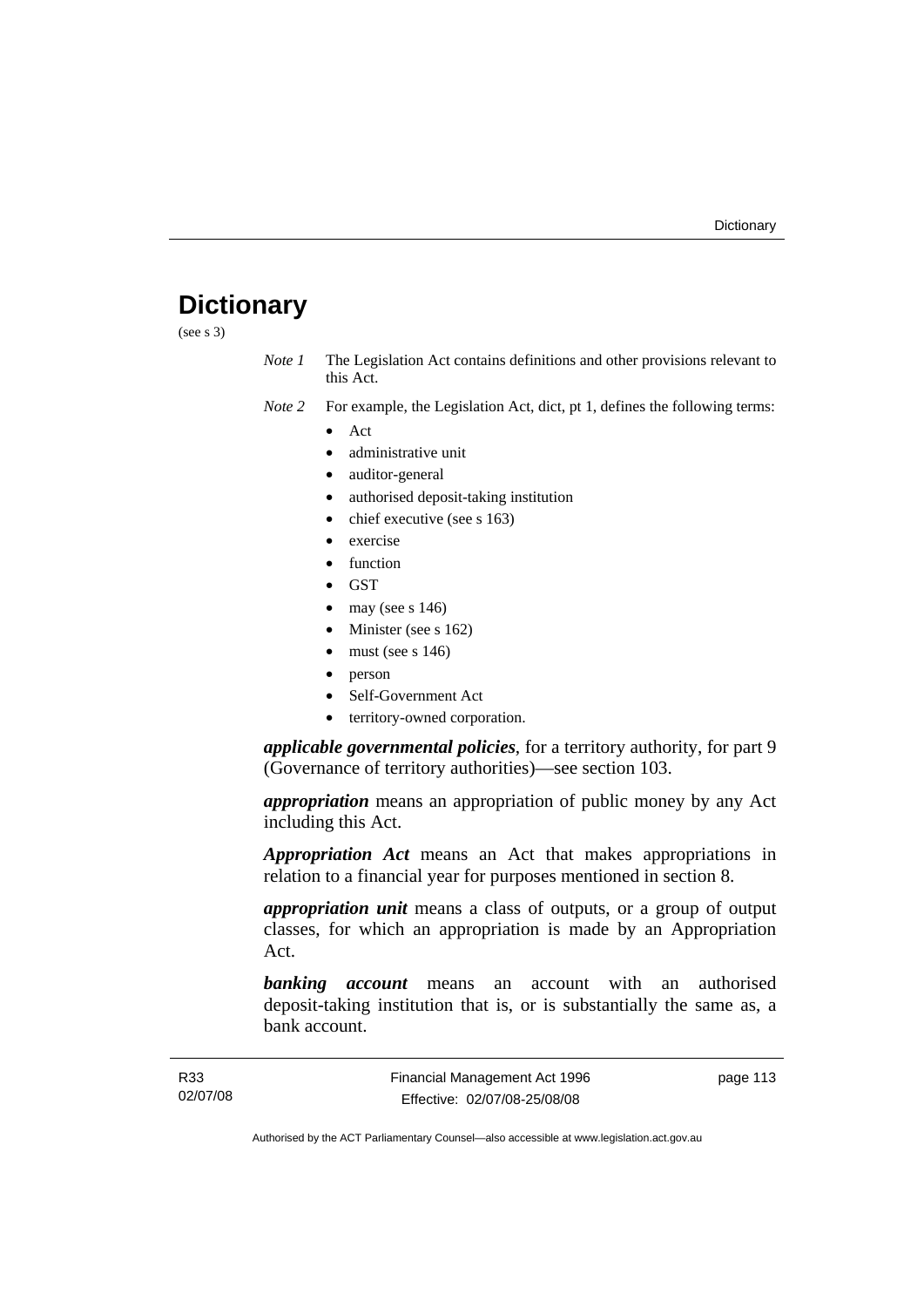*borrowing* includes—

- (a) raising money or obtaining credit, whether by dealing in securities or otherwise; and
- (b) entering into a financing lease;

but does not include using a credit card or overdraft facility, or otherwise obtaining credit, in a transaction forming part of the day-to-day operations of the Territory or a territory authority.

*budget papers* means documents presented to the Legislative Assembly under section 10 or section 13 (1).

*capital injection* means an amount provided, or to be provided, to a department, a territory authority or a territory-owned corporation for—

- (a) the purchase of assets to be held by the department or to be owned by the authority or corporation; or
- (b) the development of assets held by the department or owned by the authority or corporation; or
- (c) augmenting the assets held by the department or owned by the authority or corporation; or
- (d) reducing the liabilities of the department, the authority or the corporation;

but does not include an amount provided from an appropriation for a purpose mentioned in section  $8(1)(a)$  or (c) or  $(2)(a)$ .

*CEO*—see *chief executive officer*.

*chief executive officer* (or *CEO*), of a territory authority, means the person (however described) who is responsible for managing the affairs of the authority.

*class of outputs* means a group of outputs identified as a class by an Appropriation Act.

*contract* includes an agreement or arrangement.

page 114 Financial Management Act 1996 Effective: 02/07/08-25/08/08

R33 02/07/08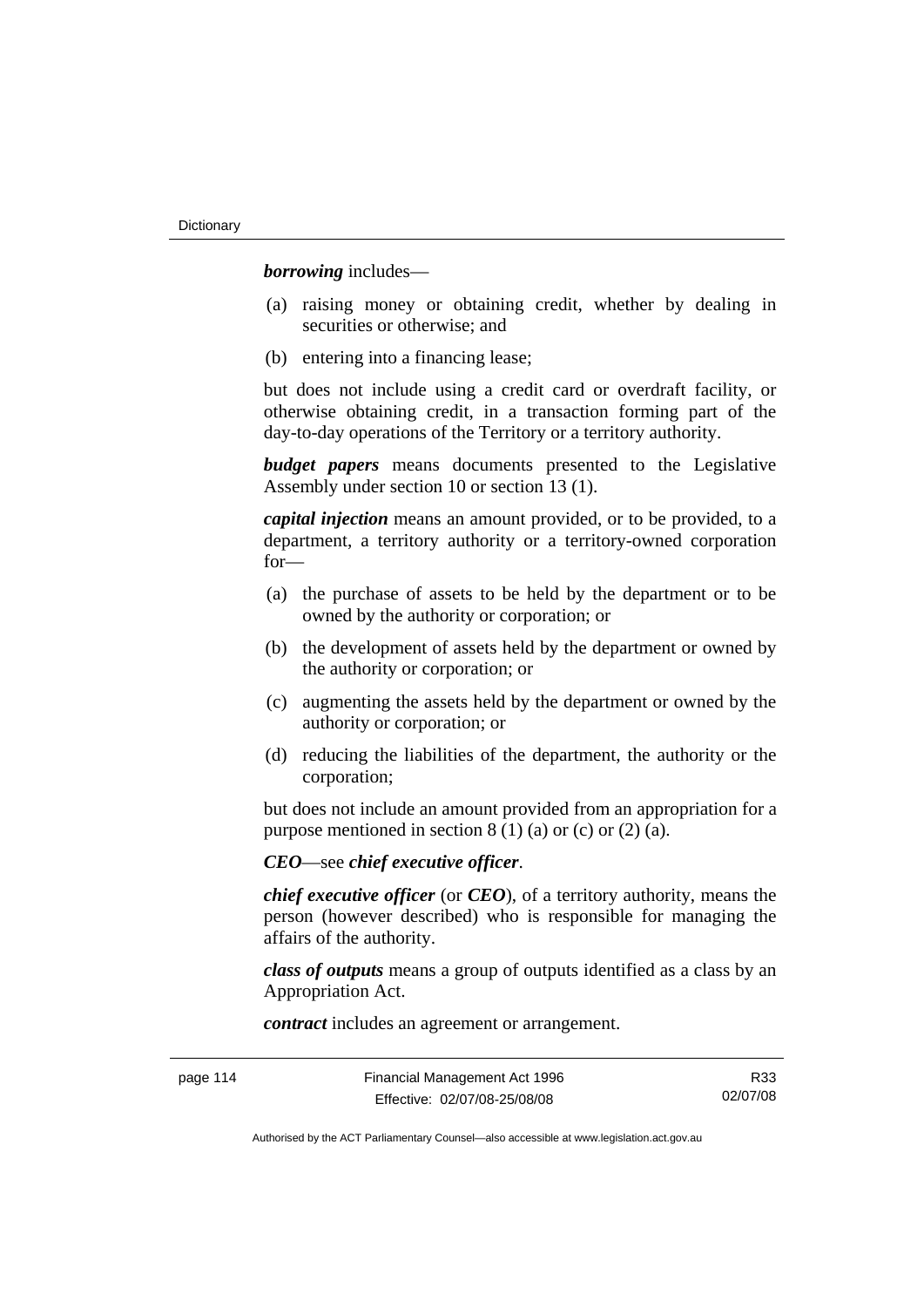*department* means—

- (a) an administrative unit (excluding any part of an administrative unit prescribed for paragraph (b) and any administrative unit forming part of a group of administrative units prescribed for paragraph (c)); or
- (b) a part of an administrative unit prescribed for this paragraph; or
- (c) a group of 2 or more administrative units prescribed for this paragraph.

*departmental banking account* means a banking account mentioned in section 34 (1).

*division 9.6 authority* means a territory authority to which division 9.6 applies (see s 105).

*division 9.7 authority* means a territory authority to which division 9.7 applies (see s 120).

*establishing Act*, for a territory authority, governing board or governing board member, for part 9 (Governance of territory authorities)—see section 72.

*expenses*, in relation to an output, means the expenses incurred in providing the output quantified on an accrual accounting basis and includes the overhead expenses properly attributable to the output.

*financial management guidelines* means the financial management guidelines under this Act.

*financial year*, for a territory authority, for part 9 (Governance of territory authorities)—see section 72.

#### *general government sector* means—

 (a) those organisations whose primary function is to provide services that are mainly not market orientated, are mainly for the consumption of the community generally, involve the transfer or redistribution of income, and are financed mainly through appropriation; and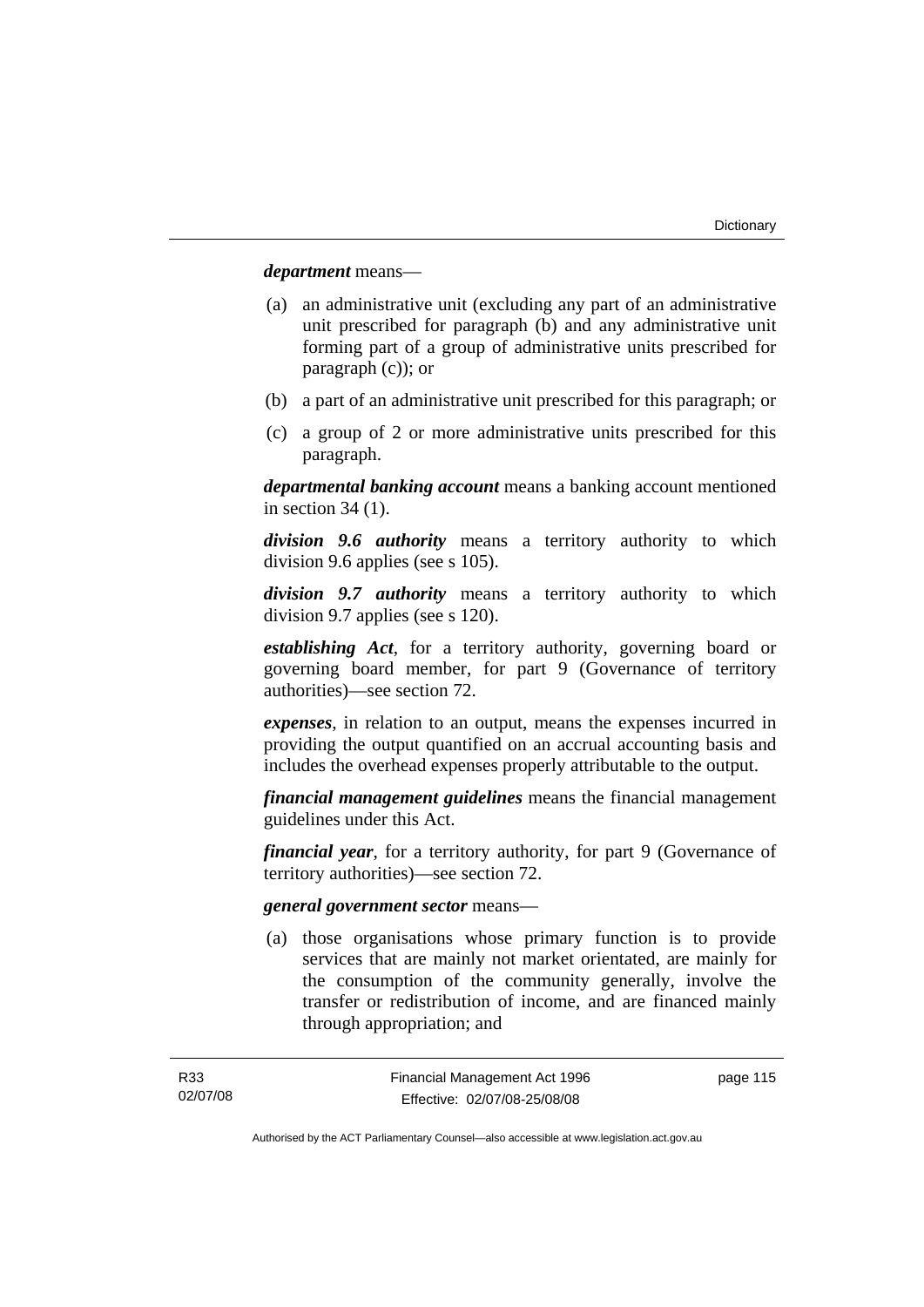(b) those organisations that are controlled by the Territory and provide investment or other financial services.

*generally accepted accounting principles* means accounting principles and procedures that are—

- (a) recognised by the accounting profession as appropriate for reporting financial information relating to government, a department or a territory authority; and
- (b) consistent with this Act and any relevant Appropriation Act.

*governing board*, for a territory authority, means the governing board for the authority mentioned in section 76.

*governing board member*, for a territory authority with a governing board for part 9 (Governance of territory authorities)—see section 72.

*handover day*, for division 9.7 (Additional provisions for restructuring of certain territory authorities)—see section 121.

*input tax credit*—see the *A New Tax System (Goods and Services Tax) Act 1999* (Cwlth), dictionary.

*interest* includes a dividend and any other financial return on a deposit, loan or other investment.

*invest* includes enter into a transaction or arrangement for the protection or enhancement of investments.

*Legislative Assembly secretariat***—**see the *Public Sector Management Act 1994*, dictionary.

*material interest*, for part 9 (Governance of territory authorities) see section 88 (4).

*outcomes* means the consequences for the community of outputs.

*outputs* means goods produced or services provided by a department or territory authority or a person producing goods or providing services on behalf of a department or territory authority.

R33 02/07/08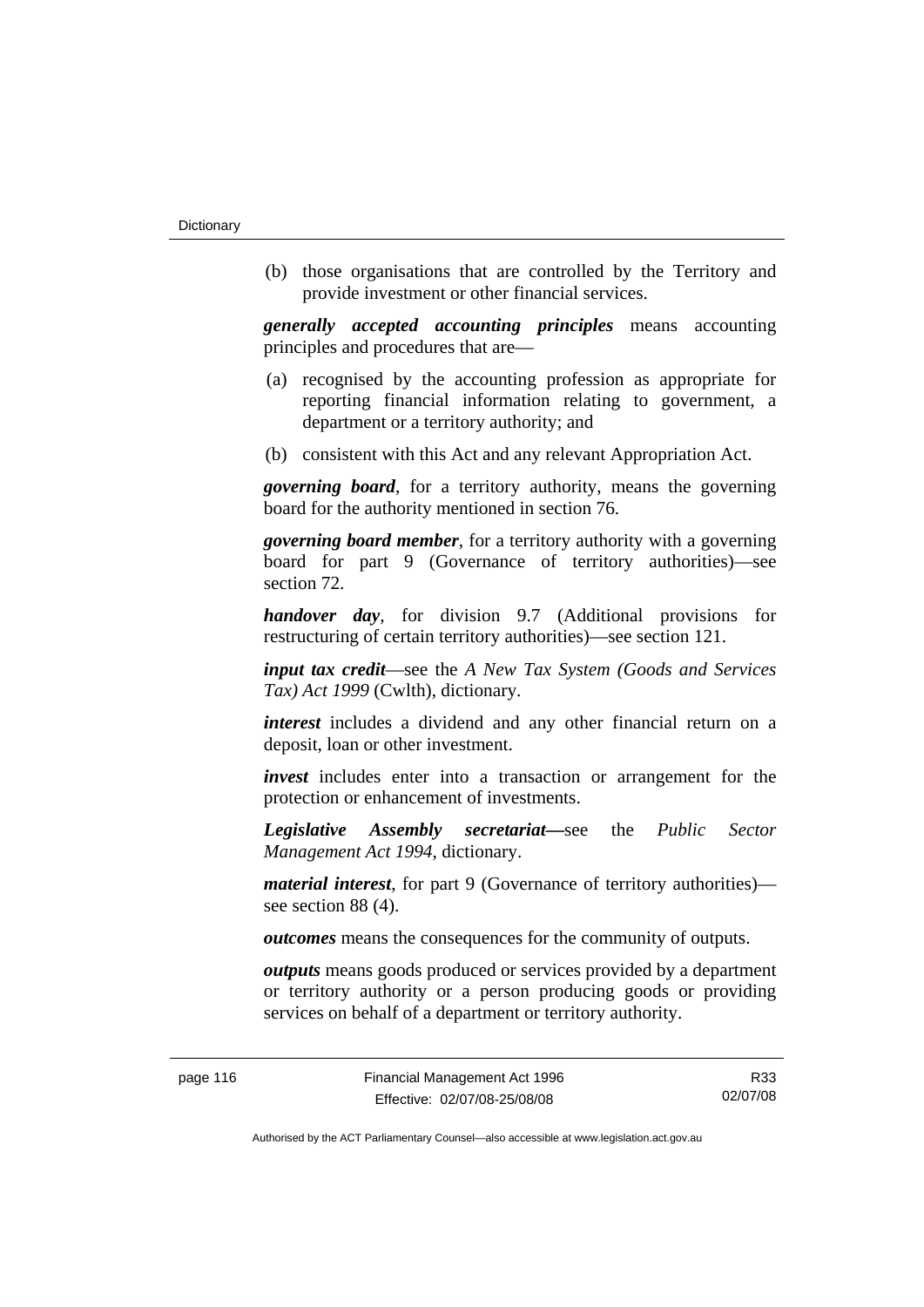*prescribed* means prescribed by the financial management guidelines.

*public money* means all money received by the Territory, including the proceeds of all loans raised on behalf of the Territory, but does not include—

- (a) money held by the Territory as trust money; or
- (b) money received by a territory-owned corporation or subsidiary of a territory-owned corporation; or
- (c) money received by the Territory from a territory-owned corporation or subsidiary of a territory-owned corporation for investment for the corporation or subsidiary; or
- (d) money received by a territory authority; or
- (e) money received by the Territory from a territory authority for investment for the authority; or
- (f) money received by the Territory—
	- (i) in repayment of an investment made by the Territory for a territory authority; or
	- (ii) as interest on such an investment.

*public trading enterprise sector* means those organisations whose primary function is to provide goods and services that are mainly market orientated and non-regulatory in nature and who may recover a significant part of their costs from individual consumers.

*relevant territory authority*, for part 9 (Governance of territory authorities)—see section 72.

*responsible chief executive*, in relation to a department, means—

 (a) if the department is constituted by an administrative unit or a part of an administrative unit—the chief executive of that administrative unit; or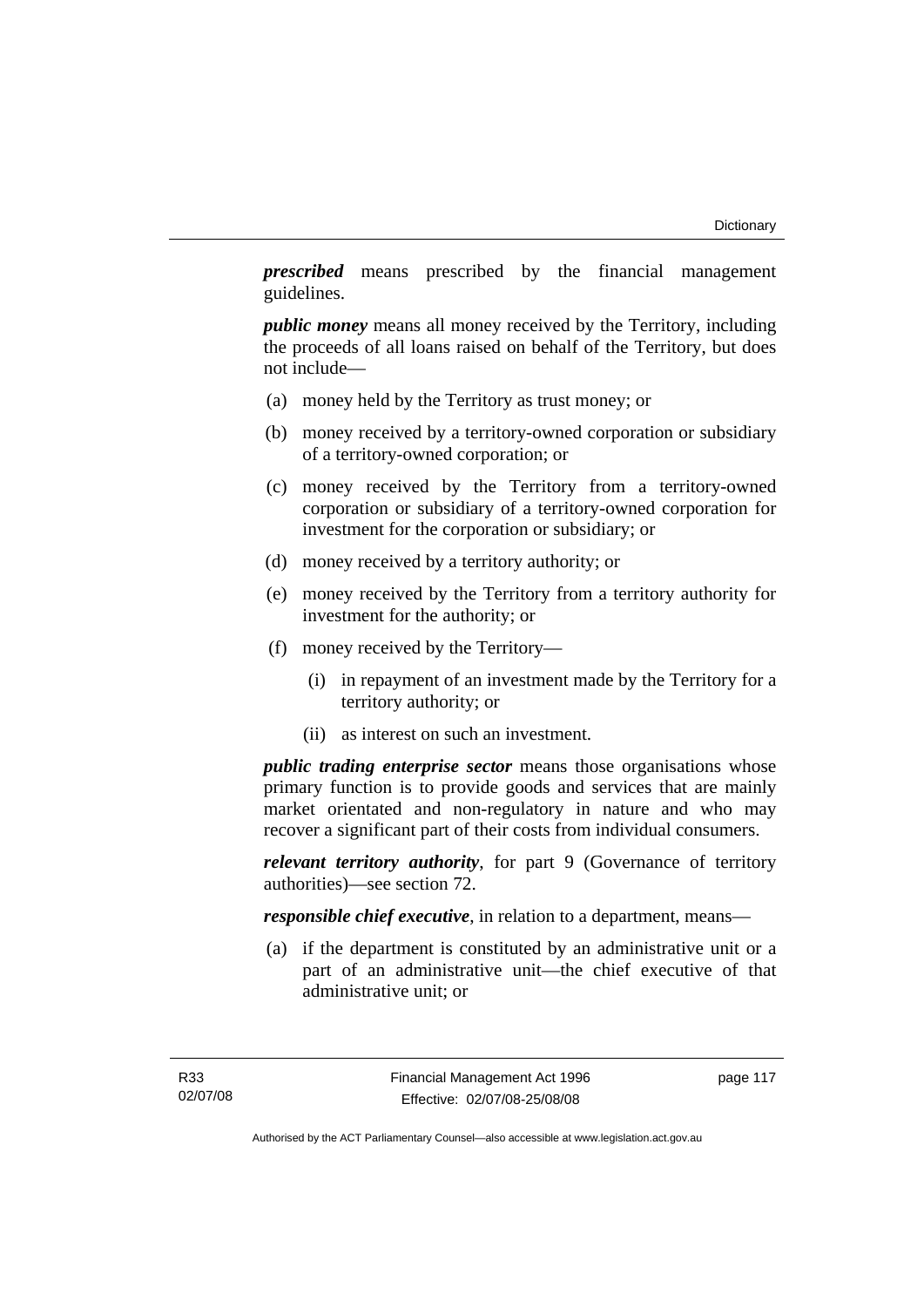(b) if the department is constituted by a group of 2 or more administrative units—the person prescribed as the responsible chief executive in relation to the department.

*responsible Minister* means—

- (a) in relation to a department that is constituted by an administrative unit or a part of an administrative unit—the Minister to whom responsibility for that administrative unit has been allocated under the *Public Sector Management Act 1994*, section 14; and
- (b) in relation to a department that is constituted by a group of 2 or more administrative units—the Minister prescribed as the responsible Minister in relation to the department; and
- (c) in relation to a territory authority—the Minister administering the Act under which the authority is established; and
- (d) in relation to a territory-owned corporation—the Minister administering the *Territory-owned Corporations Act 1990*.

*securities* includes stocks, debentures, notes, bonds, promissory notes, bills of exchange, and any other securities approved in writing by the Treasurer.

*statement of intent*, for a territory authority—see section 61 (1).

*subsidiary*—see the *Territory-owned Corporations Act 1990*, dictionary.

*superannuation appropriation*—see the *Territory Superannuation Provision Protection Act 2000*, dictionary.

*superannuation banking account*—see the *Territory Superannuation Provision Protection Act 2000*, section 7.

*taxable supply*—see the *A New Tax System (Goods and Services Tax) Act 1999* (Cwlth), dictionary.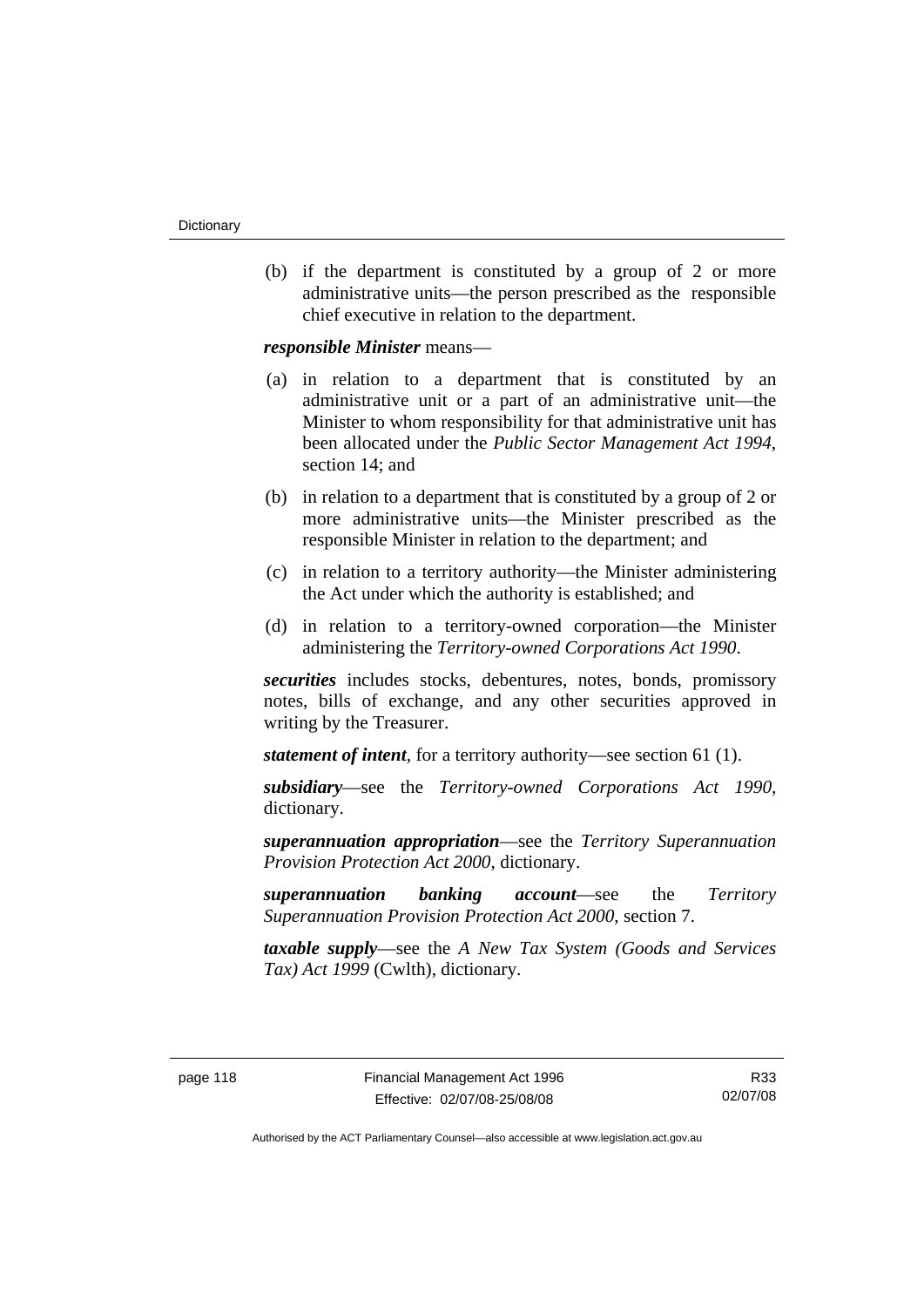# *territory authority*—

- (a) means a body corporate established by an Act; and
- (b) to remove any doubt, includes an entity to which part 8 applies; and
- (c) for division 9.7 (Additional provisions for restructuring of certain territory authorities)—includes a territory authority that has ceased to exist; but
- (d) does not include a body declared under section 3B not to be a territory authority.

*territory banking account* means the banking account mentioned in section 33.

*trust money* means—

- (a) money deposited with the Territory pending the completion of a transaction or the determination of a dispute and that may become repayable to the depositor or payable to the Territory or anyone else; or
- (b) all money that is paid into a territory court for possible repayment to the payee or a third party because of any Act, order, instruction or authority; or
- (c) money that belongs to or is owing to any person and is collected by the Territory because of an agreement between the Territory and that person; or
- (d) unclaimed money that is owing to or belongs to anyone and is deposited with the Territory; or
- (e) money that is paid to the Territory in trust for any other lawful purpose including interest on trust money.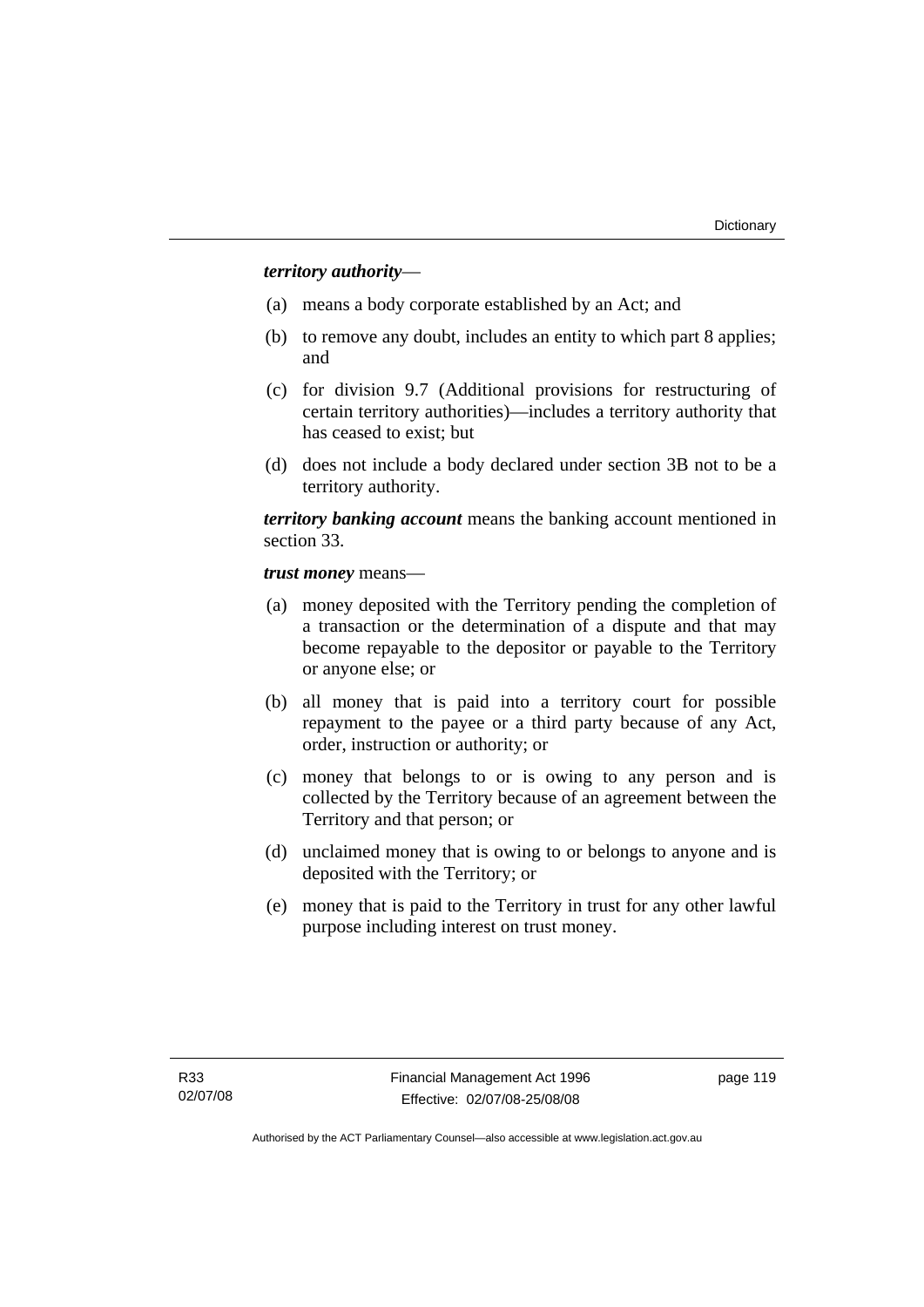1 About the endnotes

# **Endnotes**

# **1 About the endnotes**

Amending and modifying laws are annotated in the legislation history and the amendment history. Current modifications are not included in the republished law but are set out in the endnotes.

Not all editorial amendments made under the *Legislation Act 2001*, part 11.3 are annotated in the amendment history. Full details of any amendments can be obtained from the Parliamentary Counsel's Office.

Uncommenced amending laws and expiries are listed in the legislation history and the amendment history. These details are underlined. Uncommenced provisions and amendments are not included in the republished law but are set out in the last endnote.

If all the provisions of the law have been renumbered, a table of renumbered provisions gives details of previous and current numbering.

The endnotes also include a table of earlier republications.

| $am = amended$                               | $ord = ordinance$                         |
|----------------------------------------------|-------------------------------------------|
| $amdt = amendment$                           | orig = original                           |
| $ch = chapter$                               | par = paragraph/subparagraph              |
| $def = definition$                           | $pres = present$                          |
| $dict = dictionary$                          | $prev = previous$                         |
| $disallowed = disallowed by the Legislative$ | $(\text{prev}) = \text{previously}$       |
| Assembly                                     | $pt = part$                               |
| $div = division$                             | $r = rule/subrule$                        |
| $exp = expires/expired$                      | $renum = renumbered$                      |
| $Gaz = gazette$                              | $reloc = relocated$                       |
| $hdg =$ heading                              | $R[X]$ = Republication No                 |
| $IA = Interpretation Act 1967$               | $RI = reissue$                            |
| $ins = inserted/added$                       | $s = section/subsection$                  |
| $LA =$ Legislation Act 2001                  | $sch = schedule$                          |
| $LR =$ legislation register                  | $sdiv = subdivision$                      |
| $LRA =$ Legislation (Republication) Act 1996 | $sub = substituted$                       |
| $mod = modified/modification$                | SL = Subordinate Law                      |
| $o = order$                                  | underlining = whole or part not commenced |
| $om = omitted/repealed$                      | or to be expired                          |
|                                              |                                           |

# **2 Abbreviation key**

page 120 Financial Management Act 1996 Effective: 02/07/08-25/08/08

R33 02/07/08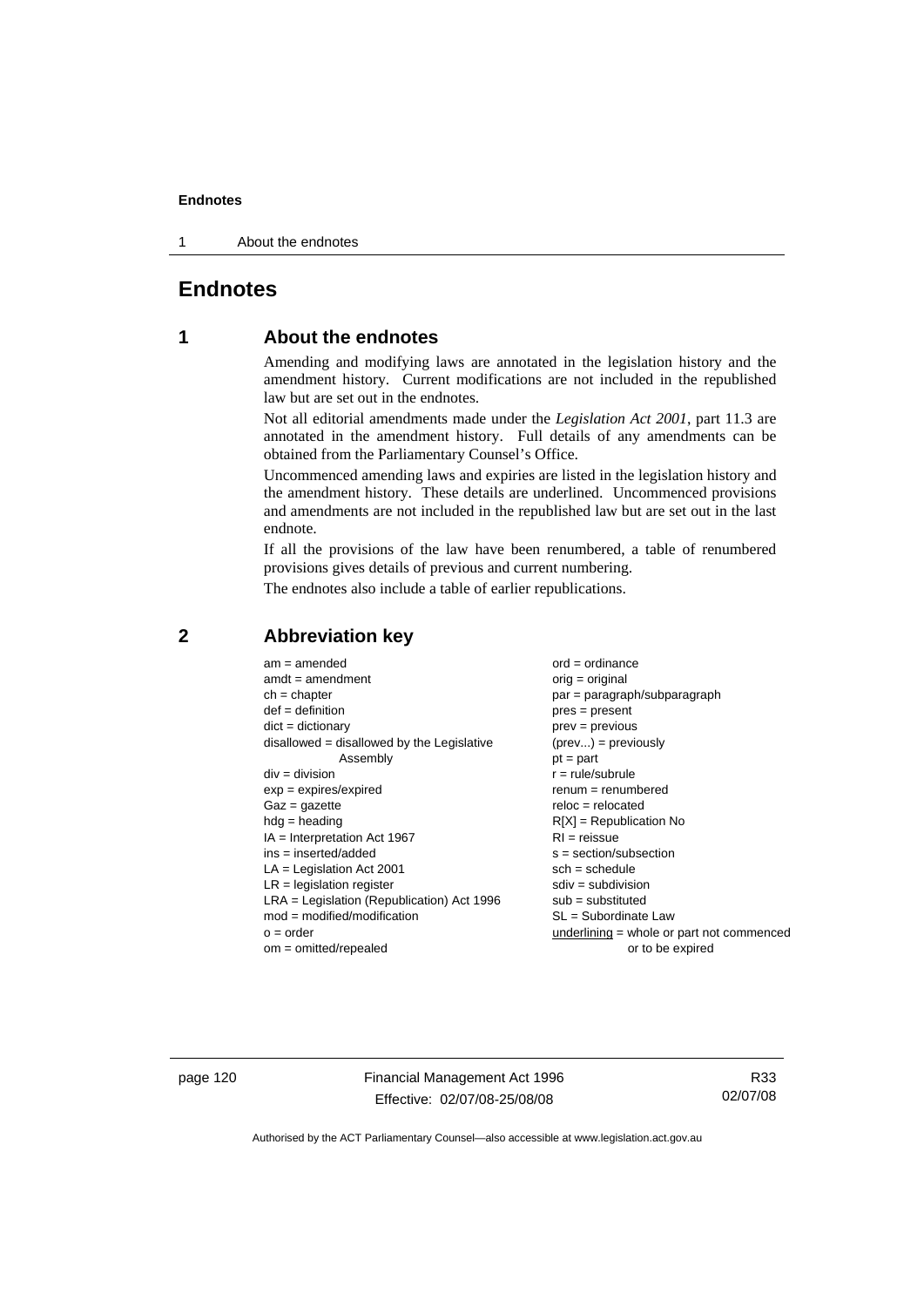# **3 Legislation history Financial Management Act 1996 No 22**  notified 4 June 1996 (Gaz 1996 No 101) commenced 1 July 1996 (s 2) as amended by **Financial Management (Amendment) Act 1997 No 39**  notified 1 September 1997 (Gaz 1997 No S257) commenced 1 September 1997 (s 2) **Financial Management (Amendment) Act (No 2) 1997 No 102**  notified 24 December 1997 (Gaz 1997 No S420) ss 1-3 commenced 24 December 1997 (s 2 (1)) remainder commenced 14 January 1998 (s 2 (2) and Gaz 1998 No S24) **Financial Management (Amendment) Act (No 3) 1997 No 124**  notified 24 December 1997 (Gaz 1997 No S420) commenced 24 December 1997 (s 2) **Trustee (Amendment) Act 1999 No 28 sch**  notified 21 May 1999 (Gaz 1999 No S24) sch commenced 21 May 1999 (s 2) **Financial Sector Reform (ACT) Act 1999 No 33 sch**  notified 25 June 1999 (Gaz 1999 No S34) s 1, s 2 and dict commenced 25 June 1999 (s 2 (1)) sch commenced 1 July 1999 (s 2 (2) and Cwlth Gaz 1999 No S289) **Appropriation Act 1999-2000 No 36 s 9**  notified 12 July 1999 (Gaz 1999 No S44) s 9 commenced 12 July 1999 (s 2) **Financial Management Amendment Act 1999 No 58**  notified 10 November 1999 (Gaz 1999 No 45) commenced 10 November 1999 (s 2)

page 121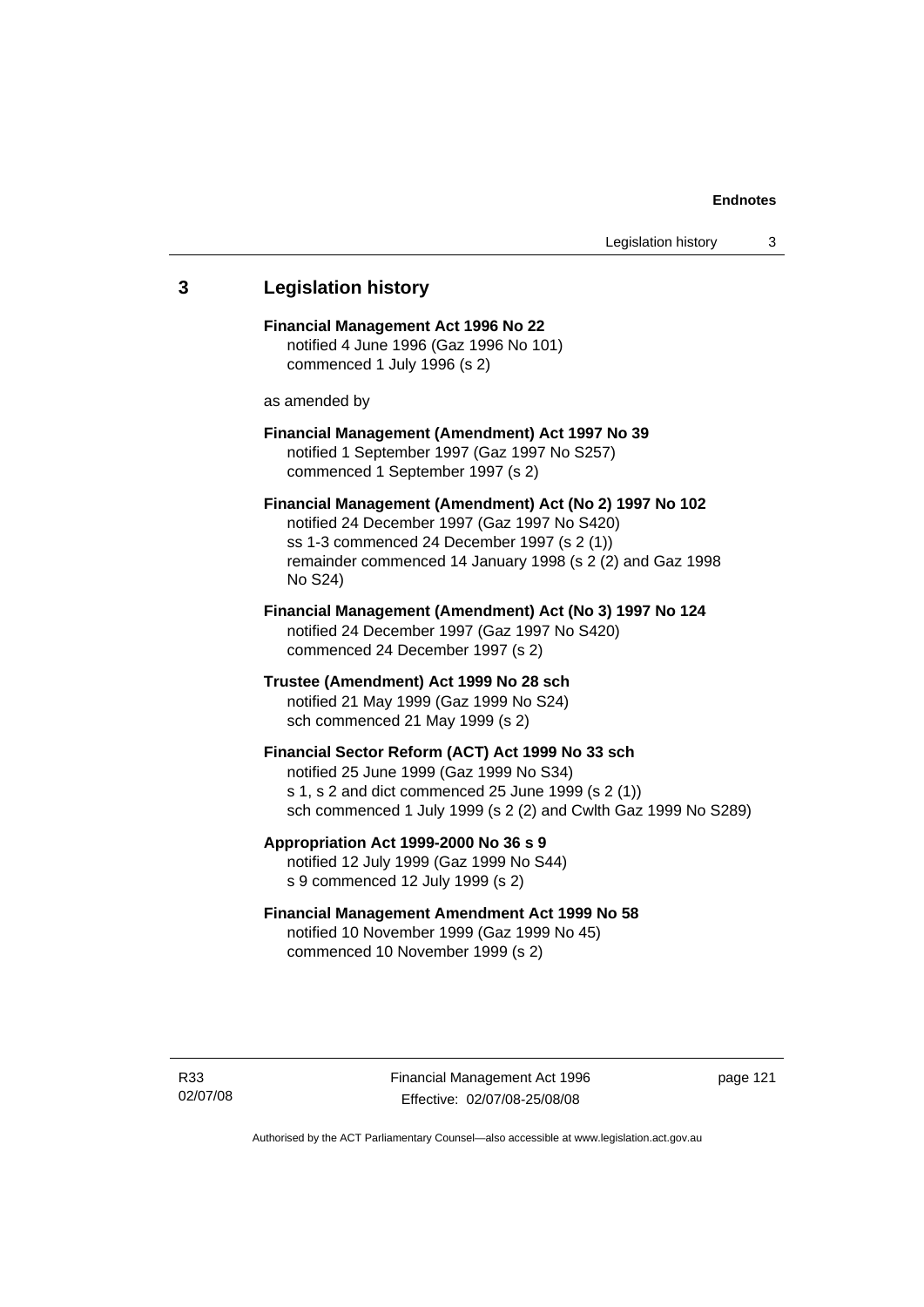| Legislation history<br>- 3 |  |
|----------------------------|--|
|----------------------------|--|

| Territory Superannuation Provision Protection Act 2000 No 21 sch<br>notified 15 June 2000 (Gaz 2000 No 24)<br>s 1, s 2 commenced 15 June 2000 (IA s 10B)<br>sch commenced 1 July 2000 (s 2)                                                      |
|--------------------------------------------------------------------------------------------------------------------------------------------------------------------------------------------------------------------------------------------------|
| <b>Financial Management Amendment Act 2000 No 27</b><br>notified 30 June 2000 (Gaz 2000 No S30)<br>s 1, s 2 commenced 30 June 2000 (IA s 10B)<br>remainder commenced 30 June 2000 (s 2)                                                          |
| Financial Management Amendment Act 2001 No 4<br>notified 8 March 2001 (Gaz 2001 No 10)<br>s 1, s 2 commenced 8 March 2001 (IA s 10B)<br>s 3 commenced 8 March 2001 (s 2)<br>remainder commenced 8 September 2001 (IA s 10E)                      |
| Statute Law Amendment Act 2001 No 11 sch 3<br>notified 29 March 2001 (Gaz 2001 No 13)<br>commenced 29 March 2001 (s 2)                                                                                                                           |
| Financial Management Amendment Act 2001 (No 2) 2001 No 42<br>notified 29 June 2001 (Gaz 2001 No S36)<br>s 1, s 2 commenced 29 June 2001 (IA s 10B)<br>s 3, s 4, s 6, s 7 commenced 29 June 2001 (s 2 (1))<br>s 5 commenced 1 July 2001 (s 2 (2)) |
| Appropriation Act 2001-2002 2001 No 43 s 12<br>notified 29 June 2001 (Gaz 2001 No S36)<br>s 1, s 2 commenced 29 June 2001 (IA s 10B)<br>s 12 commenced 1 July 2001 (s 2)                                                                         |
| Legislation (Consequential Amendments) Act 2001 No 44 pt 146<br>notified 26 July 2001 (Gaz 2001 No 30)<br>s 1, s 2 commenced 26 July 2001 (IA s 10B)<br>pt 146 commenced 12 September 2001 (s 2 and see Gaz 2001<br>No S65)                      |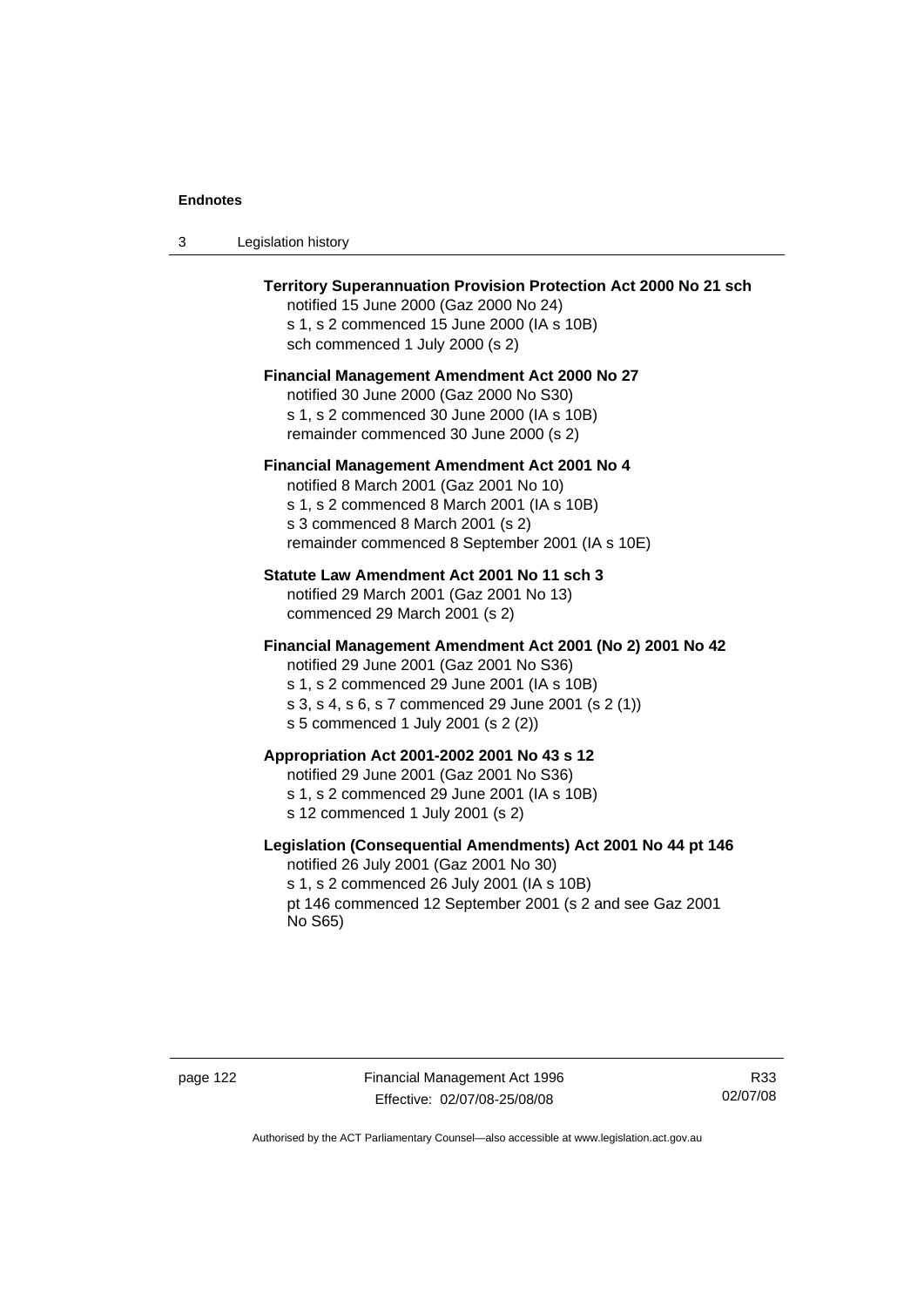#### **Financial Management Legislation Amendment Act 2001 No 45 pt 2 (as am by 2002 No 30 pt 3.26)**

notified 12 July 2001 (Gaz 2001 No 28) s 1, s 2 commenced 12 July 2001 (IA s 10B) s 4 commenced 12 January 2002 (s 2 (3) and see Act 2002 No 30 amdt 3.370) pt 2 remainder commenced 12 January 2002 (LA s 79)

# **Statute Law Amendment Act 2001 No 56 pt 3.20**

notified 5 September 2001 (Gaz 2001 No S65) commenced 5 September 2001 (s 2)

# **Financial Management Amendment Act 2001 (No 3) 2001 No 95**

notified 10 September 2001 (Gaz 2001 No S66) s 1, s 2 commenced 10 September 2001 (LA s 75) remainder commenced 1 January 2002 (CN 2001 No 6)

#### **Financial Management Amendment Act 2001 (No 4) No 97**

notified LR 20 December 2001 commenced 20 December 2001 (s 2)

#### **Appropriation Act 2002-2003 No 29 s 12**

notified LR 9 September 2002 taken to have commenced 30 June 2002 (s 2)

### **Statute Law Amendment Act 2002 No 30 pt 3.25**

notified LR 16 September 2002 s 1, s 2 taken to have commenced 19 May 1997 (LA s 75 (2)) amdt 3.369 taken to have commenced 31 December 2001 (s 2 (2)) pt 3.25 remainder commenced 17 September 2002 (s 2 (1))

### **Financial Management Amendment Act 2002 No 38**

notified LR 8 October 2002 s 1, s 2 commenced 8 October 2002 (LA s 75 (1))

remainder commenced 1 November 2002 (s 2 and CN2002-12)

#### **Appropriation Act 2002-2003 (No 2) A2003-9 s 9**

notified LR 7 March 2003

s 1, s 2 commenced 7 March 2003 (LA s 75 (1))

s 9 commenced 8 March 2003 (s 2)

R33 02/07/08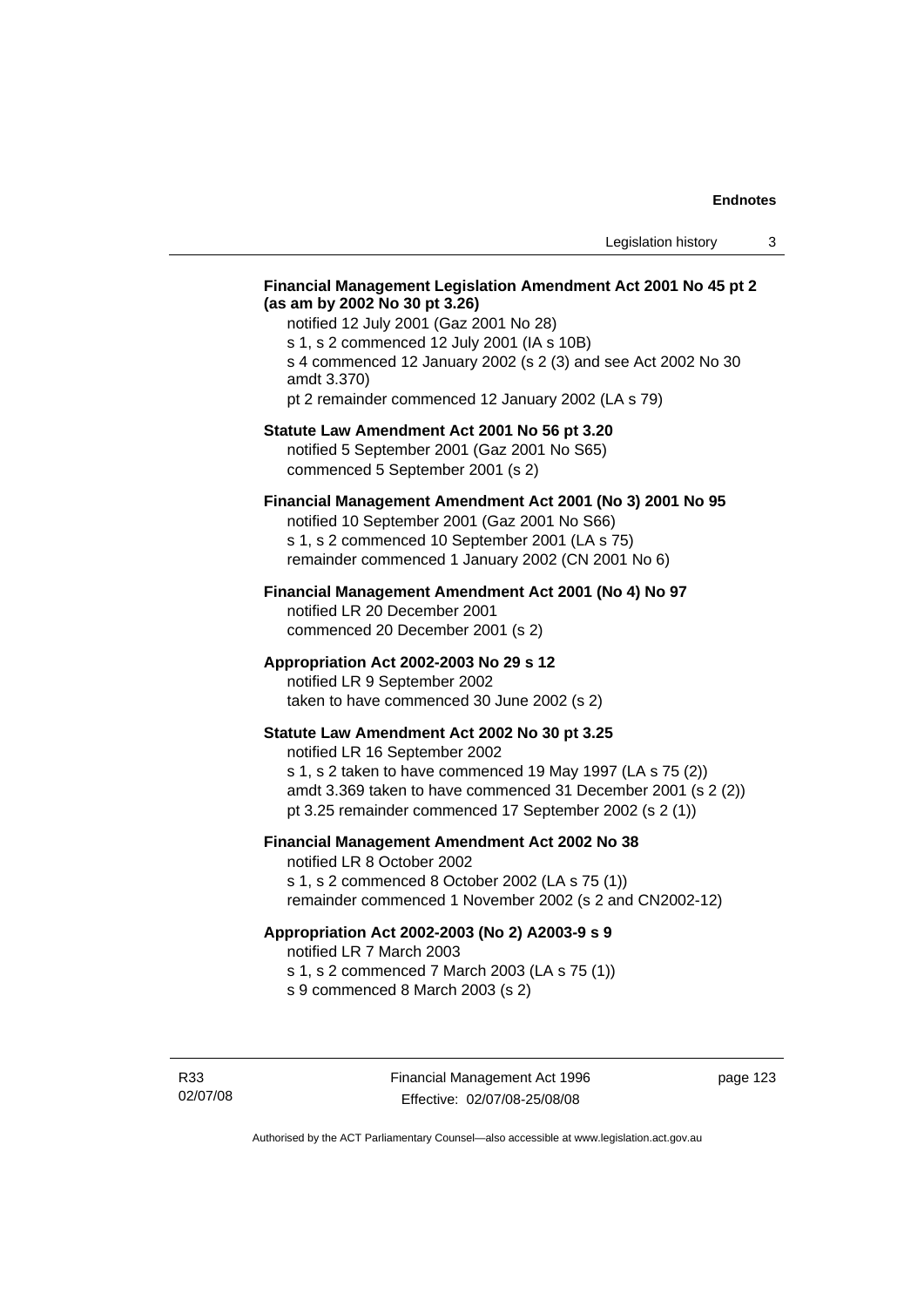| 3 | Legislation history                                                                                                                                                                              |
|---|--------------------------------------------------------------------------------------------------------------------------------------------------------------------------------------------------|
|   | Financial Management Amendment Act 2003 A2003-21<br>notified LR 19 May 2003<br>s 1, s 2 commenced 19 May 2003 (LA s 75 (1))<br>remainder commenced 20 May 2003 (s 2)                             |
|   | Appropriation Act 2003-2004 A2003-27<br>notified LR 30 June 2003<br>commenced 30 June 2003 (s 2)                                                                                                 |
|   | Financial Management Amendment Act 2003 (No 2) A2003-46<br>notified LR 31 October 2003<br>s 1, s 2 commenced 31 October 2003 (LA s 75 (1))<br>remainder commenced 1 November 2003 (s 2)          |
|   | Statute Law Amendment Act 2003 (No 2) A2003-56 sch 3 pt 3.9<br>notified LR 5 December 2003<br>s 1, s 2 commenced 5 December 2003 (LA s 75 (1))<br>sch 3 pt 3.9 commenced 19 December 2003 (s 2)  |
|   | <b>Financial Management Amendment Act 2004 A2004-19</b><br>notified LR 6 April 2004<br>s 1, s 2 commenced 6 April 2004 (LA s 75 (1))<br>remainder commenced 7 April 2004 (s 2)                   |
|   | Financial Management Amendment Act 2004 (No 2) A2004-33<br>notified LR 30 June 2004<br>s 1, s 2 commenced 30 June 2004 (LA s 75 (1))<br>remainder commenced 1 July 2004 (s 2)                    |
|   | Appropriation Act 2004-2005 A2004-35 s 12<br>notified LR 30 June 2004<br>commenced 30 June 2004 (s 2)                                                                                            |
|   | Territory Owned Corporations Amendment Act 2004 A2004-53 sch 1<br>notified LR 16 August 2004<br>s 1, s 2 commenced 16 August 2004 (LA s 75 (1))<br>sch 1 commenced 17 August 2004 (s 2)          |
|   | Statute Law Amendment Act 2005 A2005-20 sch 3 pt 3.22<br>notified LR 12 May 2005<br>s 1, s 2 taken to have commenced 8 March 2005 (LA s 75 (2))<br>sch 3 pt 3.22 commenced 2 June 2005 (s 2 (1)) |
|   |                                                                                                                                                                                                  |

page 124 Financial Management Act 1996 Effective: 02/07/08-25/08/08

R33 02/07/08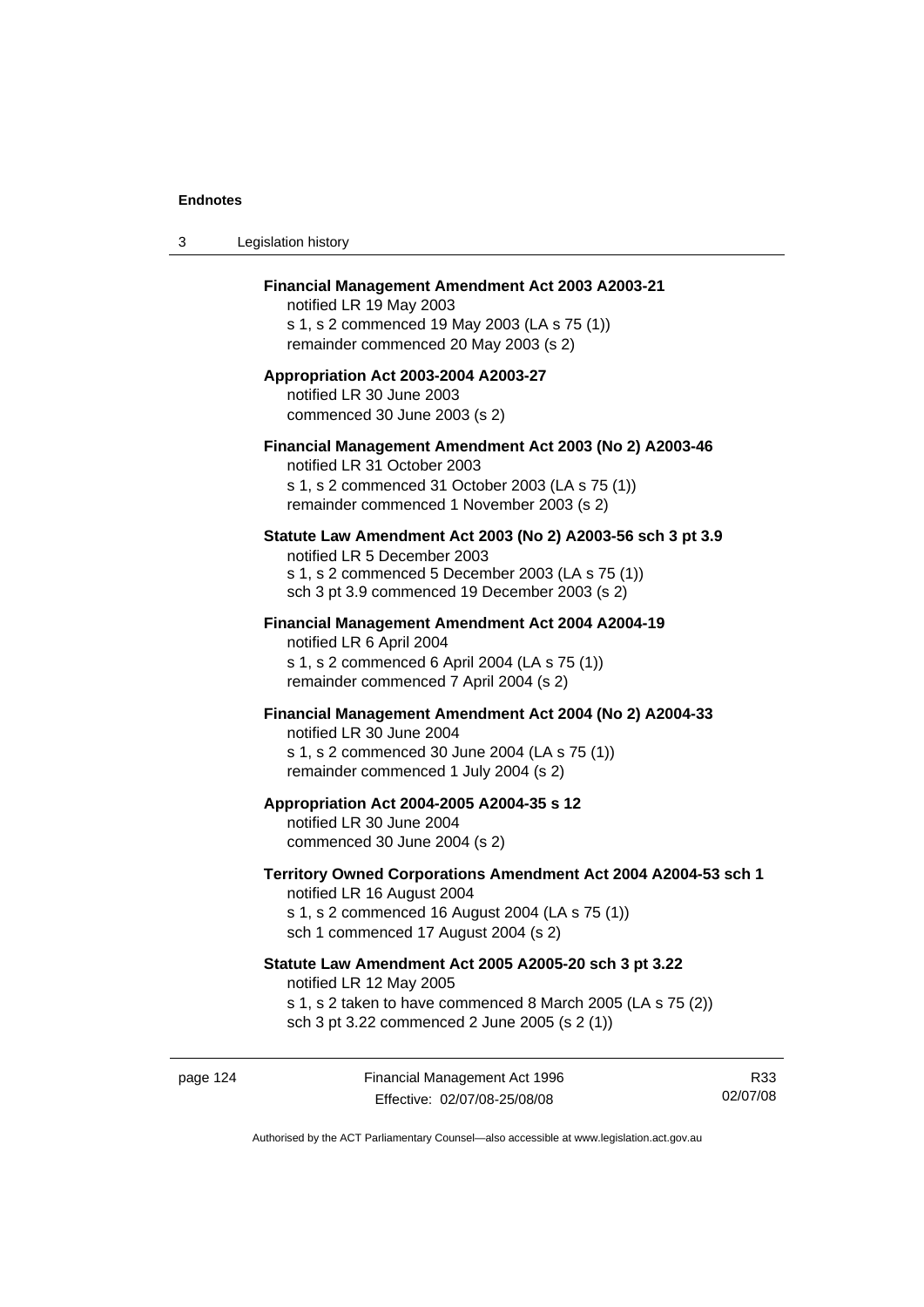#### **Appropriation Act 2005-2006 A2005-32 s 12, s 13**

notified LR 1 July 2005

s 1, s 2 taken to have commenced 30 June 2005 (LA s 75 (2))

s 12, s 13 taken to have commenced 30 June 2005 (s 2)

#### **Public Sector Management Amendment Act 2005 A2005-42 sch 1 pt 1.1**

notified LR 31 August 2005 s 1, s 2 commenced 31 August 2005 (LA s 75 (1)) sch 1 pt 1.1 commenced 1 September 2005 (s 2)

#### **Financial Management Legislation Amendment Act 2005 A2005-52**

notified LR 26 October 2005

s 1, s 2 commenced 26 October 2005 (LA s 75 (1)) s 7, s 9, s 10, s 14, s 15, ss 17-32, s 38 (in part), s 39, s 40, s 42 (in part), s 49 commenced 27 October 2005 (s 2 (1)) remainder commenced 1 January 2006 (s 2 (2))

as modified by

#### **Financial Management Regulation 2005 SL2005-42 sch 1 (as am by A2006-30 amdt 1.61, amdt 1.62)**

notified LR 21 December 2005 s 1, s 2 commenced 21 December 2005 (LA s 75 (1)) sch 1 commenced 1 January 2006 (s 2)

as amended by

#### **Administrative (Miscellaneous Amendments) Act 2006 A2006-30 sch 1 pt 1.3, amdt 1.61, amdt 1.62**

notified LR 16 June 2006 s 1, s 2 commenced 16 June 2006 (LA s 75 (1)) amdt 1.45, amdt 1.52 so far as it inserts s 220, amdt 1.56 commenced 19 June 2006 (s 2 (2)) amdt 1.39, amdt 1.40, amdt 1.43, amdt 1.44 commenced 1 July 2006 (s 2 (2) and CN2006-15) sch 1 pt 1.3 remainder, amdt 1.61, amdt 1.62 commenced 1 July 2006  $(s 2(1))$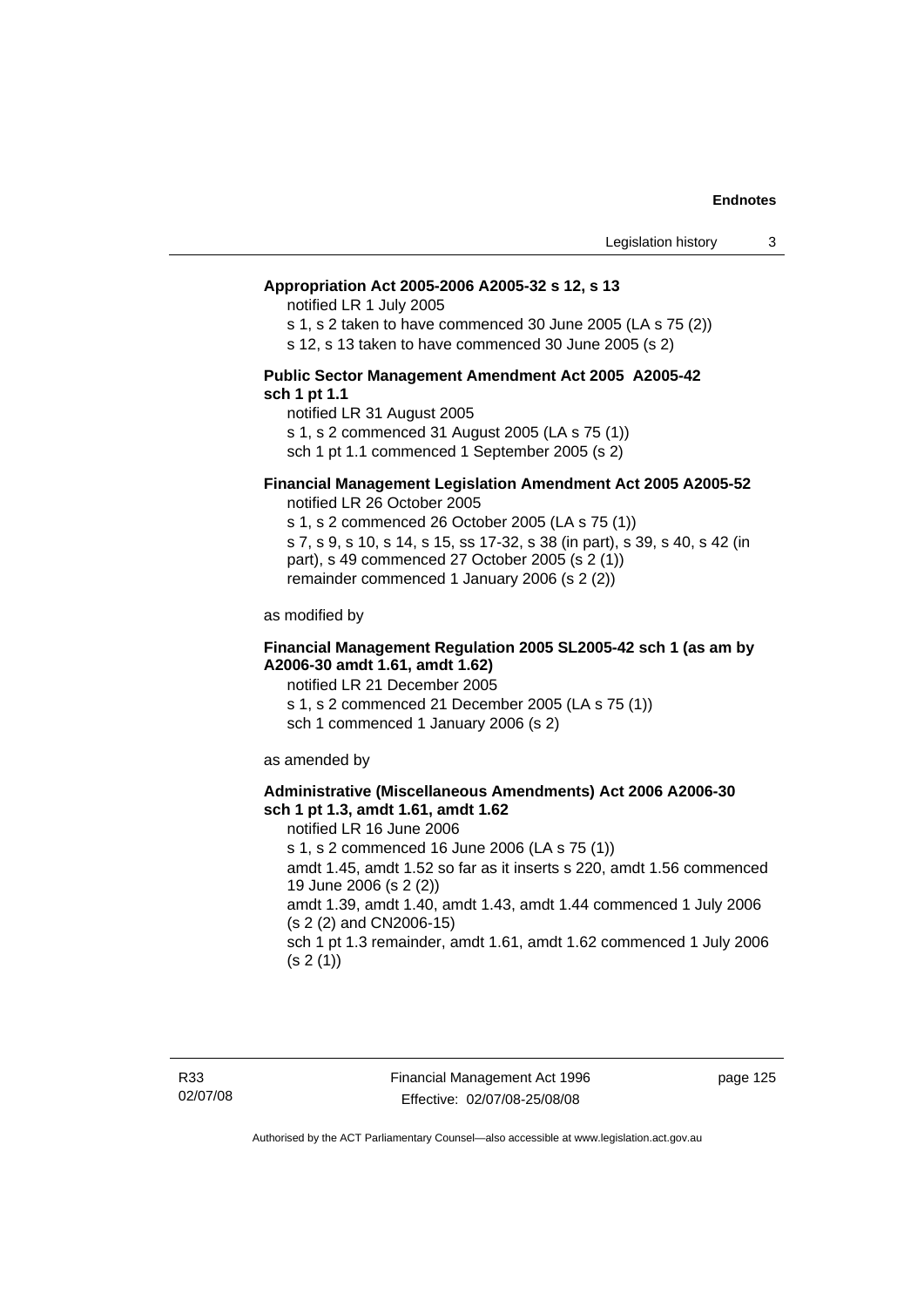| 4 | Amendment history |
|---|-------------------|
|---|-------------------|

### **Statute Law Amendment Act 2007 A2007-3 sch 3 pt 3.45**

notified LR 22 March 2007 s 1, s 2 taken to have commenced 1 July 2006 (LA s 75 (2)) sch 3 pt 3.45 commenced 12 April 2007 (s 2 (1))

### **Financial Management Amendment Act 2007 A2007-10**

notified LR 11 May 2007

s 1, s 2 commenced 11 May 2007 (LA s 75 (1)) remainder commenced 12 May 2007 (s 2)

# **4 Amendment history**

|          | Name of Act                                              |                                                                                                                                                                                                                                                                                                                                            |  |
|----------|----------------------------------------------------------|--------------------------------------------------------------------------------------------------------------------------------------------------------------------------------------------------------------------------------------------------------------------------------------------------------------------------------------------|--|
|          | s 1                                                      | sub 2001 No 56 amdt 3.255                                                                                                                                                                                                                                                                                                                  |  |
|          | s <sub>2</sub>                                           | Act subject to Territory Superannuation Provision Protection Act<br>sub 2000 No 21 sch                                                                                                                                                                                                                                                     |  |
|          | <b>Dictionary</b><br>s 3 hdg<br>s <sub>3</sub>           | sub 2000 No 21 sch<br>am 2000 No 21 sch<br>remaining defs reloc to dict 2001 No 95 amdt 1.4<br>sub 2001 No 95 amdt 1.5<br>def bank om 1999 No 33 sch<br>def banking institution ins 1997 No 102 s 4<br>om 1999 No 33 sch<br>def Territory activities ins 1997 No 124 s 4<br>om 2001 No 95 amdt 1.3<br>def Treasurer om 2001 No 95 amdt 1.2 |  |
|          | <b>Notes</b><br>s 3A                                     | orig s 3A<br>renum as s 3B<br>pres s 3A<br>ins 2001 No 95 amdt 1.5                                                                                                                                                                                                                                                                         |  |
|          | $s$ 3B                                                   | Declaration that certain bodies are not territory authorities for Act<br>(prev s 3A) ins 2000 No 21 sch<br>am 2001 No 44 amdt 1.1631, amdt 1.1632<br>renum as s 3B 2001 No 95 amdt 1.6<br>sub A2005-52 s 4                                                                                                                                 |  |
|          | <b>Budget management</b><br>pt 2 hdg<br>sub A2003-46 s 4 |                                                                                                                                                                                                                                                                                                                                            |  |
|          | <b>Appropriations and budgets</b><br>div 2.1 hdg         | ins A2003-46 s 4                                                                                                                                                                                                                                                                                                                           |  |
| page 126 |                                                          | Financial Management Act 1996                                                                                                                                                                                                                                                                                                              |  |

Effective: 02/07/08-25/08/08

R33 02/07/08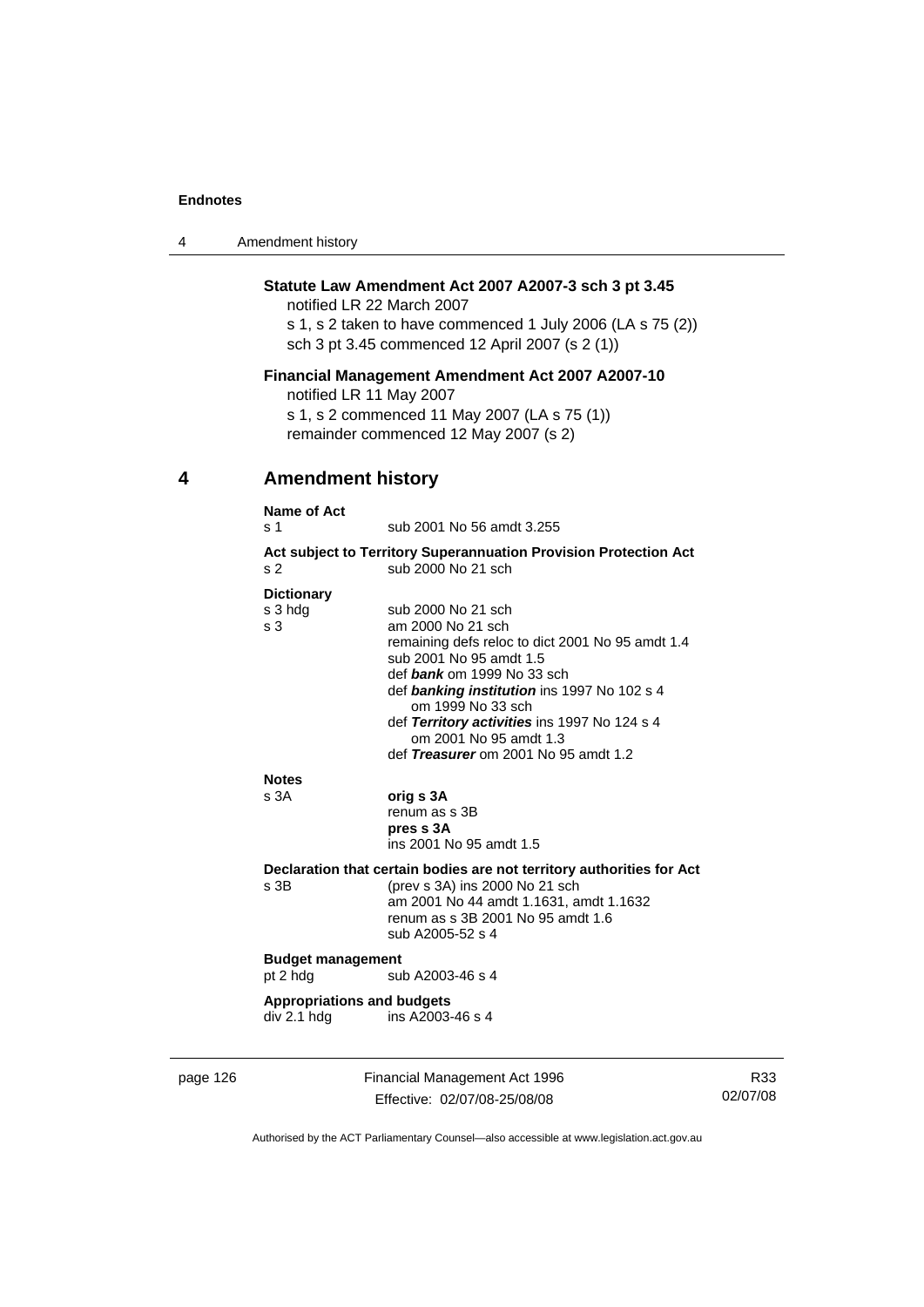Financial Management Act 1996 page 127 **Form of appropriations**  s 8 sub A2005-52 s 5 **Net appropriations for outputs** s 9 am 2000 No 27 s 5 **Net appropriations for capital injections** s 9A ins 2000 No 27 s 6 **Appropriations for payments on behalf of Territory to be net appropriations**  s 9B ins 2001 No 95 s 5 **Budget papers**  s 10 am 1997 No 124 s 5; 2001 No 56 amdt 3.257; A2005-52 s 6 **Territory budgets**  s 11 am 1997 No 124 s 6; 2001 No 4 s 4; 2001 No 56 amdt 3.258; 2001 No 95 s 6 sub A2003-46 s 5 am A2005-32 s 12 **Financial policy objectives and strategies statement**  s 11A ins A2003-46 s 5 **Departmental budgets** s 12 am 1997 No 102 s 5; 1997 No 124 s 7; 1999 No 58 s 3; 2001 No 56 amdt 3.258; 2001 No 95 s 7; ss renum R6 LA (see 2001 No 95 amdt 1.7); 2002 No 38 s 4, s 5 sub A2005-52 s 7 **Territory authority and territory-owned corporation budgets**  s 12A ins 1997 No 124 s 8 am 2001 No 56 amdt 3.258; 2001 No 95 s 8 sub A2005-52 s 8 **Supplementary budget papers**  s 13 am 2001 No 56 amdt 3.259, amdt 3.260 sub 2001 No 97 s 4 am A2005-52 s 9 **Amendment of budgets for supplementary appropriation**   $ins$  A2003-9 s 9 sub A2005-52 s 10 **Transfer of funds between appropriations** s 14 am 1997 No 102 s 6; 2000 No 21 sch; 2001 No 56 amdt 3.261 **Transfer of funds within appropriations** s 15 am 1997 No 102 s 7; 2001 No 56 amdt 3.262 **Reclassification of certain appropriations** s 15A ins 1997 No 102 s 8; 2001 No 56 amdt 3.263

Authorised by the ACT Parliamentary Counsel—also accessible at www.legislation.act.gov.au

Effective: 02/07/08-25/08/08

R33 02/07/08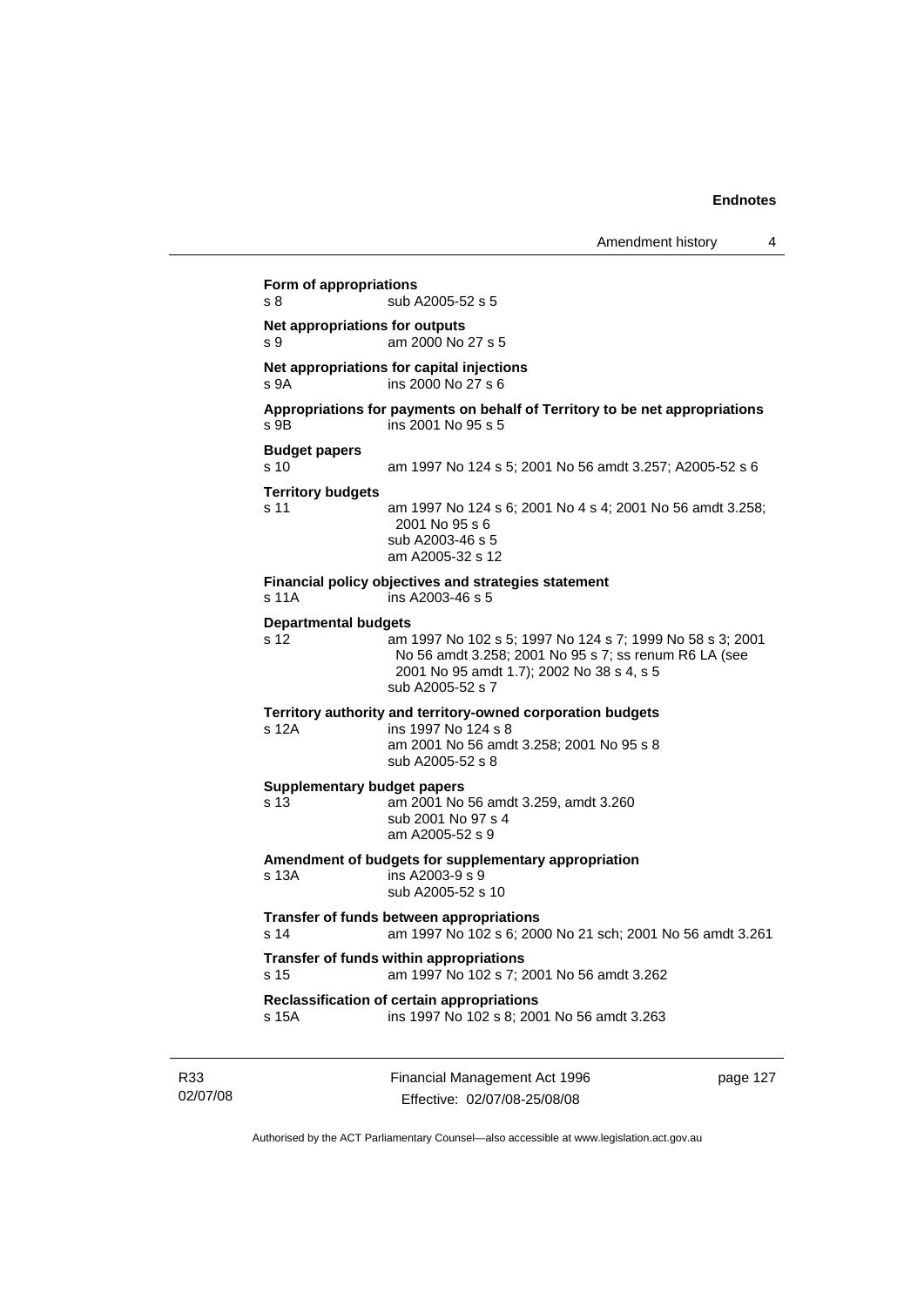4 Amendment history

| s 16                                           | Transfer of functions after Appropriation Act passed<br>am 2000 No 21 sch; 2001 No 56 amdt 3.263<br>sub A2005-52 s 11                                                                                            |
|------------------------------------------------|------------------------------------------------------------------------------------------------------------------------------------------------------------------------------------------------------------------|
| s 16A                                          | Appropriation for accrued employee entitlements<br>ins A2003-21 s 4<br>om A2004-19 s 4<br>ins A2007-10 s 4                                                                                                       |
| s 16B                                          | Rollover of undispersed appropriation<br>ins A2007-10 s 4                                                                                                                                                        |
| s 17                                           | Variation of appropriations for Commonwealth grants<br>am 1997 No 102 s 9; 2001 No 56 amdt 3.264, amdt 3.265;<br>2002 No 38 s 6                                                                                  |
| s 17A                                          | Variations of appropriations for certain payments to Commonwealth<br>ins 1999 No 36 s 9<br>am 2000 No 27 s 7; 2001 No 43 s 12; 2001 No 56 amdt 3.266,<br>amdt 3.267; A2003-27 s 12; A2004-35 s 12; A2005-32 s 13 |
| Treasurer's advance<br>s 18                    | am 2001 No 56 amdt 3.268; 2001 No 97 s 5, s 6; ss renum<br>R4 LA<br>sub A2004-33 s 4<br>am A2005-20 amdt 3.153                                                                                                   |
| s 18A                                          | Assembly to be told about treasurer's advance<br>ins 1997 No 102 s 10<br>am 2001 No 56 amdt 3.269<br>om 2002 No 38 s 7<br>ins A2004-33 s 4                                                                       |
| s 19A                                          | <b>Payments for Territory GST liabilities</b><br>ins 1997 No 39 s 4<br>sub 2000 No 27 s 8                                                                                                                        |
| s 19B                                          | Authorisation of expenditure of certain Commonwealth grants<br>ins 1997 No 102 s 11<br>am 2001 No 56 amdt 3.269                                                                                                  |
| s 19C                                          | Amendment of capital injection conditions<br>ins 2002 No 38 s 8<br>sub A2005-52 s 12                                                                                                                             |
| s 19D                                          | Amendment of performance criteria<br>ins 2002 No 38 s 8<br>sub A2005-52 s 13                                                                                                                                     |
| <b>Amendment of financial targets</b><br>s 19E | ins 2002 No 38 s 8<br>om A2005-52 s 14                                                                                                                                                                           |

page 128 Financial Management Act 1996 Effective: 02/07/08-25/08/08

R33 02/07/08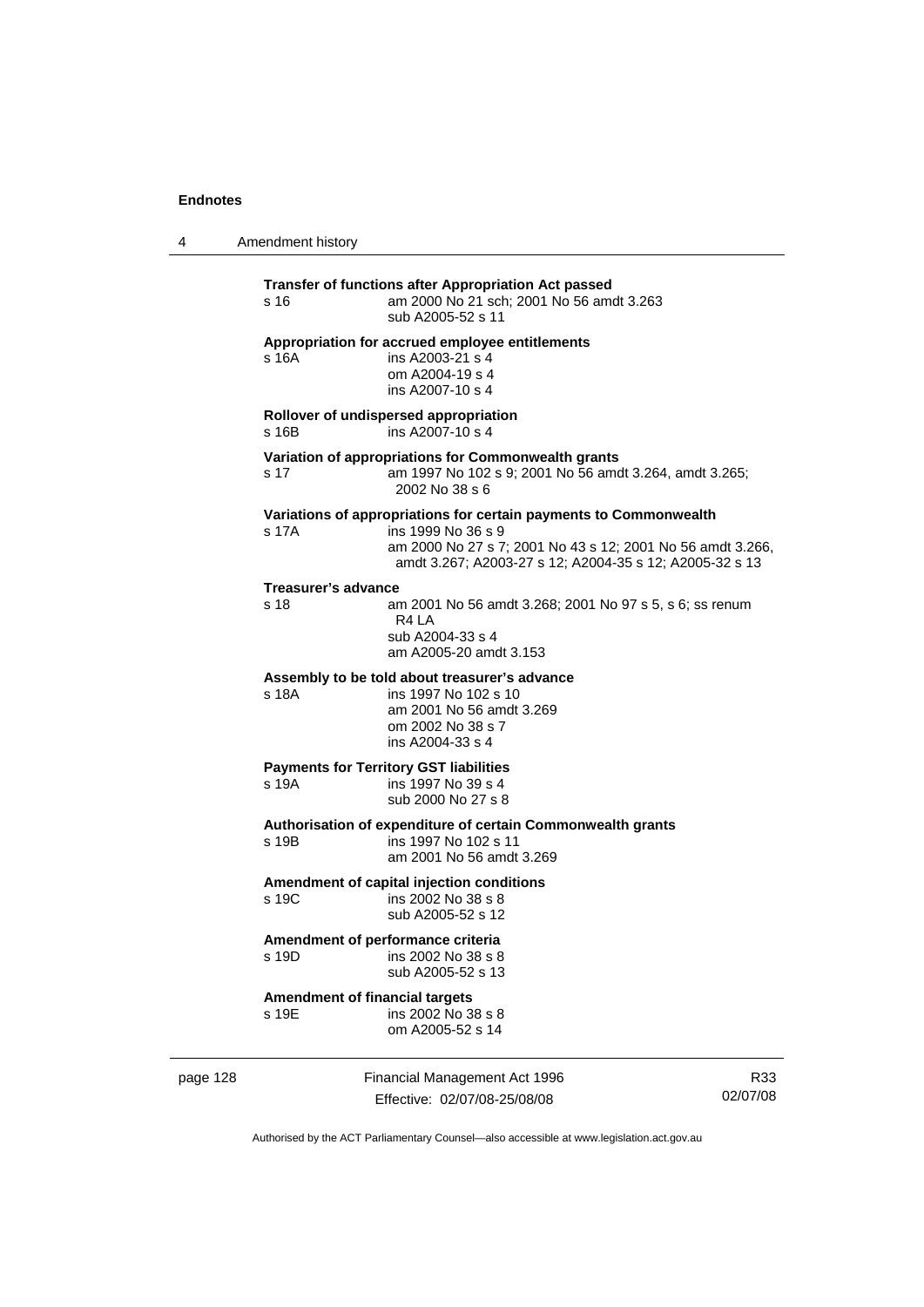#### **Amendment of budgets**

| s 19F | ins A2004-19 s 5 |
|-------|------------------|
|       | am A2004-33 s 5  |
|       | om A2005-52 s 15 |

#### **Budgets for Legislative Assembly secretariat**  s 20 am A2003-21 s 5

**Budget reviews and pre-election updates**  div 2.2 hdg ins A2003-46 s 6

# **Budget review**

s 20A ins A2003-46 s 6

#### **Purpose and contents of budget review**   $ins$  A2003-46 s 6

**Pre-election budget update**  s 20C ins A2003-46 s 6

#### **Purpose and contents of pre-election budget update**

s 20D ins A2003-46 s 6 am A2005-52 s 16

**Financial reports of the Territory**  div 3.1 hdg  $($ prev pt 3 div 1 hdg) renum R3 LA (see 2001 No 95 amdt 1.11)

#### **Meaning of** *the Territory* **in div 3.1**  s 21 hdg am R3 LA

#### **Annual financial statements of the Territory**  s 22 am 2001 No 95 s 9; A2005-52 s 17

**Responsibility for annual financial statements** 

s 23 am A2005-52 s 18

# **Audit of annual financial statements**

s 24 am 2002 No 38 s 9, amdt 1.1; A2003-46 s 7; A2005-52 ss 19-21

# **Presentation of annual financial statements to Legislative Assembly**  s 25 hdg sub 2002 No 38 amdt 1.2<br>s 25 september 2001 No 56 amdt 3.2

am 2001 No 56 amdt 3.270; A2003-46 s 8, s 9

#### **Quarterly departmental performance reports**  s 25A reloc to s 30A

# **Periodic financial statements**<br>s 26 am 1997 No

| s 26. | am 1997 No 124 s 10; 2001 No 42 s 4  |
|-------|--------------------------------------|
|       | (6), (7) exp 30 June 2001 (s 26 (7)) |
|       | sub 2001 No 42 s 5; 2001 No 95 s 11  |

R33 02/07/08 Financial Management Act 1996 Effective: 02/07/08-25/08/08

page 129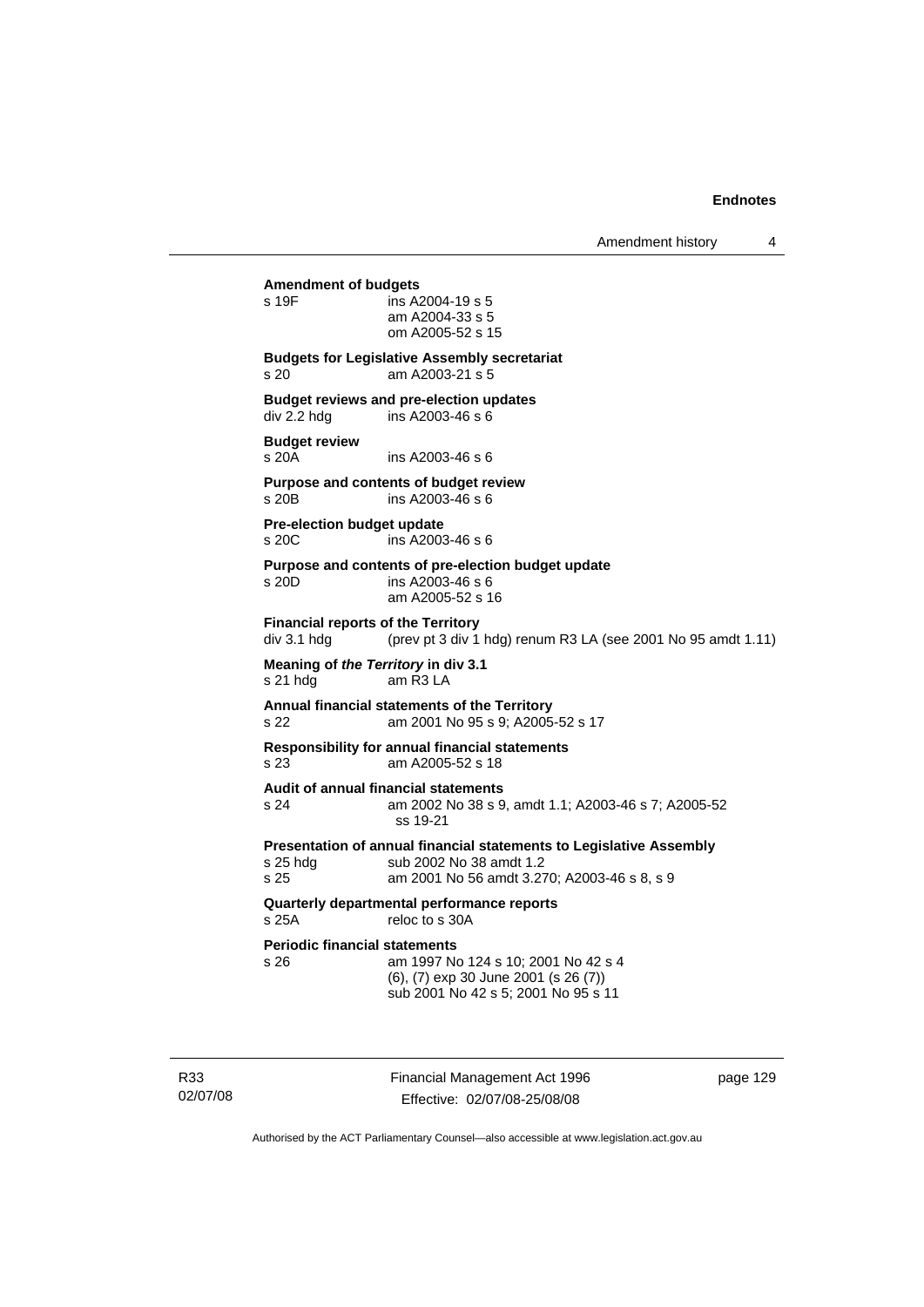4 Amendment history

| div 3.2 hdg        | Financial reports and performance statements of departments<br>(prev pt 3 div 2 hdg) renum R3 LA (see 2001 No 95 amdt 1.11)<br>sub A2005-52 s 22                                                                        |
|--------------------|-------------------------------------------------------------------------------------------------------------------------------------------------------------------------------------------------------------------------|
| s 27               | Annual financial statements of departments<br>am 2001 No 56 amdt 3.272; 2001 No 95 s 12; 2002 No 38<br>ss 10-13; pars renum R10 LA (see 2002 No 38 amdt 1.5);<br>A2005-52 ss 23-26                                      |
| s 28 hdg<br>s 28   | Responsibility for annual financial statements of departments<br>sub 2002 No 38 amdt 1.6<br>sub A2005-52 s 27                                                                                                           |
| s 29               | Audit of financial statements of departments<br>sub 2002 No 38 s 14<br>am A2005-52 s 28, s 29                                                                                                                           |
|                    | Audit of financial statements for departments for 2000-2001                                                                                                                                                             |
| s 29A              | ins 2001 No 42 s 6<br>exp 31 December 2001 (s 29A (2))                                                                                                                                                                  |
| etc                | Departmental annual financial statements to be included in annual reports                                                                                                                                               |
| $s$ 30 hdg<br>s 30 | sub 2002 No 38 amdt 1.7<br>am 2001 No 56 amdt 3.273<br>sub A2005-52 s 30                                                                                                                                                |
| s 30A              | <b>Statements of performance of departments</b><br>(prev s 25A) ins 1997 No 124 s 9<br>am 2001 No 56 amdt 3.271; 2001 No 95 s 10; 2002 No 38<br>amdt $1.3$<br>reloc from s 25A 2002 No 38 amdt 1.4<br>sub A2005-52 s 31 |
| s.30B              | Responsibility for departmental statements of performance<br>ins A2005-52 s 31                                                                                                                                          |
| s 30C              | Scrutiny of departmental statements of performance<br>ins A2005-52 s 31                                                                                                                                                 |
| s 30D              | Departmental statements of performance to be included in annual reports etc<br>ins A2005-52 s 31                                                                                                                        |
| s 30E              | Half-yearly departmental performance reports<br>ins A2005-52 s 31                                                                                                                                                       |
| s 31               | Responsibilities of chief executives of departments<br>am 2002 No 38 s 15; A2005-20 amdt 3.154<br>sub A2005-52 s 32                                                                                                     |
| s 32               | Agreement for the conduct of banking for Territory<br>am 1997 No 102 sch; 1999 No 33 sch                                                                                                                                |
|                    |                                                                                                                                                                                                                         |

page 130 Financial Management Act 1996 Effective: 02/07/08-25/08/08

R33 02/07/08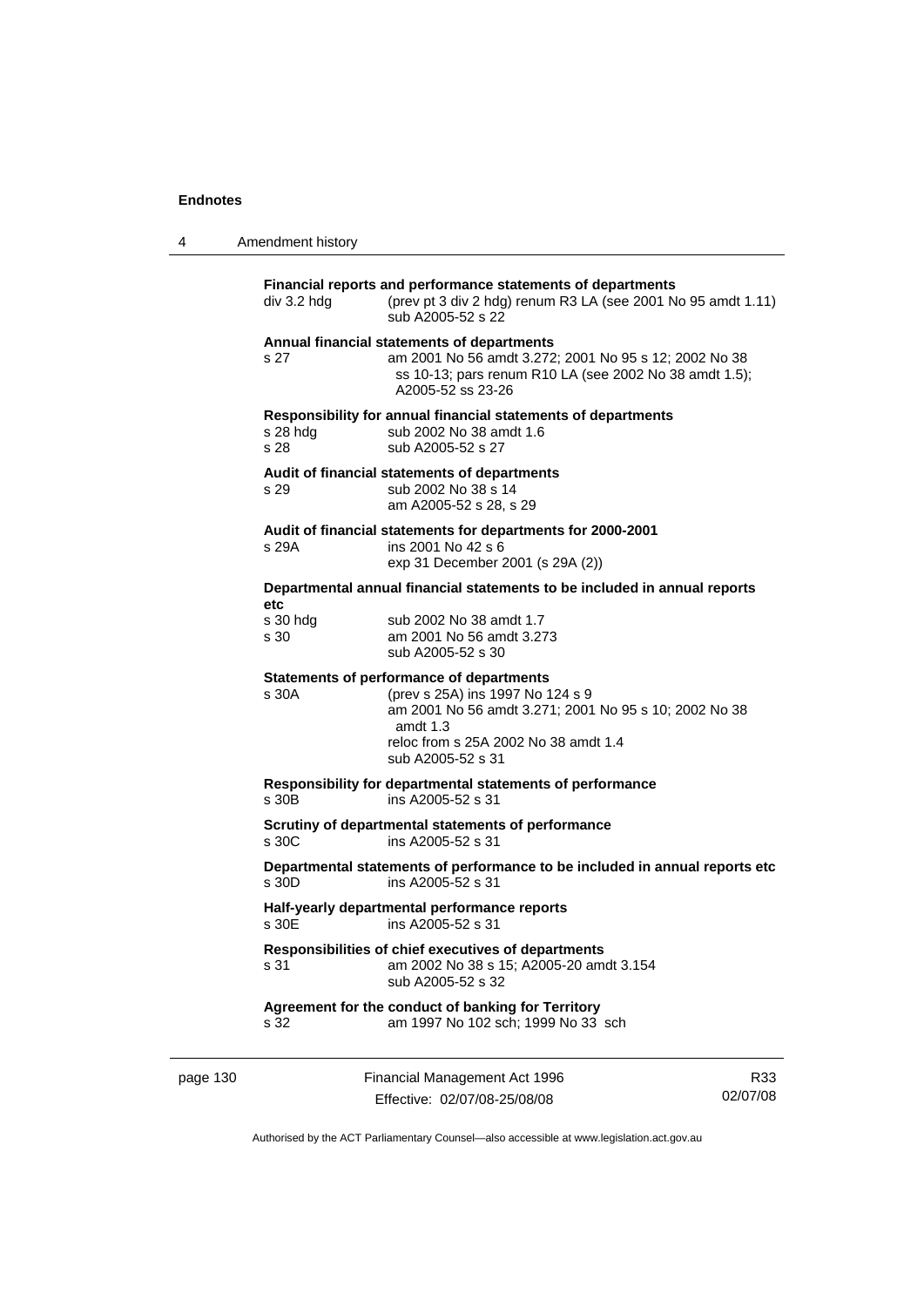| s 33                                         | am 1997 No 102 sch                                                                                                                                                                                           |
|----------------------------------------------|--------------------------------------------------------------------------------------------------------------------------------------------------------------------------------------------------------------|
| <b>Departmental banking accounts</b><br>s 34 | am 1997 No 102 sch; 1999 No 33 sch; 2001 No 95 s 13; 2001<br>No 95 s 7; ss renum R6 LA (see 2001 No 95 amdt 1.8); 2002<br>No 38 s 16                                                                         |
| s 34A                                        | Transfer of departmental banking account<br>prev s 34A renum as s 34B<br>ins 2001 No 95 s 14                                                                                                                 |
| s 34B                                        | End of year balances of departmental banking accounts<br>(prev s 34A) ins 1997 No 102 s 12<br>renum 2001 No 95 s 15                                                                                          |
| s 35                                         | <b>Payments into banking accounts</b><br>am 1997 No 102 sch; 1999 No 33 sch                                                                                                                                  |
| s 36                                         | Transfer following change in departmental responsibilities<br>am 1997 No 102 sch                                                                                                                             |
| s 36A                                        | Transfers from departmental banking accounts to territory banking account<br>ins 2002 No 38 s 17                                                                                                             |
| s 37 hdg<br>s 37                             | Payments from territory banking account<br>sub 2002 No 38 s 18<br>am 1997 No 102 sch; 2000 No 21 sch; 2001 No 95 s 16; 2002<br>No 38 s 19; ss renum R10 LA (see 2002 No 38 amdt 1.8);<br>A2005-52 ss 33-35   |
| s 38 hdg<br>s 38                             | Investment of certain public money<br>sub 2000 No 21 sch<br>am 1997 No 102 sch; 1999 No 33 sch; 2000 No 21 sch; 2001<br>No 45 s 5; 2001 No 95 s 17; A2003-21 s 6, s 7; ss renum<br>R12 LA (see A2003-21 s 8) |
| <b>Borrowing and guarantees</b><br>pt 6 hdg  | sub 2001 No 45 s 6                                                                                                                                                                                           |
| s 42                                         | Borrowings by territory authorities to be approved<br>am 2001 No 95 s 18, amdt 1.9; A2007-10 s 5                                                                                                             |
| s 43                                         | Territory authorities may give security<br>am A2007-10 s 6                                                                                                                                                   |
| s 44                                         | Power to approve borrowings not delegable<br>am A2007-10 s 7                                                                                                                                                 |
|                                              |                                                                                                                                                                                                              |

R33 02/07/08 Financial Management Act 1996 Effective: 02/07/08-25/08/08

page 131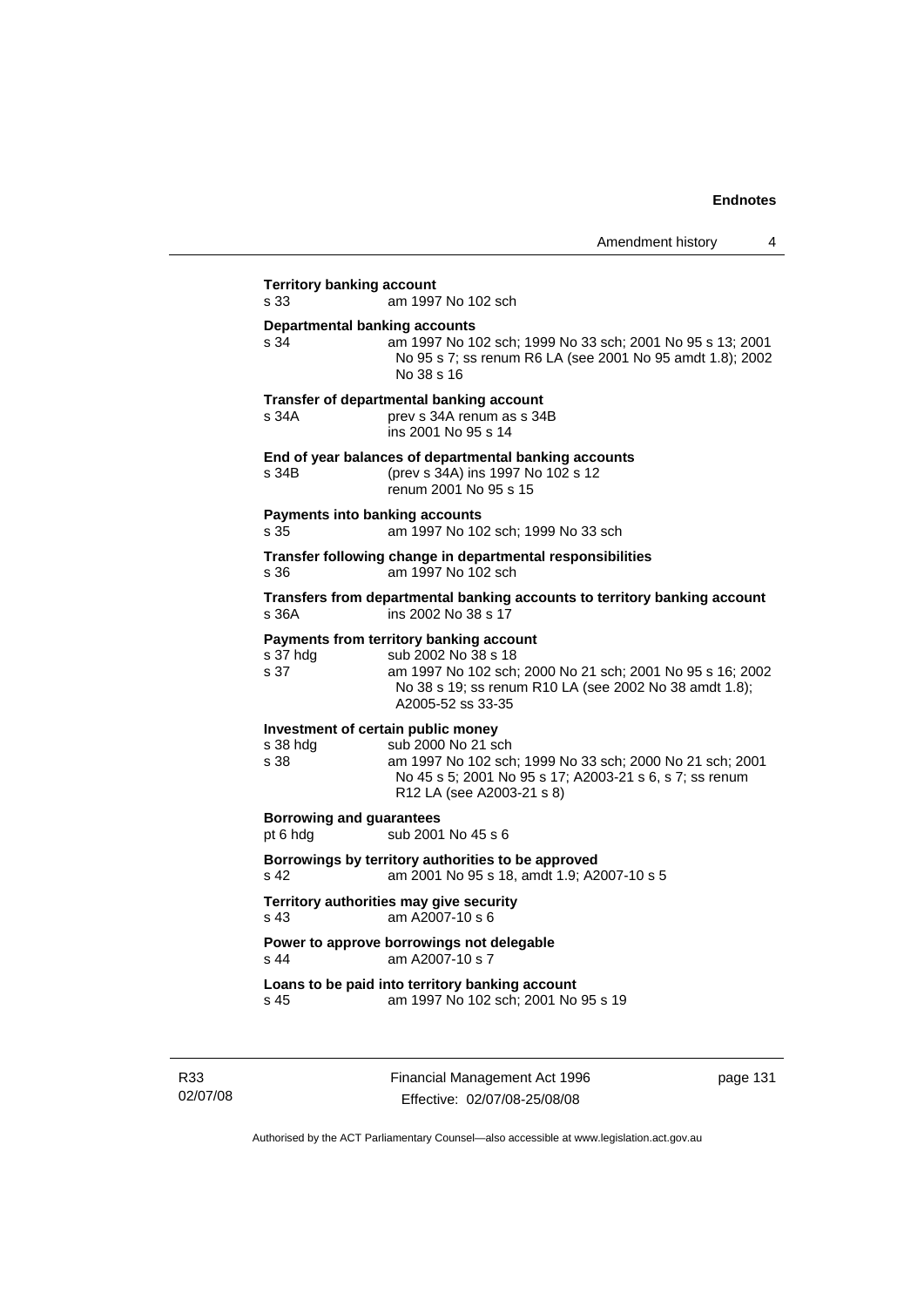4 Amendment history

```
page 132 Financial Management Act 1996 
               Effective: 02/07/08-25/08/08 
                                                                  R33
                                                              02/07/08 
Payments by Treasurer 
s 46 sub 2002 No 38 s 20
Guarantees by Territory 
s 47 am 2001 No 56 amdt 3.274 
Financial derivatives<br>s 48 on
                 om 2001 No 45 s 7
Departmental trust banking accounts
s 51 am 1997 No 102 sch; 1999 No 33 sch; 2002 No 38 s 21 
Transfer of departmental trust banking accounts 
s 51A ins A2005-52 s 36 
Transfers between trust banking accounts—changes in departmental 
responsibilities 
                 ins A2005-52 s 36
Transfers between trust banking accounts—investment 
s 51C ins A2005-52 s 36 
Transfers between trust banking account and territory banking account 
s 52 am 1997 No 102 sch 
                  sub 2001 No 95 s 20; A2005-52 s 37 
Investment of trust money 
s 53 am 1999 No 28 sch 
Unclaimed trust money 
s 53A ins 1997 No 102 s 13 
                  am 1999 No 33 sch; 2001 No 44 amdts 1.1633-1.1635; 
                  ss renum R3 LA (see 2001 No 44 amdt 1.1636); 2001 No 95 
                  s 21; ss renum R6 LA; 2002 No 30 amdt 3.367 
Review of decisions 
s 53B ins 1997 No 102 s 13 
                  am 2002 No 30 amdt 3.368 
Notification of decisions 
s 53C ins 1997 No 102 s 13 
Financial provisions for territory authorities 
pt 8 hdg sub A2005-52 s 38
Application—pt 8 
s 54 am A2005-20 amdt 3.155 
                  sub A2005-52 s 38 
                  am A2006-30 amdts 1.37-1.40 
Responsibilities of chief executive officers of territory authorities 
s 55 am 1997 No 102 sch; 1999 No 33 sch; 2002 No 38 s 22 
                  sub A2005-52 s 38
```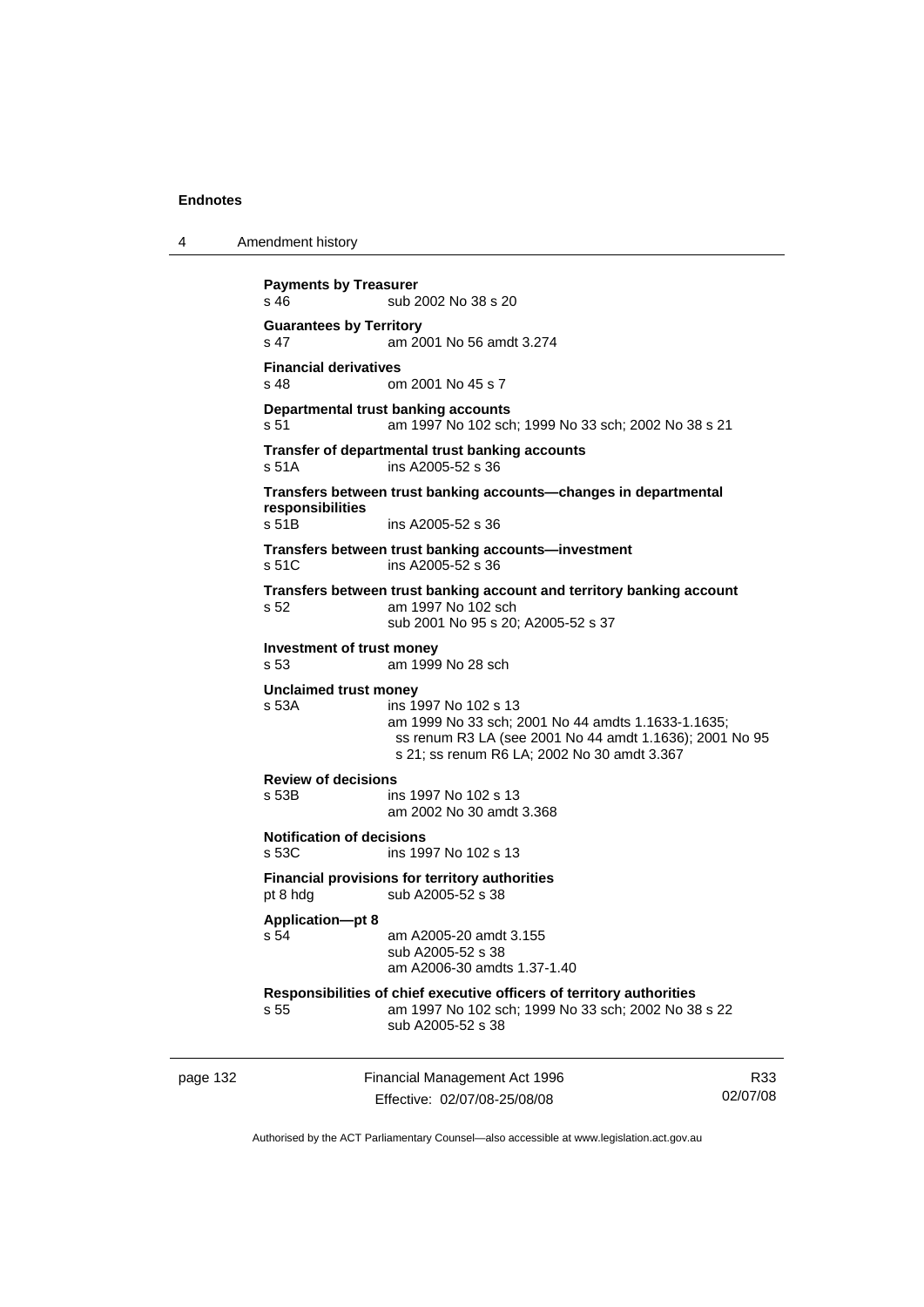Amendment history 4

# **Responsibilities of governing boards of territory authorities**

am 1997 No 102 sch; 1999 No 33 sch; 2001 No 45 s 8; 2001 No 95 s 22; 2002 No 38 s 23, s 24; A2003-21 ss 9-12; ss renum R12 LA (see A2003-21 s 13) sub A2005-52 s 38

#### **Banking accounts of territory authorities**

s 57 am 2001 No 95 s 23 sub A2005-52 s 38

**Investment by territory authorities**  s 58 am 2001 No 95 s 24

sub A2005-52 s 38

#### **Borrowing by territory authorities**

s 59 am 2001 No 95 s 25 om A2005-52 s 38 (see s 2 (1)) ins A2005-52 s 38 (see s 2 (2))

#### **Guarantees by territory authorities**

| s 60 | om A2005-52 s 38 (see s 2 (1))    |
|------|-----------------------------------|
|      | ins A2005-52 s 38 (see s $2(2)$ ) |

# **Territory authority statements of intent**

sub 2002 No 38 s 25 om A2005-52 s 38 (see s 2 (1)) ins A2005-52 s 38 (see s 2 (2))

#### **Audit of annual financial statements for 2000-2001**  s 61A ins 2001 No 42 s 7

exp 31 December 2001 (s 61A (2))

#### **Presentation of statements of intent of territory authorities**

s 62 am 2001 No 56 amdt 3.275; R8 LA (see also 2002 No 38 amdt 1.9) om A2005-52 s 38 (see s 2 (1))

 ins A2005-52 s 38 (see s 2 (2)) **Annual financial statements of territory authorities** 

# s 63 sub A2005-52 s 38

#### **Responsibility for annual financial statements of territory authorities**  s 64 **orig s 64**

 renum as s 104 and then s 130 **pres s 64**  ins A2005-52 s 38

R33 02/07/08 Financial Management Act 1996 Effective: 02/07/08-25/08/08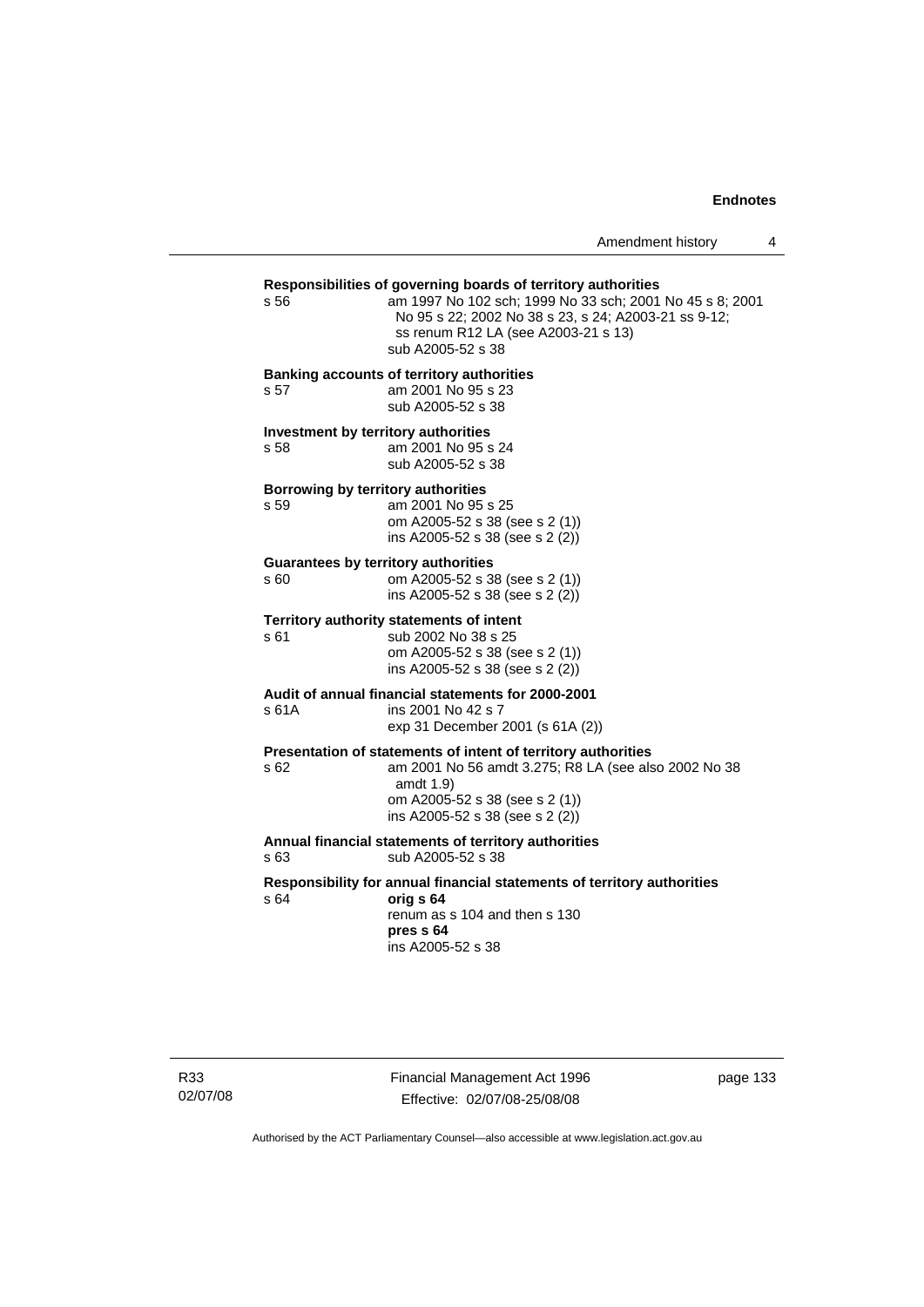4 Amendment history **Audit of annual financial statements of territory authorities**  s 65 **orig s 65**  renum as s 105 and then s 131 **pres s 65**  ins A2005-52 s 38 **Annual financial statements of territory authorities to be included in annual reports etc**  s 66 **orig s 66**  renum as s 106 and then s 132 **pres s 66**  ins A2005-52 s 38 **Guideline-making power**  s 66A ins 2000 No 27 s 9 om 2001 No 44 amdt 1.1637 **Treasurer may require interim financial statements etc for territory authorities** s 67 **orig s 67**  renum as s 107 and then s 133 **pres s 67**  ins A2005-52 s 38 **Statements of performance of territory authorities**  s 68 **orig s 68**  renum as s 108 and then s 134 **pres s 68**  ins A2005-52 s 38 **Responsibility for territory authority statements of performance**  s 69 ins A2005-52 s 38 **Scrutiny of territory authority statements of performance**  s 70 ins A2005-52 s 38 **Territory authority statements of performance to be included in annual reports etc**  s 71 ins A2005-52 s 38 **Governance of territory authorities**  pt 9 hdg **orig pt 9 hdg**  renum as pt 10 hdg **pres pt 9 hdg**  ins A2005-52 s 41 **Definitions and important concepts**  div 9.1 hdg ins A2005-52 s 41

page 134 Financial Management Act 1996 Effective: 02/07/08-25/08/08

R33 02/07/08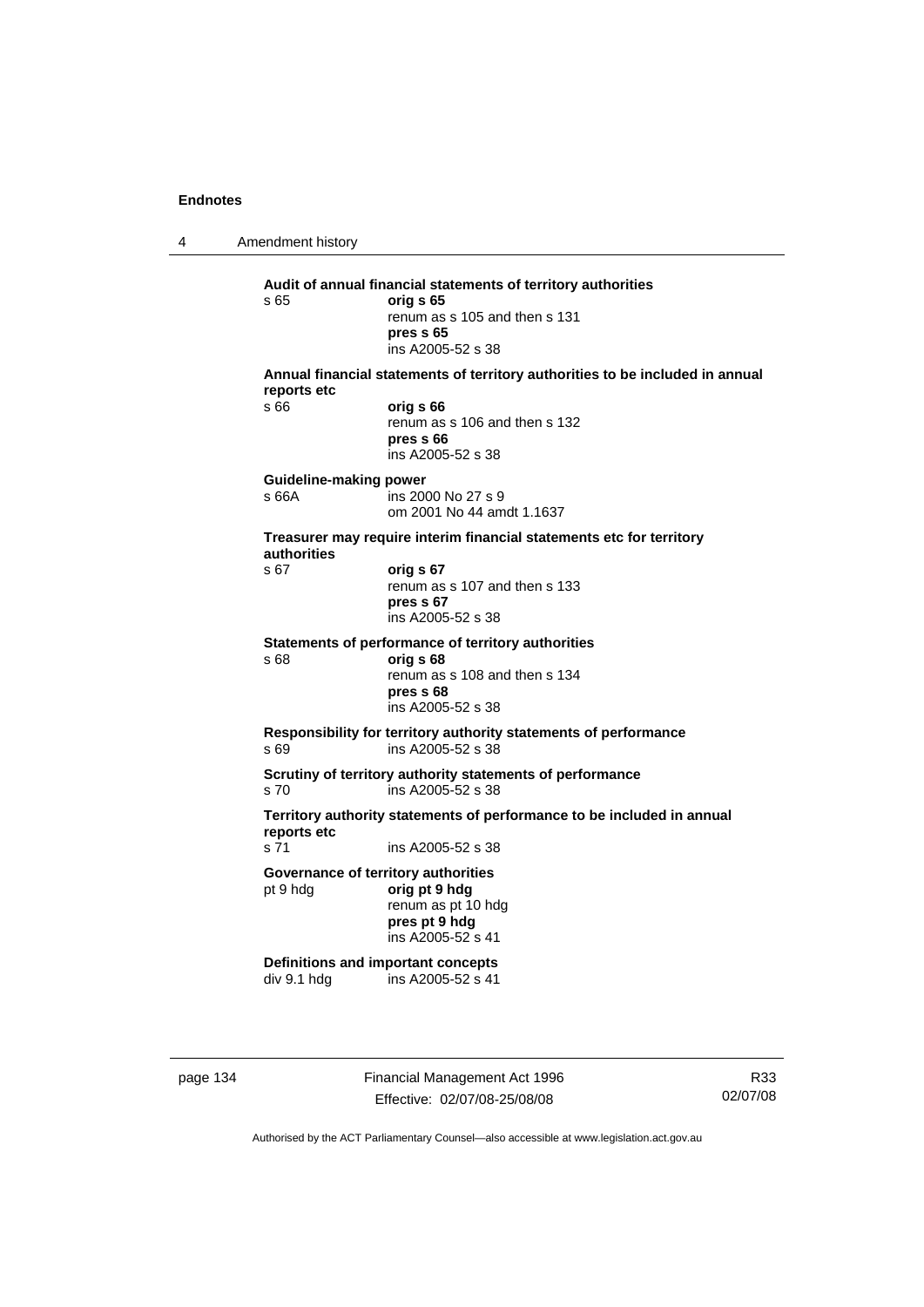**Definitions—pt 9**  ins A2005-52 s 41 def *applicable governmental policies* ins A2005-52 s 41 def *establishing Act* ins A2005-52 s 41 def *financial year* ins A2005-52 s 41 def *governing board member* ins A2005-52 s 41 def *material interest* ins A2005-52 s 41 def *relevant territory authority* ins A2005-52 s 41 **Nature of relevant territory authorities**  s 73 ins A2005-52 s 41 **Powers of territory authorities generally**  s 74 ins A2005-52 s 41 **Execution of documents and assumptions people dealing with relevant territory authority may make**  s 75 ins A2005-52 s 41 **Governing board of territory authority**  s 76 ins A2005-52 s 41 am A2006-30 amdts 1.41-1.44 **Role of governing board**  s 77 ins A2005-52 s 41 **Governing board member appointments**  div 9.2 hdg ins A2005-52 s 41 **Appointment of governing board members generally**  s 78 ins A2005-52 s 41 **Appointment of chair and deputy chair**  s 79 ins A2005-52 s 41 **Appointment of CEO of authority with governing board**  s 80 ins A2005-52 s 41 **Ending board member appointments**  s 81 ins A2005-52 s 41 **Functions of governing board members**  div 9.3 hdg ins A2005-52 s 41 **Chair's functions**  s 82 ins A2005-52 s 41 **Deputy chair's functions**  s 83 ins A2005-52 s 41 **CEO's functions**  s 84 ins A2005-52 s 41

R33 02/07/08 Financial Management Act 1996 Effective: 02/07/08-25/08/08

page 135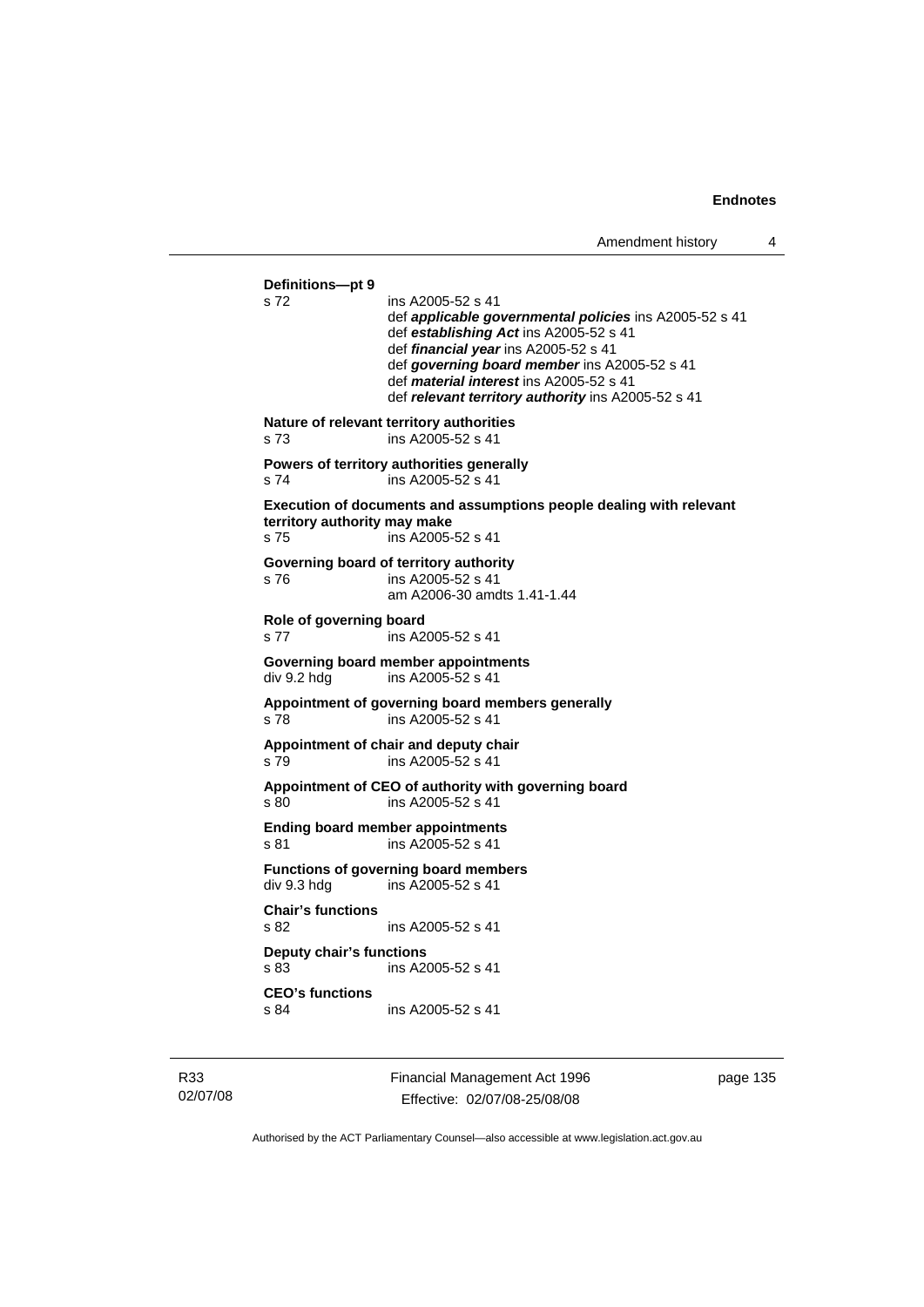4 Amendment history

| s.85                                           | Honesty, care and diligence of governing board members<br>ins A2005-52 s 41                  |
|------------------------------------------------|----------------------------------------------------------------------------------------------|
| \$86                                           | Conflicts of interest by governing board members<br>ins A2005-52 s 41                        |
| s 87                                           | Agenda to require disclosure of interest item<br>ins A2005-52 s 41                           |
| s 88                                           | Disclosure of interests by governing board members<br>ins A2005-52 s 41                      |
| s 89                                           | Reporting of disclosed governing board interests to Minister<br>ins A2005-52 s 41            |
| s 90                                           | Protection of governing board members from liability<br>ins A2005-52 s 41                    |
| s.91                                           | Indemnification and exemption of governing board members<br>ins A2005-52 s 41                |
| s 92                                           | <b>Compensation for exercise of functions etc</b><br>ins A2005-52 s 41                       |
| <b>Governing board meetings</b><br>div 9.4 hda | ins A2005-52 s 41                                                                            |
| s.93                                           | Time and place of governing board meetings<br>ins A2005-52 s 41                              |
| s 94                                           | Presiding member at governing board meetings<br>ins A2005-52 s 41                            |
| s 95                                           | Quorum at governing board meetings<br>ins A2005-52 s 41                                      |
| s 96                                           | Voting at governing board meetings<br>ins A2005-52 s 41                                      |
| s 97                                           | Conduct of governing board meetings etc<br>ins A2005-52 s 41                                 |
| div 9.5 hdg                                    | Requirements and obligations for territory authorities<br>ins A2005-52 s 41                  |
| s 98                                           | Limitations on authorities forming corporations etc<br>ins A2005-52 s 41                     |
| s 99                                           | Limitations on authorities taking part in joint ventures and trusts<br>ins A2005-52 s 41     |
| s, 100                                         | Corporations, joint ventures and trusts in which authority has interest<br>ins A2005-52 s 41 |

page 136 Financial Management Act 1996 Effective: 02/07/08-25/08/08

R33 02/07/08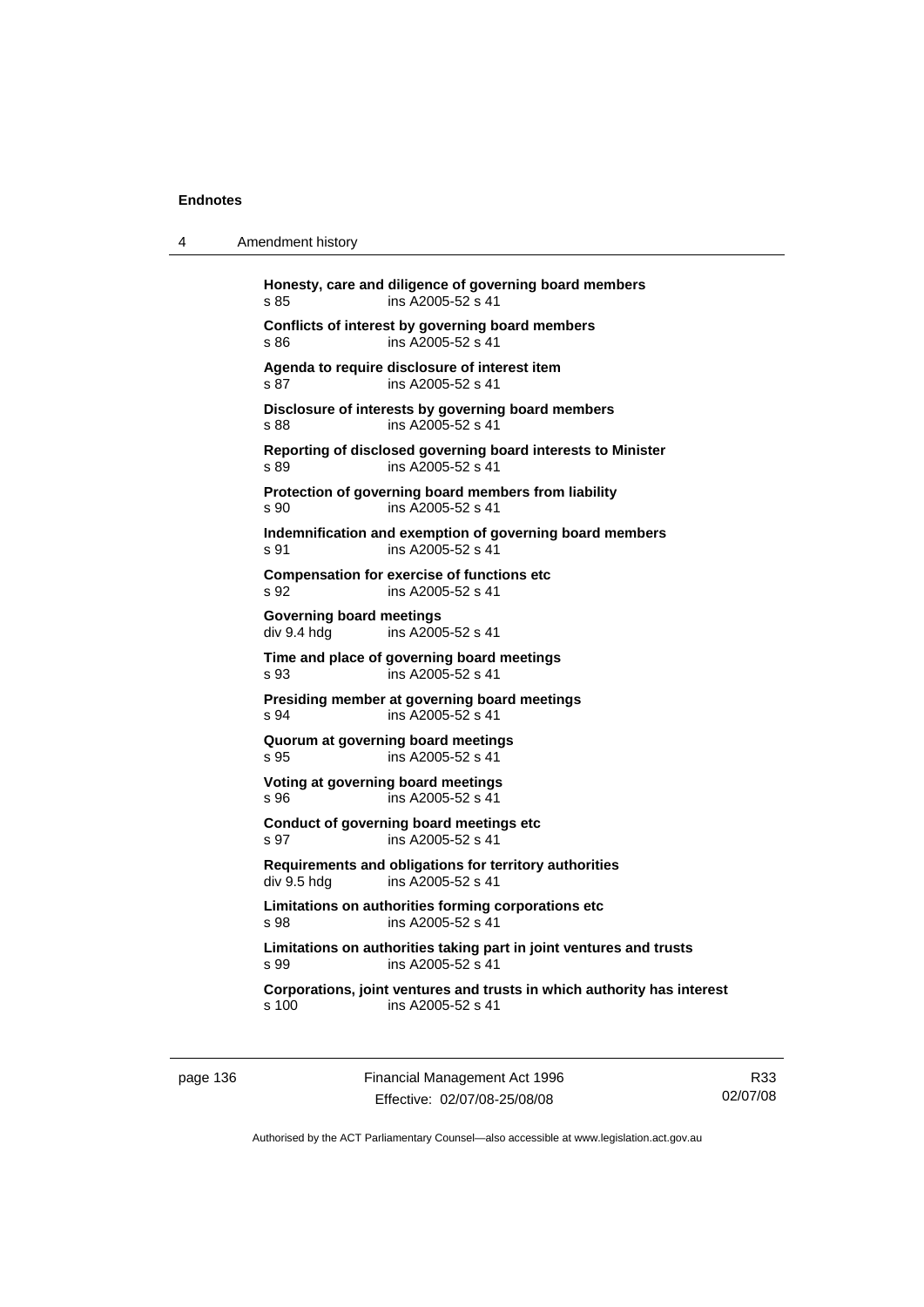| Amendment history |  |
|-------------------|--|
|-------------------|--|

**Obligation of authorities to tell Minister about significant events**  s 101 ins A2005-52 s 41 **Ministerial directions to authorities about financial etc statements**  ins A2005-52 s 41 **Application of government policies to authorities**  s 103 ins A2005-52 s 41 **Restructuring of territory authorities**  div 9.6 hdg ins A2006-30 amdt 1.45 **Purpose of div 9.6**  s 104 **orig s 104** renum as s 130 **pres s 104**  ins A2006-30 amdt 1.45 **What territory authorities does div 9.6 apply to?**  s 105 **orig s 105** renum as s 131 **pres s 105**  ins A2006-30 amdt 1.45 **Responsible Minister may direct div 9.6 authority to sell or transfer assets**  s 106 **orig s 106** renum as s 132 **pres s 106**  ins A2006-30 amdt 1.45 **Transfer of assets by declaration—div 9.6 authorities**  s 107 **orig s 107** renum as s 133 **pres s 107**  ins A2006-30 amdt 1.45 **Transfer of contractual rights and liabilities by declaration—div 9.6 authorities**  s 108 **orig s 108** renum as s 134 **pres s 108**  ins A2006-30 amdt 1.45 **Transfer of liabilities by declaration—div 9.6 authorities**  s 109 **orig s 109** renum as s 150 **pres s 109**  ins A2006-30 amdt 1.45

R33 02/07/08 Financial Management Act 1996 Effective: 02/07/08-25/08/08

page 137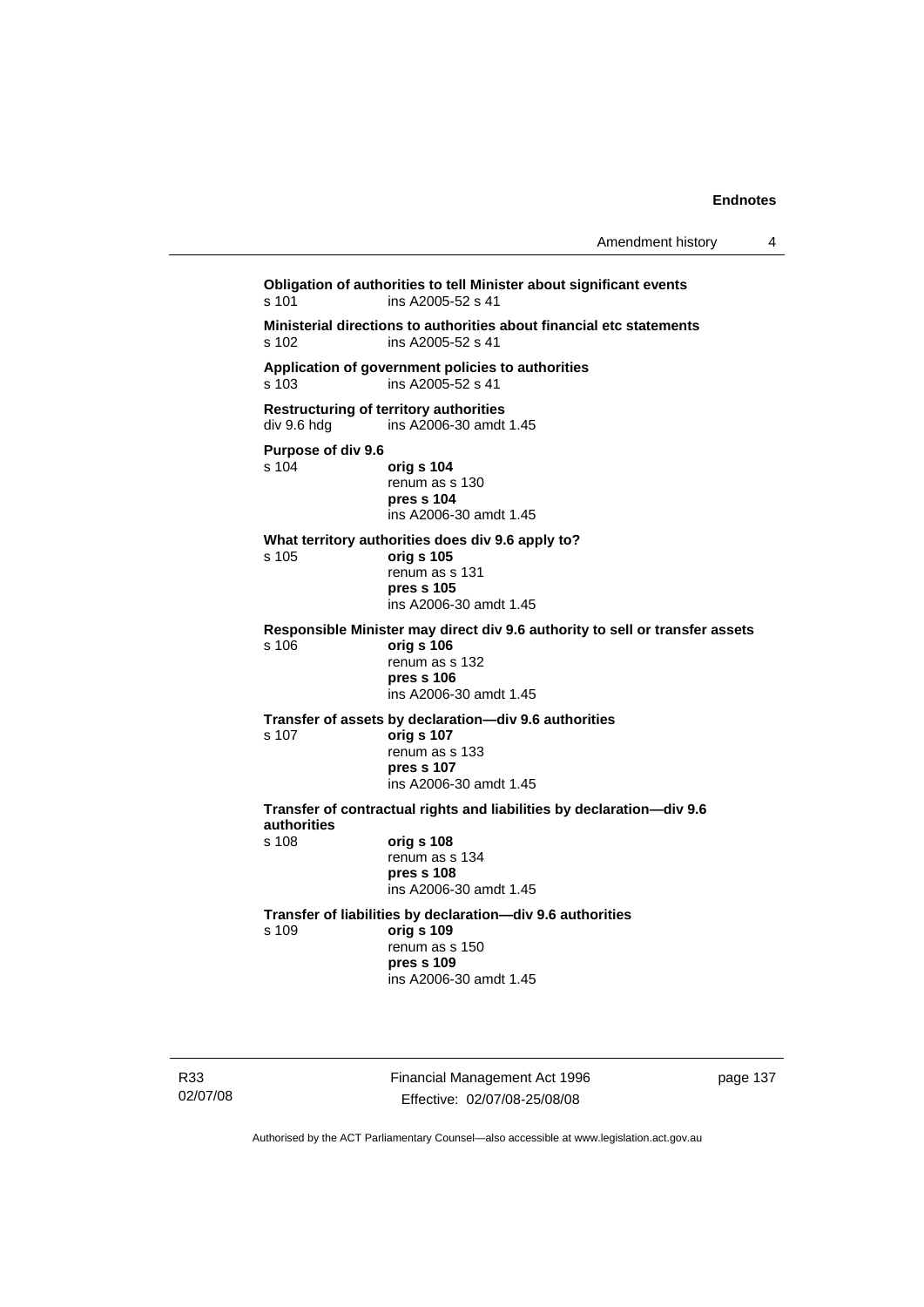4 Amendment history

**Assistance given by authorities for div 9.6**  s 110 **orig s 110** renum as s 151 **pres s 110**  ins A2006-30 amdt 1.45 **Application of Legislation Act, s 94 to certain appointments, elections and approvals**  s 110A sub as s 152 **Application of Act to Health Promotion Act**  s 110B ins as mod SL2005-42 sch 1 mod 1.1 (om A2006-30 amdt 1.62) **Assistance given by governing board members for div 9.6**  s 111 **orig s 111** renum as s 155 **pres s 111**  ins A2006-30 amdt 1.45 **Use of information by Territory and div 9.6 authorities**  s 112 ins A2006-30 amdt 1.45 **Contracts relating to the protection of information—responsible Minister for div 9.6 authority**  s 113 ins A2006-30 amdt 1.45 **Contracts relating to the protection of information—div 9.6 authority**  s 114 ins A2006-30 amdt 1.45 **Transfer of pending proceedings—div 9.6 authorities**  s 115 ins A2006-30 amdt 1.45 **Proceedings and evidence—div 9.6 authorities**  s 116 ins A2006-30 amdt 1.45 **Operation of div 9.6 not breach of contract etc**  s 117 ins A2006-30 amdt 1.45 **Transfer of assets etc not otherwise disposed of—div 9.6 authorities**  s 118 ins A2006-30 amdt 1.45 **Annual reports etc for div 9.6 authorities**  s 119 ins A2006-30 amdt 1.45 Additional provisions for restructuring of certain territory authorities<br>div 9.7 hdg ins A2006-30 amdt 1.45 ins A2006-30 amdt  $1.45$ **What territory authorities does div 9.7 apply to?**  s 120 ins A2006-30 amdt 1.45

page 138 Financial Management Act 1996 Effective: 02/07/08-25/08/08

R33 02/07/08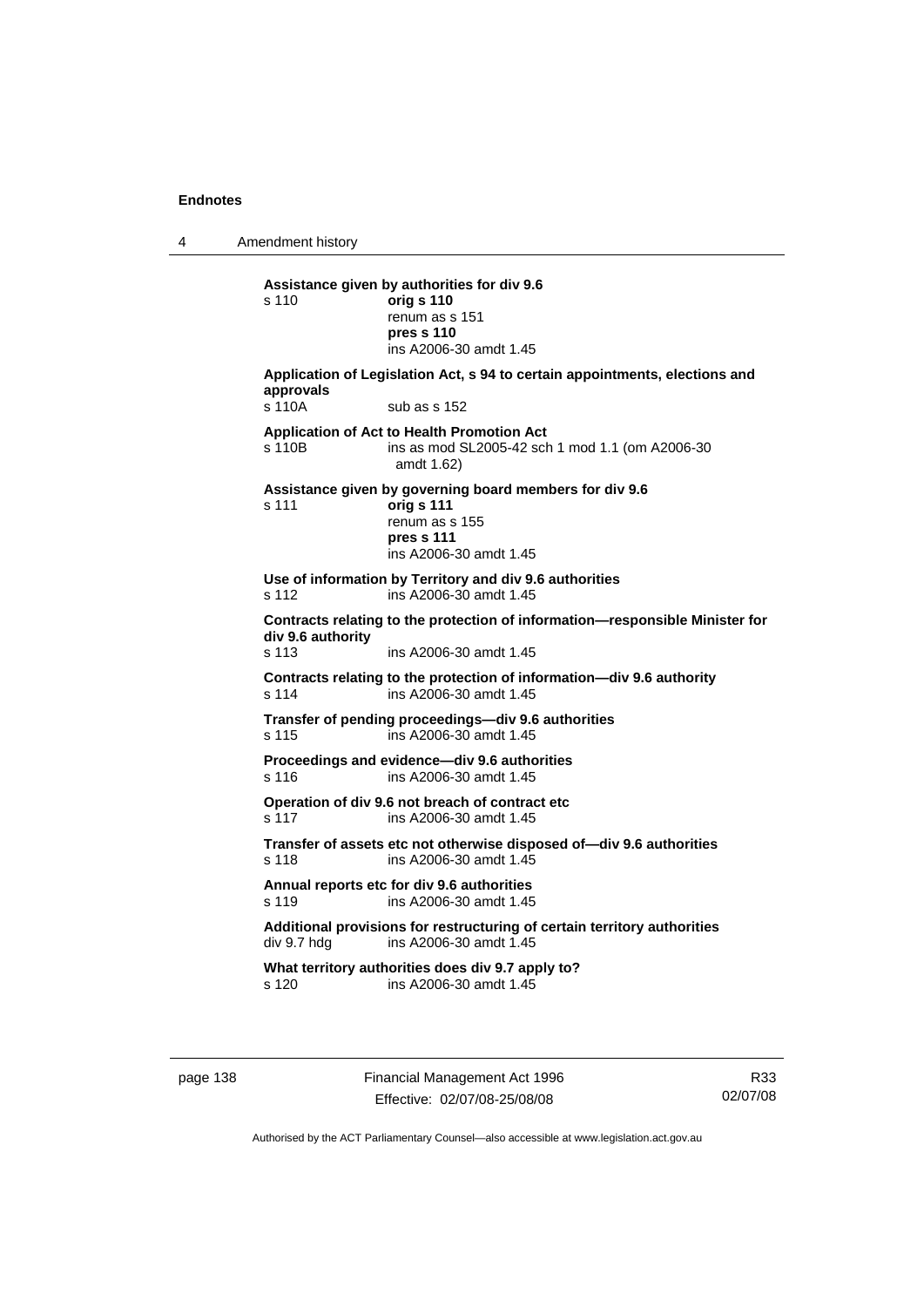|                                          |                                                                                                                                                                                                    | Amendment history | 4 |
|------------------------------------------|----------------------------------------------------------------------------------------------------------------------------------------------------------------------------------------------------|-------------------|---|
| Definitions-div 9.7<br>s 121             | ins A2006-30 amdt 1.45<br>def handover day ins A2006-30 amdt 1.45                                                                                                                                  |                   |   |
|                                          | def territory authority ins A2006-30 amdt 1.45                                                                                                                                                     |                   |   |
| s 122                                    | Vesting of assets, rights and liabilities-div 9.7 authorities<br>ins A2006-30 amdt 1.45                                                                                                            |                   |   |
| s 123                                    | Proceedings and evidence-div 9.7 authorities<br>ins A2006-30 amdt 1.45                                                                                                                             |                   |   |
| s 124                                    | Annual reports and financial statements for div 9.7 authorities<br>ins A2006-30 amdt 1.45                                                                                                          |                   |   |
| References to div 9.7 authority<br>s 125 | ins A2006-30 amdt 1.45                                                                                                                                                                             |                   |   |
| <b>Miscellaneous</b><br>pt 10 hdg        | (prev pt 9 hdg) renum A2005-52 s 39                                                                                                                                                                |                   |   |
| s 130                                    | Responsibility for annual financial statements of territory authorities<br>(prev s 64) am 2001 No 95 amdt 1.10<br>renum as s 104 A2005-52 s 40<br>renum as s 130 A2006-30 amdt 1.46                |                   |   |
| s 131                                    | Audit of annual financial statements of territory authorities<br>(prev s 65) renum as s 105 A2005-52 s 40<br>renum as s 131 A2006-30 amdt 1.46                                                     |                   |   |
|                                          | Annual financial statements of territory authorities to be included in annual                                                                                                                      |                   |   |
| reports etc<br>s 132                     | (prev s 66) renum as s 106 A2005-52 s 40<br>renum as s 132 A2006-30 amdt 1.46                                                                                                                      |                   |   |
|                                          | Treasurer may require interim financial statements etc for territory                                                                                                                               |                   |   |
| authorities<br>s 133 hdg<br>s 133        | (prev s 67 hdg) sub 2000 No 27 s 10<br>(prev s 67) am 2000 No 27 s 10<br>sub 2001 No 44 amdt 1.1637<br>am A2003-56 amdt 3.139<br>renum as s 107 A2005-52 s 40<br>renum as s 133 A2006-30 amdt 1.46 |                   |   |
| s 134                                    | Statements of performance of territory authorities<br>(prev s 68) ins 2001 No 44 amdt 1.1637<br>renum as s 108 A2005-52 s 40<br>renum as s 134 A2006-30 amdt 1.46                                  |                   |   |
| <b>Transitional</b><br>pt 11 hdg         | sub as pt 19 hdg                                                                                                                                                                                   |                   |   |
|                                          |                                                                                                                                                                                                    |                   |   |

R33 02/07/08 Financial Management Act 1996 Effective: 02/07/08-25/08/08

page 139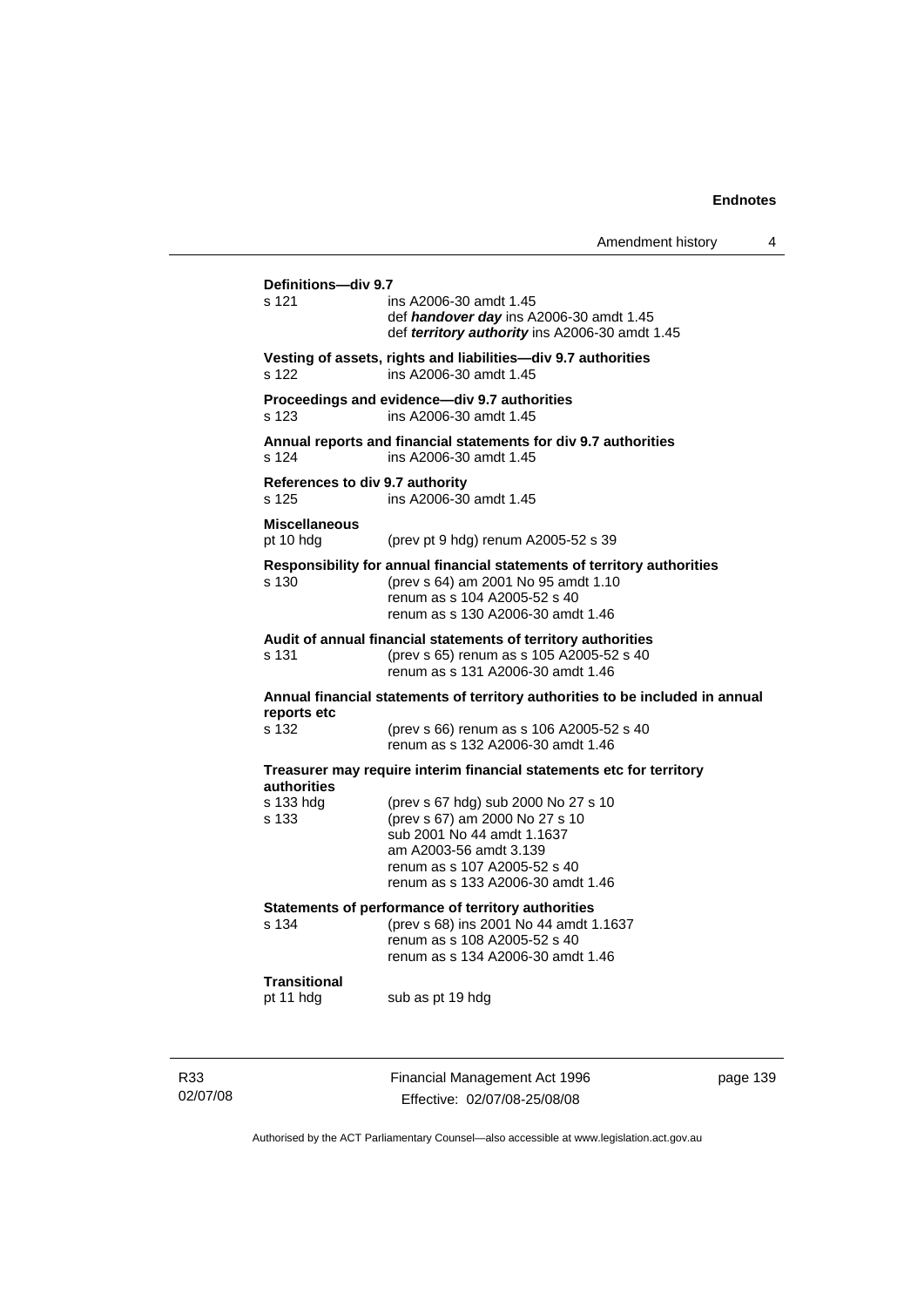4 Amendment history **Transitional—Financial Management Legislation Amendment Act 2005**  pt 19 hdg (prev pt 11 hdg) ins A2005-52 s 42 sub as pt 19 hdg A2006-30 amdt 1.47 om R32 LA **Financial Management Legislation Amendment Act 2005—provisions with 1 July 2005 application**  s 150 (prev s 109) ins A2005-52 s 42 renum as s 150 A2006-30 amdt 1.48 exp 27 October 2006 (s 150 (4)) **Financial Management Legislation Amendment Act 2005—provisions with 1 July 2006 application**  s 151 (prev s 110) ins A2005-52 s 42 am A2006-30 amdt 1.49 renum as s 151 A2006-30 amdt 1.50 exp 27 October 2006 (s 151 (4)) **Application of Legislation Act, s 94 to certain appointments, elections and approvals**  (prev s 110A) ins as mod SL2005-42 sch 1 mod 1.1 (sub as s 152 A2006-30 amdt 1.61) exp 27 October 2007 (s 152 (4)) **Transitional regulations**  s 155 (prev s 111) ins A2005-52 s 42 renum as s 155 A2006-30 amdt 1.51 exp 27 October 2007 (s 155 (4)) **Transitional—Administrative (Miscellaneous Amendments) Act 2006**  pt 20 hdg ins A2006-30 amdt 1.52 exp 1 July 2008 (s 223) **Transitional—definition of** *territory authority*  s 220 ins A2006-30 amdt 1.52 exp 19 July 2006 (s 220 (2) (LA s 88 declaration applies)) **Transitional—Legislation Act, s 84 inapplicable**  s 221 ins A2006-30 amdt 1.52 exp 1 August 2006 (s 221 (2) (LA s 88 declaration applies)) **Transitional regulations—Administrative (Miscellaneous Amendments) Act 2006**  s 222 ins A2006-30 amdt 1.52 exp 1 July 2008 (s 223) **Expiry—pt 20**  s 223 ins A2006-30 amdt 1.52 exp 1 July 2008 (s 223)

page 140 Financial Management Act 1996 Effective: 02/07/08-25/08/08

R33 02/07/08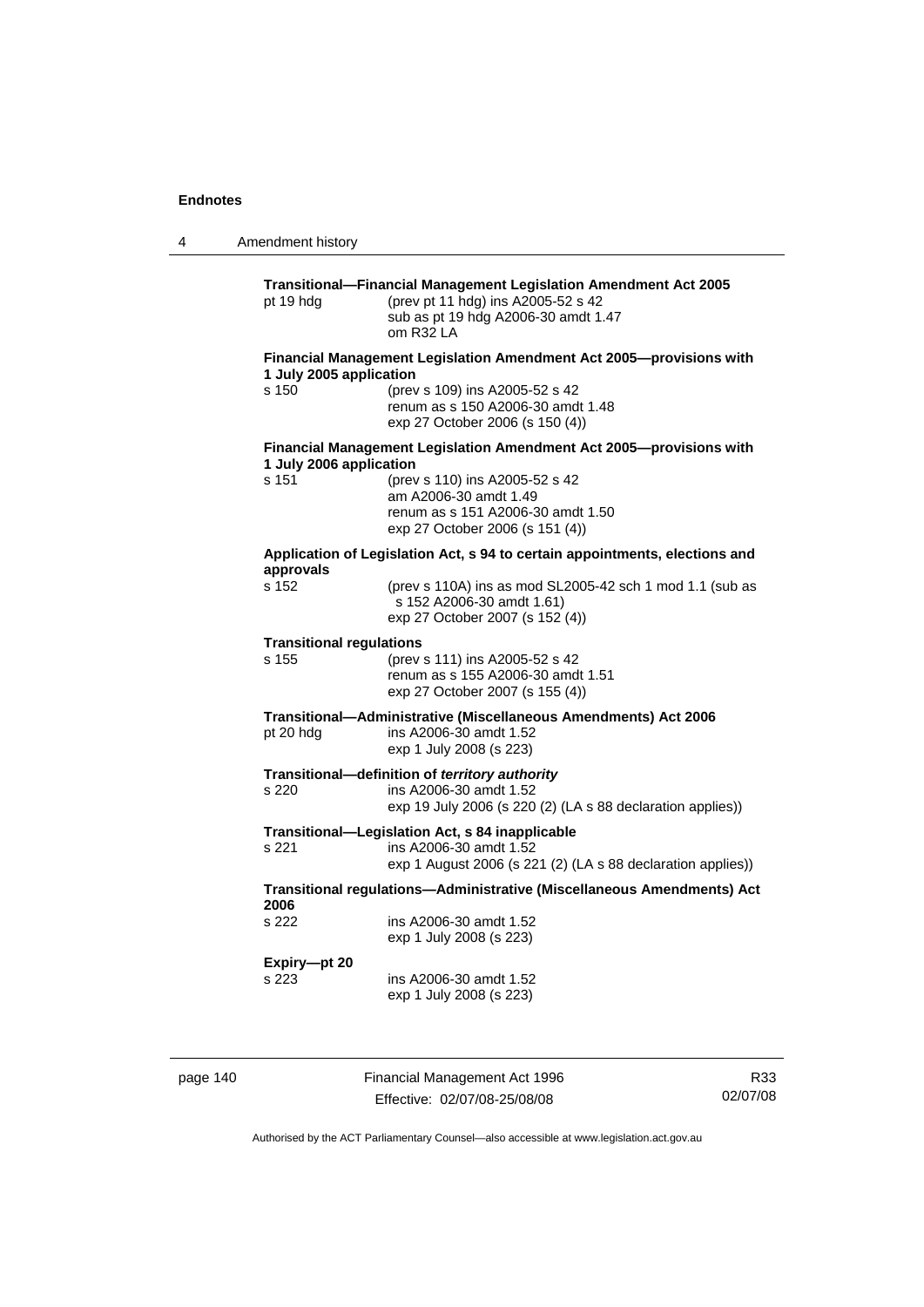| <b>Dictionary</b> |                                                                                           |          |
|-------------------|-------------------------------------------------------------------------------------------|----------|
| dict              | am A2005-52 s 43                                                                          |          |
|                   | def applicable governmental policies ins A2005-52 s 44                                    |          |
|                   | def <i>appropriation</i> reloc from s 3 2001 No 95 amdt 1.4                               |          |
|                   | def Appropriation Act reloc from s 3 2001 No 95 amdt 1.4                                  |          |
|                   | def <i>appropriation unit</i> reloc from s 3 2001 No 95 amdt 1.4                          |          |
|                   | def banking account ins 1997 No 102 s 4<br>am 1999 No 33 sch                              |          |
|                   | reloc from s 3 2001 No 95 amdt 1.4                                                        |          |
|                   | def <b>borrowing</b> reloc from s 3 2001 No 95 amdt 1.4                                   |          |
|                   | def budget papers am 2001 No 56 amdt 3.256                                                |          |
|                   | reloc from s 3 2001 No 95 amdt 1.4                                                        |          |
|                   | def capital injection reloc from s 3 2001 No 95 amdt 1.4                                  |          |
|                   | sub A2005-52 s 45                                                                         |          |
|                   | def <i>CEO</i> ins A2005-52 s 46                                                          |          |
|                   | def chief executive officer reloc from s 3 2001 No 95                                     |          |
|                   | amdt 1.4                                                                                  |          |
|                   | sub A2005-52 s 47                                                                         |          |
|                   | def class of outputs reloc from s 3 2001 No 95 amdt 1.4                                   |          |
|                   | def contract ins A2006-30 amdt 1.53                                                       |          |
|                   | def <b>department</b> reloc from s 3 2001 No 95 amdt 1.4                                  |          |
|                   | def departmental banking account am 1997 No 102 sch<br>reloc from s 3 2001 No 95 amdt 1.4 |          |
|                   | def division 9.6 authority ins A2006-30 amdt 1.54                                         |          |
|                   | def division 9.7 authority ins A2006-30 amdt 1.54                                         |          |
|                   | def establishing Act ins A2005-52 s 48                                                    |          |
|                   | def expenses reloc from s 3 2001 No 95 amdt 1.4                                           |          |
|                   | def financial management guidelines sub 2001 No 11                                        |          |
|                   | amdt 3.125                                                                                |          |
|                   | reloc from s 3 2001 No 95 amdt 1.4                                                        |          |
|                   | def financial year ins A2005-52 s 48                                                      |          |
|                   | def general government sector ins 1997 No 124 s 4<br>reloc from s 3 2001 No 95 amdt 1.4   |          |
|                   | def generally accepted accounting practice reloc from s 3                                 |          |
|                   | 2001 No 95 amdt 1.4                                                                       |          |
|                   | sub A2005-52 s 49                                                                         |          |
|                   | def governing board ins A2005-52 s 50                                                     |          |
|                   | def governing board member ins A2005-52 s 50                                              |          |
|                   | def GST ins 2000 No 27 s 4                                                                |          |
|                   | reloc from s 3 2001 No 95 amdt 1.4                                                        |          |
|                   | om A2005-52 s 51                                                                          |          |
|                   | def handover day ins A2006-30 amdt 1.55<br>def <i>input tax credit</i> ins 2000 No 27 s 4 |          |
|                   | reloc from s 3 2001 No 95 amdt 1.4                                                        |          |
|                   | def <i>interest</i> ins 2001 No 45 s 4 (as am 2002 No 30                                  |          |
|                   | amdt 3.370)                                                                               |          |
|                   | def <i>invest</i> ins 2001 No 45 s 4 (as am 2002 No 30 amdt 3.370)                        |          |
|                   |                                                                                           |          |
| R33               | Financial Management Act 1996                                                             | page 141 |
|                   |                                                                                           |          |

02/07/08

ncial Management Act 1996 Effective: 02/07/08-25/08/08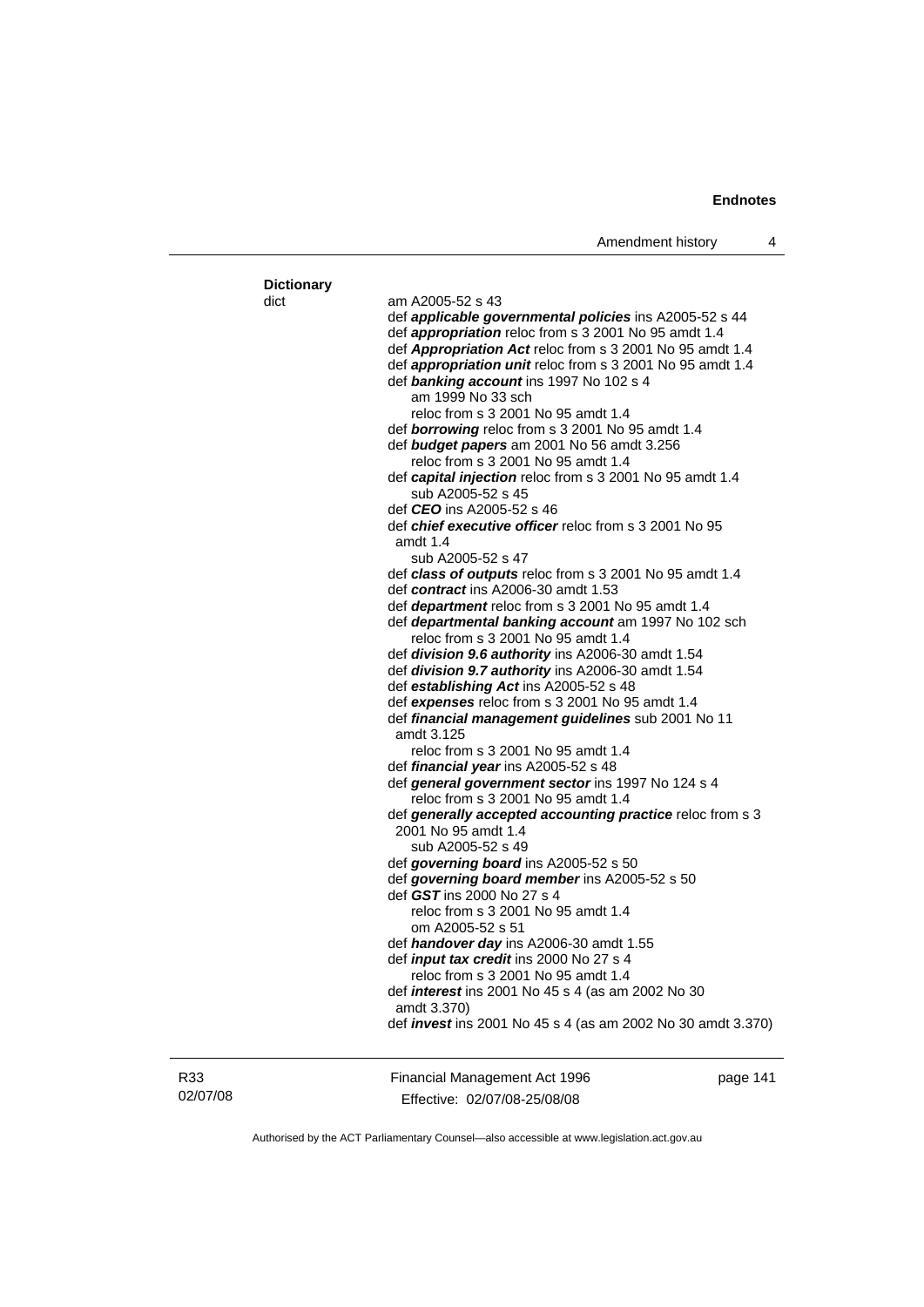4 Amendment history

 def *Legislative Assembly secretariat* sub 2001 No 95 amdt 1.1 reloc from s 3 2001 No 95 amdt 1.4 sub A2005-42 amdt 1.1; A2007-3 amdt 3.243 def *material interest* ins A2005-52 s 52 def *outcomes* reloc from s 3 2001 No 95 amdt 1.4 def *outputs* reloc from s 3 2001 No 95 amdt 1.4 def *prescribed* reloc from s 3 2001 No 95 amdt 1.4 def *public money* am 2001 No 95 s 4 reloc from s 3 2001 No 95 amdt 1.4 am A2004-53 amdt 1.1; pars renum R19 LA (see A2004-53 amdt 1.2) def *public trading enterprise* ins 1997 No 124 s 4 reloc from s 3 2001 No 95 amdt 1.4 am A2003-21 s 14 om A2005-52 s 53 def *public trading enterprise sector* ins 1997 No 124 s 4 reloc from s 3 2001 No 95 amdt 1.4 def *relevant territory authority* ins A2005-52 s 54 def *responsible chief executive* reloc from s 3 2001 No 95 amdt 1.4 def *responsible Minister* reloc from s 3 2001 No 95 amdt 1.4 am A2005-52 s 55 def *securities* reloc from s 3 dict 2001 No 95 amdt 1.4 def *statement of intent* reloc from s 3 2001 No 95 amdt 1.4 sub A2005-52 s 56 def *subsidiary* ins A2004-53 amdt 1.3 def *superannuation appropriation* ins 2000 No 21 sch reloc from s 3 2001 No 95 amdt 1.4 def *superannuation banking account* ins 2000 No 21 sch reloc from s 3 2001 No 95 amdt 1.4 def *taxable supply* ins 2000 No 27 s 4 reloc from s 3 2001 No 95 amdt 1.4 def *territory authority* am 2000 No 21 sch; 2001 No 95 amdt 1.3 reloc from s 3 2001 No 95 amdt 1.4 sub A2006-30 amdt 1.56 def *territory banking account* am 1997 No 102 sch reloc from s 3 2001 No 95 amdt 1.4 def *trust money* reloc from s 3 2001 No 95 amdt 1.4 def *warrant* am 1997 No 102 sch reloc from s 3 2001 No 95 amdt 1.4 om 2002 No 38 amdt 1.10

page 142 Financial Management Act 1996 Effective: 02/07/08-25/08/08

R33 02/07/08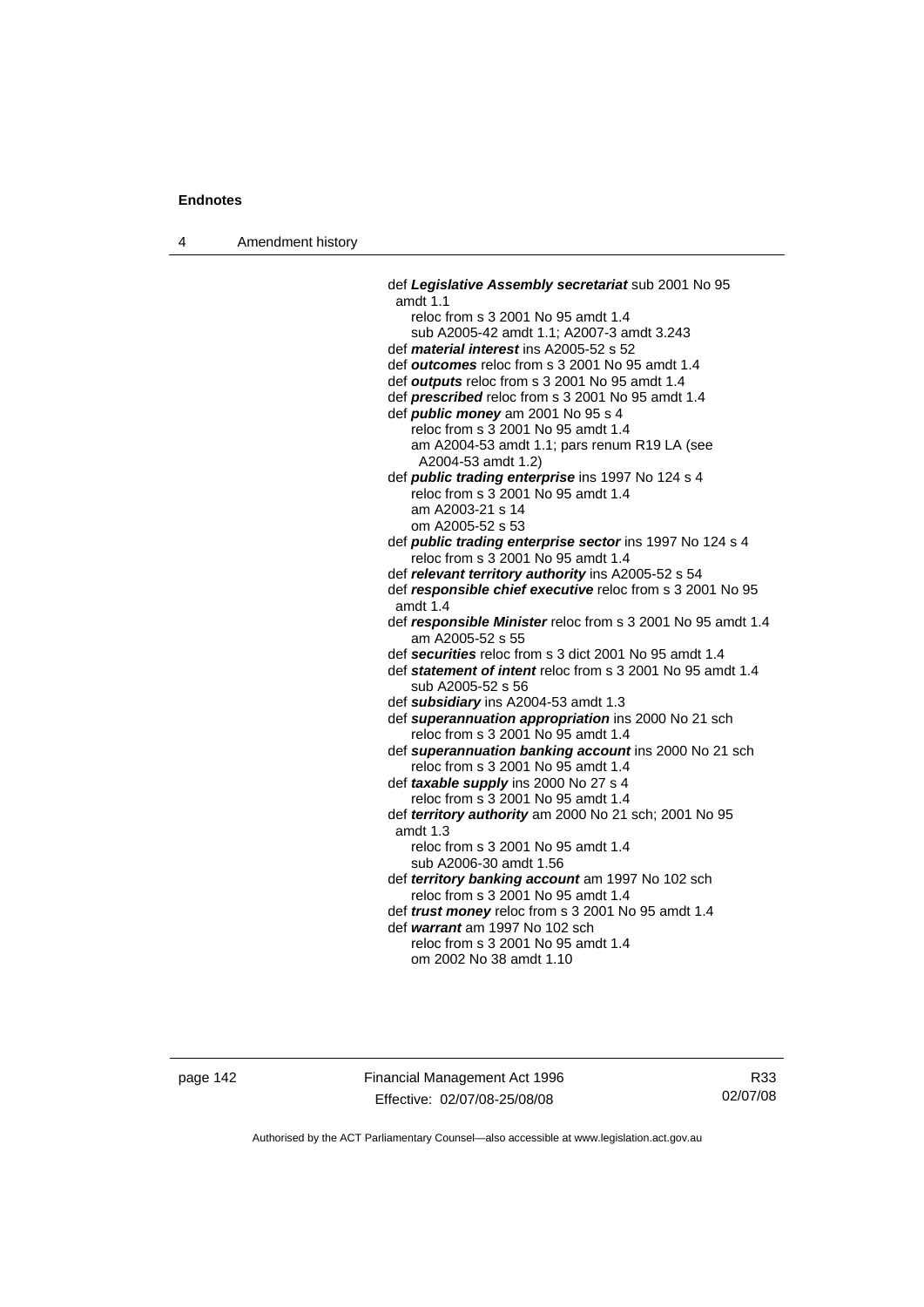# **5 Earlier republications**

Some earlier republications were not numbered. The number in column 1 refers to the publication order.

Since 12 September 2001 every authorised republication has been published in electronic pdf format on the ACT legislation register. A selection of authorised republications have also been published in printed format. These republications are marked with an asterisk (\*) in column 1. Electronic and printed versions of an authorised republication are identical.

| <b>Republication No</b> | <b>Amendments to</b> | <b>Republication date</b> |
|-------------------------|----------------------|---------------------------|
| 1                       | Act 1997 No 124      | 31 January 1998           |
| $\overline{c}$          | Act 1999 No 58       | 10 November 1999          |
| 3                       | Act 2001 No 56       | 12 September 2001         |
| 4                       | Act 2001 No 97       | 20 December 2001          |
| 5                       | Act 2001 No 97       | 31 December 2001          |
| 5(RI)                   | Act 2001 No 97 ‡     | 19 September 2002         |
| 6                       | Act 2001 No 97       | 4 January 2002            |
| 6(RI)                   | Act 2001 No 97 ‡     | 19 September 2002         |
| $7^*$                   | Act 2001 No 97       | 14 January 2002           |
| 7(RI)                   | Act 2001 No 97 ‡     | 19 September 2002         |
| 7A                      | Act 2001 No 97 ‡‡    | 19 September 2002         |
| 8                       | Act 2001 No 97       | 1 July 2002               |
| 8 (RI)                  | Act 2001 No 97 ‡‡    | 19 September 2002         |
| $9*$                    | Act 2002 No 30       | 19 September 2002         |
| 10                      | Act 2002 No 38       | 1 November 2002           |
| 11                      | A2003-9              | 8 March 2003              |
| 12                      | A2003-21             | 20 May 2003               |
| 13                      | A2003-27             | 30 June 2003              |
| 14                      | A2003-46             | 1 November 2003           |
| 15                      | A2003-56             | 19 December 2003          |
| 16                      | A2004-19             | 7 April 2004              |
|                         |                      |                           |

R33 02/07/08 Financial Management Act 1996 Effective: 02/07/08-25/08/08

page 143